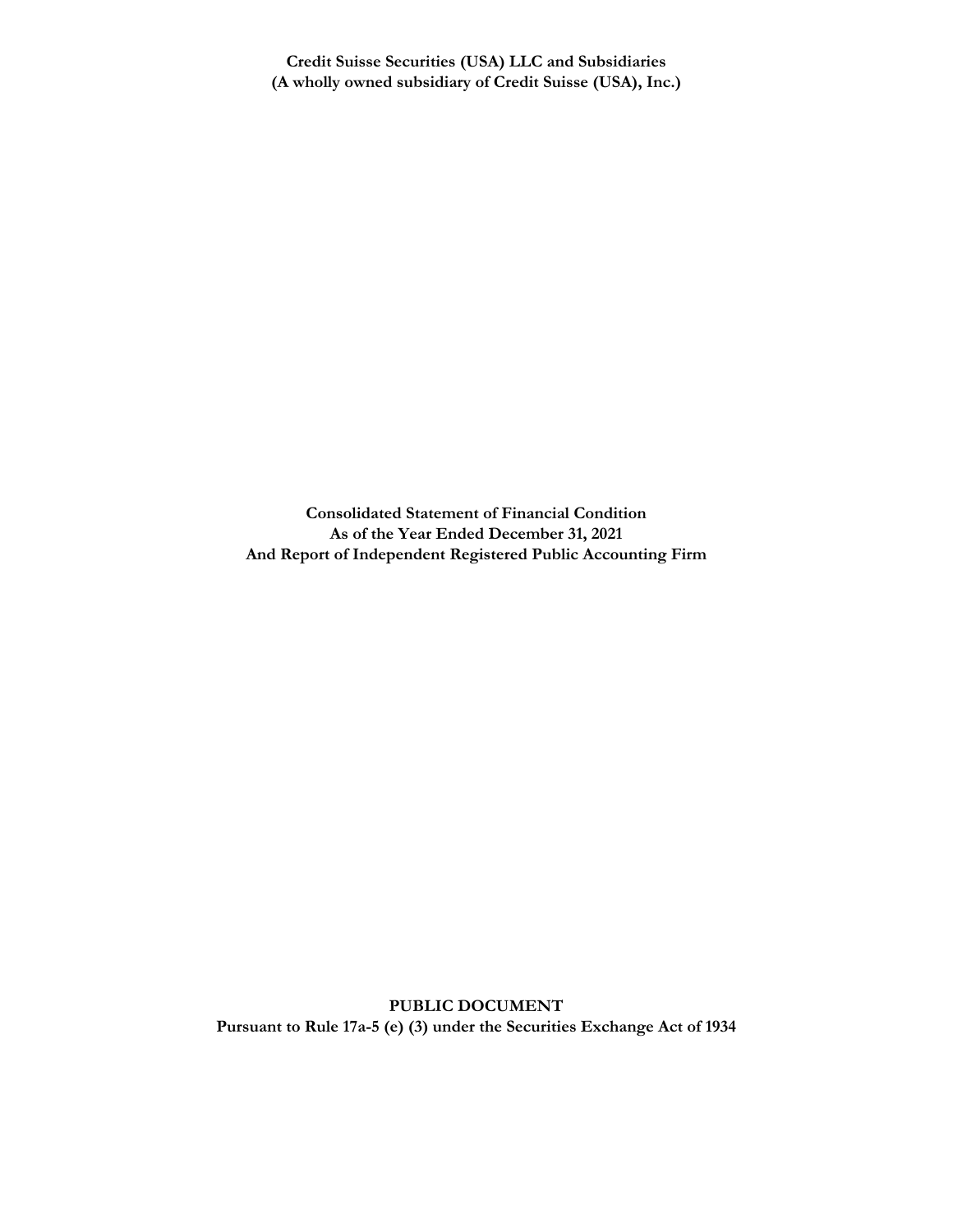

### **Report of Independent Registered Public Accounting Firm**

To the Management and the Board of Managers of Credit Suisse Securities (USA) LLC:

### *Opinion on the Financial Statement – Statement of Financial Condition*

We have audited the accompanying consolidated statement of financial condition of Credit Suisse Securities (USA) LLC and its subsidiaries (the "Company") as of December 31, 2021, including the related notes (collectively referred to as the "consolidated financial statement"). In our opinion, the consolidated financial statement presents fairly, in all material respects, the financial position of the Company as of December 31, 2021 in conformity with accounting principles generally accepted in the United States of America.

### *Basis for Opinion*

The consolidated financial statement is the responsibility of the Company's management. Our responsibility is to express an opinion on the Company's consolidated financial statement based on our audit. We are a public accounting firm registered with the Public Company Accounting Oversight Board (United States) (PCAOB) and are required to be independent with respect to the Company in accordance with the U.S. federal securities laws and the applicable rules and regulations of the Securities and Exchange Commission and the PCAOB.

We conducted our audit of this consolidated financial statement in accordance with the standards of the PCAOB. Those standards require that we plan and perform the audit to obtain reasonable assurance about whether the consolidated financial statement is free of material misstatement, whether due to error or fraud.

Our audit included performing procedures to assess the risks of material misstatement of the consolidated financial statement, whether due to error or fraud, and performing procedures that respond to those risks. Such procedures included examining, on a test basis, evidence regarding the amounts and disclosures in the consolidated financial statement. Our audit also included evaluating the accounting principles used and significant estimates made by management, as well as evaluating the overall presentation of the consolidated financial statement. We believe that our audit provides a reasonable basis for our opinion.

)<br>riewatchere (aspor CLP

New York, New York March 10, 2022

We have served as the Company's auditor since 2020.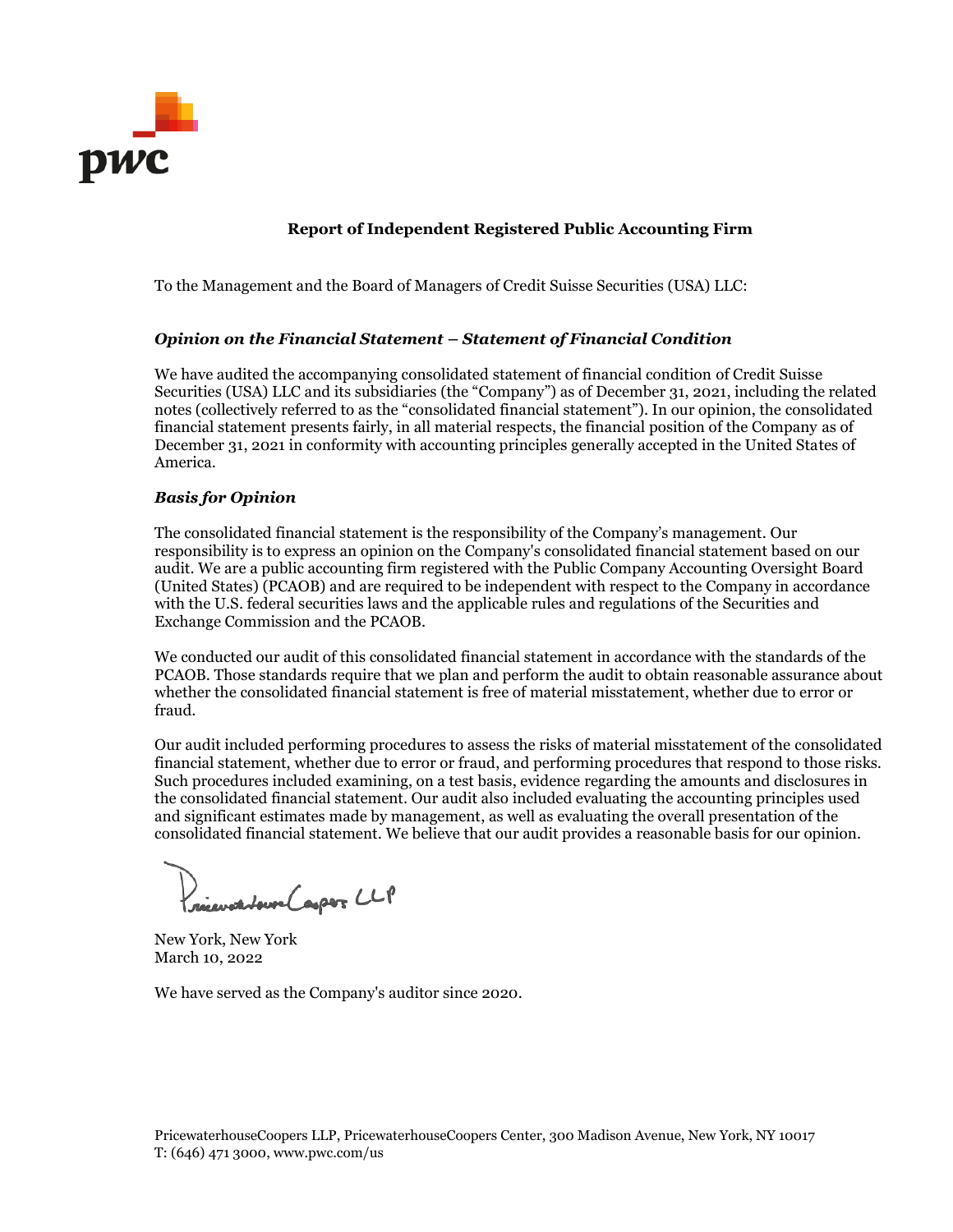## **ASSETS**

|                                                                                              | 983    |
|----------------------------------------------------------------------------------------------|--------|
| Collateralized financings:                                                                   |        |
| Securities purchased under agreements to resell, of which \$19,002 is reported at fair value | 38,223 |
|                                                                                              | 18,868 |
| Securities received as collateral, at fair value (\$847 of which was encumbered)             | 1,942  |
| Financial instruments owned, at fair value (\$1,316 of which was encumbered):                |        |
|                                                                                              | 8,565  |
|                                                                                              | 975    |
| Derivative contracts.                                                                        | 46     |
| Brokerage receivables:                                                                       |        |
| Customers.                                                                                   | 4,141  |
|                                                                                              | 4,130  |
|                                                                                              | 746    |
|                                                                                              | 530    |
| Other assets and deferred amounts, of which \$53 is reported at fair value and \$48          |        |
|                                                                                              | 2,223  |
|                                                                                              | 81,372 |

See accompanying notes to statement of financial condition.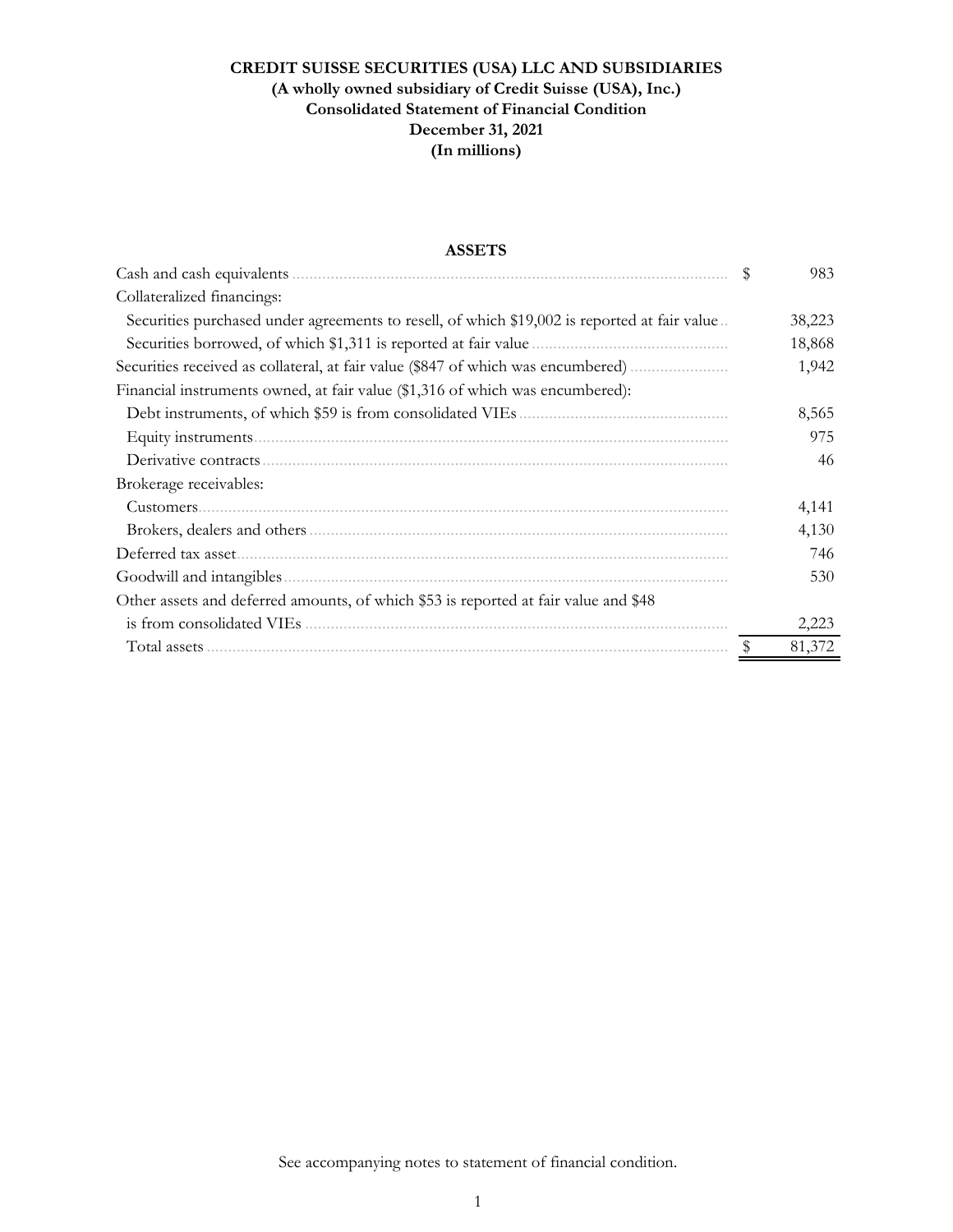# **LIABILITIES AND MEMBER'S EQUITY**

|                                                                                             | \$            | 264    |
|---------------------------------------------------------------------------------------------|---------------|--------|
| Collateralized financings:                                                                  |               |        |
| Securities sold under agreements to repurchase, of which \$13,562 is reported at fair value |               | 16,420 |
| Securities loaned, of which \$273 is reported at fair value                                 |               | 6,867  |
|                                                                                             |               | 1,942  |
| Financial instruments sold not yet purchased, at fair value:                                |               |        |
|                                                                                             |               | 2,861  |
|                                                                                             |               | 340    |
|                                                                                             |               | -60    |
| Brokerage payables:                                                                         |               |        |
|                                                                                             |               | 5,303  |
|                                                                                             |               | 1,541  |
| Subordinated and other long-term borrowings, of which \$48 is reported at fair value        |               |        |
| and is from consolidated VIEs                                                               |               | 28,595 |
|                                                                                             |               | 3,167  |
|                                                                                             |               | 67,360 |
| Member's equity:                                                                            |               |        |
|                                                                                             |               | 14,173 |
|                                                                                             |               | 7      |
|                                                                                             |               | (168)  |
|                                                                                             |               | 14,012 |
|                                                                                             | $\frac{1}{2}$ | 81,372 |

See accompanying notes to statement of financial condition.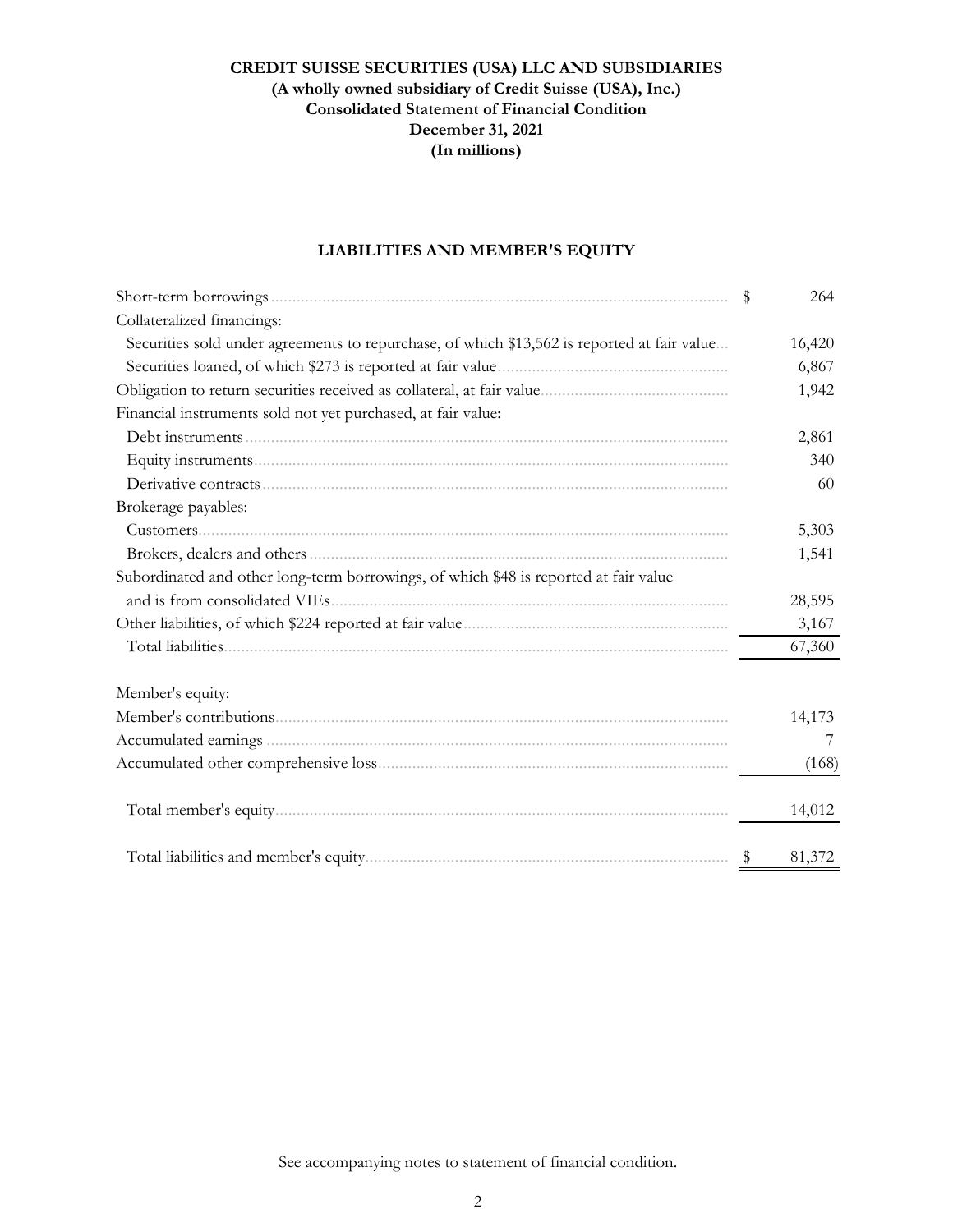### **1. Organization and Summary of Significant Accounting Policies**

### **The Company**

Credit Suisse Securities (USA) LLC and Subsidiaries (the Company) is a wholly owned subsidiary of Credit Suisse (USA), Inc. (the Parent or CS USA) and an indirect wholly owned subsidiary of Credit Suisse Holdings (USA), Inc. (CS Holdings), whose ultimate parent is Credit Suisse Group AG (CSG).

The consolidated statement of financial condition includes the accounts of the Company and its wholly owned subsidiary, Special Situations Holdings, Inc. – Westbridge, as well as all Variable Interest Entities (VIEs) where the Company is the primary beneficiary. See Note 10 for more information regarding the Company's consolidation of VIEs.

The Company, as a U.S. registered broker-dealer, provides a variety of capital raising, market making, advisory and brokerage services for governments, financial institutions, corporate clients and affiliates. It is an underwriter, placement agent and dealer for money market instruments, commercial paper, mortgage and other asset-backed securities, as well as a range of debt, equity and other convertible securities of corporations and other issuers.

The accompanying consolidated statement of financial condition has been prepared from the separate records maintained by the Company and may not necessarily be indicative of the financial condition or the results of its operations that would have existed if the Company had been operated as an unaffiliated entity.

#### **Significant Accounting Policies**

*Basis of financial information.* The consolidated consolidated statement of financial condition is prepared in accordance with accounting principles generally accepted in the United States of America (US GAAP).

*Use of estimates.* Management is required to make estimates and assumptions, including but not limited to, the fair value measurements of certain financial assets and liabilities, the evaluation of variable interest entities, recognition of deferred tax assets, goodwill, pension liabilities, legal and tax uncertainties, as well as various contingencies. These estimates and assumptions affect the reported amounts of assets and liabilities and the disclosure of contingent assets and liabilities as of the date of the consolidated statement of financial condition. While management evaluates its estimates and assumptions on an ongoing basis, actual results could differ materially from management's estimates. Market conditions may increase the risk and complexity of the judgments applied in these estimates.

*Principles of consolidation.* Intercompany balances and transactions have been eliminated.

*Foreign currency translation.* Transactions denominated in currencies other than the functional currency of the Company are recorded by remeasuring them in the functional currency of the Company using the foreign exchange rate on the date of the transaction. As of the dates of the statement of financial condition, monetary assets and liabilities, such as receivables and payables, are reported using the year-end spot foreign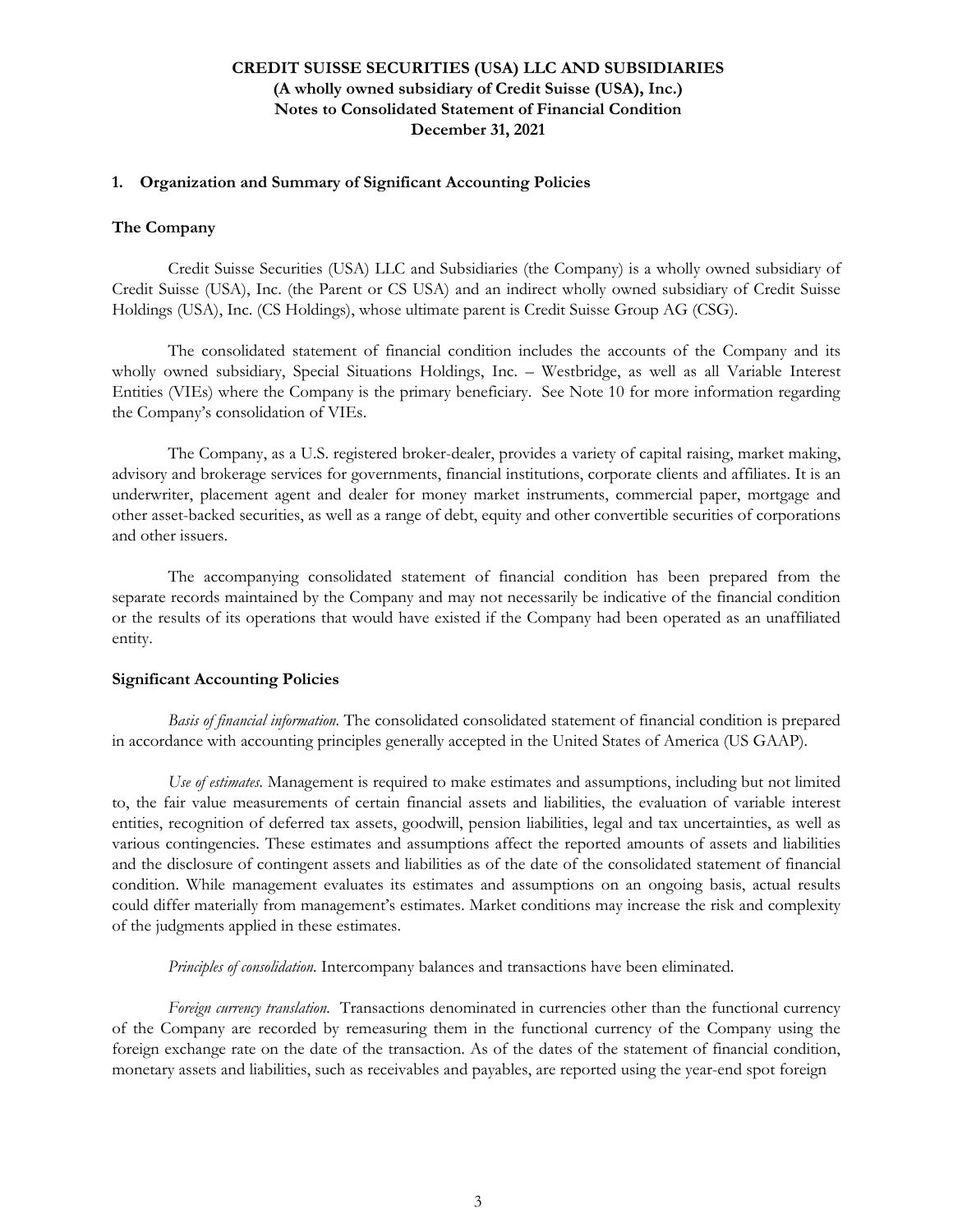#### **1. Organization and Summary of Significant Accounting Policies**

exchange rates. Non-monetary assets and liabilities are recorded using the historic exchange rate.

*Fair value measurement and option*. The fair value measurement guidance establishes a single authoritative definition of fair value and sets out a framework for measuring fair value. The fair value option creates an alternative measurement treatment for certain financial assets and financial liabilities. The fair value option can be elected at initial recognition of the eligible item or at the date when the Company enters into an agreement which gives rise to an eligible item. If not elected at initial recognition, the fair value option can be applied to an item upon certain triggering events that give rise to a new basis of accounting for that item. The application of the fair value option to a financial asset or a financial liability does not change its classification on the consolidated statement of financial condition and the election is irrevocable.

*Cash and cash equivalents.* Cash and cash equivalents include all demand deposits held in banks, including demand deposits held at affiliate branches, and certain highly liquid investments with original maturities of 90 days or less, other than those held-for-sale in the ordinary course of business. As of December 31, 2021, there is \$365 million restricted cash segregated for regulatory purposes under the Commodity Exchange Act Sections 4d(2) and 4d(F).

*Resale and repurchase agreements.* Purchases of securities under agreements to resell (resale agreements) and securities sold under agreements to repurchase (repurchase agreements) do not constitute economic sales and are therefore treated as collateralized financing transactions, which are carried in the consolidated statement of financial condition at the amount of cash disbursed or received, respectively. Resale agreements are recorded as collateralized assets while repurchase agreements are recorded as liabilities. The underlying securities sold continue to be recognized in trading assets. The fair value of securities to be repurchased and resold is monitored on a daily basis, and additional collateral is obtained as needed to protect against credit exposure.

Assets and liabilities recorded under these agreements are accounted for on one of two bases, the accrual basis or the fair value basis. Certain repurchase agreements and resale agreements that primarily represent matched-book activities are fair value elected. The remaining repurchase agreements and resale agreements are carried at contract amounts that reflect the amounts at which the securities will be subsequently repurchased or resold. The Company takes possession of the securities purchased under resale agreements and obtains additional collateral when the market value falls below the contract value. Accrued interest income and expense are recorded in the same manner as under the accrual method in other assets and liabilities, respectively in the consolidated statement of financial condition.

Repurchase and resale agreements may be netted if they are with the same counterparty, have the same maturity date, settle through the same qualifying clearing institution and subject to a right of offset allowed by a legally enforceable master netting agreement or a central counterparty's clearing rules.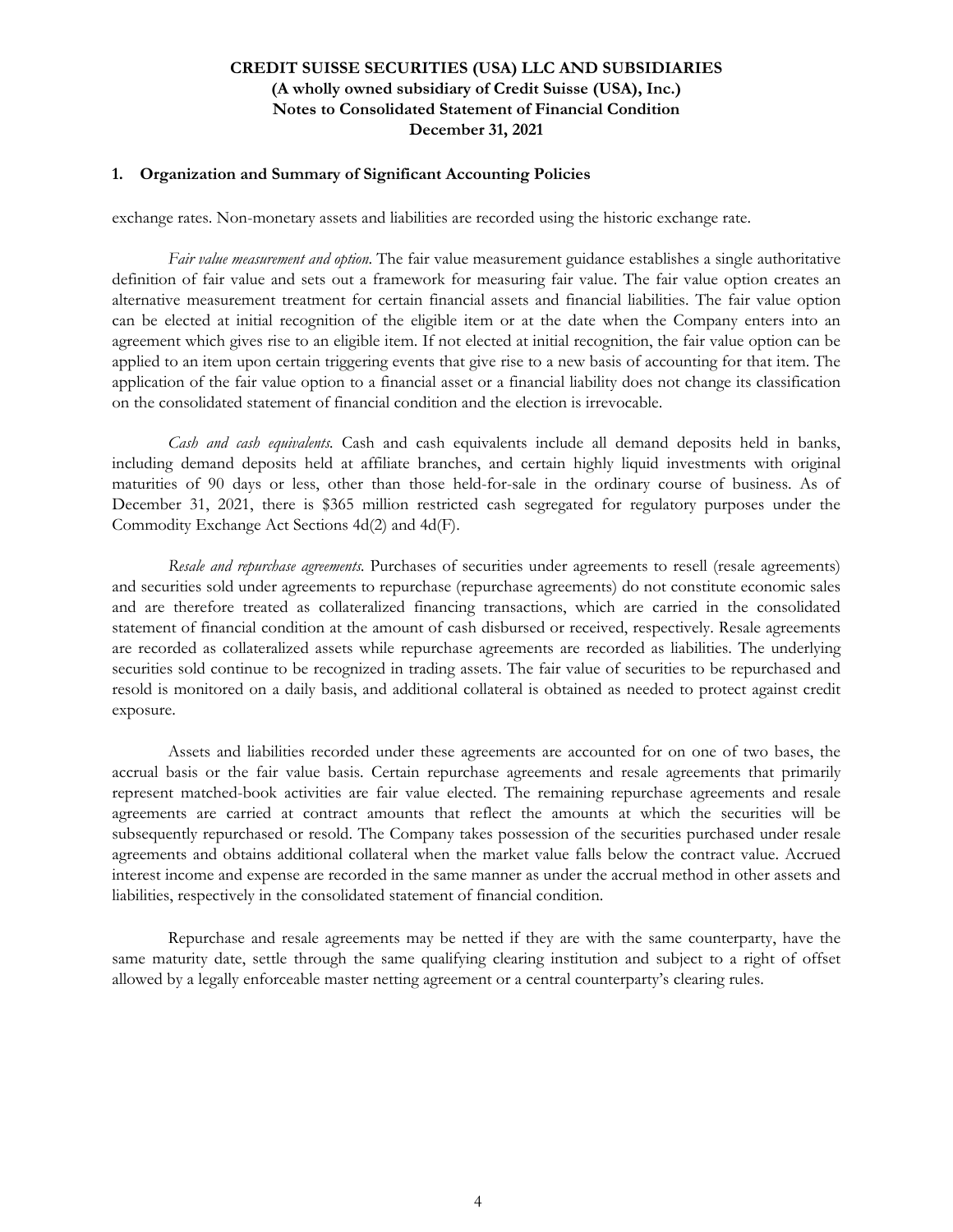#### **1. Organization and Summary of Significant Accounting Policies**

*Securities lending and borrowing transactions.* Securities borrowed and securities loaned that are cashcollateralized are included in the consolidated statement of financial condition at amounts equal to the cash advanced or received. If securities received as collateral in a securities lending and borrowing transaction may be sold or repledged, they are recorded as securities received as collateral in the consolidated statement of financial condition and a corresponding obligation to return the security is recorded. Securities lending transactions against non-cash collateral in which the Company has the right to resell or repledge the collateral received are recorded at the fair value of the collateral initially received. Certain securities loaned and securities borrowed transactions that represent matched-book activities are carried at fair value. For securities borrowing and lending transactions, the Company deposits or receives cash or securities collateral in an amount generally in excess of the market value of securities borrowed or lent. The Company monitors the fair value of securities borrowed and loaned on a daily basis with additional collateral obtained as necessary.

Accrued interest income and expense are recorded in the same manner as under the accrual method in other assets and liabilities in the consolidated statement of financial condition.

*Financial instruments owned*. Financial instruments owned include debt securities, marketable equity instruments and derivative instruments, which are carried at fair value and classified as held for trading purposes based on management's intent. Regular-way security transactions are recorded on a trade date basis.

*Derivative contracts.* All derivative contracts are carried at fair value. The fair value amounts associated with derivative instruments are reported net by counterparty across products, provided a legally enforceable master netting agreement exists and such provisions are stated in the master netting agreement. The fair value amounts recognized for derivative instruments, as well as the fair value amounts recognized for the right to reclaim cash collateral or the obligation to return cash collateral, are reported net. The Company may enter into transactions that have non-regular way settlement terms, which if all requirements are met, are treated as non-regular-way accounting derivatives during the period from trade date to settlement date. See Notes 3 and 7 for more information.

*Credit losses on financial instruments measured at amortized cost*. The credit loss requirements apply to financial assets measured at amortized cost as well as certain off-balance sheet credit exposures, such as irrevocable loan commitments and similar instruments. The credit loss requirements are based on a forwardlooking, lifetime current expected credit loss (CECL) model by incorporating reasonable and supportable forecasts of future economic conditions available at the reporting date. The estimation and application of forward-looking information requires quantitative analysis and significant judgement. The CECL amounts are estimated over the contractual term of the financial assets taking into account the effect of prepayments. This requires considerable judgment over how changes in macroeconomic factors (MEFs) as well as changes in forward-looking borrower-specific characteristics will affect the CECL amounts.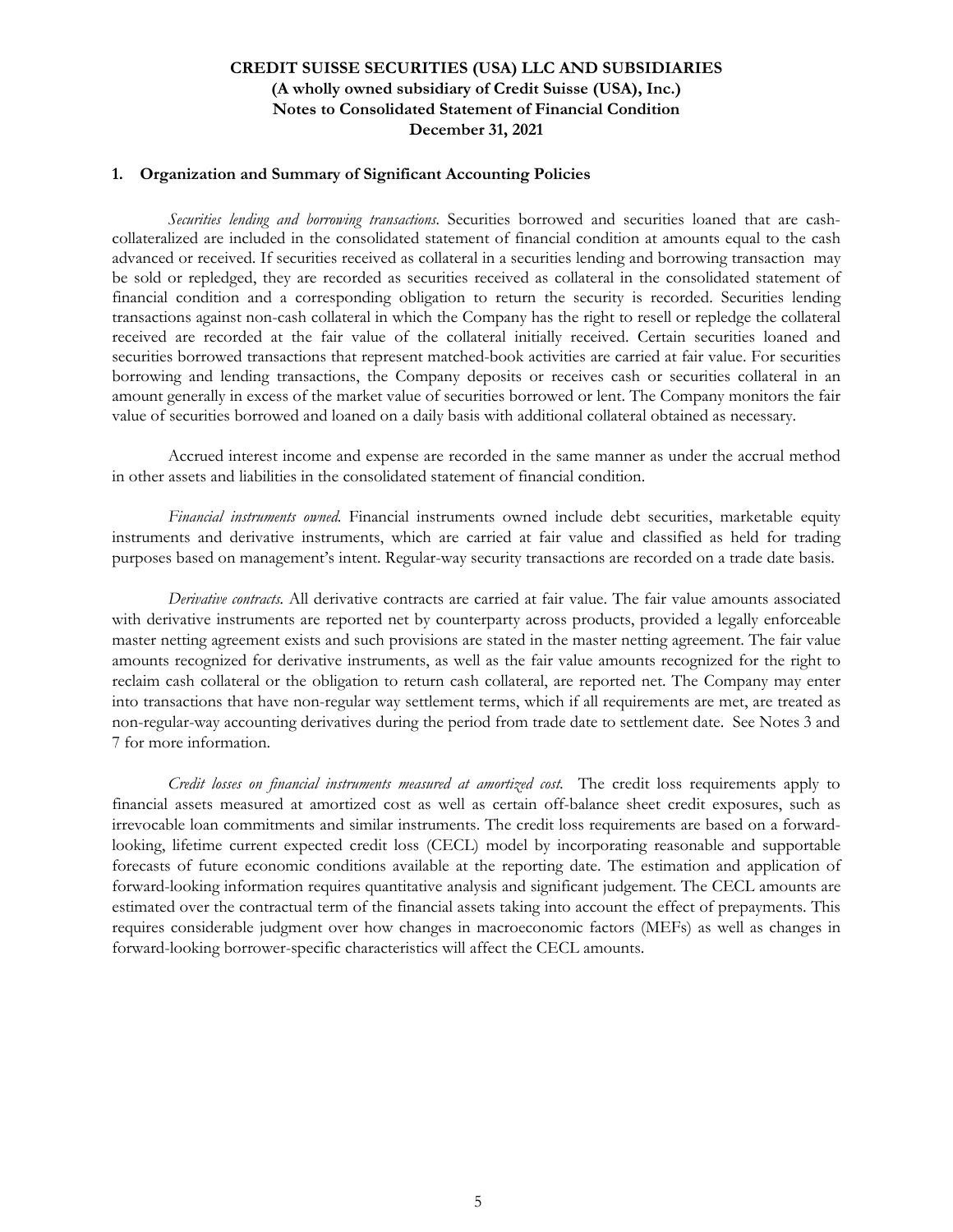#### **1. Organization and Summary of Significant Accounting Policies**

The Company measures expected credit losses of financial assets on a collective (pool) basis when similar risk characteristics exist. For financial assets which do not share similar risk characteristics, expected credit losses are evaluated on an individual basis. CECL amounts are probability-weighted estimates of potential credit losses based on historical frequency, current trends and conditions as well as forecasted MEFs, such as interest rates, gross domestic product (GDP) and unemployment rates. An allowance for credit losses is deducted from the amortized cost basis of the financial asset. Provisions for off-balance sheet credit exposures are recognized as a provision in other liabilities in the consolidated statement of financial condition. The allowance for credit losses and provisions for off-balance sheet credit exposures were immaterial as of December 31, 2021.

The Company applied the collateral maintenance practical expedient to its collateralized financing arrangements, including securities borrowed and resale agreements, along with its customer margin loans reported in brokerage receivables from customers in the consolidated statement of financial condition, which are subject to collateral maintenance provisions where the borrower is required to continually adjust the amount of collateral securing the financial asset as a result of changes in the fair value of the collateral. When the fair value of the collateral is less than the amortized cost basis of the financial assets, the Company evaluates whether an allowance for credit losses is necessary for the unsecured amount of the amortized cost basis, limited to the difference between the fair value of the collateral at the reporting date and the amortized cost basis of the financial assets. As of December 31, 2021, the Company has recorded specific provisions of \$37 million related to customer margin loans.

Financial assets measured at amortized cost that are not eligible for the collateral maintenance practical expedient consist of receivables due from customers recorded in the consolidated statement of financial condition, receivables due from broker-dealers and clearing organizations, unsettled trades and securities failed to deliver, recorded in receivables from brokers, dealers and others on the consolidated statement of financial condition, as well as any unsecured amounts for instruments applying the practical expedient. For financial assets measured at amortized cost basis that are not eligible for the collateral maintenance practical expedient, the Company estimates expected credit losses over the life of the financial assets as of the reporting date based on relevant information about past events, current conditions, and reasonable and supportable forecasts.

The Company estimates credit losses on certain off-balance sheet credit exposures over the contractual period of a present obligation to extend credit, unless that obligation is unconditionally cancellable by the Company. Other than the estimation of the probability of funding on such arrangements, the allowance for credit losses is estimated in a manner similar to the methodology used for funded credit exposures and as such, the Company estimates expected credit losses over the life of the instruments as of the reporting date based on relevant information about past events, current conditions, and reasonable and supportable forecasts.

The Company continually monitors collections and payments from its clients and maintains an allowance for doubtful accounts. The allowance is based on an estimate the amount of potential credit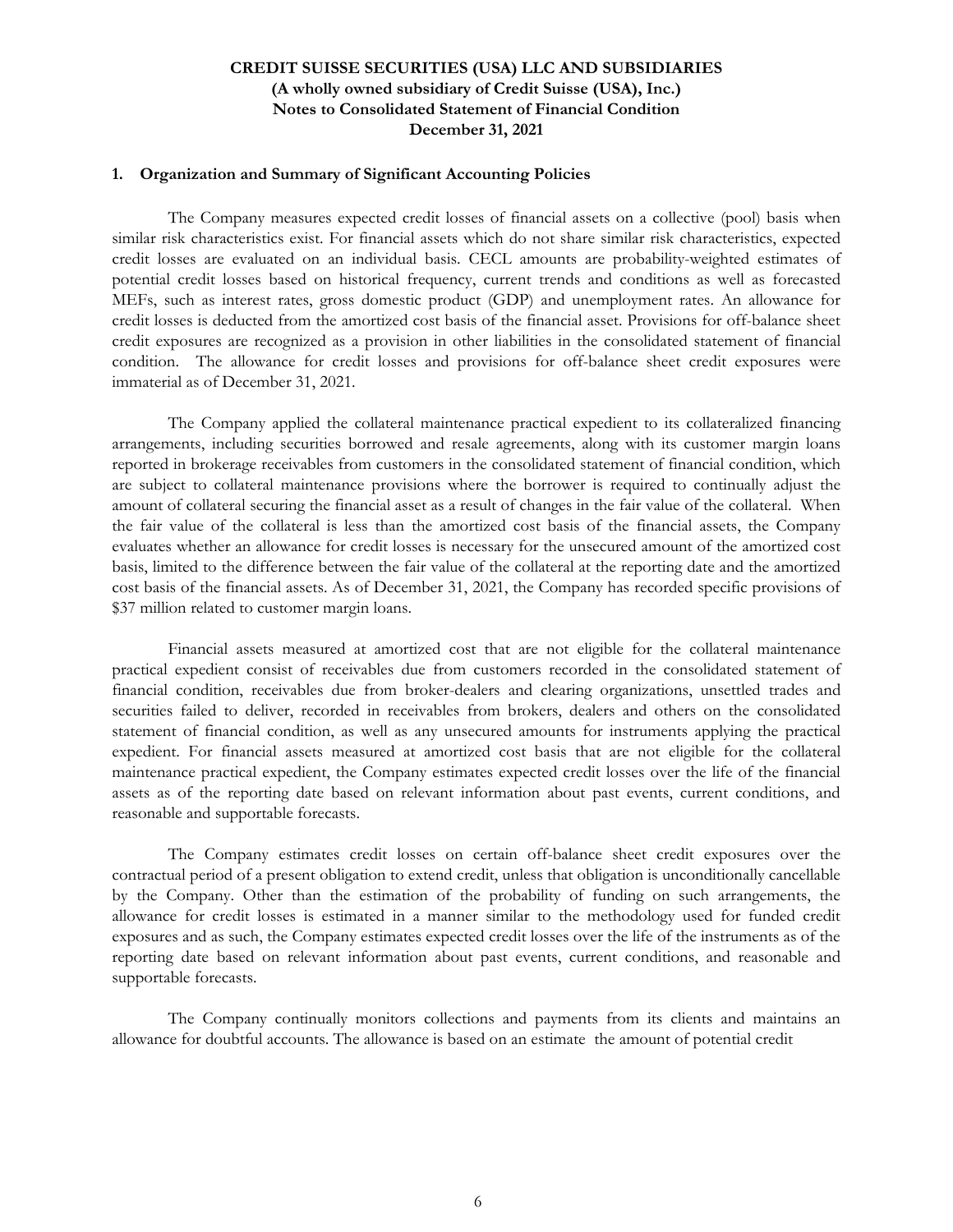### **1. Organization and Summary of Significant Accounting Policies**

losses in existing receivables. The Company determines this allowance based on a review of aging schedules and past due balances, and considers the short-term nature of credit exposure, counterparty credit quality, historical experience and current customer and economic conditions.

*Goodwill and identifiable intangible assets*. Goodwill represents the amount by which the purchase price exceeds the fair value of the tangible and intangible assets of an acquired company on the date of acquisition. Goodwill and indefinite-lived intangible assets are reviewed annually for impairment or more frequently if a trigger event is identified.

*Impairment on non-financial assets*. The Company evaluates premises and equipment for impairment at least annually and whenever events or changes in circumstances indicate that the carrying amount may not be recoverable. The impairment assessment is performed for an individual asset or, where applicable, a group of assets for which largely separate cash flows can be identified. Recognition of an impairment on such assets establishes a new cost base, which is not adjusted for subsequent recoveries in value.

*Income taxes.* The Company is included in the consolidated federal and certain state and local income tax (SALT) returns filed by CS Holdings. CS Holdings allocates federal income tax and SALT to its subsidiaries on a modified separate company basis, pursuant to a tax sharing arrangement. Tax benefits related to carryforwards are recorded only to the extent they could be used currently or in the future to reduce consolidated federal or SALT expense.

The Company uses the asset and liability method in providing for income taxes, which requires that deferred income taxes be recorded and adjusted for the future tax consequences of events that have been recognized in the consolidated statement of financial condition or tax returns, based upon enacted tax laws and rates. Deferred tax assets are recognized subject to management's judgment that realization is more likely than not.

The Company follows the guidance regarding the accounting for uncertainty in income taxes, which sets out a consistent framework to determine the appropriate level of tax reserves to maintain for uncertain tax positions. The Company uses a two-step approach in recognizing and measuring its uncertain tax benefits whereby it is first determined if the tax position is more likely than not to be sustained under examination. Sustainable income tax positions are then measured to determine the amount of benefit eligible for recognition in the financial statements. Each such sustainable income tax position is measured at the largest amount of benefit that is more likely than not to be realized upon ultimate settlement.

*Brokerage receivables and brokerage payables.* The Company recognizes receivables and payables from transactions in financial instruments purchased from and sold to customers, banks and broker-dealers. In order to conduct trades with an exchange or a third-party bank, the Company is required to maintain a margin. This is usually in the form of cash and deposited in a separate margin account with the exchange or broker. If available information indicates that it is probable that a brokerage receivable is impaired, an allowance is established. Write-offs of brokerage receivables occur if the outstanding amounts are considered uncollectible.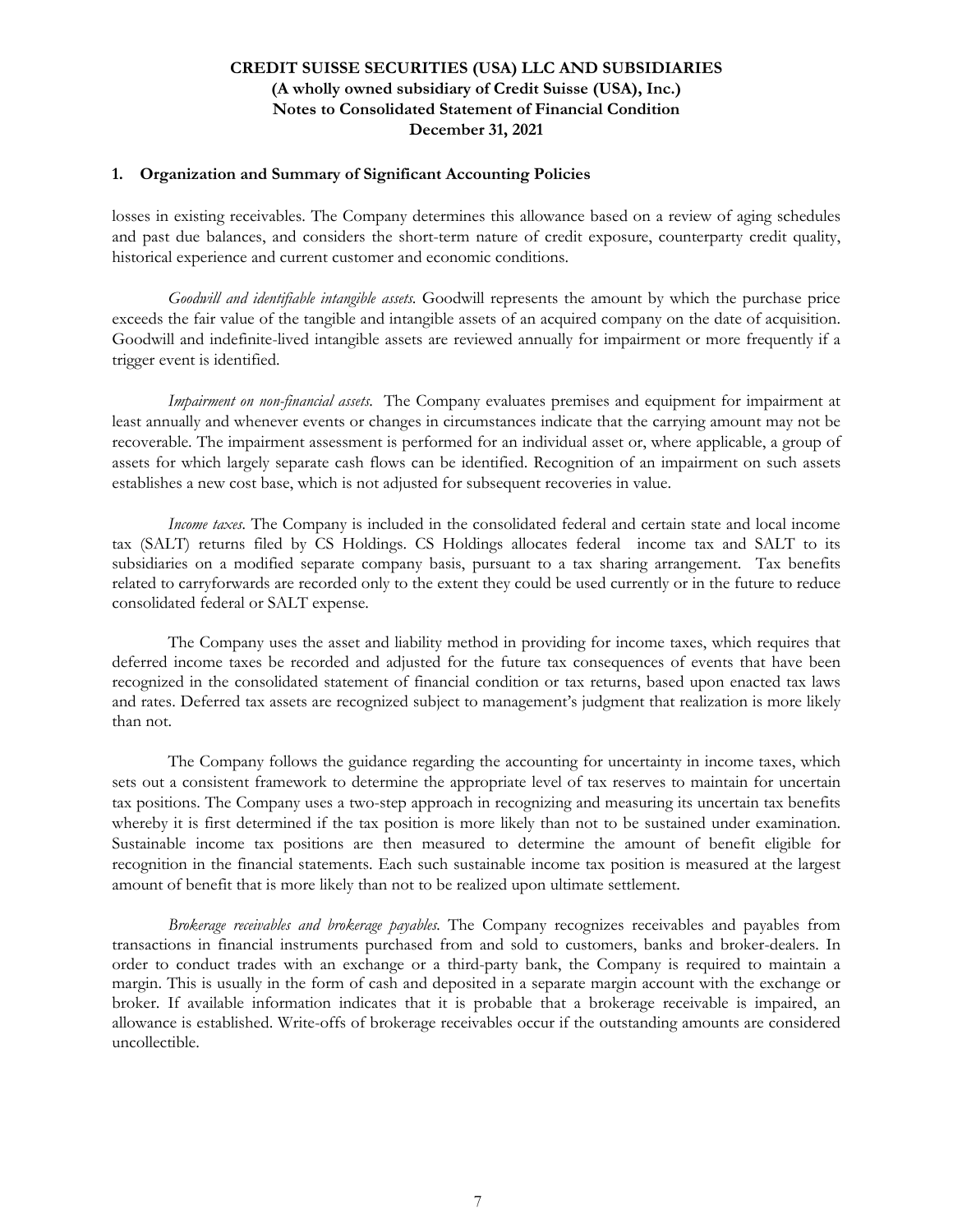#### **1. Organization and Summary of Significant Accounting Policies**

Receivables from and payables to customers include amounts due on regular way securities transactions, margin transactions and futures. Securities owned by customers, including those that collateralize margin or similar transactions are held for clients on an agency or fiduciary capacity by the Company, are not assets of the Company and are not reflected in the consolidated statement of financial condition. Receivables from and payables to customers are recorded at amortized cost net of any allowances for credit losses.

Receivables from brokers, dealers and others include amounts receivable for securities not delivered by the Company to a purchaser by the settlement date (fails to deliver), omnibus receivables, receivables from clearing organizations, and other non-customer receivables, which are primarily amounts related to futures contracts. Payables to brokers, dealers and others include amounts payable for securities not received by the Company from a seller by the settlement date (fails to receive), payables to clearing organizations and other non-customer payables, which are primarily amounts related to futures contracts. In addition, the net receivable or payable arising from unsettled regular-way trades is included in receivables from brokers, dealers and others or payables to brokers, dealers and others, as well as settlement payments of the mark-to-market variation margin from settled-to-market derivative contracts. Receivables from brokers, dealers and others and payables to brokers, dealers and others are recorded at amortized cost net of any allowances for credit losses.

*Subordinated and other long-term borrowings.* The Company carries long-term borrowings of certain VIEs, principally residential mortgage-backed securities (RMBS) and commercial mortgage-backed securities (CMBS), which are consolidated under US GAAP at fair value. The Company carries its subordinated and long-term borrowings with affiliates on an accrual basis. See Notes 3, 10 and 12 for more information.

*Securitization*. The Company securitizes primarily RMBS and CMBS. Before recording a securitization as a sale, the Company must assess whether that transfer is accounted for as a sale of the assets. Transfers of assets may not meet sale requirements if the assets have not been legally isolated from the Company and/or if the Company's continuing involvement is deemed to give it effective control over the assets. If the transfer is not deemed a sale, it is instead accounted for as a secured borrowing, with the transferred assets as collateral. The Company may retain interests in these securitized assets in connection with its underwriting and marketmaking activities. Retained interests in securitized financial assets are included at fair value in financial instruments owned in the consolidated statement of financial condition. The fair values of retained interests are determined using either prices of comparable securities observed in the market, vendor prices or the present value of estimated future cash flow valuation techniques that incorporate assumptions that market participants customarily use in their estimates of values including prepayment speeds, credit losses and discount rates. See Note 10 for more information.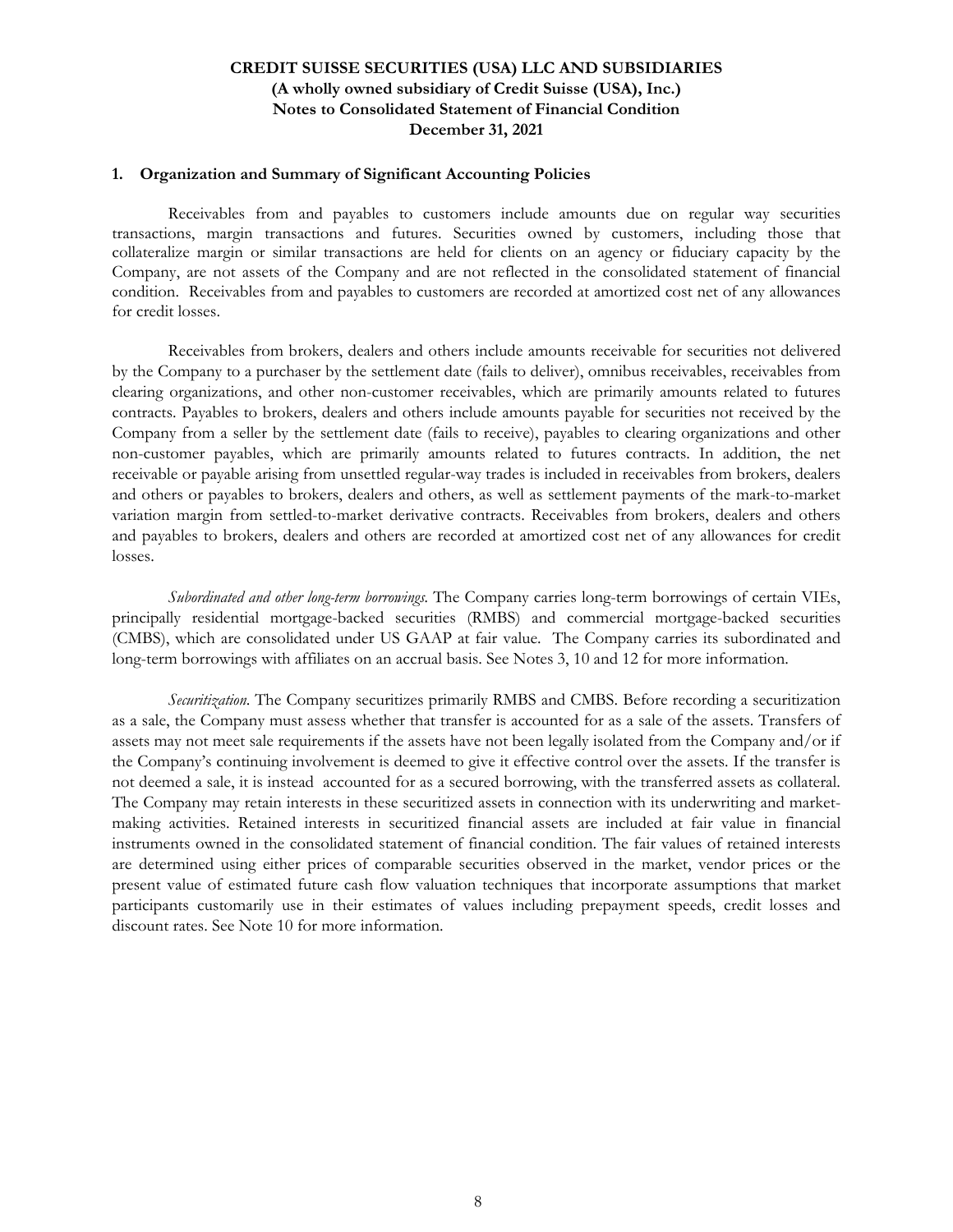#### **1. Organization and Summary of Significant Accounting Policies**

*Projected benefit obligation.* The Company uses the projected unit credit actuarial method to determine the present value of its projected benefit obligation (PBO) and the current and past service costs or credits related to its defined benefit and other post-retirement benefit plans. The measurement date used to perform the actuarial valuation is December 31<sup>st</sup>. Certain key assumptions are used in performing the actuarial valuations. These assumptions must be made concerning the future events that will determine the amount and timing of the benefit payments and thus require significant judgment and estimates by the Company's management. Among others, assumptions have to be made with regard to discount rates, expected return on plan assets and salary increases. The assumed discount rates reflect the rates at which the pension benefits could be effectively settled. These rates are determined based on yields of high-quality corporate bonds currently available and are expected to be available during the period to maturity of the pension benefits. The expected long-term rate of return on plan assets is determined on a plan basis, taking into account asset allocation, historical rate of return, benchmark indices for similar-type pension plan assets, long-term expectations of future returns and investment strategy. Health care cost trend rates are determined by reviewing external data and the Company's own historical trends for health care costs. Salary increases are determined by reviewing external data and considering internal projections. The funded status of the Company's defined benefit post-retirement and pension plans is recognized in the consolidated statement of financial condition.

### **RECENTLY ADOPTED ACCOUNTING STANDARDS**

#### **ASC Topic 740 - Income Taxes**

In December 2019, the FASB issued ASU 2019-12, "Simplifying the Accounting for Income Taxes" (ASU 2019-12), an update to ASC Topic 740 – Income Taxes. The amendments in ASU 2019-12 eliminated certain exceptions related to the approach for intraperiod tax allocation, the methodology for calculating income taxes in an interim period and the accounting for basis differences when there are changes in foreign ownership. In addition, ASU 2019-12 included clarification and simplification of other aspects of the accounting for income taxes. The amendments are effective for annual reporting periods beginning after December 15, 2020 and for the interim periods within those annual reporting periods. ASU 2019-12 allows an election to continue to allocate the consolidated amount of current and deferred tax expense to disregarded tax entities. CS Holdings elected to continue to allocate taxes to its disregarded entities. The adoption of ASU 2019-12 on January 1, 2021 had no impact on the Company's consolidated statement of financial condition.

#### **ASC Topic 848 - Reference Rate Reform**

 In March 2020, the FASB issued ASU 2020-04, "Facilitation of the Effects of Reference Rate Reform on Financial Reporting" (ASU 2020-04), creating ASC Topic 848 - Reference Rate Reform. The amendments in ASU 2020-04 provided optional guidance for a limited period of time to ease the potential burden in accounting for (or recognizing the effects of) reference rate reform on financial reporting. The amendments were elective and applied to contracts, hedging relationships and other transactions that reference the London Interbank Offered Rate (LIBOR) or another reference rate expected to be discontinued because of reference rate reform.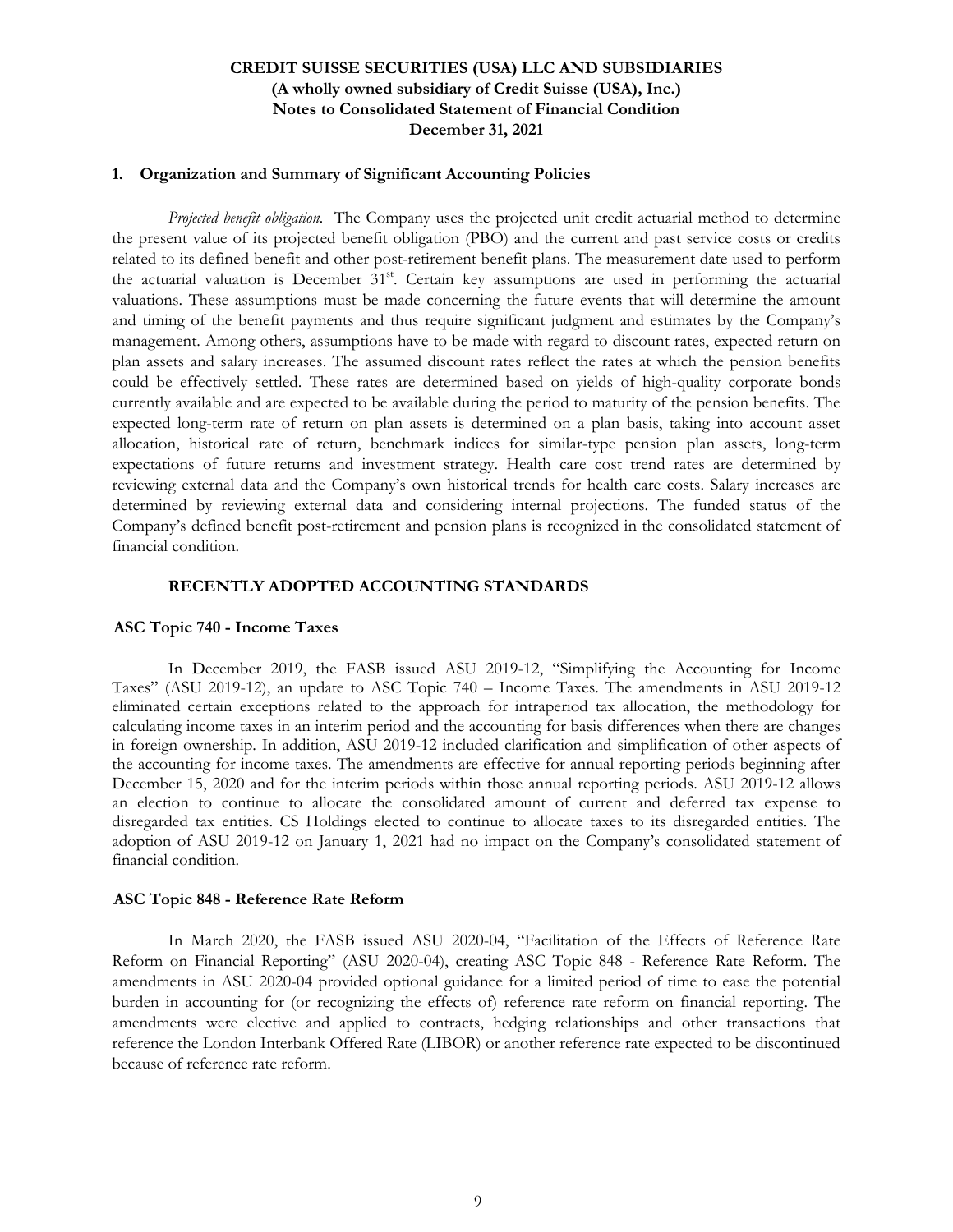#### **1. Organization and Summary of Significant Accounting Policies**

In January 2021, the FASB issued ASU 2021-01, "Reference Rate Reform, Scope" (ASU 2021-01) which expanded the scope of ASC Topic 848 to apply certain optional expedients for contract modifications and hedge accounting provided in ASU 2020-04 to derivative instruments that use an interest rate for margining, discounting, or contract price alignment that is modified for reference rate reform.. The guidance also applied to derivatives that do not reference LIBOR or other reference rates that were expected to be discontinued.

The amendments could have been applied as of March 12, 2020 through December 31, 2022. The Company elected to apply ASU 2020-04 and retrospectively apply ASU 2021-01 during 2020. These elections did not have a material impact on the Company's consolidated statement of financial condition.

#### **2. Business Developments**

In November 2021, CSG announced that the Board of Directors had unanimously agreed on a strategic direction and approved the introduction of a global business and regional matrix structure. As part of the announcement, the Company will exit the prime services business in 2022. As the implementation of the CSG announced reorganization progresses, restructuring costs relating to asset impairments and liability valuations may arise in connection with business activities that are planned to be exited and their related infrastructure. As of December 31, 2021, the restructuring provision was immaterial.

### **3. Fair Value of Financial Instruments**

### **Fair Value Measurement**

A significant portion of the Company's financial instruments are carried at fair value. Deterioration of the financial markets could significantly impact the fair value of these financial instruments. The fair value of the majority of the Company's financial instruments is based on quoted prices in active markets or observable inputs.

In addition, the Company holds financial instruments for which no prices are available; and which have few or no observable inputs. For these instruments, the determination of fair value requires subjective assessment and judgment depending on liquidity, pricing assumptions, the current economic and competitive environment and the risks affecting the specific instrument. In such circumstances, valuation is determined based on management's own judgments about the assumptions that market participants would use in pricing the asset or liability, including assumptions about risk.

The fair value of financial assets and liabilities is impacted by factors such as benchmark interest rates, prices of financial instruments issued by third parties, commodity prices, foreign exchange rate and index prices or rates. In addition, valuation adjustments are an integral part of the valuation process when market prices are not indicative of the credit quality of a counterparty, and are applied to debt instruments.

US GAAP permits a reporting entity to measure the fair value of a group of financial assets and financial liabilities on the basis of the price that would be received to sell a net long position or paid to transfer a net short position for a particular risk exposure in an orderly transaction between market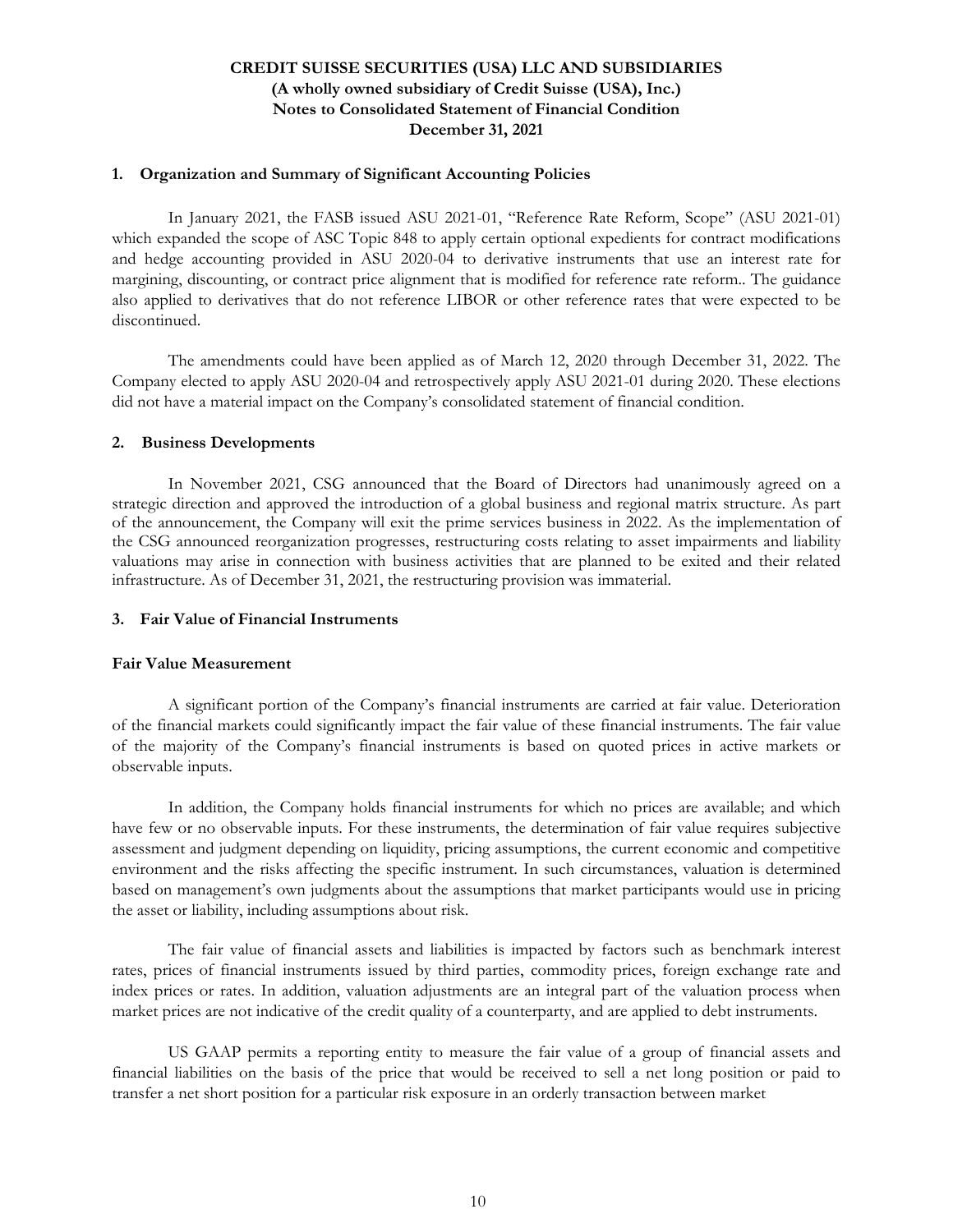### **3. Fair Value of Financial Instruments**

participants at the measurement date. As such, the Company continues to apply bid and offer adjustments to net portfolios of cash securities and/or derivative instruments to adjust the value of the net position from a midmarket price to the appropriate bid or offer level that would be realized under normal market conditions for the net long or net short position for a specific market risk. In addition, the Company reflects the net exposure to credit risk for its derivative instruments where the Company has legally enforceable agreements with its counterparties that mitigate credit risk exposure in the event of default.

Valuation adjustments are recorded in a reasonable and consistent manner that results in an location to the relevant disclosures in the notes to the financial statements as if the valuation adjustment had been allocated to the individual unit of account.

### **Fair Value Hierarchy**

The levels of the fair value hierarchy are defined as follows:

*Level 1:* Quoted prices (unadjusted) in active markets for identical assets or liabilities that the Company has the ability to access. This level of the fair value hierarchy provides the most reliable evidence of fair value and is used to measure fair value whenever available.

*Level 2:* Inputs other than quoted prices included within level 1 that are observable for the asset or liability, either directly or indirectly. These inputs include: (a) quoted prices for similar assets or liabilities in active markets; (b) quoted prices for identical or similar assets or liabilities in markets that are not active, that is, markets in which there are few transactions for the asset or liability, the prices are not current, or price quotations vary substantially either over time or among market makers, or in which little information is publicly available; (c) inputs other than quoted prices that are observable for the asset or liability or (d) inputs that are derived principally from or corroborated by observable market data by correlation or other means.

*Level 3*: Inputs that are unobservable for the asset or liability. These inputs reflect the Company's own assumptions about the assumptions that market participants would use in pricing the asset or liability (including assumptions about risk). These inputs are developed based on the best information available in the circumstances, which include the Company's own data. The Company's own data used to develop unobservable inputs are adjusted if information indicates that market participants would use different assumptions.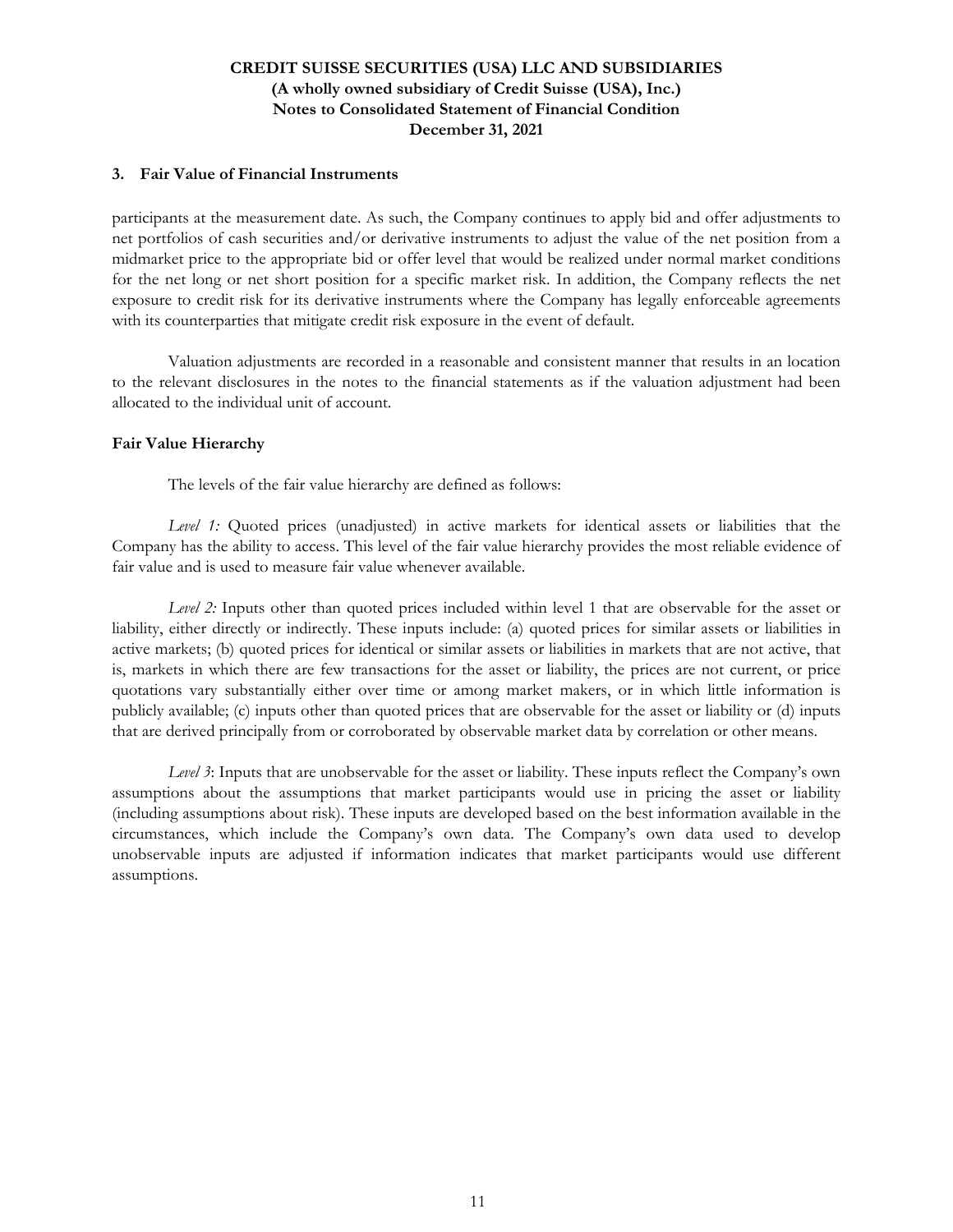### **3. Fair Value of Financial Instruments**

### **Quantitative Disclosures of Fair Values**

**\_\_\_\_\_\_\_\_\_\_\_\_\_\_\_\_\_\_\_\_\_\_\_\_**

 The following is a tabular presentation of fair value of assets and liabilities for instruments measured at fair value on a recurring basis.

| December 31, 2021                  | Level 1       | Level 2        | Level 3        | Total at fair<br>value |  |
|------------------------------------|---------------|----------------|----------------|------------------------|--|
|                                    |               | (In millions)  |                |                        |  |
| Assets                             |               |                |                |                        |  |
|                                    | s             | 19,002<br>S    | $^{\circ}$     | 19,002<br>S            |  |
|                                    |               | 1,311          |                | 1,311                  |  |
| Securities received as collateral: |               |                |                |                        |  |
|                                    | 660           |                |                | 660                    |  |
|                                    | 1,282         |                |                | 1,282                  |  |
|                                    | 1,942         |                |                | 1,942                  |  |
| Financial instruments owned:       |               |                |                |                        |  |
| Debt instruments:                  |               |                |                |                        |  |
|                                    | 100           |                |                | 100                    |  |
|                                    |               | 2,411          | 31             | 2,442                  |  |
|                                    |               | 3,842          | $\overline{4}$ | 3,846                  |  |
|                                    |               | 18             |                | 18                     |  |
|                                    |               | 751            | 202            | 953                    |  |
|                                    |               | 905            | 301            | 1,206                  |  |
|                                    | 100           | 7,927          | 538            | 8,565                  |  |
|                                    | 714           | 152            | 109            | 975                    |  |
| Derivative contracts:              |               |                |                |                        |  |
|                                    | 81            | $\mathbf{1}$   |                | 82                     |  |
|                                    |               | 18             |                | 18                     |  |
|                                    | 13            | $\overline{4}$ | 3              | 20                     |  |
|                                    |               | 130            |                | 130                    |  |
|                                    |               |                |                | (204)                  |  |
|                                    | 94            | 153            | 3              | 46                     |  |
| Other assets:                      |               |                |                |                        |  |
|                                    |               | 48             |                | 48                     |  |
|                                    |               |                | 5              | 5                      |  |
|                                    |               | 48             | 5              | 53                     |  |
|                                    | 2,850<br>- \$ | \$<br>28,593   | \$<br>655      | \$<br>31.894           |  |

(1) Derivative contracts are reported on a gross basis by level, with the total at fair value column including the impact of netting. The impact of netting represents an adjustment related to counterparty and cash collateral netting.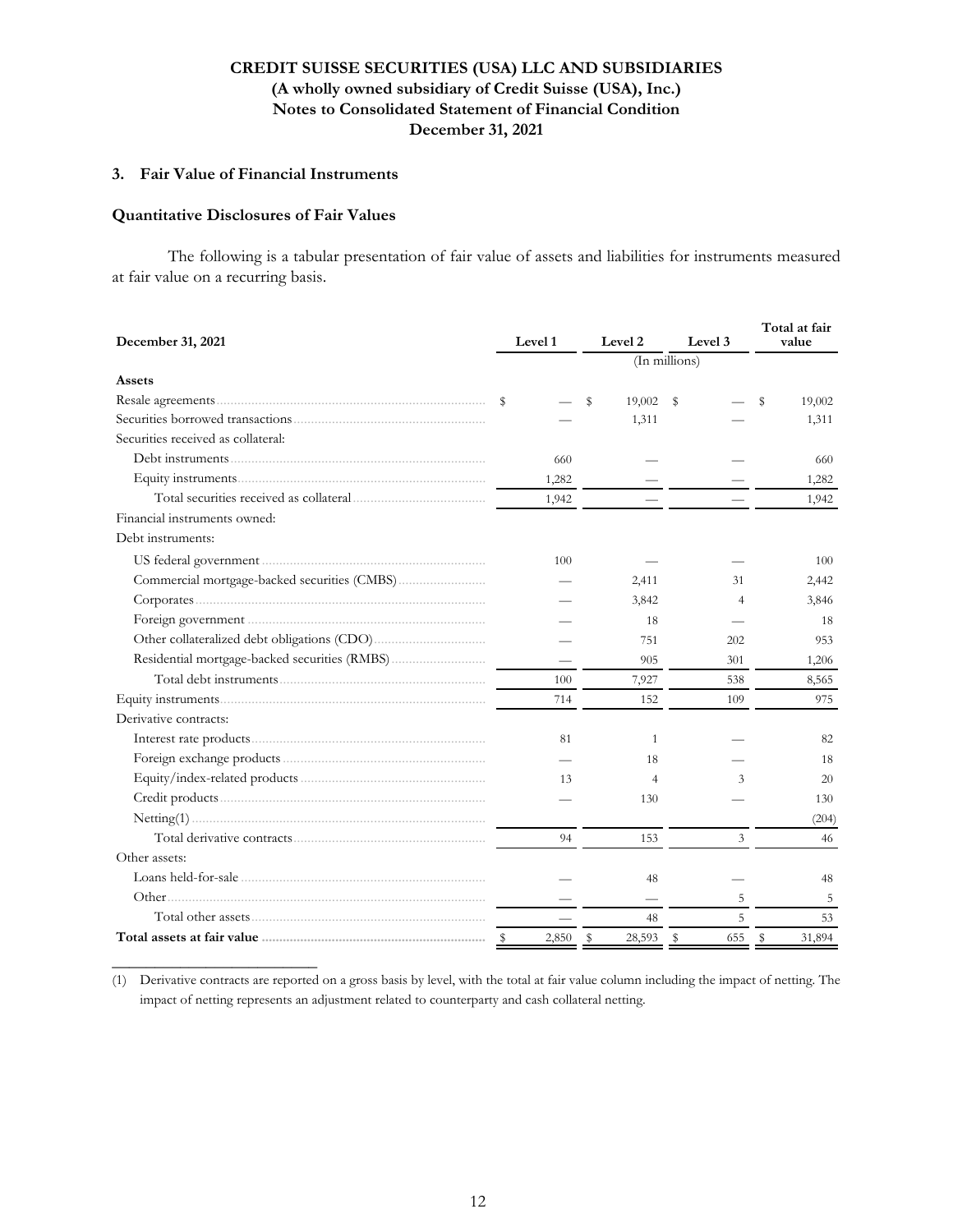### **3. Fair Value of Financial Instruments**

| December 31, 2021                                            | Level 1 | Level 2      | Level 3         | Total at fair<br>value |
|--------------------------------------------------------------|---------|--------------|-----------------|------------------------|
|                                                              |         |              | (In millions)   |                        |
| Liabilities                                                  |         |              |                 |                        |
|                                                              | -S      | s<br>13,562  | - \$            | 13,562<br>S            |
|                                                              |         | 273          |                 | 273                    |
| Obligation to return securities received as collateral:      |         |              |                 |                        |
|                                                              | 660     |              |                 | 660                    |
|                                                              | 1,282   |              |                 | 1,282                  |
| Total obligation to return securities received as collateral | 1,942   |              |                 | 1,942                  |
| Financial instruments owned:                                 |         |              |                 |                        |
| Debt instruments:                                            |         |              |                 |                        |
| US federal government                                        | 332     |              |                 | 332                    |
|                                                              |         | 15           |                 | 15                     |
|                                                              |         | 2,504        |                 | 2,504                  |
|                                                              |         | 10           |                 | 10                     |
|                                                              | 332     | 2,529        |                 | 2,861                  |
|                                                              | 336     | 3            | 1               | 340                    |
| Derivative contracts:                                        |         |              |                 |                        |
|                                                              | 91      | 20           |                 | 111                    |
|                                                              |         | 22           |                 | 22                     |
|                                                              |         | 3            |                 | 3                      |
|                                                              |         | 22           | 2               | 24                     |
|                                                              |         |              |                 | (100)                  |
|                                                              | 91      | 67           | 2               | 60                     |
|                                                              |         | 47           | $\mathbf{1}$    | 48                     |
|                                                              |         | 223          | $\mathbf{1}$    | 224                    |
|                                                              | 2,701   | \$<br>16,704 | 5<br>$^{\circ}$ | \$<br>19,310           |

**\_\_\_\_\_\_\_\_\_\_\_\_\_\_\_\_\_\_\_\_\_\_\_\_\_\_** (1) Derivative contracts are reported on a gross basis by level, with the total at fair value column including the impact of netting. The impact of netting represents an adjustment related to counterparty and cash collateral netting.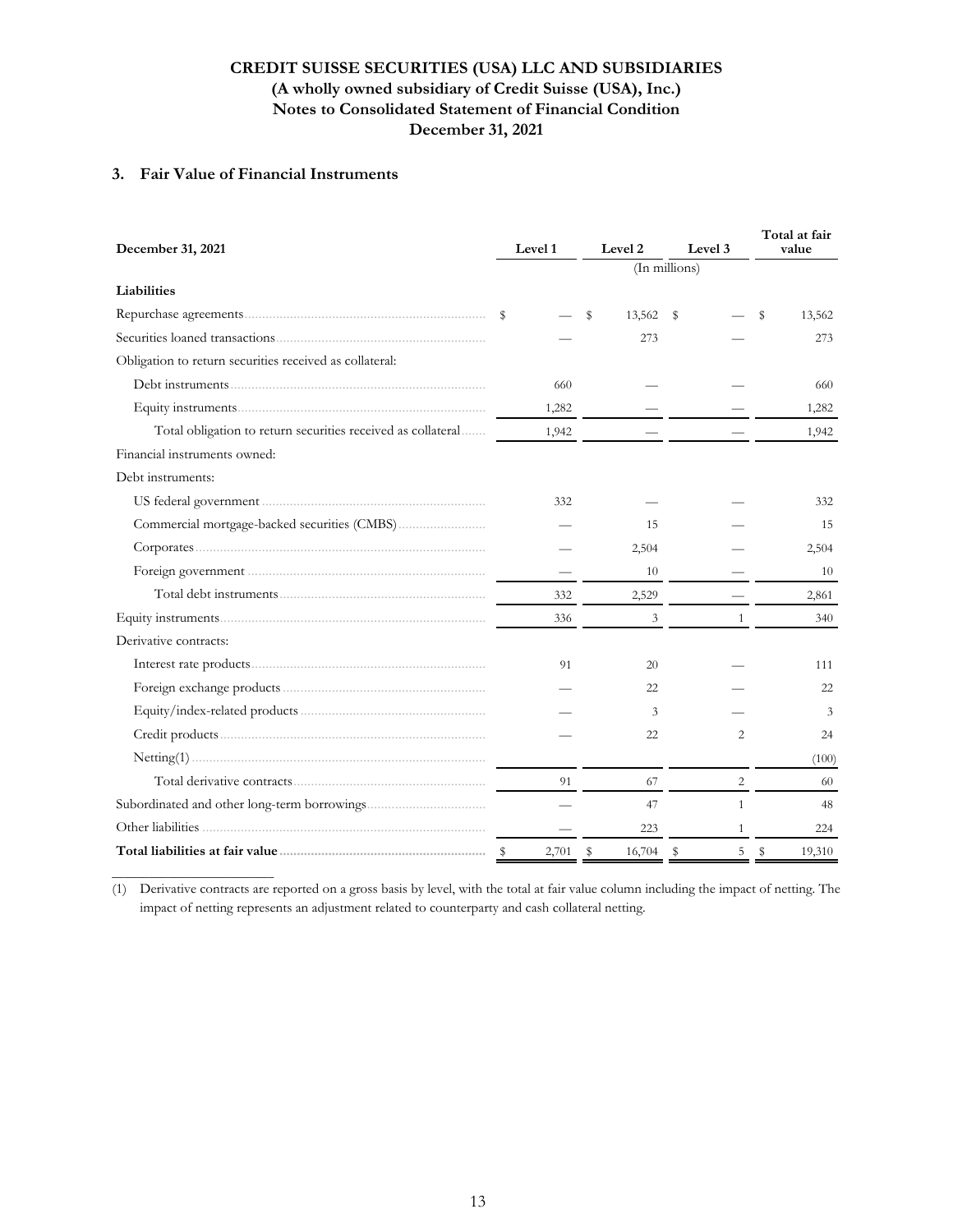#### **3. Fair Value of Financial Instruments**

#### **Transfers in and out of level 3**

Transfers into and out of level 3 assets, of \$338 million and \$311 million, respectively, during the year ended December 31, 2021 were primarily from asset-backed securities, which were primarily due to the change in observability of pricing data and availability of pricing information from external providers.

Transfers out of level 3 liabilities of \$218 million during the year ended December 31, 2021 were primarily from other liabilities which were primarily due to the change in observability of pricing data and availability of pricing information from external providers.

#### **Qualitative Disclosures of Valuation Techniques**

#### **Overview**

CSG has implemented and maintains a valuation control framework, which is supported by policies and procedures that define the principles for controlling the valuation of the Company's financial instruments. Control functions such as Product Control and Risk Management review and approve significant valuation policies and procedures. The framework includes three main internal processes: (i) valuation governance; (ii) independent price verification and significant unobservable inputs review; and (iii) a crossfunctional pricing model review. Through this framework, CSG determines the reasonableness of the fair value of its financial instruments.

On a monthly basis, meetings are held for each business line with senior representatives of the Front Office and Product Control to discuss independent price verification results, valuation adjustments, and other significant valuation issues. On a quarterly basis, a review of significant changes in the fair value of financial instruments is undertaken by Product Control and conclusions are reached regarding the reasonableness of those changes. Additionally, on a quarterly basis, meetings are held for each business line with senior representatives of the Front Office and control functions such as Product Control and Risk Management to discuss independent price verification results, valuation issues, business and market updates, as well as a review of significant changes in fair value from the prior quarter, significant unobservable inputs and prices used in valuation techniques, and valuation adjustments.

The valuation results are aggregated for reporting to the Valuation Risk Management Committee (VARMC) and the Audit Committee. The VARMC, which is comprised of Executive Board members and the heads of the business and control functions, meets to review and ratify valuation review conclusions, and to resolve significant valuation issues for CSG. Oversight of the valuation control framework is through specific and regular reporting on valuation directly to CSG's Executive Board through the VARMC.

One of the key components of the governance process is the segregation of duties between the Front Office and Product Control. The Front Office is responsible for measuring inventory at fair value on a daily basis, while Product Control is responsible for independently reviewing and validating those valuations on a periodic basis. The Front Office values the inventory using, wherever possible, observable market data which may include executed transactions, dealer quotes or broker quotes for the same or similar instruments.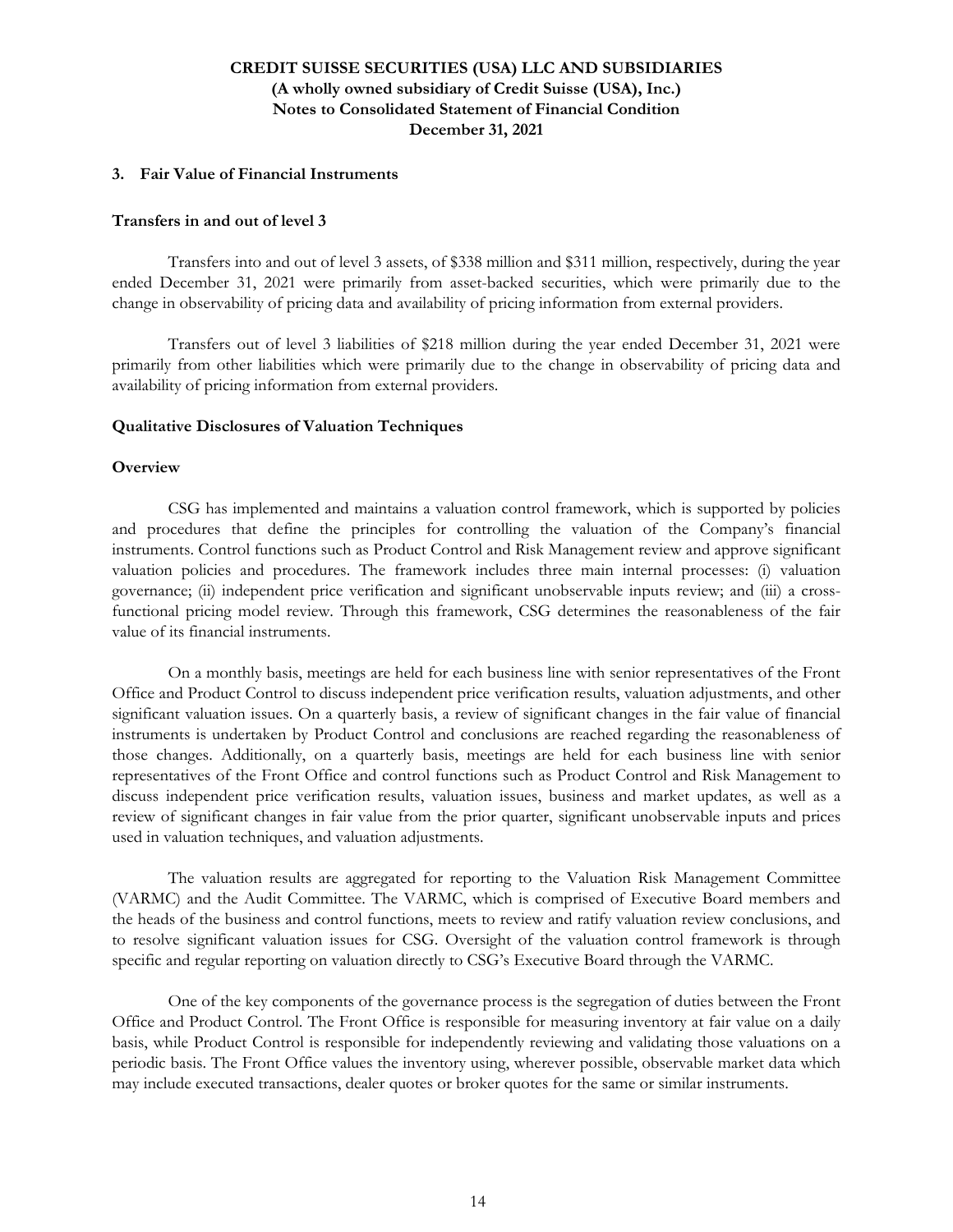#### **3. Fair Value of Financial Instruments**

Product Control validates this inventory using independently sourced data that also includes executed transactions, dealer quotes, and broker quotes.

In general, Product Control utilizes independent pricing service data as part of its review process. Independent pricing service data is analyzed to ensure that it is representative of fair value, including confirming that the data corresponds to executed transactions or executable broker quotes, review and assessment of contributors to ensure they are active market participants, review of statistical data and utilization of pricing challenges. The analysis also includes understanding the sources of the pricing service data and any models or assumptions used in determining the results. The purpose of the review is to judge the quality and reliability of the data for fair value measurement purposes and its appropriate level of usage within the Product Control independent valuation review.

For certain financial instruments the fair value is estimated in full or in part using valuation techniques based on assumptions that are not supported by market observable prices, rates or other inputs. In addition, there may be uncertainty about a valuation resulting from the choice of valuation technique or model used, the assumptions embedded in those models, the extent to which inputs are not market observable, or as a consequence of other elements affecting the valuation technique or model. Model calibration is performed when significant new market information becomes available or at a minimum on a quarterly basis as part of the business review of significant unobservable inputs for level 3 instruments. For models that have been deemed to be significant to the overall fair value of the financial instrument, model validation is performed as part of the periodic review of the related model.

The following information on the valuation techniques and significant unobservable inputs of the various financial instruments and the section "Uncertainty of fair value measurements from the use of significant unobservable inputs" should be read in conjunction with the tables "Assets and liabilities measured at fair value on a recurring basis", "Quantitative information about level 3 assets measured at fair value on a recurring basis" and "Quantitative information about level 3 liabilities measured at fair value on a recurring basis".

### **Repurchase agreement and resale agreement transactions and securities borrowed and securities loaned**

Securities purchased under resale agreements and securities sold under repurchase agreements are measured at fair value using discounted cash flow analysis. Future cash flows are discounted using observable market interest rate repurchase/resale curves for the applicable maturity and underlying collateral of the instruments. As such, both securities purchased under resale agreements and securities sold under repurchase agreements are included in level 2 of the fair value hierarchy. Securities borrowed and securities loaned are measured at fair value and are included in level 2 of the fair value hierarchy.

Securities purchased under resale agreements are usually fully collateralized or over collateralized by government securities, money market instruments, corporate bonds, or other debt instruments. In the event of counterparty default, the collateral service agreement provides the Company with the right to liquidate the collateral held.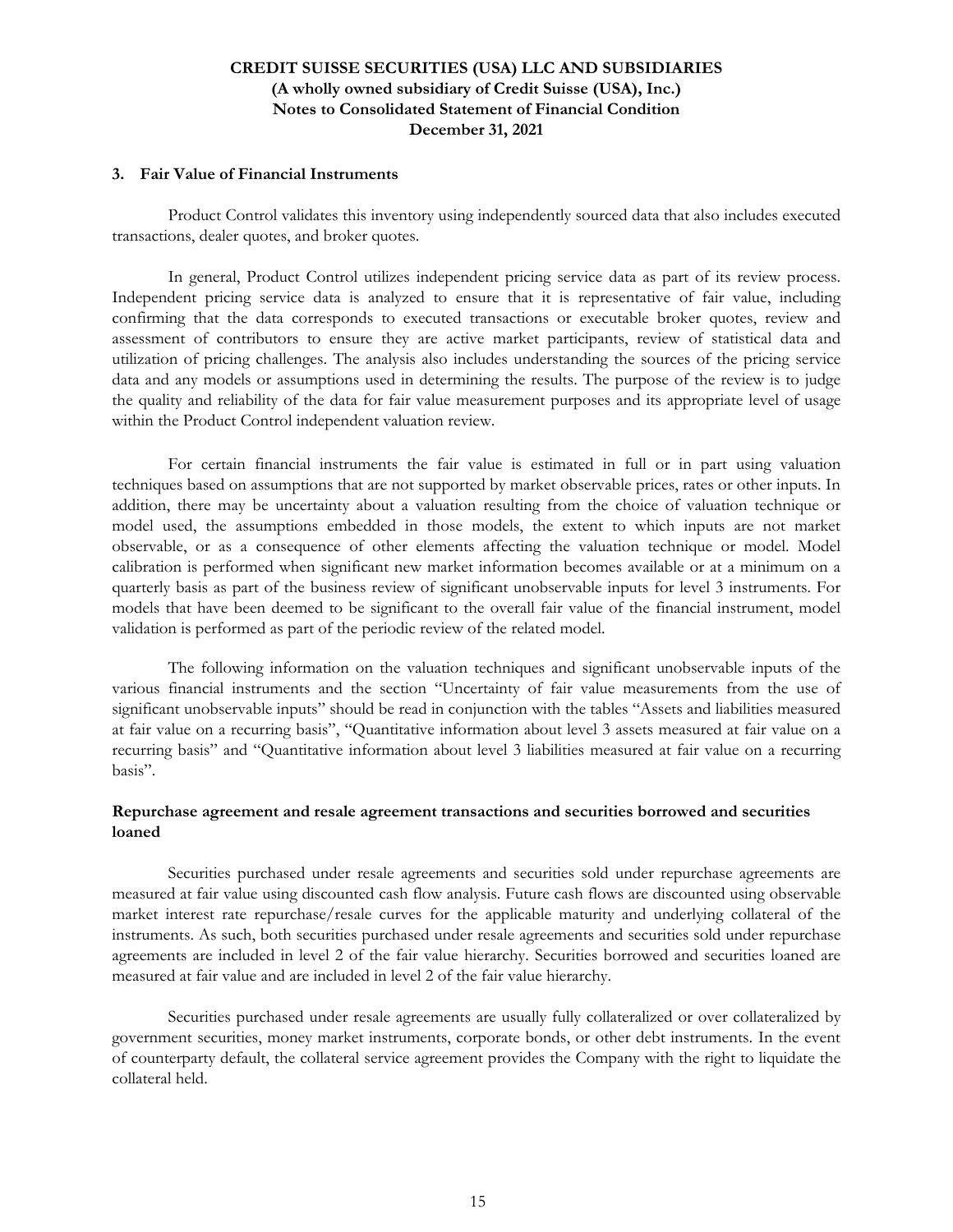#### **3. Fair Value of Financial Instruments**

#### **Securities received as collateral and obligation to return securities received as collateral**

Securities received as collateral and obligation to return securities received as collateral are measured at fair value using the method outlined below for "debt instruments" and "equity instruments."

#### **Debt instruments**

#### **Corporates**

Corporate bonds are priced to reflect current market levels either through recent market transactions or broker or dealer quotes. Convertible bonds are generally valued using observable pricing sources. For a small number of convertible bonds no observable prices are available and valuation is determined using models, for which the key inputs include stock price, dividend rates, credit spreads, prepayment rates, discount rates, earnings before income tax, depreciation and amortization (EBITDA) multiples and equity market volatility. Where a market price for the particular security is not directly available, valuations are obtained based on yields reflected by other instruments in the specific or similar entity's capital structure and adjusting for differences in seniority and maturity, benchmarking to a comparable security where market data is available (taking into consideration differences in credit, liquidity and maturity), or through the application of cash flow modeling techniques utilizing observable inputs, such as current interest rate curves and observable CDS spreads. Significant unobservable inputs may include correlation and price. For securities using market comparable price, the differentiation between level 2 and level 3 is based upon the relative significance of any yield adjustments as well as the accuracy of the comparison characteristics (i.e., the observable comparable security may be in the same country but in a different industry and may have a different seniority level – the lower the comparability the more likely the security will be level 3).

#### **CMBS, RMBS and other CDO securities**

Fair values of RMBS, CMBS and other CDO may be available through quoted prices, which are often based on the prices at which similarly structured and collateralized securities trade between dealers and to and from customers. Generally, the fair values of RMBS, CMBS and other CDOs are valued using observable pricing sources. Fair values of RMBS, CMBS and other CDO securities for which there are significant unobservable inputs are valued using price that is derived. Price may not be observable for fair value measurement purposes for many reasons, such as the length of time since the last executed transaction for the related security, use of a price from a similar instrument, or use of a price from an indicative quote. Fair values determined by market comparable price may include discounted cash flow models using the inputs credit spread, default rate, discount rate, prepayment rate and loss severity. Prices from similar observable instruments are used to calculate implied inputs which are then used to value unobservable instruments using discounted cash flow. The discounted cash flow price is then compared to the unobservable prices and assessed for reasonableness.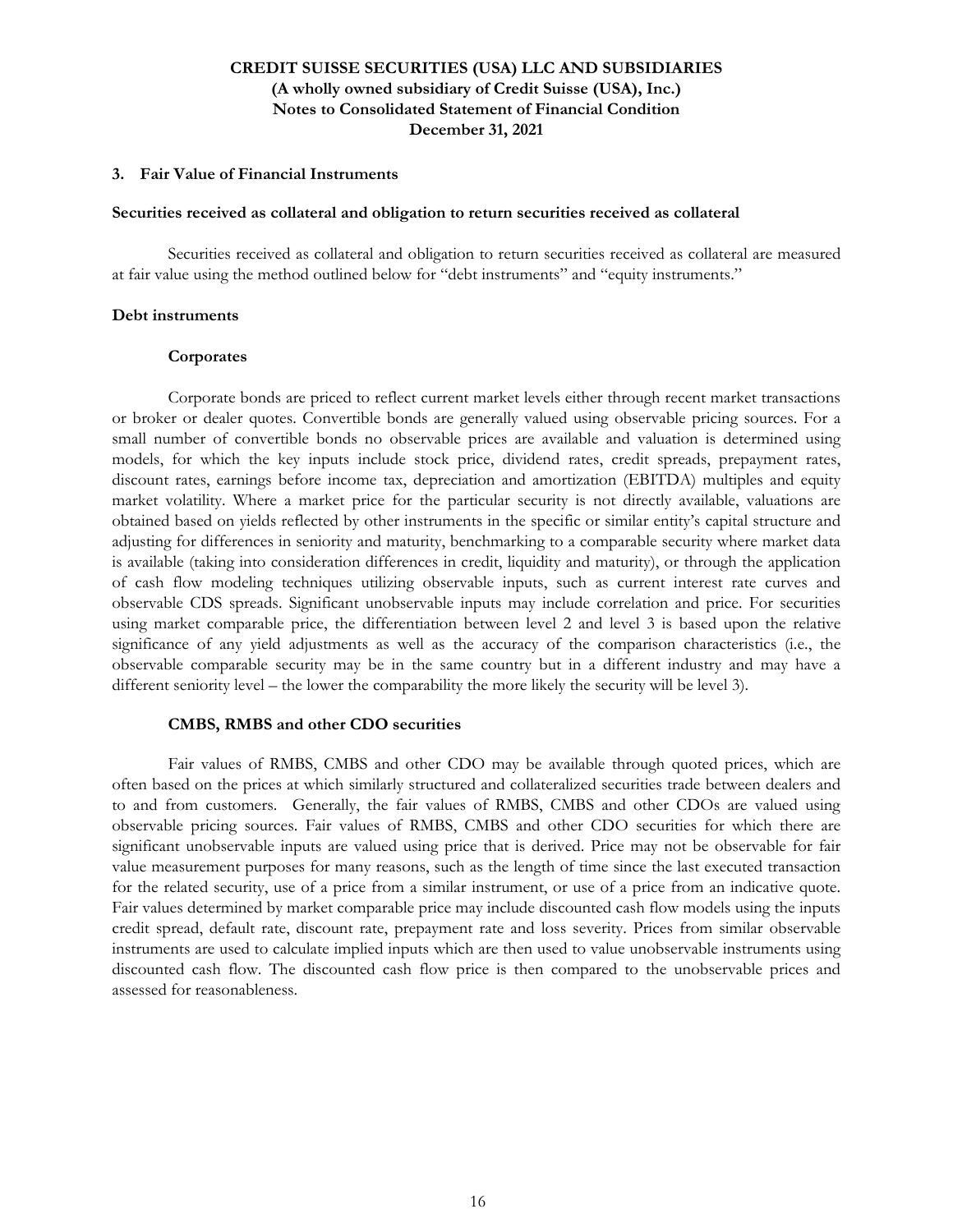#### **3. Fair Value of Financial Instruments**

For some structured debt securities, determination of fair value requires subjective assessment depending on liquidity, ownership concentration, and the current economic and competitive environment. Valuation is determined based on management's own assumptions about how market participants would price the asset. Collateralized bonds and loan obligations are split into various structured tranches, and each tranche is valued based upon its individual rating and the underlying collateral supporting the structure. Valuation models are used to value both cash and synthetic CDOs.

### **Equity instruments**

The majority of the Company's positions in equity securities are traded on public stock exchanges, for which quoted prices are readily and regularly available. Fair values of preferred shares are determined by their yield and the subordination relative to the issuer's other credit obligations. Level 2 and level 3 equities include equity securities with restrictions that are not traded in active markets. Significant unobservable inputs may include price.

### **Derivative contracts**

Derivatives held for trading purposes include both OTC and exchange-traded derivatives. The fair values of exchange-traded derivatives measured using observable exchange prices are included in level 1 of the fair value hierarchy. For exchange-traded derivatives where the volume of trading is low, the observable exchange prices may not be considered executable at the reporting date. These derivatives are valued in the same manner as similar observable OTC derivatives and are included in level 2 of the fair value hierarchy. If the similar OTC derivative used for valuing the exchange-traded derivative is not observable, the exchangetraded derivative is included in level 3 of the fair value hierarchy. See Note 7 for more information.

The fair values of OTC derivatives are determined on the basis of industry standard models. The model uses various observable and unobservable inputs in order to determine fair value. The inputs include those characteristics of the derivative that have a bearing on the economics of the instrument. Where observable inputs (prices from exchanges, dealers, brokers or market consensus data providers) are not available, attempts are made to infer values from observable prices through model calibration (spot and forward rates, mean reversion, benchmark interest rate curves and volatility inputs for commonly traded option products). For inputs that cannot be derived from other sources, estimates from historical data may be made. OTC derivatives where the majority of the value is derived from market observable inputs are categorized as level 2 instruments, while those where the majority of the value is derived from unobservable inputs are categorized as level 3 of the fair value hierarchy.

#### **Other assets**

The Company's other assets include loans held-for-sale held by VIE's that are used to back the securities issued by the VIEs. The fair value of loans held-for-sale from VIEs are determined based on the quoted prices for securitized bonds, where available, or on cash flow analyses for securitized bonds, when quoted prices are not available. The significant unobservable input for loans held-for-sale is price. There were no loans held-for-sale categorized as level 3 as of December 31, 2021.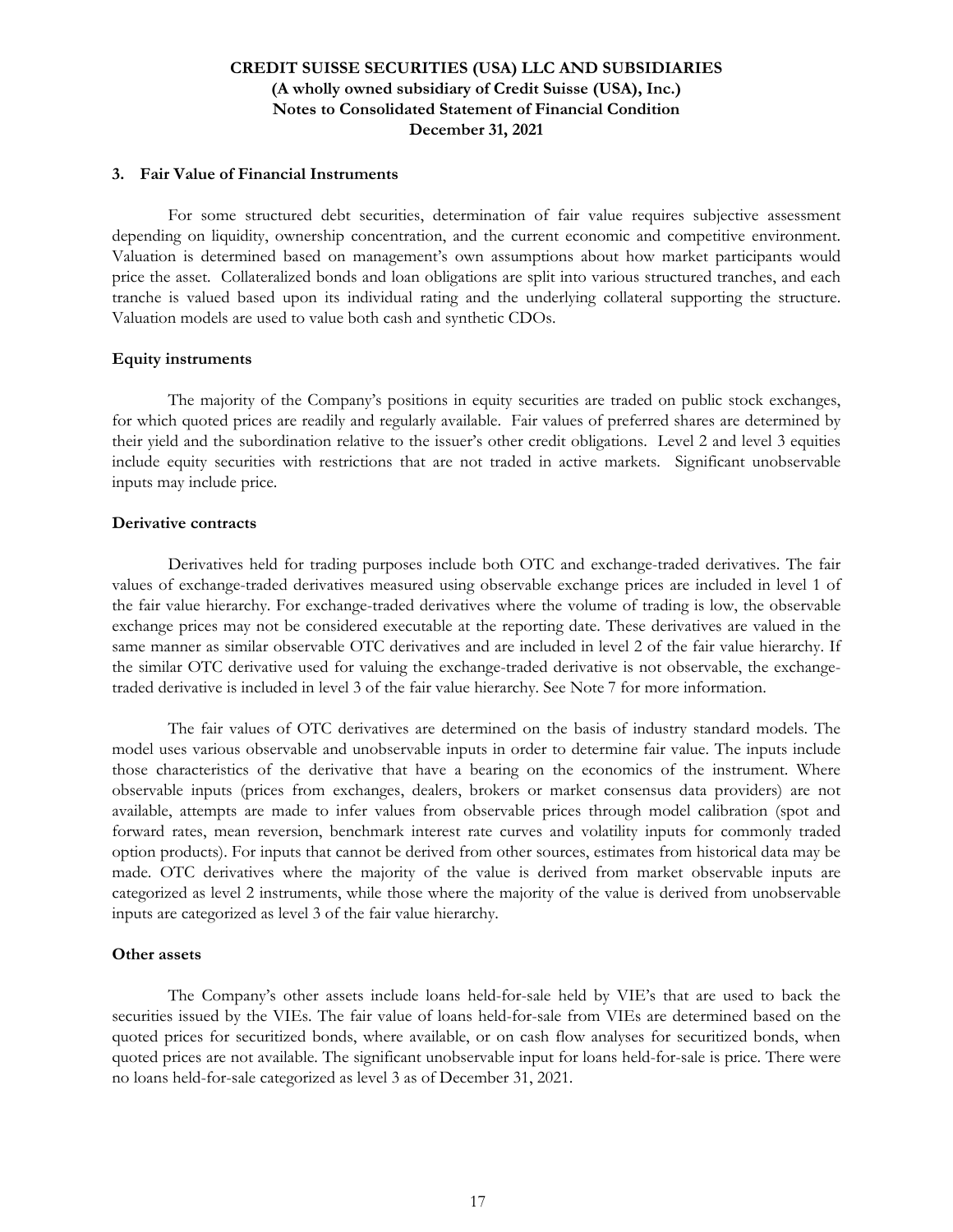### **3. Fair Value of Financial Instruments**

#### **Subordinated and other long-term borrowings**

The Company's subordinated and other long-term borrowings include the long-term borrowings in VIEs that were consolidated. The fair value of long-term borrowings of consolidated VIEs is determined based on the quoted prices for securitized bonds, where available, or on cash flow analyses for securitized bonds, when quoted prices are not available. The significant unobservable input for subordinated and other long-term borrowings is price. There was an immaterial subordinated and other long-term borrowings balance categorized as level 3 as of December 31, 2021.

### **Other liabilities**

Included in other liabilities are Contingent Capital Awards (CCAs) and other deferred compensation plans, which are measured at fair value using the discounted cash flow method. The value of the CCAs liabilities are based on CSG's referenced contingent convertible (coco) instruments. The significant unobservable input is credit spread.

### **Uncertainty of fair value measurements from the use of significant unobservable inputs**

For level 3 assets with a significant unobservable input of price, correlation or volatility and prepayment rate, in general, an increase in the significant unobservable input would increase the fair value. For level 3 assets with a significant unobservable input of default rate, discount rate, loss severity, and credit spread, in general, an increase in the significant unobservable input would decrease the fair value. For level 3 liabilities, in general, an increase in the related significant unobservable inputs would have the inverse impact on fair value.

#### **Interrelationships between significant unobservable inputs**

There are no material interrelationships between the significant unobservable inputs for the financial instruments. As the significant unobservable inputs move independently, generally an increase or decrease in one significant unobservable input will have no material impact on the other significant unobservable inputs.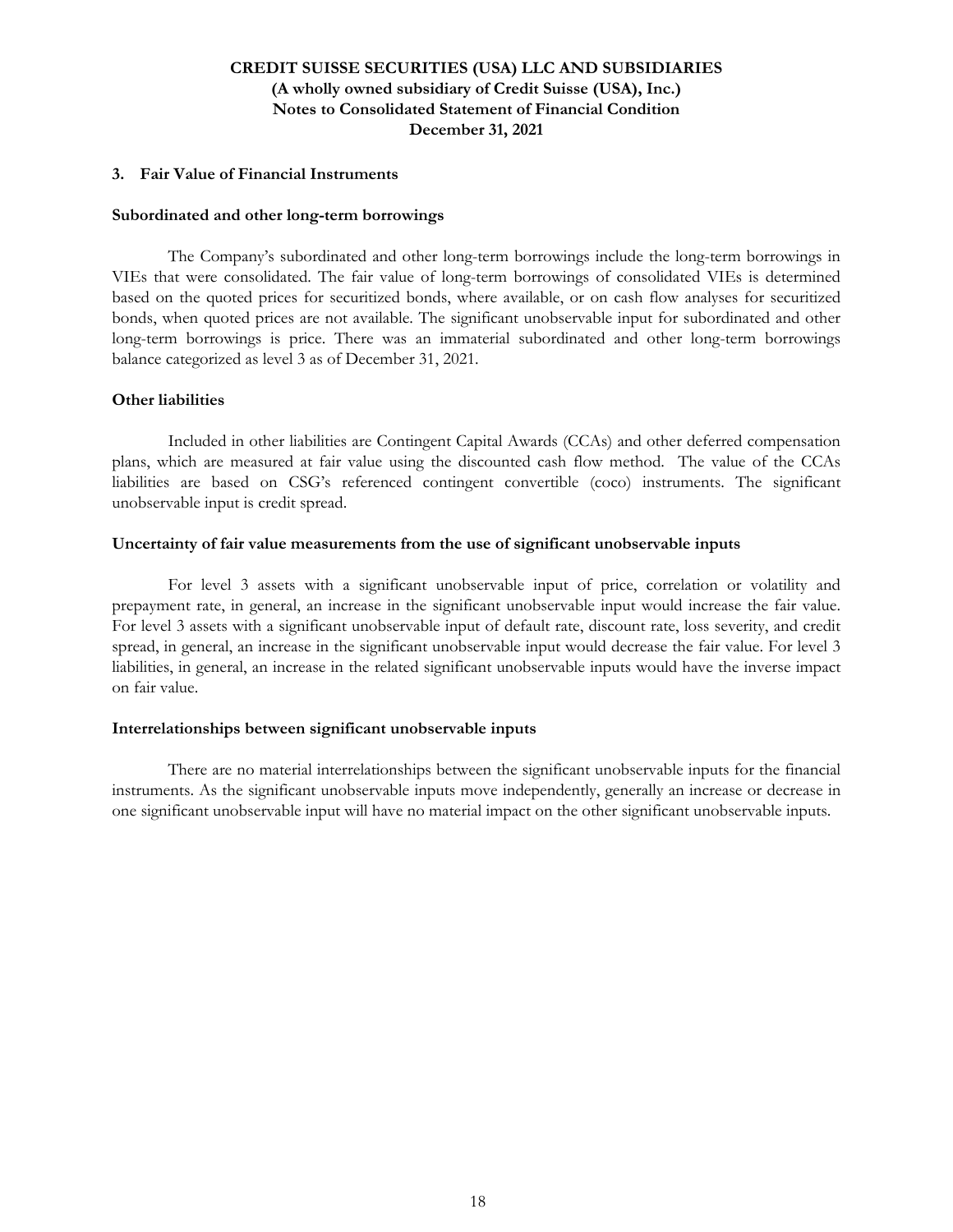### **3. Fair Value of Financial Instruments**

#### **Quantitative disclosures of valuation techniques**

The following table provides a representative range of minimum and maximum values of each significant unobservable input for material level 3 assets and liabilities by the related valuation technique.

| December 31, 2021                         | <b>Fair Value</b><br>(In<br>millions) | <b>Valuation Technique</b> | Unobservable Input     | Minimum<br>Value | Maximum<br>Value | Weighted<br>Average |
|-------------------------------------------|---------------------------------------|----------------------------|------------------------|------------------|------------------|---------------------|
| Debt instruments:                         |                                       |                            |                        |                  |                  |                     |
| Other CDOs                                | 202                                   | Discounted cash flow       | Discount rate, in $\%$ | $2.8\%$          | $22.6\%$         | $9.2\%$             |
| Residential mortgage backed<br>securities | 301                                   | Discounted cash flow       | Discount rate, in $\%$ | 4.2 $\%$         | $32.7\%$         | $15.7\%$            |
| Equity instruments                        | 109                                   | Market comparable          | Price, in actuals      | $\left( \right)$ | 6.133            | 707                 |

### **Qualitative discussion of the ranges of significant unobservable inputs**

The following sections provide further information about the ranges of significant unobservable inputs included in the table above. The level of aggregation and diversity within the financial instruments disclosed in the table above result in certain ranges of significant inputs being wide and unevenly distributed across asset and liability categories.

*Discount rate*. The discount rate is the rate of interest used to calculate the present value of the expected cash flows of a financial instrument. There are multiple factors that will impact the discount rate for any given financial instrument including the coupon on the instrument, the term and the underlying risk of the expected cash flows. For example, two instruments of similar term and expected cash flows may have significantly different discount rates because the coupons on the instruments are different.

*Price*. Bond equivalent price is a primary significant unobservable input for multiple products. Where market prices are not available for an instrument, benchmarking may be utilized to identify comparable issues (same industry and similar product mixes) while adjustments are considered for differences in deal terms and performance.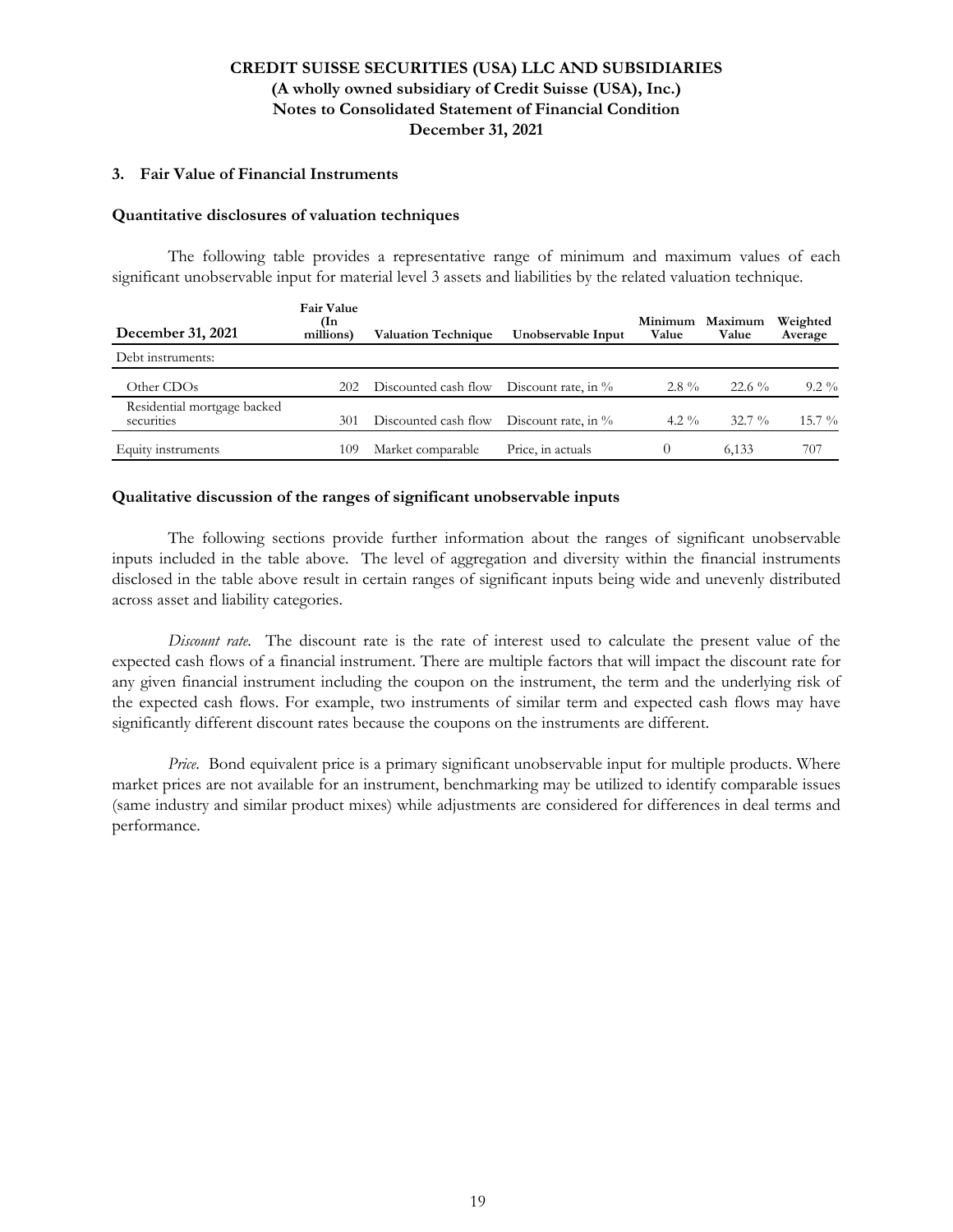### **3. Fair Value of Financial Instruments**

### **Fair Value Option**

### **The Company elected fair value for certain of its financial statement captions as follows:**

*Collateralized financings:* The Company has elected to account for matched book repurchase and resale agreements and securities borrowed and securities loaned transactions at fair value.

*Other assets:* Included in other assets are the loans held-for-sale from VIEs that were consolidated.

*Subordinated and other long-term borrowings:* Subordinated and other long-term borrowings include longterm borrowings of VIEs that were consolidated.

**Difference between the fair value and the aggregate unpaid principal balances of fair value option elected financial instruments**

| December 31, 2021                 | Of which at<br>fair value | Aggregate<br>unpaid<br>principal | Difference<br>between<br>aggregate fair<br>value and unpaid<br>principal |
|-----------------------------------|---------------------------|----------------------------------|--------------------------------------------------------------------------|
|                                   |                           | (In millions)                    |                                                                          |
|                                   | $19,002$ \$               | 18,964 \$                        | 38                                                                       |
| Securities-borrowed transactions. | 1,311                     | 1,311                            |                                                                          |
|                                   | 48                        | 50                               | (2)                                                                      |
|                                   | 13,562                    | 13,562                           |                                                                          |
|                                   | 273                       | 273                              |                                                                          |
|                                   | 48                        | 339                              | (291)                                                                    |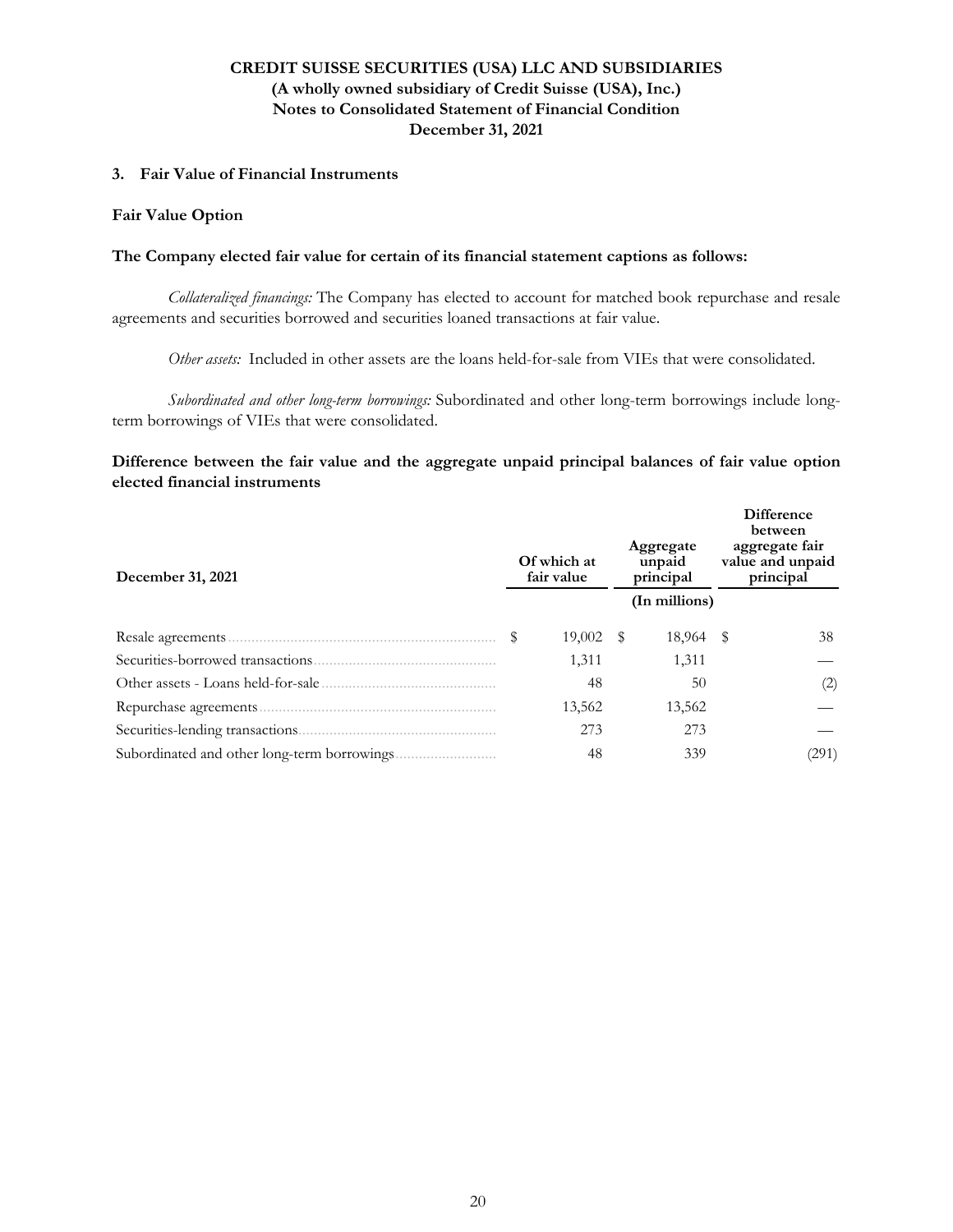### **3. Fair Value of Financial Instruments**

#### **Leveling of assets and liabilities not at fair value where a fair value is disclosed**

The following table provides the carrying value and fair value of financial instruments which are not carried at fair value in the consolidated statement of financial condition. The disclosure excludes all nonfinancial instruments such as real estate, premises and equipment, equity method investments and pension and benefit obligations, along with receivables and payables with customers and brokers, dealers and others with an expected maturity of less than one year.

|           | <b>Fair Value</b> |         |    |        |                          |    |         |        |
|-----------|-------------------|---------|----|--------|--------------------------|----|---------|--------|
|           |                   | Level 1 |    |        |                          |    |         | Total  |
|           |                   |         |    |        |                          |    |         |        |
| \$<br>983 | \$                | 983     | \$ |        | \$                       |    | \$      | 983    |
| 19,221    |                   |         |    | 19,221 |                          |    |         | 19,221 |
| 17,557    |                   |         |    | 17,557 |                          |    |         | 17,557 |
| 1,144     |                   |         |    | 1,122  |                          | 22 |         | 1,144  |
| 38,905    |                   | 983     |    | 37,900 |                          | 22 |         | 38,905 |
|           |                   |         |    |        |                          |    |         |        |
|           |                   |         |    |        |                          |    |         |        |
| 264       | $\mathbf{S}$      | 13      |    | 251    | $\mathbb S$              |    | \$      | 264    |
| 2,858     |                   |         |    | 2,858  |                          |    |         | 2,858  |
| 6,594     |                   |         |    | 6,594  |                          |    |         | 6,594  |
| 28,547    |                   |         |    | 30,029 |                          |    |         | 30,029 |
| 1,712     |                   |         |    | 1,712  |                          |    |         | 1,712  |
| 39,975    |                   | 13      |    | 41,444 |                          |    |         | 41,457 |
|           | Carrying<br>Value |         |    | \$     | Level 2<br>(In millions) |    | Level 3 |        |

(1) Amounts in Level 1 relate to cash overdrafts.

**\_\_\_\_\_\_\_\_\_\_\_\_\_\_\_\_\_\_\_\_\_\_\_\_\_\_**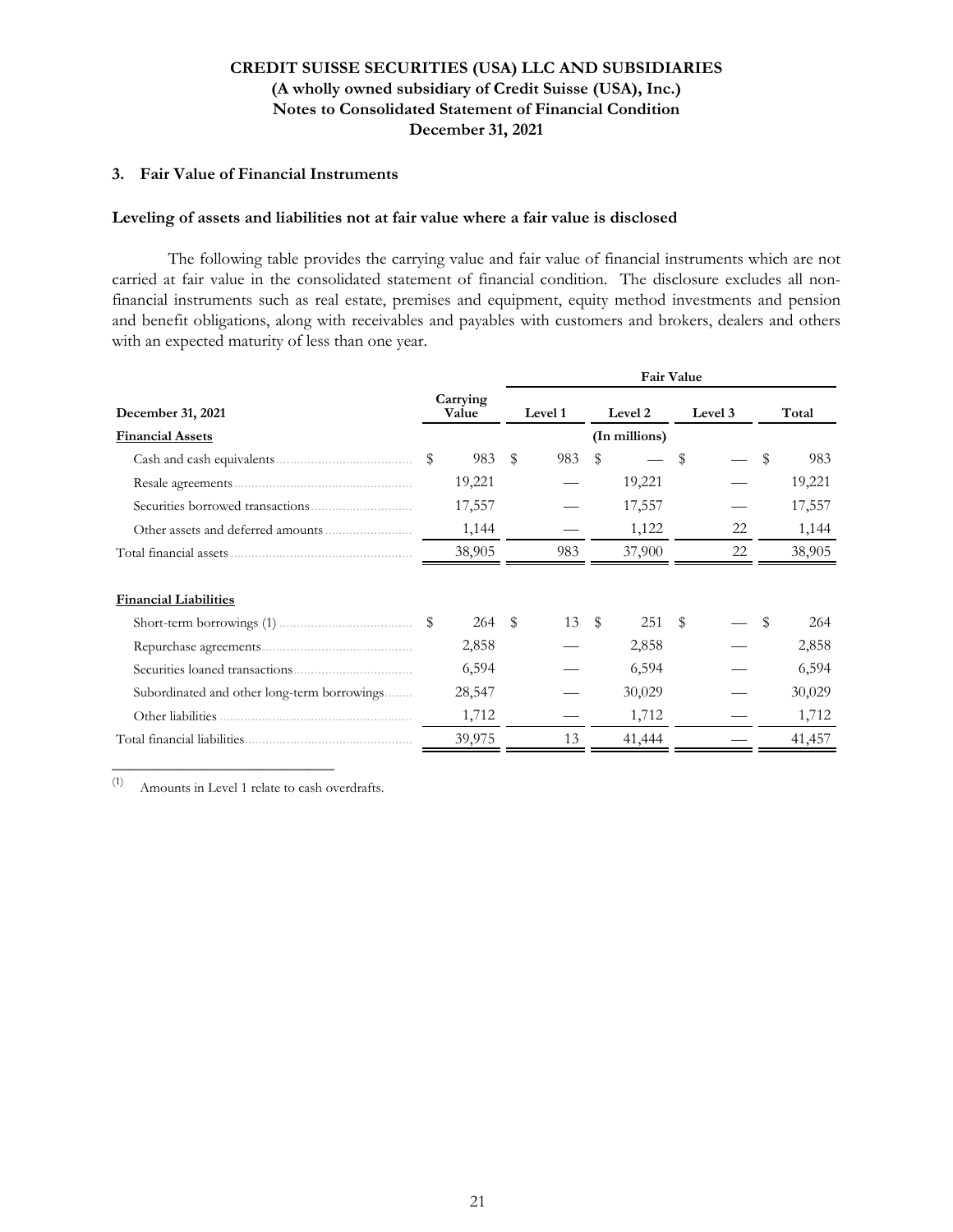### **4. Related Party Transactions**

 In the ordinary course of business, the Company enters into significant financing and operating transactions with related companies.

The following table sets forth the Company's related party assets and liabilities as of December 31, 2021:

### **ASSETS**

|                                   | (In millions) |
|-----------------------------------|---------------|
|                                   |               |
|                                   | 35,154        |
|                                   | 7,218         |
| Securities received as collateral | 1,942         |
|                                   | 399           |
|                                   | 1,047         |
| Net deferred tax asset.           | 746           |
|                                   |               |
|                                   | 558           |
|                                   | 47,248        |

### **LIABILITIES**

| Short-term borrowings                                                           | 253    |
|---------------------------------------------------------------------------------|--------|
|                                                                                 | 12,562 |
| Securities loaned.                                                              | 2,124  |
|                                                                                 | 1,942  |
| Debt instruments (included in Financial instruments sold not yet purchased)     | 58     |
| Derivative contracts (included in Financial instruments sold not yet purchased) |        |
|                                                                                 | 665    |
|                                                                                 | 1,079  |
|                                                                                 | 28,547 |
| Other liabilities                                                               | 791    |
| Total liabilities.                                                              | 48,022 |

The Company has certain foreign affiliates holding customer securities pursuant to the applicable SEC rules.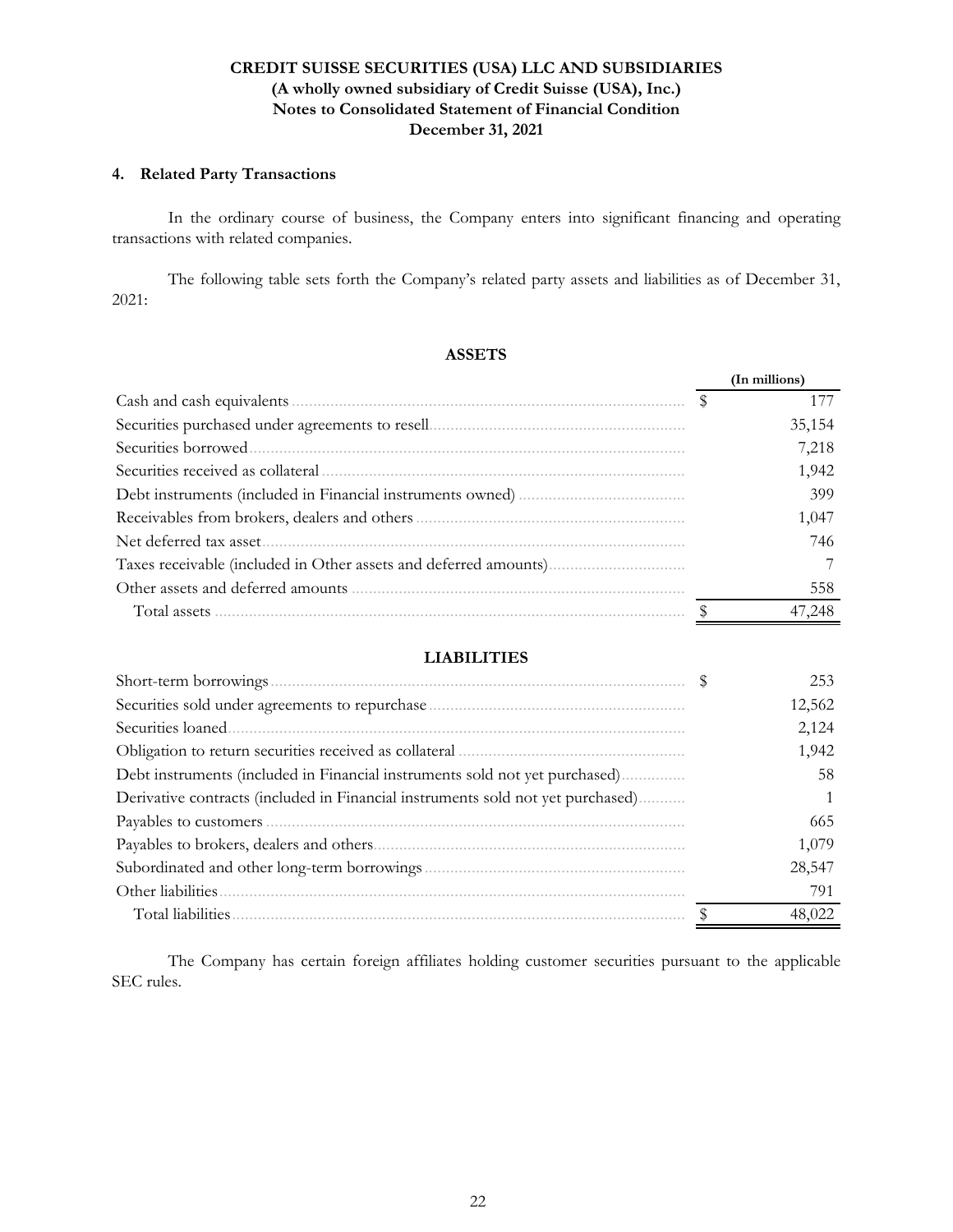### **4. Related Party Transactions**

The Company carries its subordinated and long-term borrowings with affiliates on an accrual basis. Subordinated and other long-term borrowings with affiliates are with CS Holdings and CS USA. During the year, the Company repaid \$1 billion of its subordinated borrowings from CS USA. See Note 12 for more information.

The Share Plan provides for the grant of equity-based awards to Company employees based on CSG shares pursuant to which employees of the Company may be granted shares or other equity-based awards as compensation for services performed. The Company purchases shares directly from CSG to satisfy these awards. For the year ended December 31, 2021, the Company increased its member's contribution by \$46 million, which consisted of accruals for share award obligations, the purchases of shares for delivery to employees including realized mark-to-market gains (losses) on these shares at delivery date and dividend equivalents.

 The Company is included in the consolidated federal income tax return and combined state and local income tax returns filed by CS Holdings and CS USA. See Note 19 for more information.

Where Credit Suisse Group AG and/or one or more of its subsidiaries or affiliates are named defendants in a particular litigation, Credit Suisse Group AG has procedures to determine the proper allocation of legal costs among the several defendants. As a result of this process, certain litigation which involves affiliates of the Company are recorded within the financial statements of the Company.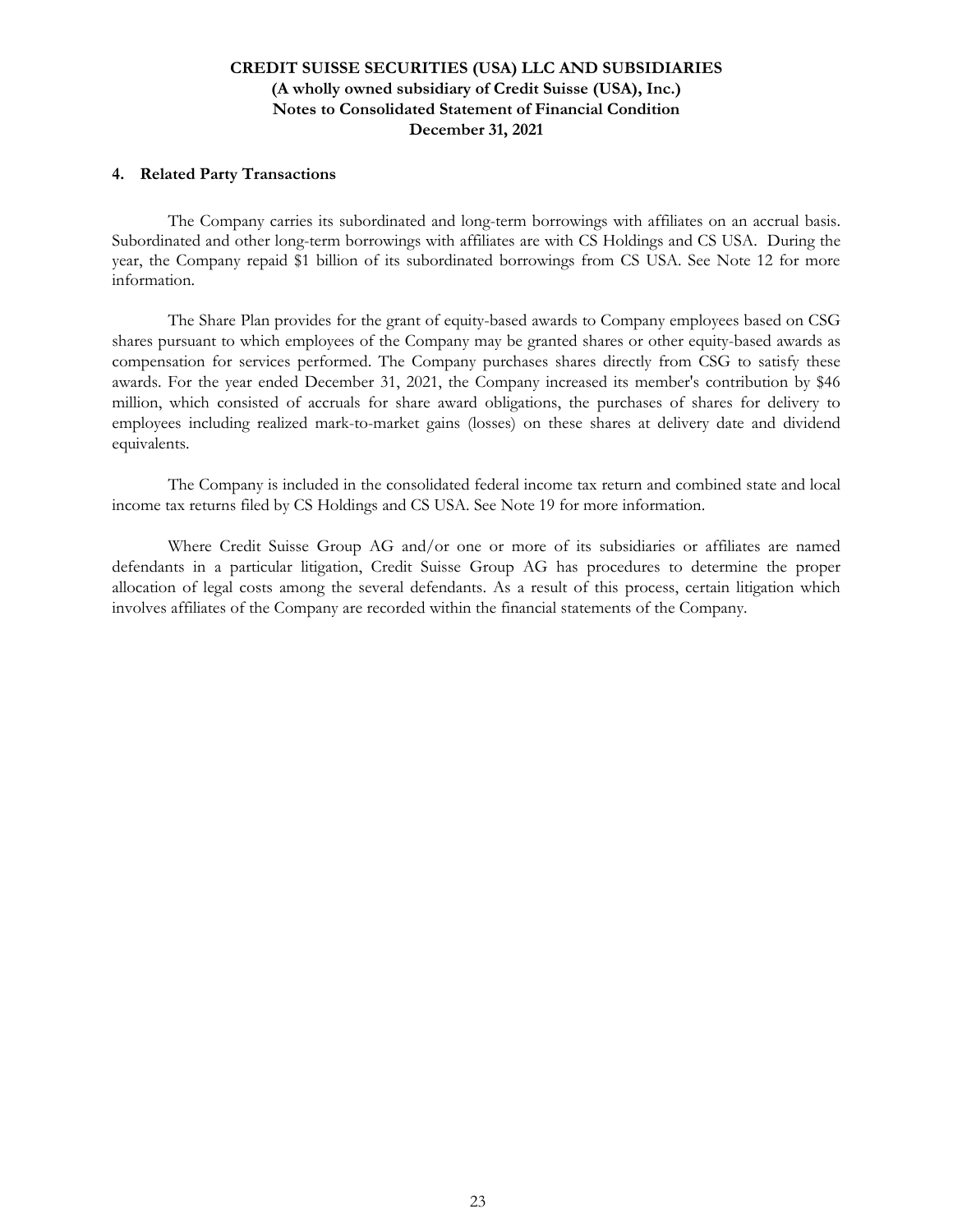## **5. Other Assets and Liabilities**

The following table sets forth the Company's other assets and liabilities as of December 31, 2021:

| <b>Other Assets</b>                                                                 | (In millions) |
|-------------------------------------------------------------------------------------|---------------|
|                                                                                     | 3             |
|                                                                                     | 36            |
|                                                                                     |               |
|                                                                                     | 48            |
|                                                                                     | 759           |
|                                                                                     | 1,006         |
| Prepaid expenses, of which \$17 is cloud computing arrangement implementation costs | 104           |
|                                                                                     | 27            |
|                                                                                     | 219           |
|                                                                                     | 2 223         |

| <b>Other Liabilities</b>                       | (In millions) |
|------------------------------------------------|---------------|
|                                                |               |
| Cash collateral on non-derivative transactions |               |
|                                                | 782           |
|                                                | 1,327         |
| Other                                          | 1,022         |
| Total other liabilities.                       |               |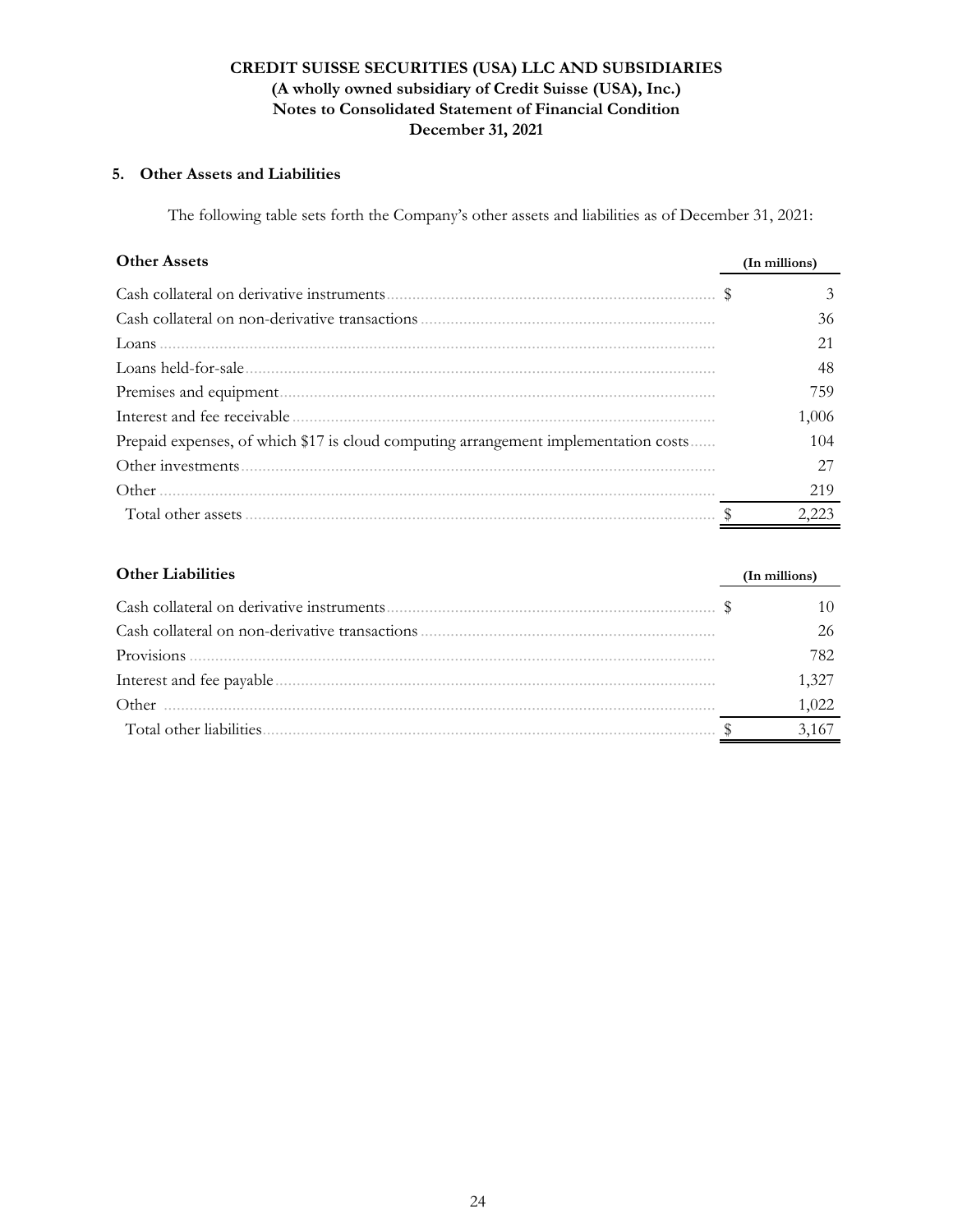### **5. Other Assets and Liabilities**

The following table sets forth the Company's premises and equipment as of December 31, 2021:

| Premises and Equipment                                                                                                                                                                                                             | (In millions) |
|------------------------------------------------------------------------------------------------------------------------------------------------------------------------------------------------------------------------------------|---------------|
| Capitalized software                                                                                                                                                                                                               | 1,965         |
|                                                                                                                                                                                                                                    |               |
| Equipment                                                                                                                                                                                                                          |               |
| Premises and equipment <i>manual communication</i> and communications and equipment and communications of the set of the set of the set of the set of the set of the set of the set of the set of the set of the set of the set of | 2,063         |
| Accumulated depreciation                                                                                                                                                                                                           | (1,304)       |
| Total premises and equipment, net                                                                                                                                                                                                  | 759           |

Leasehold improvements, such as alterations and improvements to rented premises, are depreciated on a straight-line basis over the shorter of the lease term or estimated useful life, which generally does not exceed ten years. Equipment, such as computers, machinery, furnishings, vehicles and other tangible nonfinancial assets, is depreciated using the straight-line method over its estimated useful lives, generally three to ten years. The capitalized software costs are depreciated on a straight-line basis over the estimated useful life of the software, generally not exceeding seven years, taking into consideration the effects of obsolescence, technology, competition and other economic factors.

### **6. Receivables from/Payables to Brokers, Dealers and Others**

Amounts receivable from and payable to brokers, dealers and others as of December 31, 2021 consist of the following:

|        |               | Receivables |     | Payables |  |  |
|--------|---------------|-------------|-----|----------|--|--|
|        | (In millions) |             |     |          |  |  |
|        |               | 223         | - S |          |  |  |
|        |               | 385         |     | 554      |  |  |
|        |               | 702         |     |          |  |  |
|        |               | 2,819       |     | 19       |  |  |
|        |               |             |     | 968      |  |  |
| Other. |               |             |     |          |  |  |
| Total  |               |             |     |          |  |  |

The amounts receivable from/payable to clearing organizations primarily relate to unsettled trades and deposits from customers held at clearing organizations and are collateralized by securities owned by the Company.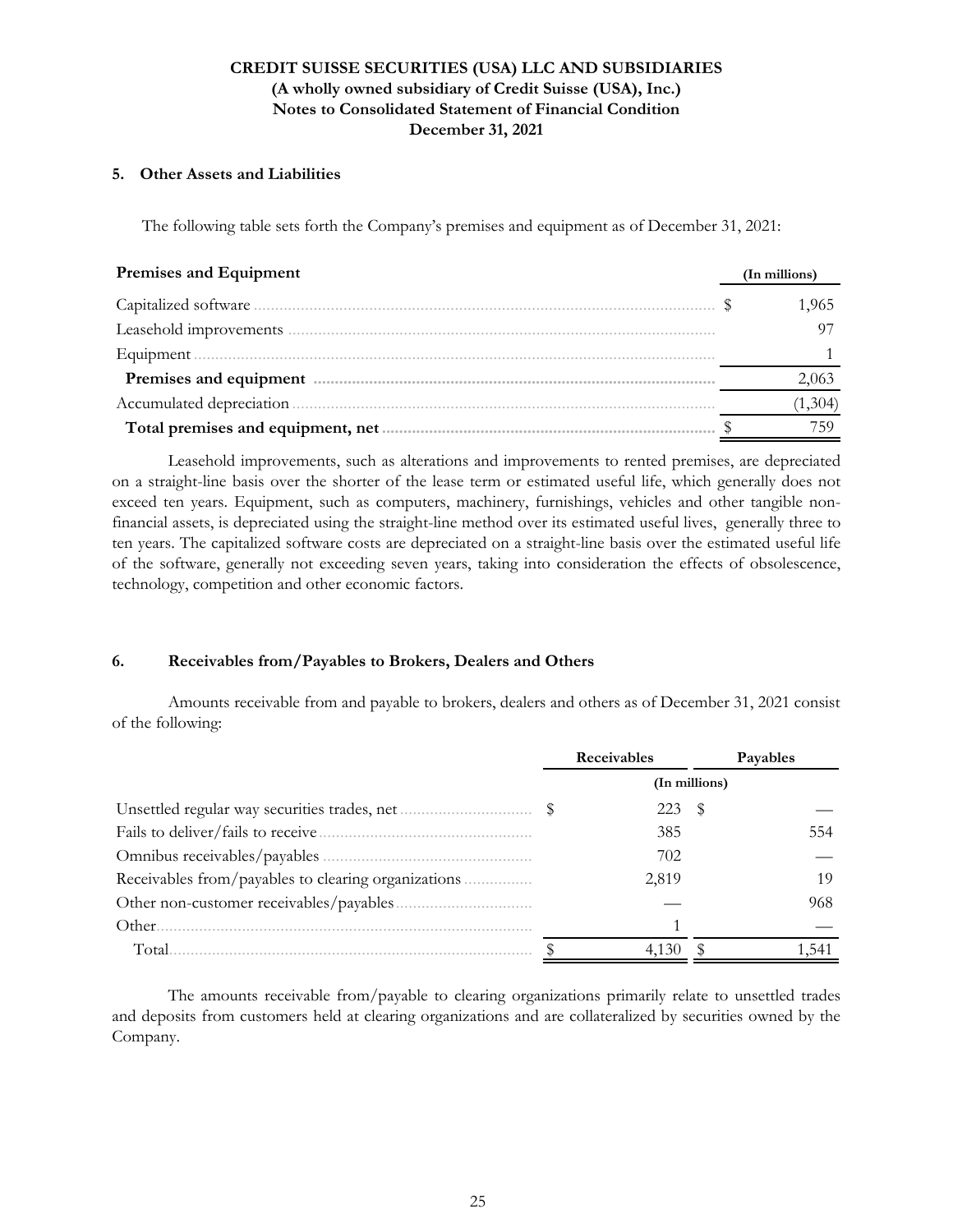### **7. Derivative Contracts**

Derivatives are generally standard contracts transacted through regulated exchanges. The Company uses derivative contracts for trading, to provide products for clients and economic hedging purposes. Economic hedges arise when the Company enters into derivative contracts for its own risk management purposes, but the contracts entered into do not qualify for hedge accounting treatment. These derivatives include options, forwards, and futures.

#### *Options*

The Company performs market making activities for option contracts specifically designed to meet customer needs or for economic hedging purposes. Most options do not expose the Company to credit risk because they are primarily exchange traded options, except for credit options. During the contract period, the Company bears the risk of unfavorable changes in the value of the financial instruments underlying the options. To manage this market risk, the Company purchases or sells cash or derivative financial instruments on a proprietary basis. Such purchases and sales may include debt and equity securities, forward and futures contracts, swaps and options. With purchased options, the Company gets the right, for a fee, to buy or sell the underlying instrument at a fixed price on or before a specified date. The underlying instruments for these options include fixed income securities, equities and interest rate instruments or indices.

#### *Forwards and Futures*

In the normal course of business, the Company's customer and trading activities include executing, settling and financing various securities and financial instrument transactions. To execute these transactions, the Company purchases and sells (including short sales) securities, and purchases and sells forward contracts primarily related to U.S. government and agencies and mortgage-backed securities. In addition, the Company enters into futures contracts on equity-based indices and other financial instruments, as well as options on futures contracts. These contracts are typically settled through the Chicago Mercantile Exchange (CME).

Because forward contracts are subject to the credit worthiness of the counterparty, the Company is exposed to credit risk. To mitigate this credit risk, the Company reviews the credit worthiness of specific counterparties, reviews credit limits, requires certain customers and counterparties to maintain margin collateral and adheres to internally established credit extension policies.

For futures contracts and options on futures contracts, the change in the market value is settled with a clearing broker or exchange in cash each day. As a result, the credit risk with the clearing broker is limited to the net positive change in the market value for a single day, which is recorded in receivables from brokers, dealers and others in the consolidated statement of financial condition.

#### *Swaps*

The Company's swap agreements consist primarily of interest rate, equity, and credit default swaps. Interest rate swaps are contractual agreements to exchange interest rate payments based on agreed notional amounts and maturity. Equity swaps are contractual agreements to receive the appreciation or depreciation in value based on a specific strike price on an equity instrument in exchange for paying another rate, which is usually based on index or interest rate movements. Credit default swaps are contractual agreements in which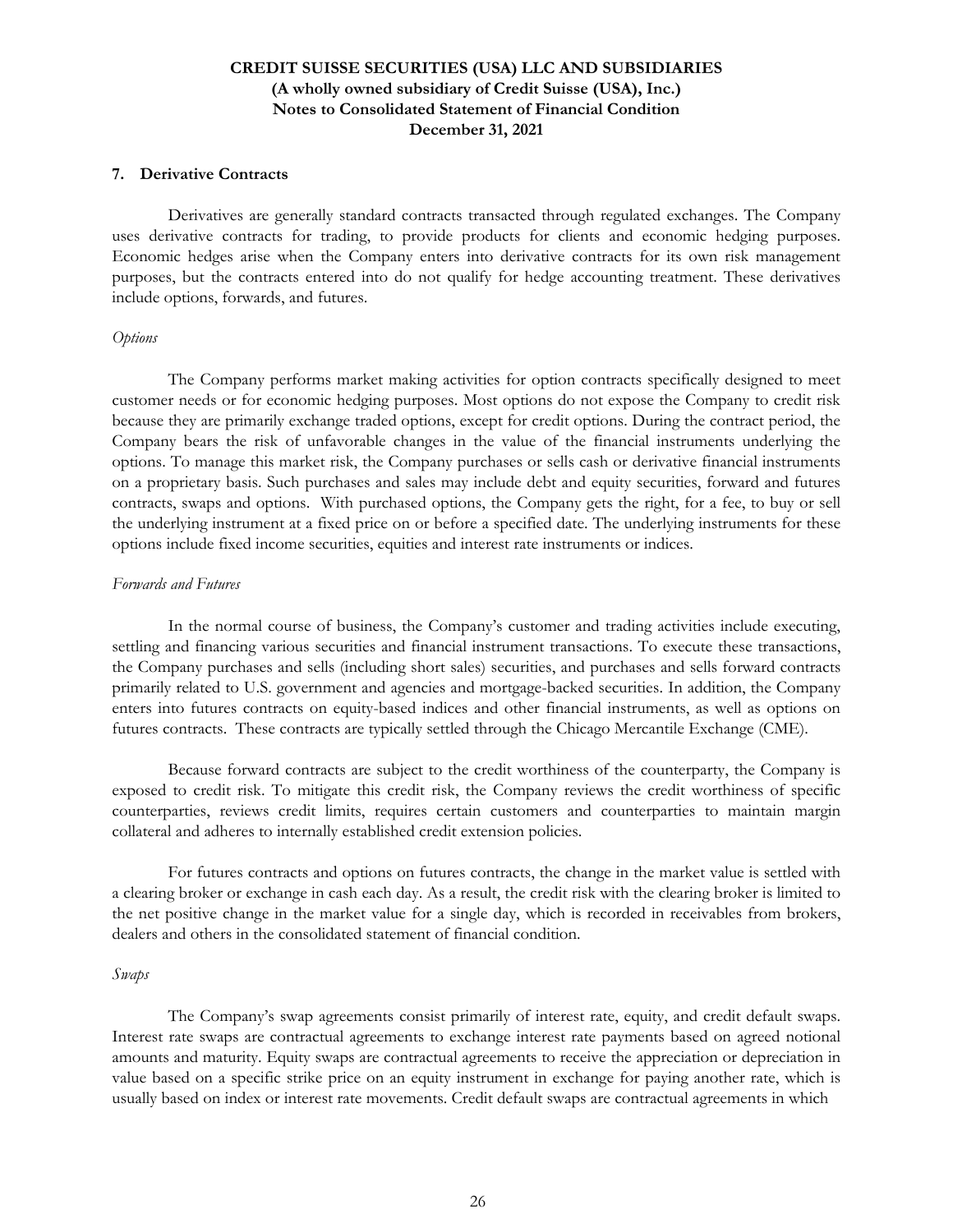### **7. Derivative Contracts**

one counterparty pays a periodic fee in return for a contingent payment by the other counterparty following a credit event of a reference entity. A credit event is commonly defined as bankruptcy, insolvency, receivership, material adverse restructuring of debt, or failure to meet payment obligations when due.

### **Fair value of derivative instruments**

**\_\_\_\_\_\_\_\_\_\_\_\_\_\_\_\_\_\_\_\_\_\_\_\_\_\_**

 The table below represents gross derivative fair values, segregated by type of contract. Notionals have also been provided as an indication of the volume of derivative activity within the Company.

| December 31, 2021 |  | Notional<br>amount |    | <b>Positive</b><br>replacement<br>value | Negative<br>replacement<br>value |      |  |
|-------------------|--|--------------------|----|-----------------------------------------|----------------------------------|------|--|
|                   |  |                    |    | (In millions)                           |                                  |      |  |
|                   |  | 97,637             | -S | 82                                      | S                                | 111  |  |
|                   |  | 1,406              |    |                                         |                                  |      |  |
|                   |  | 99,043             |    | 82                                      |                                  | 111  |  |
|                   |  | 9,637              |    | 18                                      |                                  | 22   |  |
|                   |  | 9,637              |    | 18                                      |                                  | 22   |  |
|                   |  | 54                 |    | 13                                      |                                  | 3    |  |
|                   |  | 487                |    |                                         |                                  |      |  |
|                   |  | 5                  |    |                                         |                                  |      |  |
|                   |  | 108                |    |                                         |                                  |      |  |
|                   |  | 654                |    | 20                                      |                                  | 3    |  |
|                   |  | 95                 |    | 3                                       |                                  | 2    |  |
|                   |  | 3,320              |    | 4                                       |                                  | 22   |  |
|                   |  | 2,400              |    | 123                                     |                                  |      |  |
|                   |  | 5,815              |    | 130                                     |                                  | 24   |  |
|                   |  | 115,149 \$         |    | 250                                     | - \$                             | 160  |  |
|                   |  |                    |    | (95)                                    |                                  | (95) |  |
|                   |  |                    |    | (109)                                   |                                  | (5)  |  |
|                   |  | 115,149 \$         |    | 46                                      | - \$                             | 60   |  |

(1) Derivative contracts are reported on a net basis in the consolidated statement of financial condition. The impact of netting represents an adjustment for counterparty and cash collateral netting.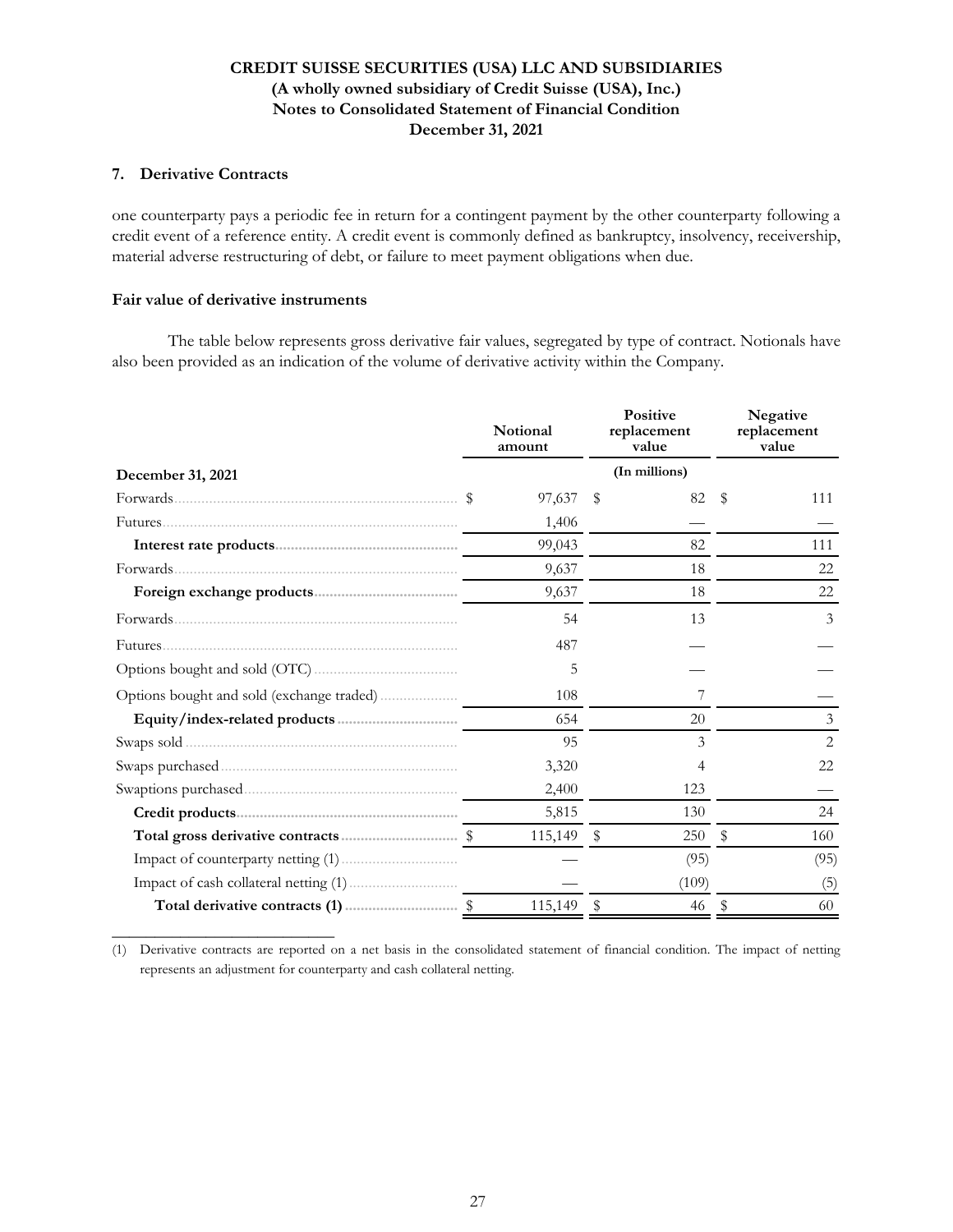#### **7. Derivative Contracts**

These financial instruments are included as derivative contracts in financial instruments owned/sold not yet purchased, respectively, in the consolidated statement of financial condition. Financial instruments related to futures contracts are included in receivables from brokers, dealers and others and payables to brokers, dealers and others, respectively, in the consolidated statement of financial condition.

### **Credit derivatives**

Included in the table above 'Fair value of derivative instruments' are credit derivatives which are contractual agreements in which the buyer generally pays a fee in exchange for a contingent payment by the seller if there is a credit event on the underlying referenced entity or asset. They are generally privately negotiated OTC contracts, with numerous settlement and payment terms, and most are structured so that they specify the occurrence of an identifiable credit event, which can include bankruptcy, insolvency, receivership, material adverse restructuring of debt or failure to meet obligations when due.

From time to time the Company enters into credit derivative contracts in the normal course of business by buying protection. The Company purchases protection to economically hedge various forms of credit exposure, for example, the economic hedging of other cash positions. These referenced instruments can form a single item or be combined on a portfolio or multiname basis.

The credit derivatives most commonly transacted by the Company are CDS and credit swaptions. CDSs are contractual agreements in which the buyer of the swap pays an upfront and/or a periodic fee in return for a contingent payment by the seller of the swap following a credit event of the referenced entity or asset. Credit swaptions are options with a specified maturity to buy or sell protection under a CDS on a specific referenced credit event.

Credit protection sold is the maximum potential payout, which is based on the notional value of derivatives and represents the amount of future payments that the Company would be required to make as a result of credit risk-related events. The Company believes that the maximum potential payout is not representative of the actual loss exposure based on historical experience. In accordance with most credit derivative contracts, should a credit event (or settlement trigger) occur, the Company is usually liable for the difference between credit protection sold and the recourse it holds in the value of the underlying assets. The maximum potential amount of future payments has not been reduced for any cash collateral paid to a given counterparty as such payments would be calculated after netting all derivative exposures, including any credit derivatives with that counterparty in accordance with a related master netting agreement. Due to such netting processes, determining the amount of collateral that corresponds to credit derivative exposures only is not possible.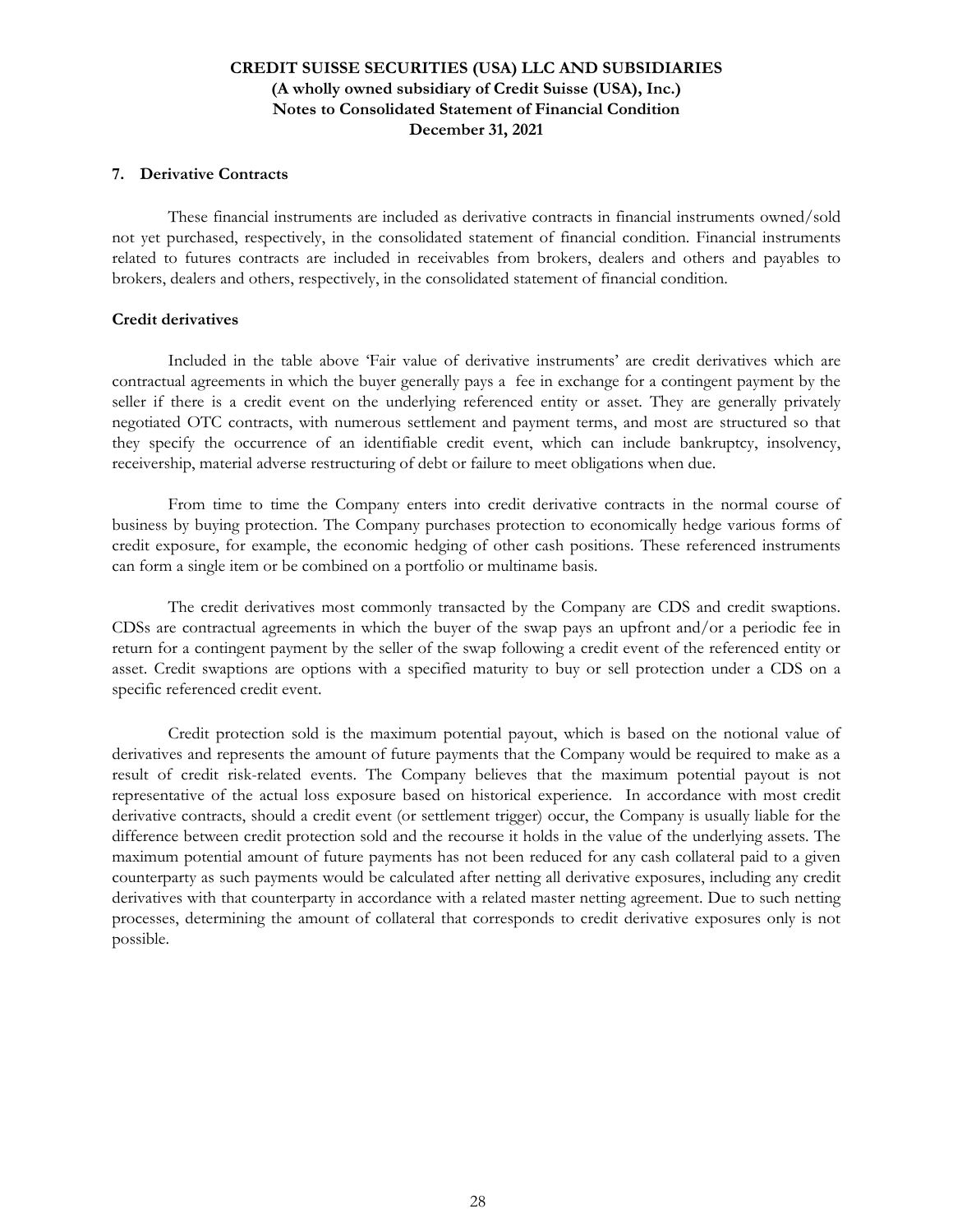### **7. Derivative Contracts**

To reflect the quality of the credit risk of the underlying, the Company assigns an internally generated rating. Internal ratings are assigned by experienced credit analysts, based on expert judgment that incorporates analysis and evaluation of both quantitative and qualitative factors. The specific factors analyzed, and the relative importance, are dependent on the type of counterparty. The analysis emphasizes a forward looking approach, concentrating on economic trends and financial fundamentals, and making use of peer analysis, industry comparisons and other quantitative tools. External ratings and market information are also used in the analysis process where available.

As of December 31, 2021, 48% of the notional amount of credit protection purchased and 63% of the notional amount of credit protection sold by the Company was with an affiliate.

 Credit protection purchased represents those instruments where the underlying reference instrument is identical to the reference instrument of the credit protection sold. The maximum potential payout amount of credit protection purchased for each individual identical underlying reference instrument may be greater or lower than the notional amount of protection sold. The Company also considers estimated recoveries that it would receive if the specified credit event occurred, including both the anticipated value of the underlying referenced asset that would, in most instances, be transferred to the Company and the impact of any purchased protection with an identical reference instrument.

 In the normal course of business, the Company purchases protection to offset the risk of credit protection sold that may have similar, but not identical, reference instruments, and may use similar, but not identical products, which reduces the total credit derivative exposure. Other protection purchased is based on the notional value of the instruments. The Company purchases its protection from banks and broker dealers, other financial institutions and other counterparties.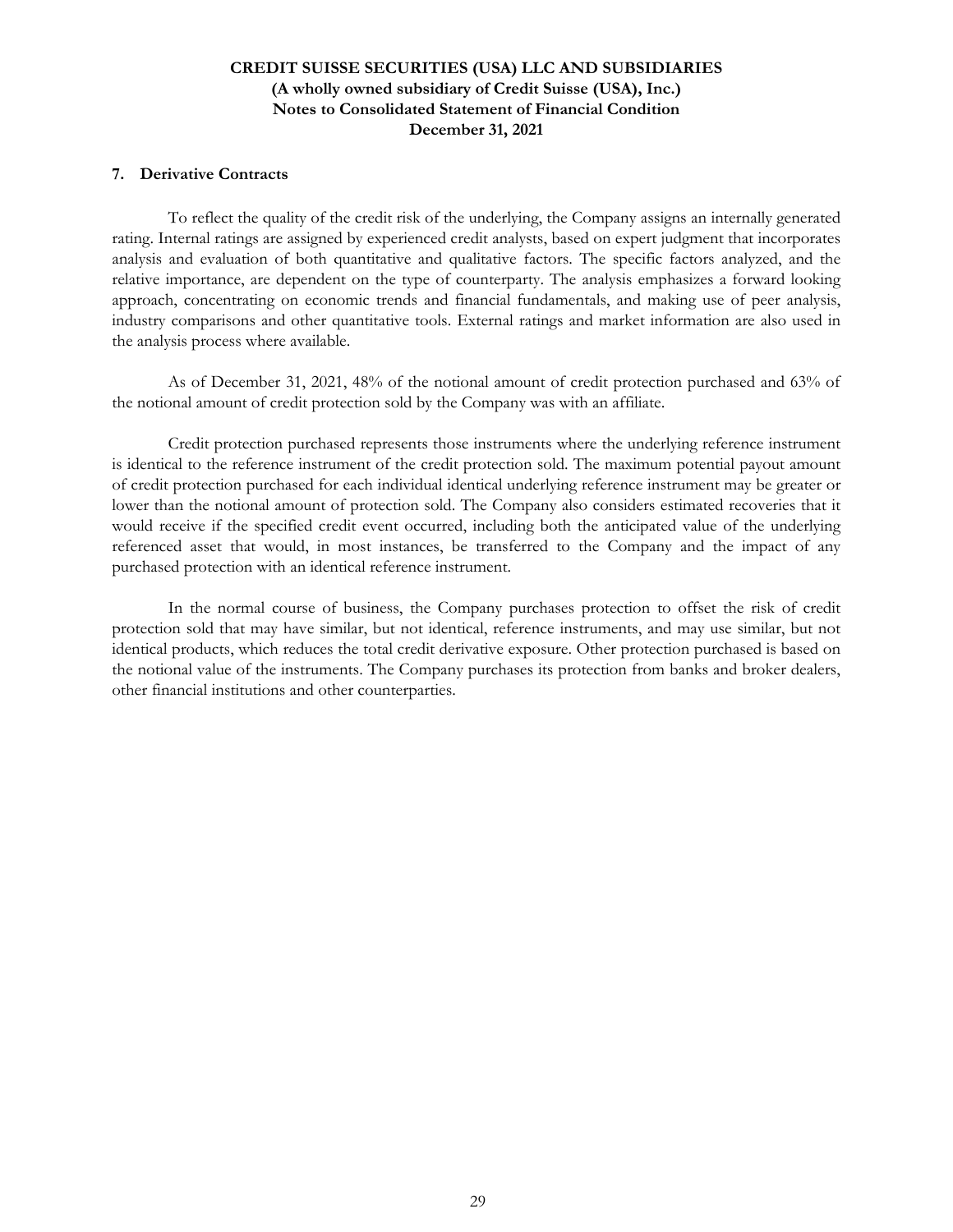### **7. Derivative Contracts**

The fair values of the credit protection sold give an indication of the amount of payment risk, as the negative fair values increase when the potential payment under the derivative contracts becomes more probable.

The Company's credit protection sold and purchased for the year ended December 31, 2021 was as follows:

|                               | <b>Credit Derivative Exposures</b> |                              |    |                                   |    |                                                          |      |                                  |    |                                               |  |
|-------------------------------|------------------------------------|------------------------------|----|-----------------------------------|----|----------------------------------------------------------|------|----------------------------------|----|-----------------------------------------------|--|
| December 31, 2021             |                                    | Credit<br>protection<br>sold |    | Credit<br>protection<br>purchased |    | <b>Net Credit</b><br>protection<br>(sold) /<br>purchased |      | Other<br>protection<br>purchased |    | Fair value<br>of credit<br>protection<br>sold |  |
|                               |                                    |                              |    |                                   |    | (In millions)                                            |      |                                  |    |                                               |  |
| Single name instruments       |                                    |                              |    |                                   |    |                                                          |      |                                  |    |                                               |  |
|                               |                                    | (3)                          | \$ |                                   | \$ | (3)                                                      | - \$ | 72 \$                            |    |                                               |  |
| Non-investment grade<br>.     |                                    | (92)                         |    | 81                                |    | (11)                                                     |      | 1,113                            |    |                                               |  |
| Total single name instruments |                                    | (95)                         | \$ | 81                                |    | (14)                                                     |      | 1,185                            |    |                                               |  |
| of which non-sovereign.<br>.  |                                    | (95)                         |    | 81                                |    | (14)                                                     |      | 1,185                            |    |                                               |  |
| <b>Multiname</b> instruments  |                                    |                              |    |                                   |    |                                                          |      |                                  |    |                                               |  |
| Non-investment grade.         |                                    |                              |    |                                   |    |                                                          |      | 4,454                            |    |                                               |  |
| Total multiname instruments   |                                    |                              |    |                                   |    |                                                          |      | 4,454                            |    |                                               |  |
| of which non-sovereign.       |                                    |                              |    |                                   |    |                                                          |      | 4,454                            |    |                                               |  |
|                               |                                    | (95)                         | \$ | 81                                | \$ | (14)                                                     | - \$ | 5,639                            | \$ |                                               |  |

The maturity and underlying risk gives an indication of the current status of the potential for performance under the derivative contracts.

The maximum potential amount of future payments that the Company would be required to make under the credit derivatives as a result of credit-risk-related events for which it has sold protection as of December 31, 2021 was as follows:

|                          | Maximum Potential Payout by Maturity |               |  |             |              |  |       |    |  |
|--------------------------|--------------------------------------|---------------|--|-------------|--------------|--|-------|----|--|
|                          | Less than 1<br>year                  |               |  | 1 - 5 years | Over 5 years |  | Total |    |  |
|                          |                                      | (in millions) |  |             |              |  |       |    |  |
| Single name instruments. |                                      | 25            |  | 70          |              |  |       | 95 |  |
| Total instruments.       |                                      | 25            |  | 70          |              |  |       | 95 |  |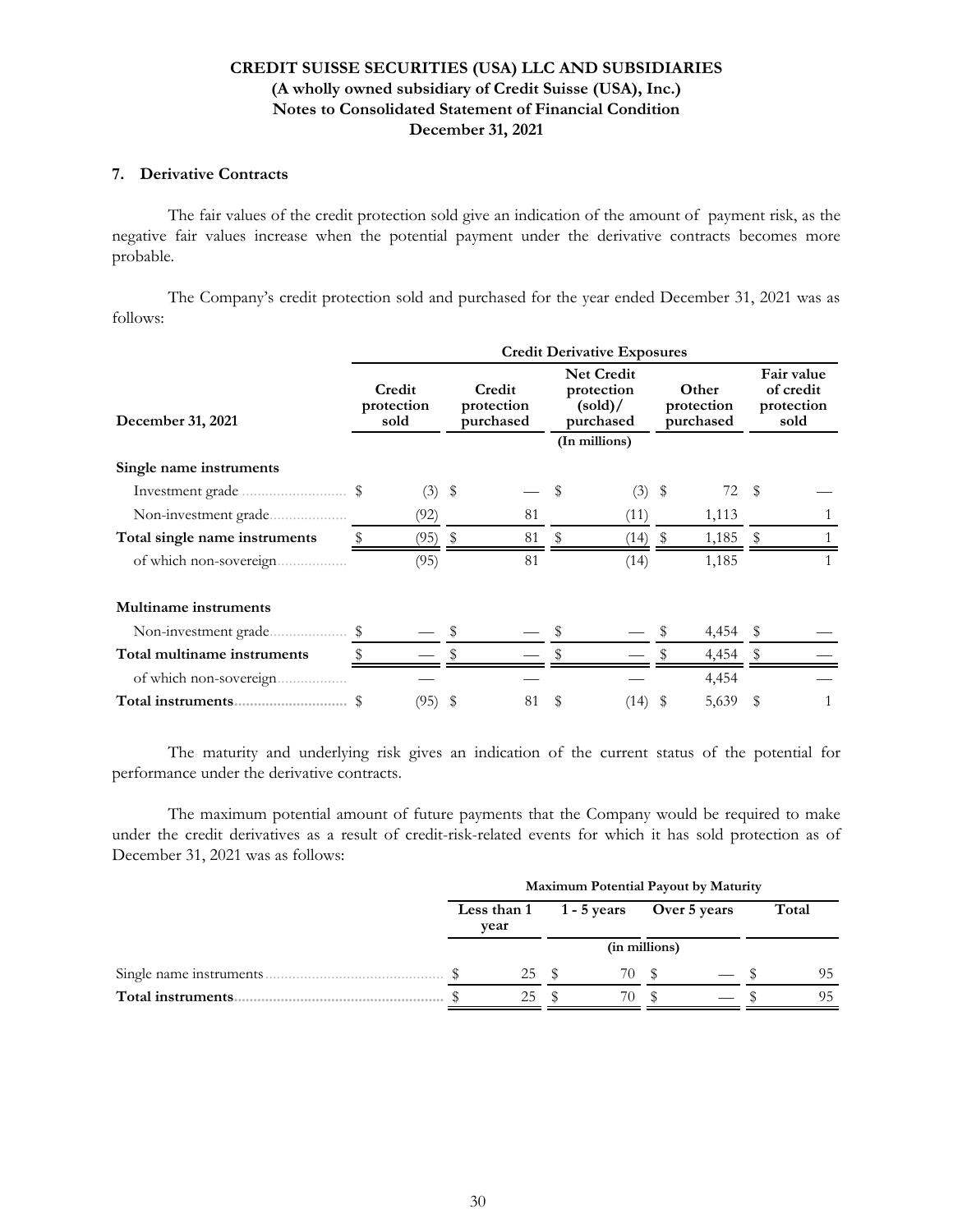### **8. Assets Assigned and Pledged**

The Company pledges assets mainly for repurchase agreements and other securities financing. Certain pledged assets may be encumbered, meaning they have the right to be sold or repledged. The encumbered assets are parenthetically disclosed on the consolidated statement of financial condition. The Company receives cash and securities in connection with resale agreements, securities borrowing and loans and margined broker loans.

 A significant portion of the collateral and securities received by the Company were sold or repledged in connection with repurchase agreements, securities sold not yet purchased, securities borrowing or loans, pledges to clearing organizations and segregation requirements under securities laws and regulations.

As part of the Company's financing and securities settlement activities, the Company uses securities as collateral to support various secured financing sources. If the counterparty does not meet its contractual obligation to return securities used as collateral, the Company may be exposed to the risk of reacquiring the securities at prevailing market prices to satisfy its obligations. The Company controls this risk by monitoring the market value of financial instruments pledged each day and by requiring collateral levels to be adjusted in the event of excess market exposure.

The following table sets forth the assets pledged by the Company and the collateral received by the Company as of December 31, 2021:

|                                                                                          | December 31, 2021 |               |
|------------------------------------------------------------------------------------------|-------------------|---------------|
|                                                                                          |                   | (In millions) |
|                                                                                          |                   | 8,081         |
| of which was encumbered.                                                                 |                   | 2,163         |
| Fair value of the collateral received by the Company with the right to sell or repledge. |                   | 90,160        |
| of which was sold or repledged                                                           |                   | 44.776        |

### **9. Offsetting of Financial Assets and Financial Liabilities**

The disclosures set out in the tables below include derivatives, resale and repurchase agreements, and securities lending and borrowing transactions that are offset in the Company's consolidated statement of financial condition; or are subject to an enforceable master netting agreement or similar agreement (enforceable master netting agreements or enforceable MNA), irrespective of whether they are offset in the Company's consolidated statement of financial condition. Similar agreements include derivative clearing agreements, global master repurchase agreements and global master securities lending agreements.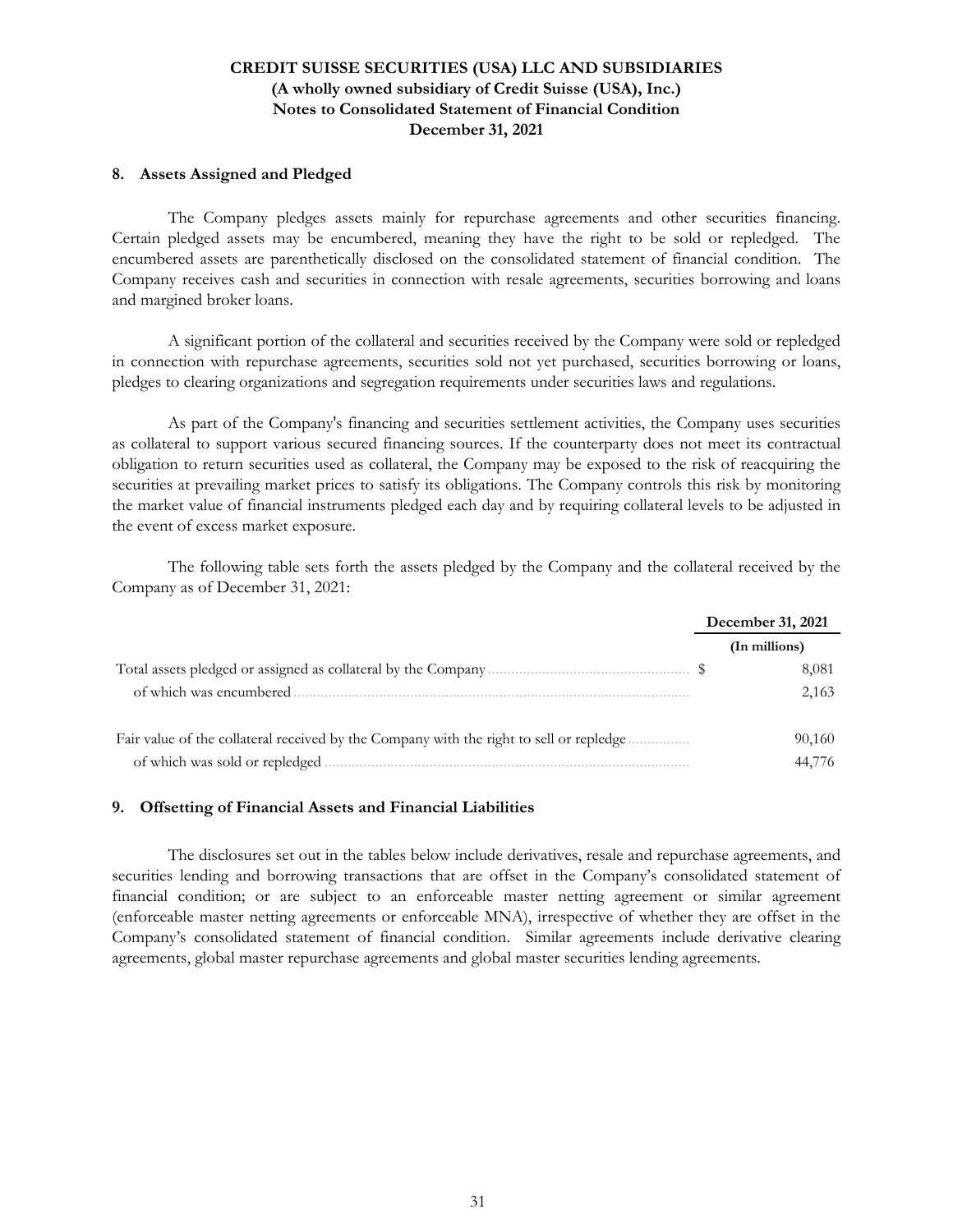### **9. Offsetting of Financial Assets and Financial Liabilities**

#### **Derivatives**

The Company transacts bilateral OTC derivatives (OTC derivatives) mainly under International Swaps and Derivatives Association (ISDA) Master Agreements. These agreements provide for the net settlement of all transactions under the agreement through a single payment in the event of default on or termination under the agreement. They allow the Company to offset balances from derivative assets and liabilities as well as the receivables and payables to related cash collateral transacted with the same counterparty. Collateral for OTC derivatives is received and provided in the form of cash and marketable securities. Such collateral may be subject to the standard industry terms of an ISDA Credit Support Annex. The terms of an ISDA Credit Support Annex provide that securities received or provided as collateral may be pledged or sold during the term of the transactions and must be returned upon maturity of the transaction. These terms also give each counterparty the right to terminate the related transactions upon the other counterparty's failure to post collateral. Financial collateral received or pledged for OTC derivatives may also be subject to collateral agreements which restrict the use of financial collateral.

For derivatives transacted with exchanges (exchange-traded derivatives) and central clearing counterparties (OTC-cleared derivatives), positive and negative replacement values and related cash collateral may be offset if the terms of the rules and regulations governing these exchanges and central clearing counterparties permit such netting and offset. Where no such agreements exist, fair values are recorded on a gross basis.

Exchange-traded derivatives or OTC-cleared derivatives, which are fully margined and for which the daily margin payments constitute settlement of the outstanding exposure, are not included in the offsetting disclosures because they are not subject to offsetting due to the daily settlement. The daily margin payments, which are not settled until the next settlement cycle is conducted, are presented in brokerage receivables or brokerage payables.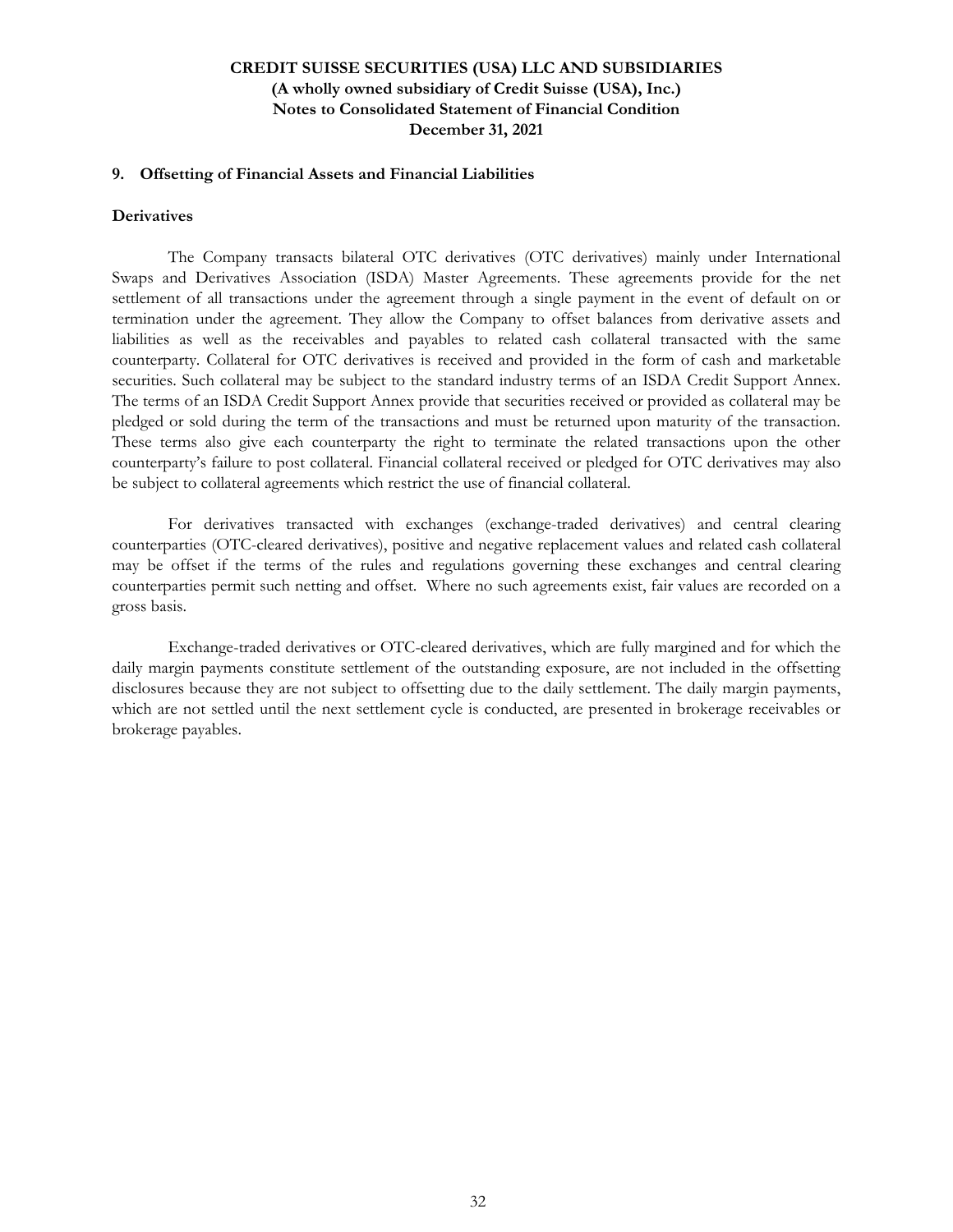### **9. Offsetting of Financial Assets and Financial Liabilities**

#### **Offsetting of derivatives**

**\_\_\_\_\_\_\_\_\_\_\_\_\_\_\_\_\_\_\_\_\_\_\_\_\_\_**

The following table presents the gross amount of derivatives subject to enforceable master netting agreements by contract and transaction type, the amount of offsetting, the amount of derivatives not subject to enforceable master netting agreements and the net amount presented in the consolidated statement of financial condition.

|                                                                            |               | Derivative<br>assets | Derivative<br>liabilities |       |  |  |
|----------------------------------------------------------------------------|---------------|----------------------|---------------------------|-------|--|--|
| As of December 31, 2021                                                    | (In millions) |                      |                           |       |  |  |
|                                                                            | \$            | 37                   | \$                        | 60    |  |  |
| $\overline{\text{OTC}}$                                                    |               | 30                   |                           | 20    |  |  |
|                                                                            |               | 67                   |                           | 80    |  |  |
|                                                                            |               | 18                   |                           | 22    |  |  |
|                                                                            |               | 18                   |                           | 22    |  |  |
|                                                                            |               |                      |                           |       |  |  |
|                                                                            |               | 7                    |                           |       |  |  |
|                                                                            |               | 130                  |                           | 24    |  |  |
|                                                                            |               | 130                  |                           | 24    |  |  |
|                                                                            |               | 37                   |                           | 60    |  |  |
| $\overline{\text{OTC}}$                                                    |               | 178                  |                           | 66    |  |  |
|                                                                            |               | 7                    |                           |       |  |  |
|                                                                            |               | 222                  |                           | 126   |  |  |
|                                                                            |               | (37)                 |                           | (37)  |  |  |
|                                                                            |               | (167)                |                           | (63)  |  |  |
|                                                                            |               | (204)                |                           | (100) |  |  |
|                                                                            |               |                      |                           | 23    |  |  |
|                                                                            |               | 11                   |                           | 3     |  |  |
|                                                                            |               | 7                    |                           |       |  |  |
|                                                                            |               | 18                   |                           | 26    |  |  |
|                                                                            |               | 28                   |                           | 34    |  |  |
| Total net derivatives presented in the consolidated statement of financial |               | 46                   |                           | 60    |  |  |

(1) Represents derivatives where a legal opinion supporting their enforceability of netting in the event of default or termination under the agreement is not in place.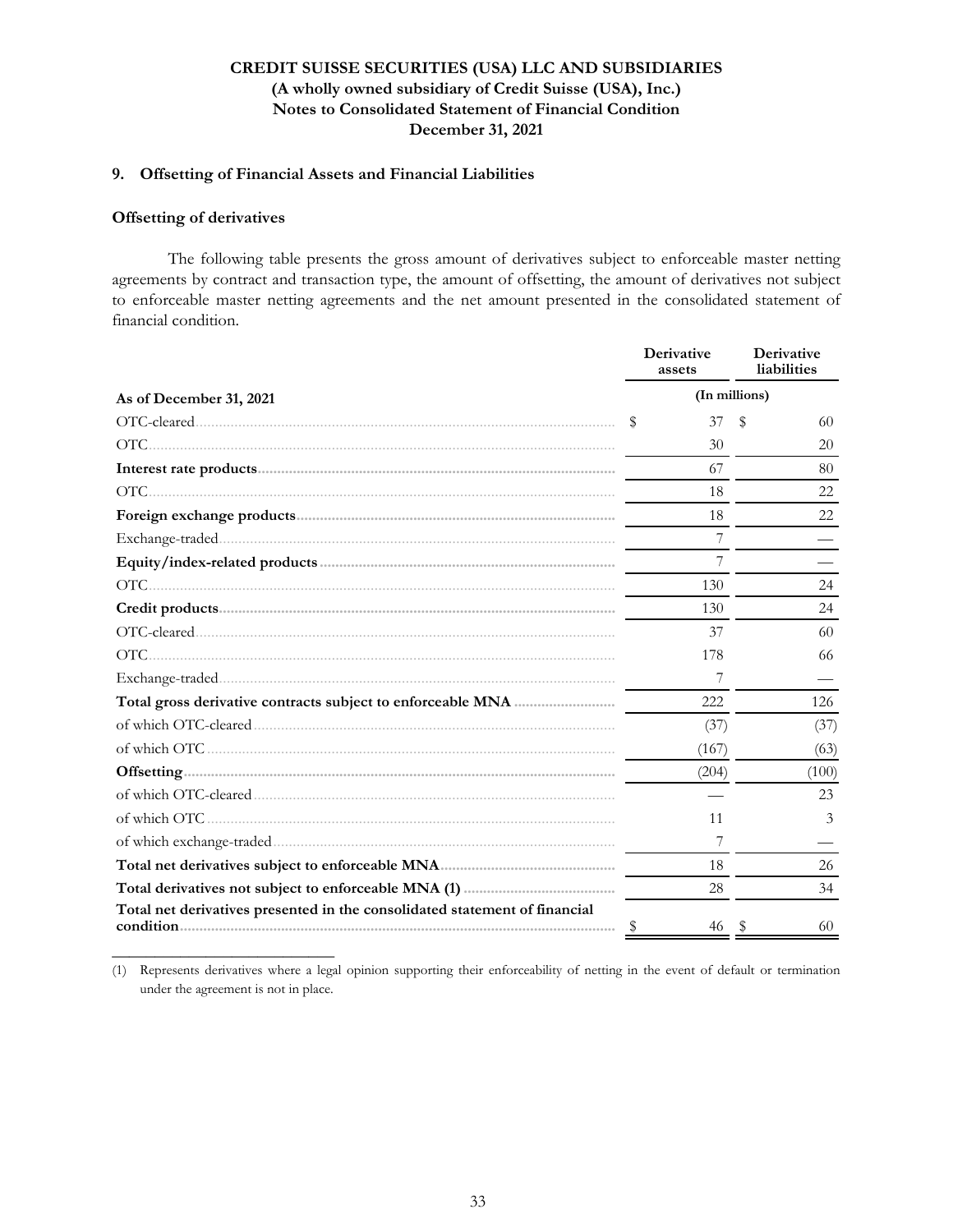### **9. Offsetting of Financial Assets and Financial Liabilities**

#### **Resale and repurchase agreements and securities lending and borrowing transactions**

Resale and repurchase agreements are generally covered by master repurchase agreements. In certain situations, for example, in the event of default, all contracts under the agreements are terminated and are settled net in one single payment. Master repurchase agreements also include payment or settlement netting provisions in the normal course of business that state that all amounts in the same currency payable by each party to the other under any transaction or otherwise under the global master repurchase agreement on the same date shall be set off.

The Company has elected to net transactions under such agreements in the consolidated statement of financial condition when specific conditions are met. Transactions are netted if, amongst other conditions, they are executed with the same counterparty, have the same explicit settlement date specified at the inception of the transactions, are settled through the same securities transfer system and are subject to the same enforceable master netting agreement. The amounts offset are measured on the same basis as the underlying transaction (i.e., on an accrual basis or fair value basis).

Securities lending and borrowing transactions are generally executed under global master securities lending agreements with netting terms similar to ISDA Master Agreements. In certain situations, for example in the event of default, all contracts under the agreement are terminated and are settled net in one single payment. Transactions under these agreements are netted in the consolidated statement of financial condition if they meet the same right of offset criteria as for resale and repurchase agreements. In general, most securities lending and borrowing transactions do not meet the criterion of having the same settlement date specified at inception of the transaction, and therefore they are not eligible for netting in the consolidated statement of financial condition. However, securities lending and borrowing transactions with explicit maturity dates may be eligible for netting in the consolidated statement of financial condition.

Resale and repurchase agreements are collateralized principally by government securities, money market instruments and corporate bonds and have terms ranging from overnight to a longer or unspecified period of time. In the event of counterparty default, the resale agreements or securities lending agreement provides the Company with the right to liquidate the collateral held. As is the case in the Company's normal course of business, substantially all of the collateral received that may be sold or repledged has been sold or repledged as of December 31, 2021. In certain circumstances, financial collateral received may be restricted during the term of the agreement (e.g., in tri-party arrangements).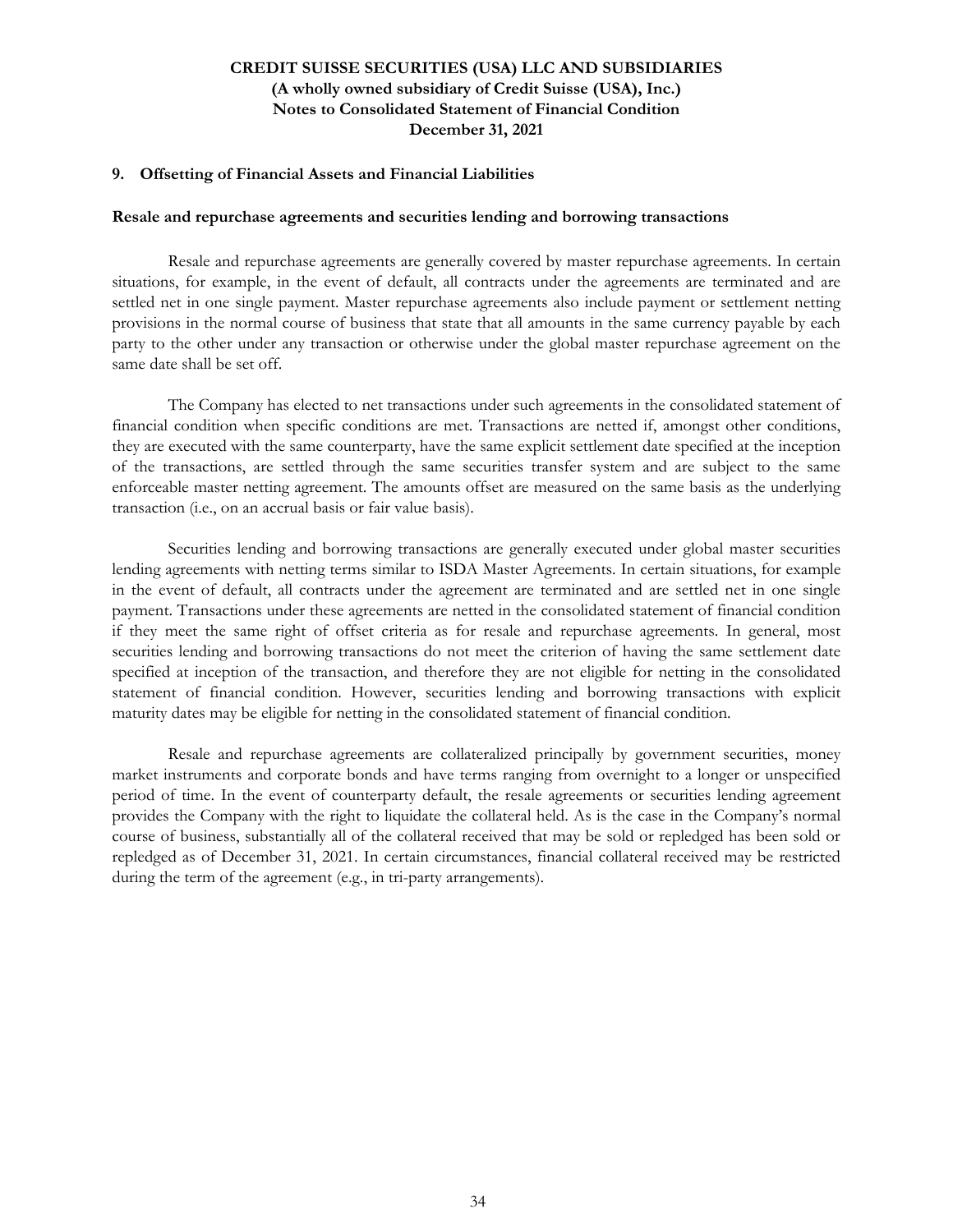### **9. Offsetting of Financial Assets and Financial Liabilities**

**\_\_\_\_\_\_\_\_\_\_\_\_\_\_\_\_\_\_\_\_\_\_\_\_\_\_**

### **Offsetting of securities purchased under resale agreements and securities borrowing transactions**

The following table presents the gross amount of securities purchased under resale agreements and securities borrowing transactions subject to enforceable master netting agreements, the amount of offsetting, the amount of securities purchased under resale agreements and securities borrowing transactions not subject to enforceable master netting agreements and the net amount presented in the consolidated statement of financial condition.

|                                               | Offsetting<br>Gross |           |              | Net           |        |
|-----------------------------------------------|---------------------|-----------|--------------|---------------|--------|
| December 31, 2021                             |                     |           |              | (In millions) |        |
| Securities purchased under resale agreements. |                     | 41,767 \$ | $(3,982)$ \$ | 37,785        |        |
| Securities borrowing transactions.            |                     | 14,862    |              |               | 14,862 |
| Total subject to enforceable MNA              |                     | 56,629    |              | (3,982)       | 52,647 |
| Securities purchased under resale agreements. |                     | 438       |              |               | 438    |
| Securities borrowing transactions             |                     | 4,006     |              |               | 4,006  |
| Total not subject to enforceable MNA (1)      |                     | 4,444     |              |               | 4,444  |
| Total $(2)$                                   |                     | 61,073 \$ |              | $(3,982)$ \$  | 57,091 |

<sup>(1)</sup> Represents securities purchased under resale agreements and securities borrowing transactions where a legal opinion supporting their enforceability of netting in the event of default or termination under the agreement is not in place.

<sup>(2)</sup> \$19,002 million of the total net amount of securities purchased under resale agreements and \$1,311 million securities borrowing transactions are reported at fair value.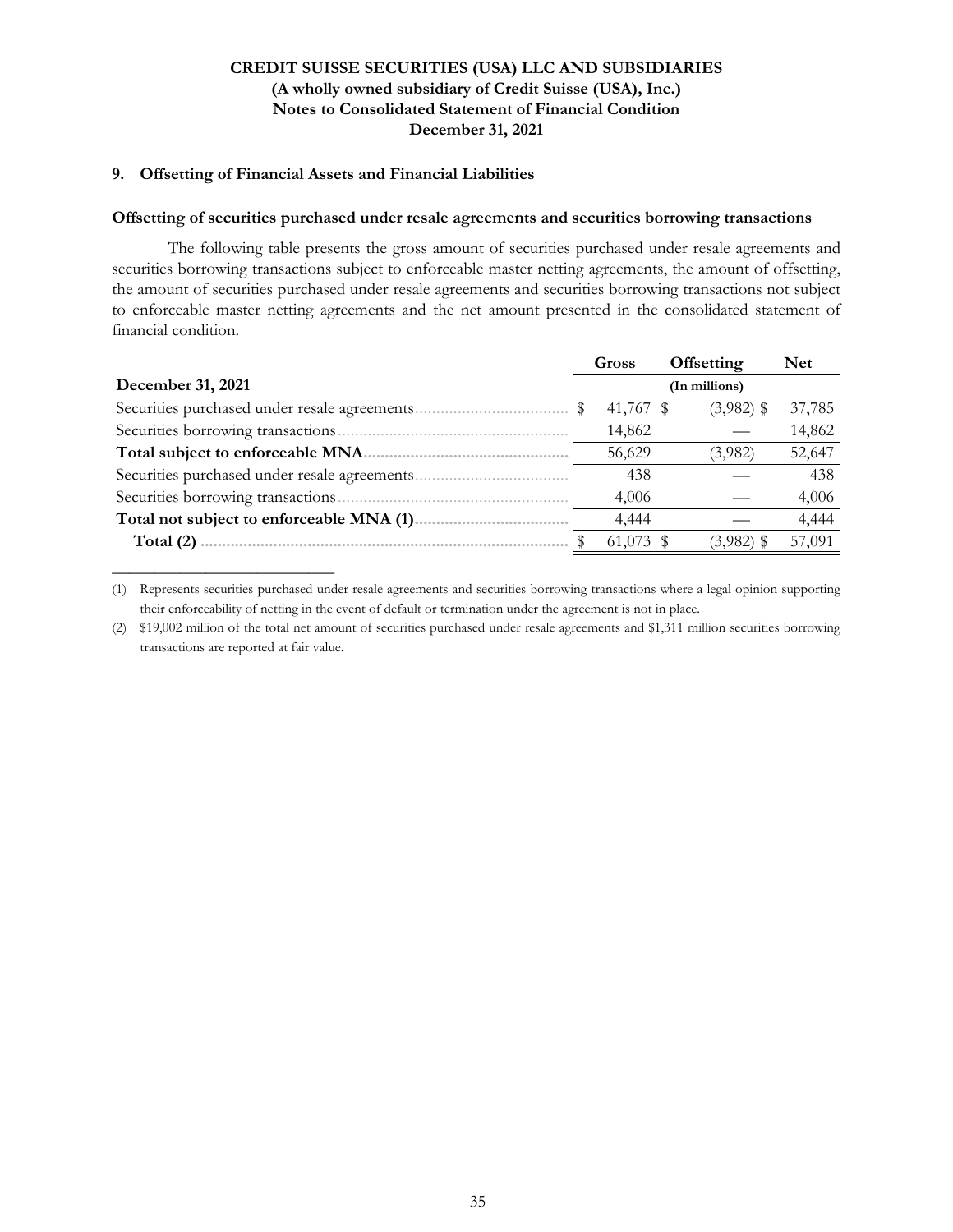### **9. Offsetting of Financial Assets and Financial Liabilities**

#### **Offsetting of securities sold under repurchase agreements and securities lending transactions**

The following table presents the gross amount of securities sold under repurchase agreements and securities lending transactions subject to enforceable master netting agreements, the amount of offsetting, the amount of securities sold under repurchase agreements and securities lending transactions not subject to master netting agreements and the net amount presented in the consolidated statement of financial condition.

|                                                                       | Gross     | Offsetting    | <b>Net</b> |
|-----------------------------------------------------------------------|-----------|---------------|------------|
| December 31, 2021                                                     |           | (In millions) |            |
|                                                                       | 19,837 \$ | $(3,982)$ \$  | 15,855     |
|                                                                       | 6,705     |               | 6,705      |
| Obligation to return securities received as collateral, at fair value | 1,942     |               | 1,942      |
| Total subject to enforceable MNA.                                     | 28,484    | (3,982)       | 24,502     |
|                                                                       | 565       |               | 565        |
| Securities lending transactions.                                      | 162       |               | 162        |
| Total not subject to enforceable MNA (3)                              | 727       |               | 727        |
| Total                                                                 | 29,211    | (3,982)       | 25,229     |

(1) \$13,562 million of the total net amount of securities sold under repurchase agreements are reported at fair value.

(2) \$273 million of the total net amount of securities lending transactions are reported at fair value.

(3) Represents securities sold under repurchase agreements and securities lending transactions where a legal opinion supporting their enforceability of netting in the event of default or termination under the agreement is not in place.

### **Amount not offset in the consolidated statement of financial condition**

**\_\_\_\_\_\_\_\_\_\_\_\_\_\_\_\_\_\_\_\_\_\_\_\_\_\_**

The following table presents the net amount presented in the consolidated statement of financial condition of financial assets and liabilities subject to enforceable master netting agreements and the gross amount of financial instruments and cash collateral not offset in the consolidated statement of financial condition. The table excludes derivatives, resale and repurchase agreements and securities lending and borrowing transactions not subject to enforceable master netting agreements where a legal opinion supporting the enforceability of netting in the event of default or termination under the agreement is not in place. Net exposure reflects risk mitigation in the form of collateral.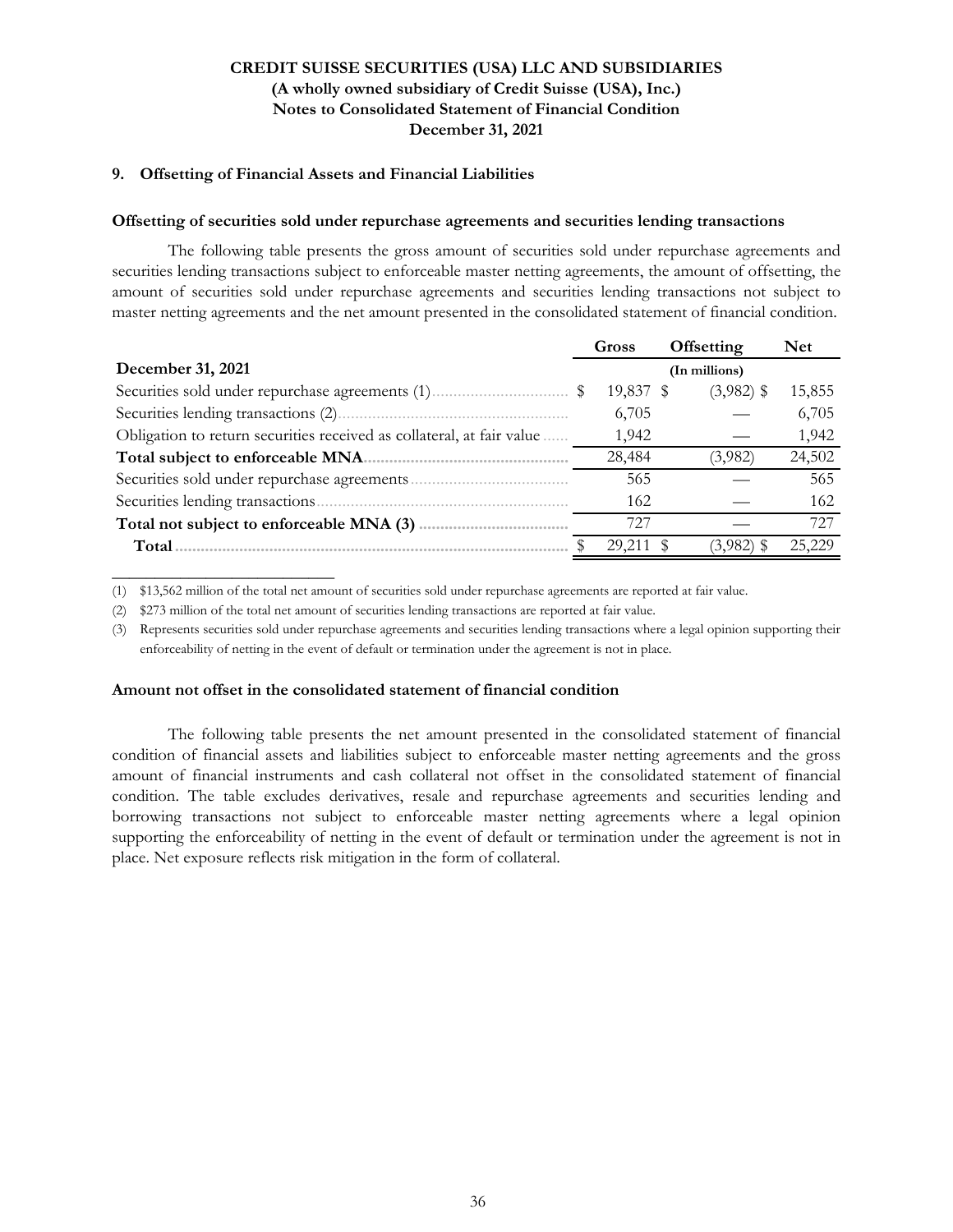### **9. Offsetting of Financial Assets and Financial Liabilities**

|                                                                       |            |                                         | Cash<br>collateral                  |                        |
|-----------------------------------------------------------------------|------------|-----------------------------------------|-------------------------------------|------------------------|
|                                                                       | <b>Net</b> | Financial<br>Instruments <sup>(1)</sup> | received/<br>pledged <sup>(1)</sup> | <b>Net</b><br>exposure |
| December 31, 2021                                                     |            | (In millions)                           |                                     |                        |
| Financial assets subject to enforceable MNA                           |            |                                         |                                     |                        |
|                                                                       | 18 \$      |                                         | \$                                  | \$<br>18               |
|                                                                       | 37,785     | 37,785                                  |                                     |                        |
|                                                                       | 14,862     | 14,516                                  |                                     | 346                    |
|                                                                       | 52,665 \$  | 52,301 \$                               |                                     | 364                    |
|                                                                       |            |                                         |                                     |                        |
| Financial liabilities subject to enforceable MNA                      |            |                                         |                                     |                        |
|                                                                       | 26 \$      |                                         | \$                                  | \$<br>26               |
|                                                                       | 15,855     | 15,855                                  |                                     |                        |
|                                                                       | 6,705      | 6,664                                   |                                     | 41                     |
| Obligation to return securities received as collateral, at fair value | 1,942      | 1,942                                   |                                     |                        |
| Total financial liabilities subject to enforceable MNA \$             | 24,528 \$  | 24,461 \$                               |                                     | 67                     |

(1) The total amount reported in financial instruments (recognized financial assets and financial liabilities and non-cash financial collateral) and cash collateral is limited to the amount of the related instruments presented in the consolidated statement of financial condition and therefore any over-collateralization of these positions is not included.

### **10. Transfers of Financial Assets and Variable Interest Entities**

### **Securitization Activities**

**\_\_\_\_\_\_\_\_\_\_\_\_\_\_\_\_\_\_\_\_\_\_\_\_\_\_**

In the normal course of business, the Company enters into transactions with, and makes use of, special purpose entities (SPEs). An SPE is an entity in the form of a trust or other legal structure designed to fulfill a specific limited need of the company that organized it and is generally structured to isolate the SPEs assets from creditors or other entities, including the Company. The principal uses of SPEs are to assist the Group and its clients in securitizing financial assets and to create investment products for clients. SPEs typically qualify as VIEs. At each balance sheet date, VIEs are reviewed for events that may trigger reassessment of the entities' classification.

The majority of the Company's securitization activities involve mortgages and mortgage-related securities and are predominantly transacted using SPEs. In a typical securitization, the SPE purchases assets financed by proceeds received from the SPE's issuance of debt instruments. These assets and liabilities are recorded on the balance sheet of the SPE and not reflected on the Company's consolidated statement of financial condition, unless either the Company sold the assets to the entity and the criteria under US GAAP for sale accounting was not met or the Company consolidates the SPE.

The Company purchases RMBS, CMBS, and other debt securities for the purpose of securitization and sells these securities to SPEs. These SPEs issue RMBS, CMBS and other CDOs that are collateralized by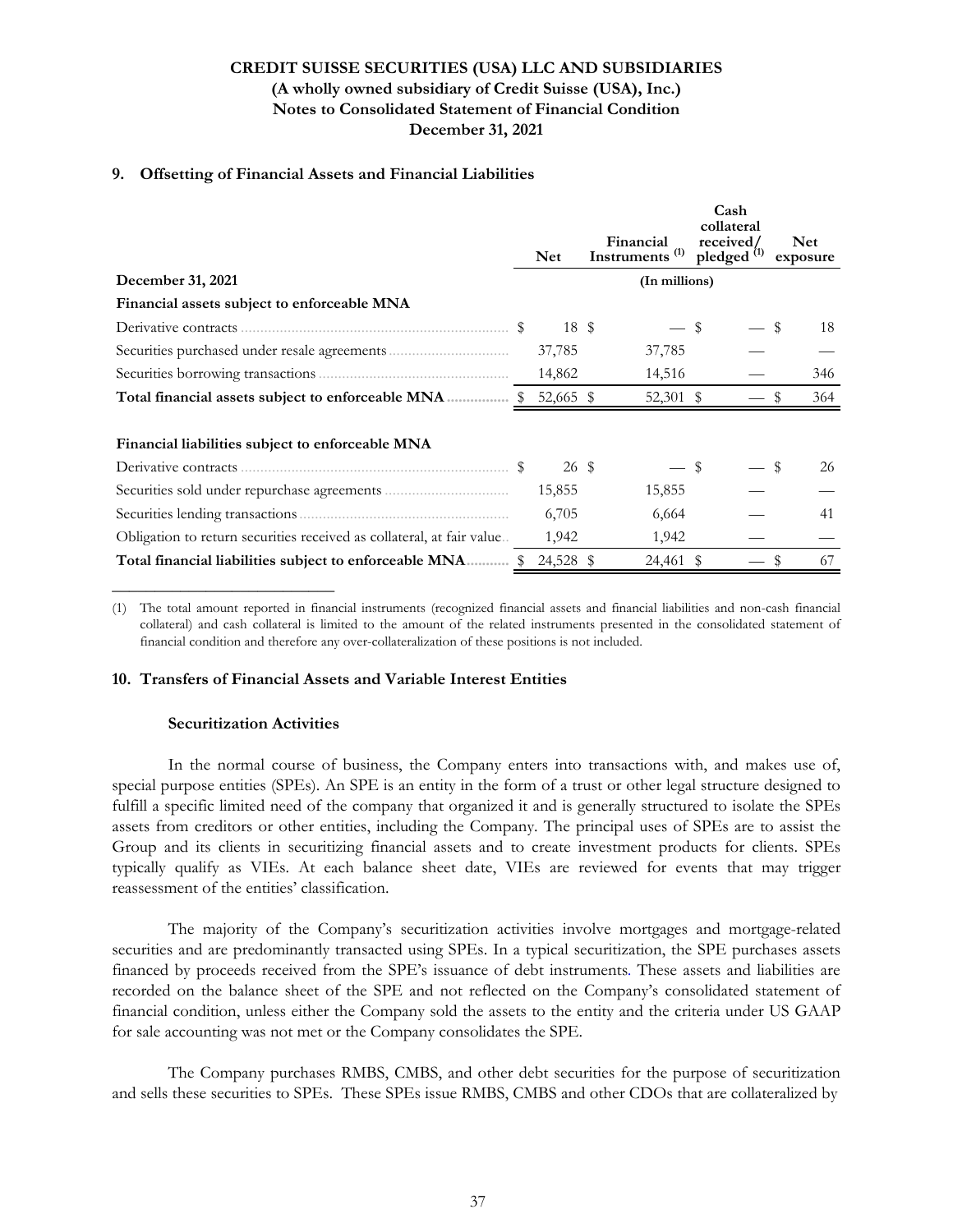#### **10. Transfers of Financial Assets and Variable Interest Entities**

the assets transferred to the SPE and that pay a return based on the returns on those assets. Investors in these mortgage-backed securities typically have recourse to the assets in the SPEs Third-party guarantees may further enhance the creditworthiness of the assets. The investors and the SPEs have no recourse to the Company's assets. The Company is an underwriter of, and makes a market in, these securities.

The Company also transacts in re-securitizations of previously issued RMBS securities. Typically, certificates issued out of an existing securitization vehicle are sold into a newly created and separate securitization vehicle. Often, these re-securitizations are initiated in order to re-securitize an existing security to give the investor an investment with different risk ratings or characteristics.

Securitization transactions are assessed for appropriate accounting treatment of the assets transferred by the Company. The Company's and its clients' investing or financing needs determine the structure of each transaction, which in turn determines whether sale accounting and subsequent derecognition of the transferred assets applies. Certain transactions may be structured to include derivatives or other provisions that prevent sale accounting.

When the Company transfers assets into an SPE, it must assess whether that transfer is accounted for as a sale of the assets. Transfers of assets may not meet sale requirements if the assets have not been legally isolated from the Company and/or if the Company's continuing involvement is deemed to give it effective control over the assets. If the transfer is not deemed a sale, it is instead accounted for as a secured borrowing, with the transferred assets as collateral.

### **Continuing involvement in transferred financial assets**

The Company may have continuing involvement in the financial assets that are transferred to an SPE, which may take several forms, including, but not limited to, recourse and guarantee arrangements and beneficial interests in the transferred assets. Beneficial interests, which are valued at fair value, include rights to receive all or portions of specified cash inflows received by an SPE, including, but not limited to, senior and subordinated shares of interest, principal, or other cash inflows to be "passed through" or "paid through" and residual interests, whether in the form of debt or equity. The carrying value and maximum exposure as of December 31, 2021 resulting from agreements to provide support to SPEs is included in the section titled 'Non-consolidated VIEs'.

The Company's exposure resulting from continuing involvement in transferred financial assets is generally limited to its beneficial interests, typically held by the Company in the form of instruments issued by the respective SPEs that are senior, subordinated or residual tranches. These instruments are held by the Company in connection with underwriting or market-making activities and are included in financial instruments owned in the consolidated statement of financial condition at fair value.

Investors usually have recourse to the assets in the SPE and often benefit from other credit enhancements. The SPE may also enter into a derivative contract in order to convert the yield of the underlying assets to match the needs of the SPE investors or to limit or change the credit risk of the SPE.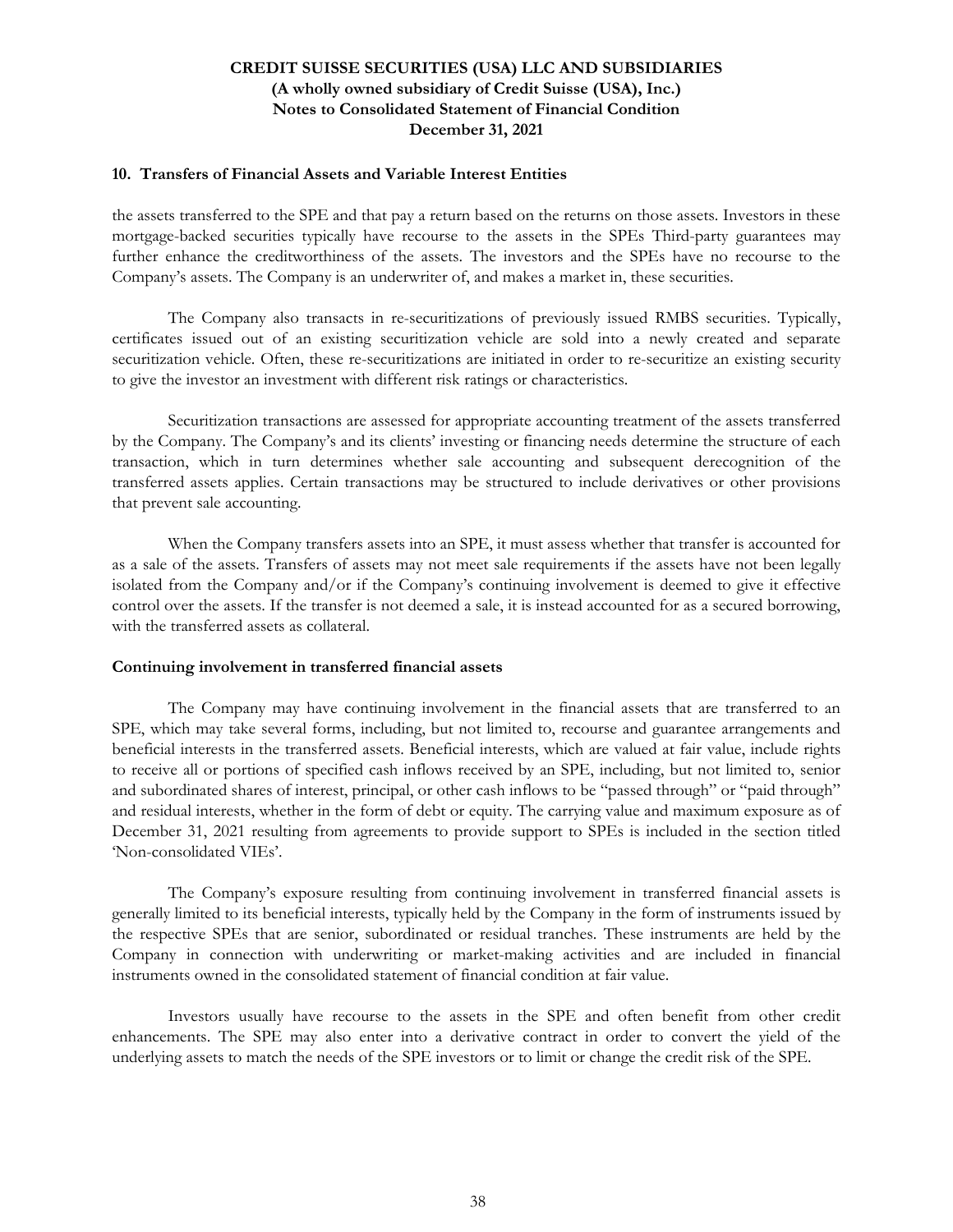# **10. Transfers of Financial Assets and Variable Interest Entities**

## **Principal amounts outstanding and total assets of SPEs resulting from continuing involvement**

The following table provides the outstanding principal balance of assets to which the Company continues to be exposed/has continuing involvement with after the transfer of the financial assets to any SPE and the total assets of the SPE as of December 31, 2021, regardless of when the transfer of assets occurred.

|                      | For the year ended December 31, 2021 |             |          |     |  |
|----------------------|--------------------------------------|-------------|----------|-----|--|
|                      | <b>RMBS</b>                          | <b>CMBS</b> |          | CDO |  |
|                      | (In millions)                        |             |          |     |  |
|                      | $1,508$ \$                           |             | 5,534 \$ | 353 |  |
| Total assets of SPE. | 1,508                                | 5,534       |          | 353 |  |

(1) Principal amount outstanding relates to assets transferred from the Company and does not include principal amounts for assets transferred from third parties.

#### **Fair value of beneficial interests**

**\_\_\_\_\_\_\_\_\_\_\_\_\_\_\_\_\_\_\_\_\_\_\_\_\_\_**

The fair value measurement of the beneficial interests held at the time of transfer and as of the reporting date that result from any continuing involvement is determined using fair value estimation techniques, such as the present value of estimated future cash flows that incorporate assumptions that market participants customarily use in these valuation techniques. The fair value of the assets or liabilities that result from any continuing involvement does not include any benefits from financial instruments that the Company may utilize to hedge the inherent risks.

## **Key economic assumptions used in measuring the fair value of beneficial interests at the time of transfer during the year ended December 31, 2021**

|                   | For the year ended December 31, 2021 |                       |  |  |  |
|-------------------|--------------------------------------|-----------------------|--|--|--|
|                   | <b>RMBS</b>                          | <b>CMBS</b>           |  |  |  |
|                   |                                      | (Dollars in millions) |  |  |  |
|                   | 70 \$                                | 54                    |  |  |  |
|                   |                                      |                       |  |  |  |
| of which level 2. | 9                                    | 54                    |  |  |  |
|                   | -61                                  |                       |  |  |  |
|                   | 10.5                                 | 6.1                   |  |  |  |
|                   | $0\% - 11.2\%$                       | $15\%$                |  |  |  |
|                   | $0\% - 15.4\%$                       | $2.4\% - 4.8\%$       |  |  |  |
|                   | $0\% - 13.7\%$                       | $0\%$                 |  |  |  |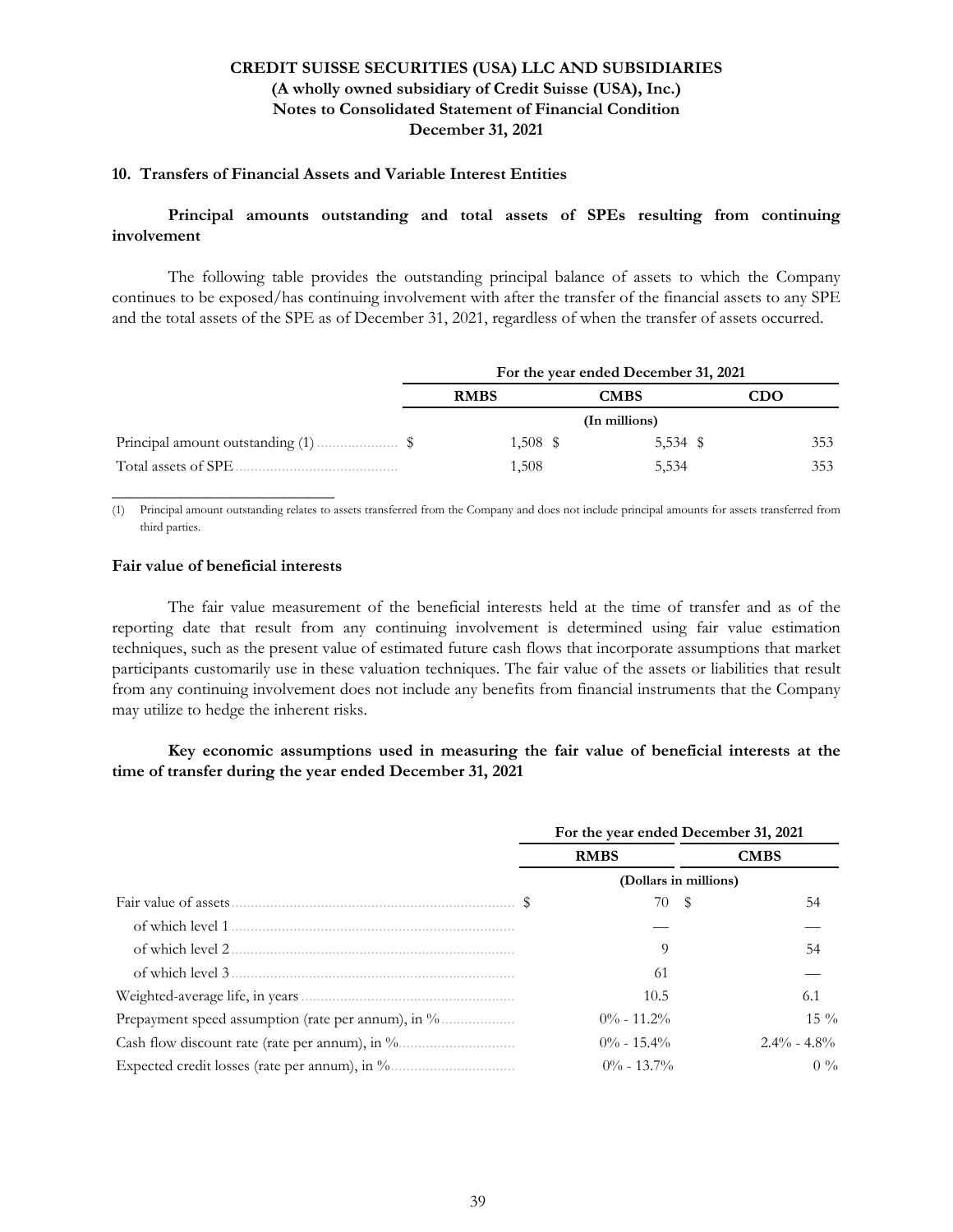#### **10. Transfers of Financial Assets and Variable Interest Entities**

**The table below provides the sensitivity analysis of key economic assumptions used in measuring the fair value of beneficial interests held in SPEs as of December 31, 2021:**

| As of December 31, 2021 |                  |      |                                                                  |  |  |
|-------------------------|------------------|------|------------------------------------------------------------------|--|--|
| <b>RMBS</b>             |                  |      | <b>CMBS</b>                                                      |  |  |
|                         |                  |      |                                                                  |  |  |
|                         | 74               |      | 79                                                               |  |  |
|                         | 3                | S    |                                                                  |  |  |
|                         | 6.1              |      | 6.6                                                              |  |  |
|                         | $8.5\%$ - 14%    |      | $0\% - 15\%$                                                     |  |  |
|                         | (5)              | -\$  | (1)                                                              |  |  |
|                         |                  |      | (1)                                                              |  |  |
|                         | $2.8\% - 35.5\%$ |      | $2.4\% - 50.7\%$                                                 |  |  |
|                         |                  | - \$ | (2)                                                              |  |  |
|                         |                  |      | (3)                                                              |  |  |
|                         | $0\% - 34.2\%$   |      | $0\%$                                                            |  |  |
|                         |                  | \$   | (1)                                                              |  |  |
|                         | (13)             | Y.   | (3)                                                              |  |  |
|                         |                  | (8)  | (Dollars in millions)<br>$\frac{1}{2}$<br>$(10)$ \$<br>$(14)$ \$ |  |  |

These sensitivities are hypothetical and do not reflect economic hedging activities. Changes in fair value based on a 10% or 20% variation in assumptions generally cannot be extrapolated because the relationship of the change in assumption to the change in fair value may not be linear. Also, the effect of a variation in a particular assumption on the fair value of the beneficial interests is calculated without changing any other assumption. In practice, changes in one assumption may result in changes in other assumptions (for example, increases in market interest rates may result in lower prepayments and increased credit losses), which might magnify or counteract the sensitivities.

# **Securities sold under repurchase agreements and lending transactions accounted for as secured borrowings**

For securities sold under repurchase agreements and securities lending transactions accounted for as secured borrowings, US GAAP requires the disclosure of the collateral pledged and the associated risks to which a transferor continues to be exposed after the transfer. This provides an understanding of the nature and risks of short-term collateralized financing obtained through these types of transactions.

Securities sold under repurchase agreements and securities lending transactions represent collateralized financing transactions used to earn net interest income, increase liquidity or facilitate trading activities. These transactions are collateralized principally by government debt securities, corporate debt securities, asset backed securities, equity securities and other collateral and have terms ranging from overnight to a longer or unspecified period of time.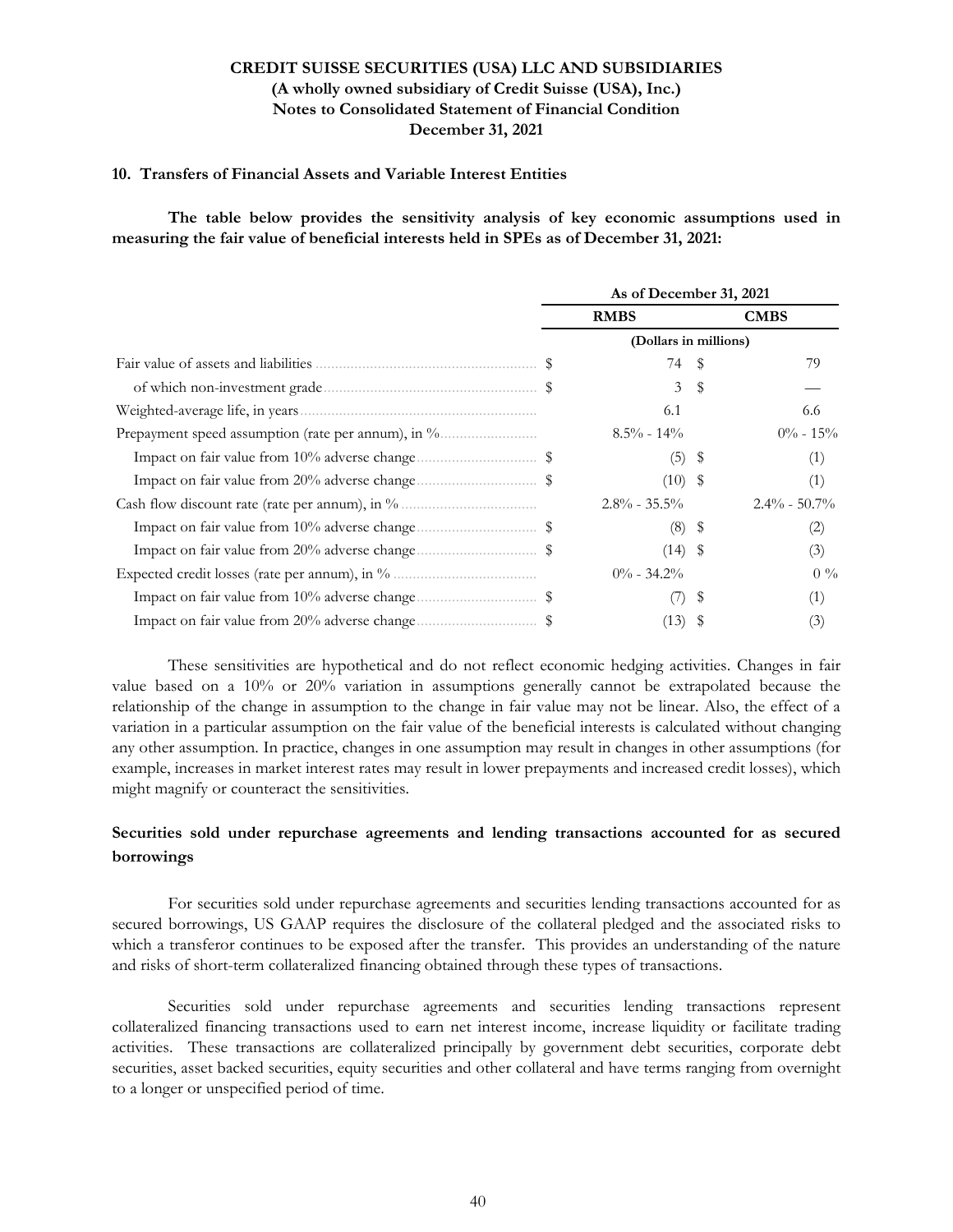### **10. Transfers of Financial Assets and Variable Interest Entities**

In the event of the Company's default or a decline in fair value of collateral pledged, the repurchase agreement or security lending transaction provides the counterparty with the right to liquidate the collateral held or request additional collateral.

The following tables provide the gross obligation relating to securities sold under repurchase agreements, securities lending transactions and obligation to return securities received as collateral by the class of collateral pledged and by remaining contractual maturity as of December 31, 2021.

**Securities sold under repurchase agreements, securities lending transactions and obligation to return securities received as collateral – by class of collateral pledged**

|                                                                       | December 31, 2021 |
|-----------------------------------------------------------------------|-------------------|
|                                                                       | (In millions)     |
|                                                                       | S<br>13,311       |
|                                                                       | 3,626             |
| Asset-backed securities.                                              | 2,303             |
|                                                                       | 500               |
| Other                                                                 | 662               |
|                                                                       | 20,402            |
|                                                                       | 4,170             |
| Corporate debt securities                                             | 264               |
|                                                                       | 90                |
|                                                                       | 2,343             |
|                                                                       | 6,867             |
| Government debt securities.                                           | 660               |
| Equity securities                                                     | 1,282             |
| Obligation to return securities received as collateral, at fair value | 1,942             |
| Total.                                                                | 29,211            |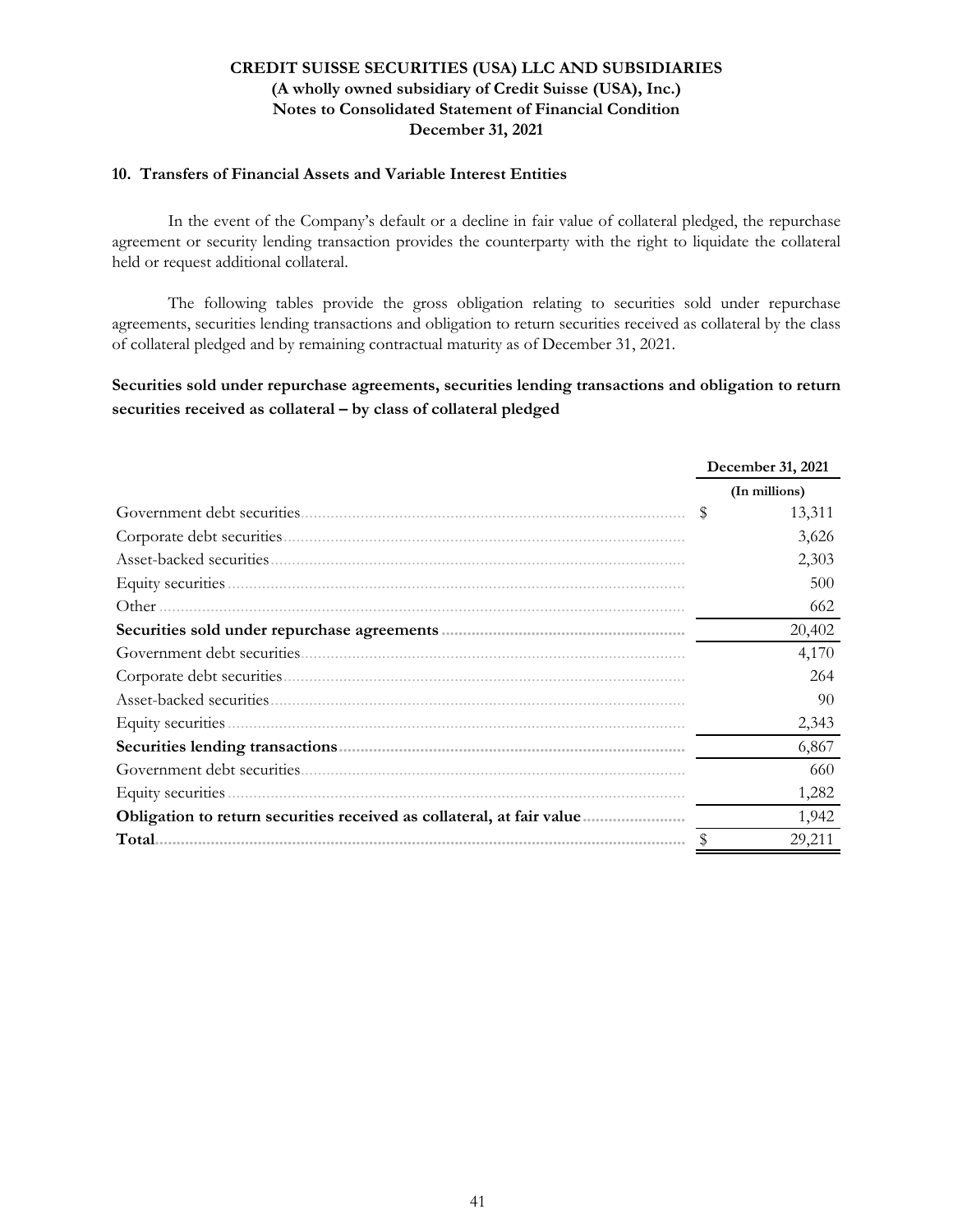#### **10. Transfers of Financial Assets and Variable Interest Entities**

**Securities sold under repurchase agreements, securities lending transactions and obligation to return securities received as collateral – by remaining contractual maturity**

|                                          |                  | Remaining contractual maturities |                                                |   |                  |  |                      |   |        |
|------------------------------------------|------------------|----------------------------------|------------------------------------------------|---|------------------|--|----------------------|---|--------|
| As of December 30, 2021                  | On demand<br>(1) |                                  | Up to $30$<br>days <sup><math>(2)</math></sup> |   | 30 to 90<br>days |  | More than<br>90 days |   | Total  |
|                                          |                  |                                  |                                                |   |                  |  |                      |   |        |
|                                          | 1,942            | - \$                             | 11,805                                         | S | $1,910$ \$       |  | 4,745                | y | 20,402 |
|                                          | 522              |                                  |                                                |   | 1.017            |  | 5,328                |   | 6,867  |
| Obligation to return securities received |                  |                                  |                                                |   |                  |  |                      |   |        |
| as collateral, at fair value             | 1,942            |                                  |                                                |   |                  |  |                      |   | 1,942  |
| Total                                    | 4,406            |                                  | 11,805                                         |   | 2,927            |  | 10,073               |   | 29,211 |

(1) Includes contracts with no contractual maturity that may contain termination arrangements subject to a notice period.

(2) Includes overnight transactions.

**\_\_\_\_\_\_\_\_\_\_\_\_\_\_\_\_\_\_\_\_\_\_\_\_\_\_**

(3) Includes \$4.3 billion of securities lending transactions that contain termination agreements and can be terminated at any time.

Refer to "Note 9 – Offsetting of financial assets and financial liabilities" for a reconciliation of gross amounts of securities sold under repurchase agreements, securities lending transactions and obligation to return securities received as collateral to the net amounts disclosed in the consolidated statement of financial condition.

### **Variable Interest Entities**

As a normal part of its business, the Company engages in various transactions that include entities which are considered VIEs and are broadly grouped into two primary categories: CDOs and financial intermediation. VIEs are SPEs that typically either lack sufficient equity to finance their activities without additional subordinated financial support or are structured such that the holders of the voting rights do not substantively participate in the gains and losses of the entity. VIEs may be sponsored by the Company- or third parties. Such entities are required to be assessed for consolidation, requiring the primary beneficiary to consolidate the VIE. The consolidation assessment requires an entity to determine whether it has the power to direct the activities that most significantly affect the economics of the VIE as well as whether the reporting entity has potentially significant benefits or losses in the VIE. The primary beneficiary assessment must be reevaluated on an ongoing basis.

Application of the requirements for consolidation of VIEs may require the exercise of significant judgment. In the event consolidation of a VIE is required, the exposure to the Company is limited to that portion of the VIE's assets attributable to any variable interest held by the Company prior to any risk management activities to hedge the Company's net exposure. Any interests held in the VIE by third parties, even though consolidated by the Company, will not typically impact its results of operations.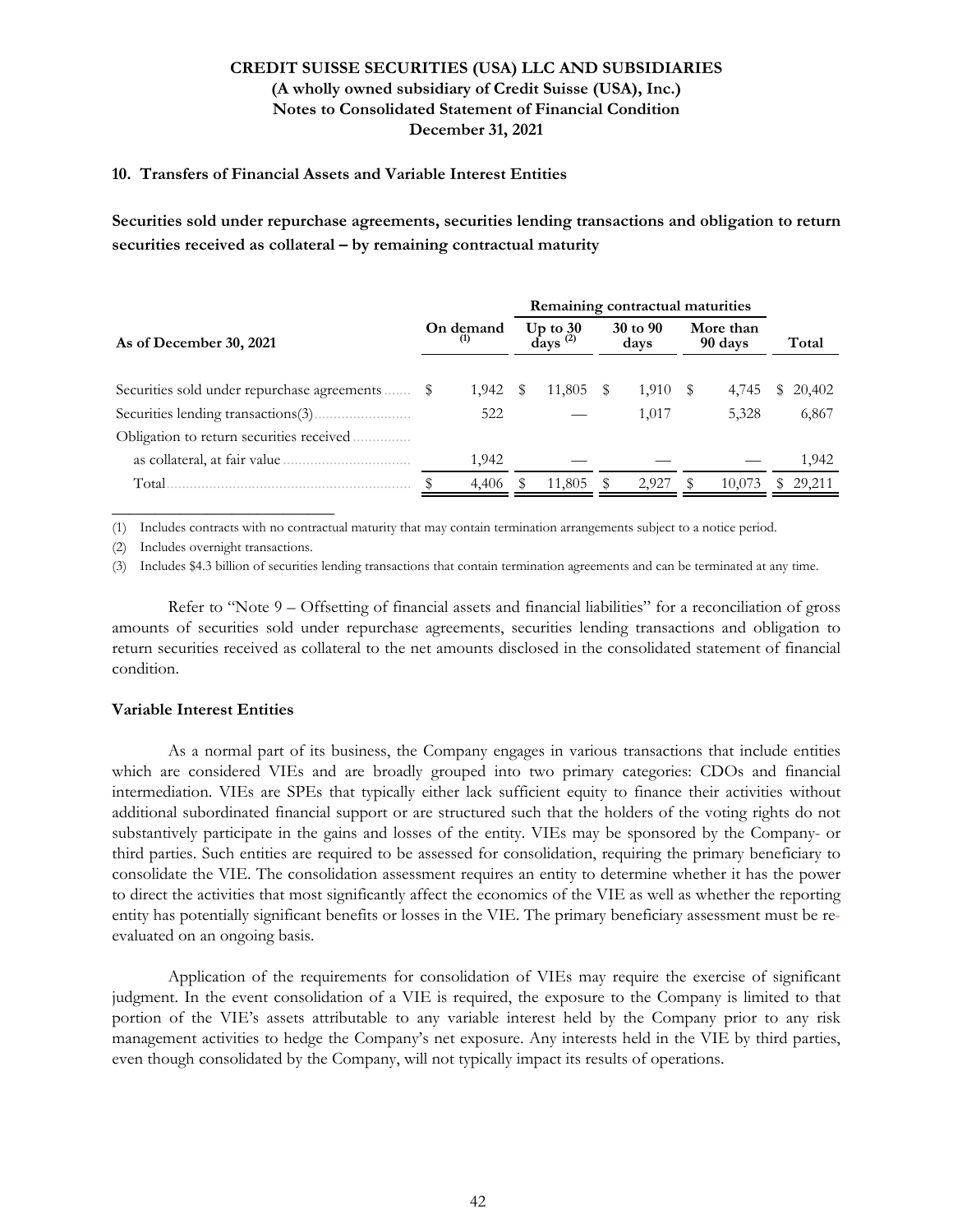#### **10. Transfers of Financial Assets and Variable Interest Entities**

Transactions with VIEs are generally executed to facilitate securitization activities or to meet specific client needs, such as providing liquidity or investing opportunities, and, as part of these activities, the Company may hold interests in the VIEs. Securitization-related transactions with VIEs involve selling or purchasing assets. Typically, the VIE's assets are restricted in nature in that they are held primarily to satisfy the obligations of the entity.

As a consequence of these activities, the Company holds variable interests in VIEs. Such variable interests consist of financial instruments issued by VIEs and which are held by the Company. In general, investors in consolidated VIEs do not have recourse to the Company in the event of a default, except where a guarantee was provided to the investors.

The total assets of consolidated and non-consolidated VIEs for which the Company has involvement represent the total assets of the VIEs even though the Company's involvement may be significantly less due to interests held by third-party investors. The asset balances for unconsolidated VIEs where the Company has significant involvement represent the most current information available to the Company regarding the remaining principal balance of assets owned. In most cases, the asset balances represent an amortized cost basis without regards to impairments in fair value, unless fair value information is readily available.

The Company's maximum exposure to loss is different from the carrying value of the assets of the VIE. This maximum exposure to loss consists of the carrying value of the Company's variable interests held as financial instruments owned and the notional amount of guarantees to VIEs, rather than the amount of total assets of the VIEs. The maximum exposure to loss does not reflect the Company's risk management activities, including effects from financial instruments that the Company may utilize to economically hedge the risks inherent in these VIEs. The economic risks associated with VIE exposures held by the Company, together with all relevant risk mitigation initiatives, are included in the Company's risk management framework.

Except as described below, the Company has not provided financial or other support to consolidated or non-consolidated VIEs that it was not contractually required to provide.

### **Collateralized Debt Obligations**

The Company engages in CDO transactions to meet client and investor needs, earn fees and sell financial assets. The Company may act as underwriter or placement agent and may warehouse assets prior to the closing of a transaction. As part of its structured finance business, the Company purchases loans and other debt obligations from and on behalf of clients for the purpose of securitization. The loans and other debt obligations are sold to VIEs, which in turn issue CDOs to fund the purchase of assets such as investment grade and high yield corporate debt instruments.

Typically, the collateral manager in a managed CDO is deemed to be the entity that has the power to direct the activities that most affect the economics of the entity. In a static CDO this power role is more difficult to analyze and may be the sponsor of the entity or the credit default swap (CDS) counterparty. CDOs provide credit risk exposure to a portfolio of asset-backed securities (ABS) (cash CDOs) or a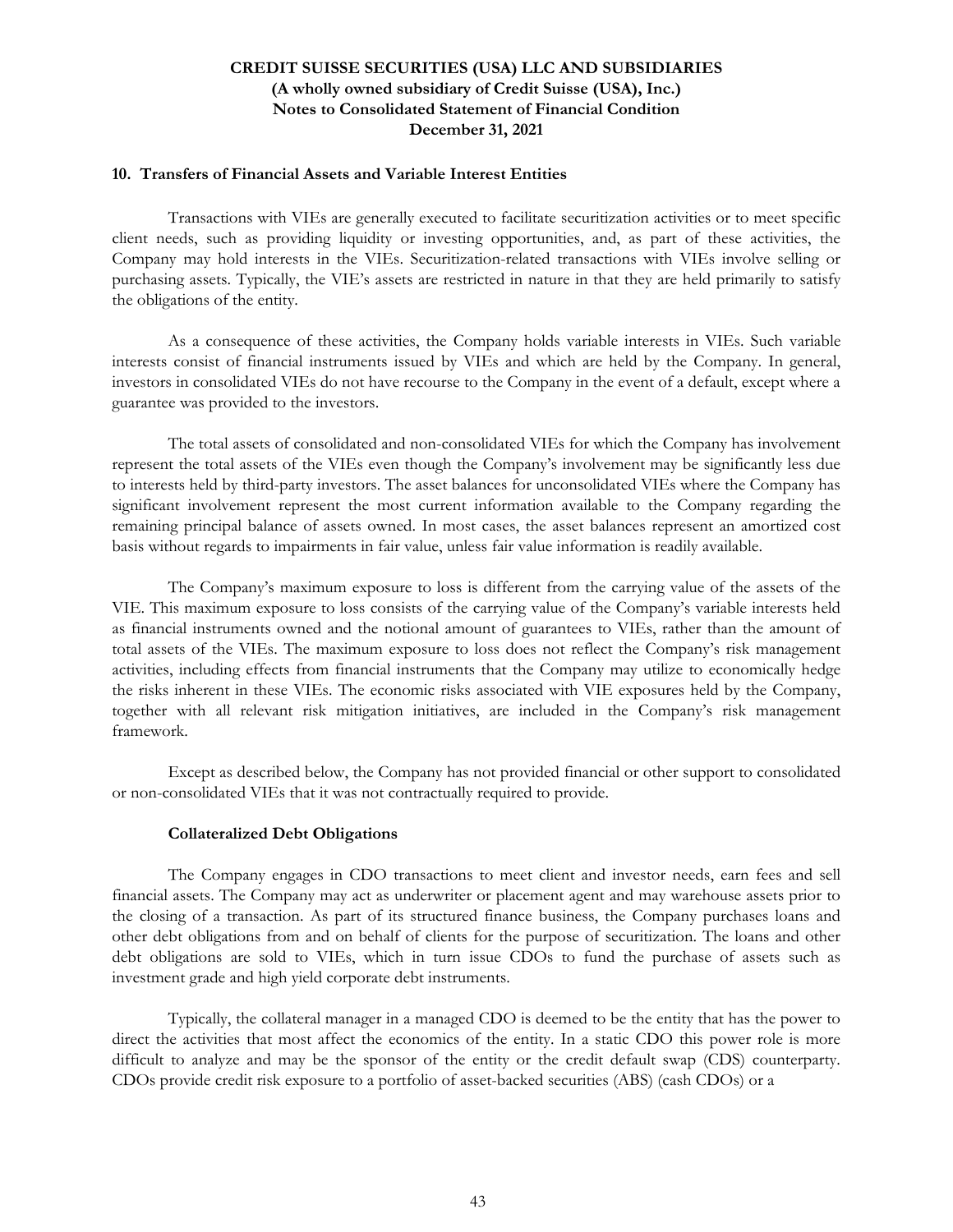#### **10. Transfers of Financial Assets and Variable Interest Entities**

reference portfolio of securities (synthetic CDOs). Cash CDO transactions hold actual securities whereas synthetic CDO transactions use CDS to exchange the underlying credit risk instead of using cash assets. The CDO entities may have actively managed (open) portfolios or static (closed) portfolios.

The securities issued by these VIEs are payable solely from the cash flows of the related collateral, and third-party creditors of these VIEs do not have recourse to the Company in the event of default.

The Company's exposure in these CDO transactions is typically limited to interests retained in connection with its underwriting or market-making activities. Unless the Company has been deemed to have power over the entity and its interests in the entity are potentially significant, the Company is not the primary beneficiary of the vehicle and does not consolidate the entity. The Company's maximum exposure to loss does not include any effects from financial instruments used to economically hedge the risks of the VIEs.

#### **Financial Intermediation**

The Company has involvement with VIEs in its role as a financial intermediary on behalf of clients. The Company considers the likelihood of incurring a loss equal to the maximum exposure to be remote because of the Company's risk mitigation efforts, including, but not limited to, economic hedging strategies and collateral arrangements. The Company's economic risks associated with consolidated and nonconsolidated VIE exposures arising from financial intermediation, together with all relevant risk mitigation initiatives, are included in the Company's risk management framework.

#### *Securitizations*

In its financial intermediation activities, the Company acts as underwriter and market maker to VIEs related to certain securitization transactions. The Company believes its maximum loss exposure is generally equal to the carrying value of the beneficial interest held. The Company's maximum exposure to loss does not include any effects from financial instruments used to economically hedge the risks of the VIEs.

Typically, the servicer of the assets in the VIE will be deemed to have the power that most significantly affects the economics of the entity. When a servicer or its related party also has an economic interest that has the potential to absorb a significant portion of the gains and/or losses, it will be deemed the primary beneficiary and consolidate the vehicle. The Company typically consolidates securitization vehicles when it has holdings stemming from its role as underwriter and an affiliate is the servicer.

The Company may have relationships with such VIEs as a result of other business activities. The maximum exposure to loss consists of the fair value of instruments which are held by the Company.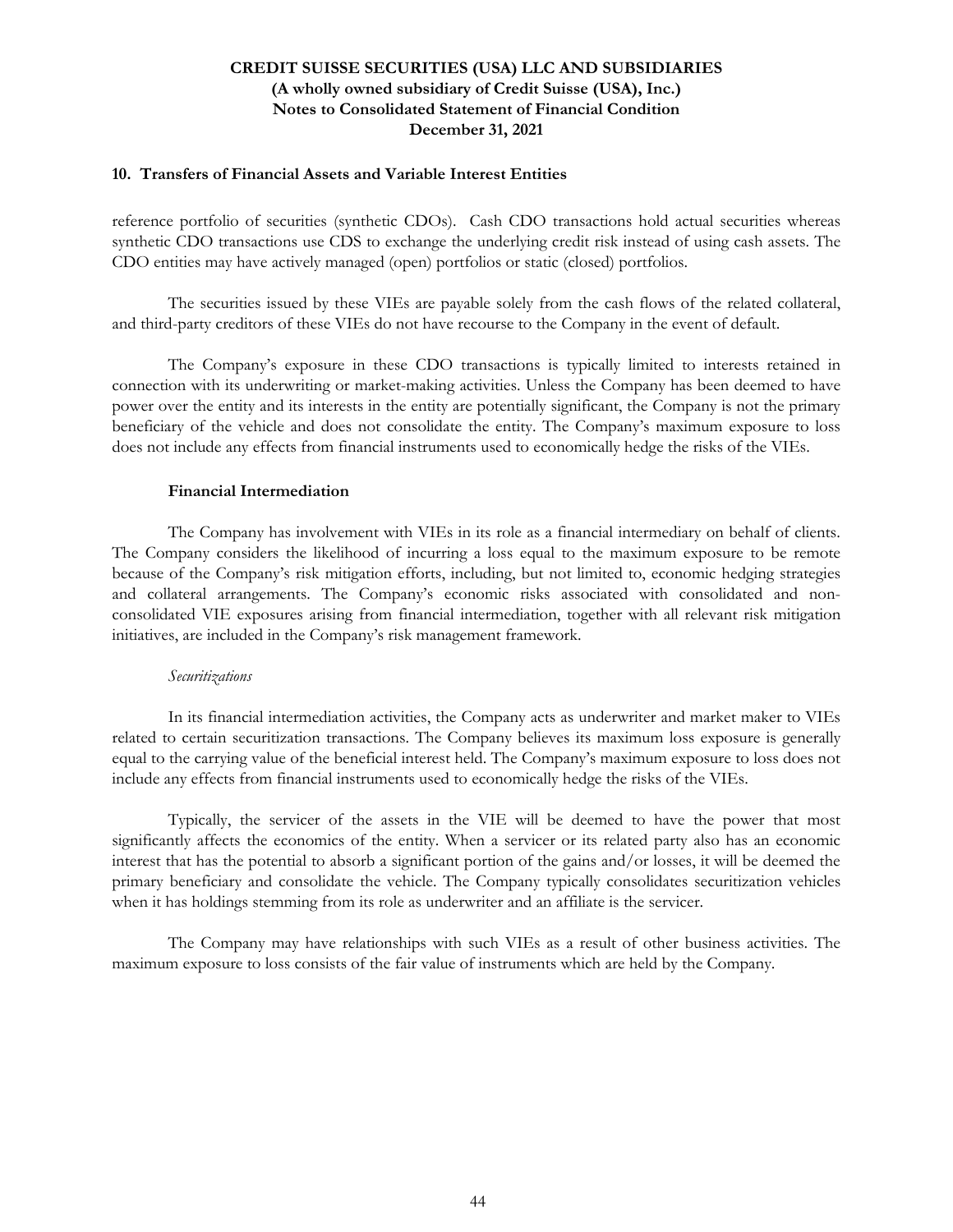### **10. Transfers of Financial Assets and Variable Interest Entities**

The maximum exposure to loss consists of the fair value of instruments issued by such structures that are held by the Company as a result of underwriting or market-making activities, financing provided to the vehicles and the Company's exposure resulting from principal protection and redemptions features. The investors typically retain the risk of loss on such transactions, but for certain fund types, the Company may provide principal protection on the securities to limit the investors' exposure to downside market risk. The Company's maximum exposure to loss does not include any effects from financial instruments used to economically hedge the risk of the VIEs.

### **Consolidated VIEs**

 Where the Company is considered the primary beneficiary, the table below provides the carrying amount of the assets and liabilities of the consolidated VIEs.

### **Consolidated VIEs where the Company is the primary beneficiary**

|                                             | Financial<br>Intermediation<br>Securitization |
|---------------------------------------------|-----------------------------------------------|
| December 31, 2021                           | (In millions)                                 |
| Assets                                      |                                               |
| Debt instruments                            | 59                                            |
| Other assets.                               | 48                                            |
| Total assets                                | 107                                           |
| Liabilities                                 |                                               |
| Subordinated and other long-term borrowings | 48                                            |
| <b>Total liabilities</b>                    | 48                                            |

The assets and liabilities in the table above are presented net of intercompany eliminations.

### **Non-consolidated VIEs**

The non-consolidated VIE tables provide the carrying amounts and classification of the assets of variable interests recorded in the consolidated statement of financial condition, maximum exposure to loss and total assets of the non-consolidated VIEs.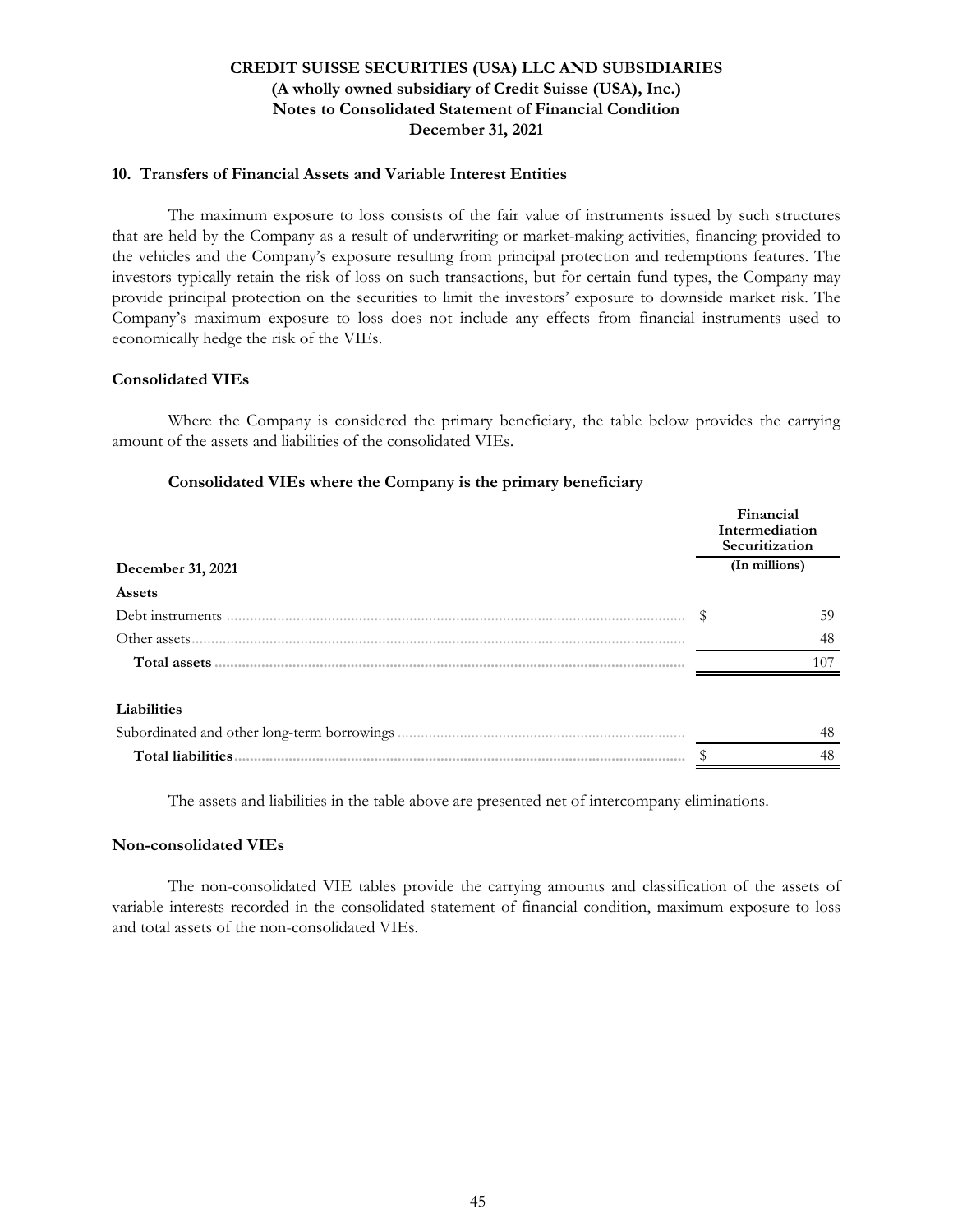#### **10. Transfers of Financial Assets and Variable Interest Entities**

Maximum exposure to loss represents the variable interests of non-consolidated VIEs that are held by the Company (for example, direct holdings in vehicles, loans and other receivables), as well as notional amounts of guarantees and off-balance sheet commitments which are variable interests that have been extended to non-consolidated VIEs. Such amounts, particularly notional amounts of derivatives and guarantees, do not represent the anticipated losses in connection with these transactions as they do not take into consideration the effect of collateral, recoveries or the probability of loss. In addition, they exclude the effect of offsetting financial instruments that are held to mitigate these risks and have not been reduced by unrealized losses previously recorded by the Company in connection with guarantees or derivatives.

Non-consolidated VIE assets are VIEs with which the Company has variable interests. These amounts are typically unrelated to the exposure the Company has with the entity and thus are not amounts that are considered for risk management purposes.

|                                 | <b>Financial Intermediation</b> |                 |               |       |               |  |  |  |  |  |
|---------------------------------|---------------------------------|-----------------|---------------|-------|---------------|--|--|--|--|--|
| December 31, 2021               | CDOs                            | Securitizations | Loans         | Other | Total         |  |  |  |  |  |
|                                 |                                 |                 | (In millions) |       |               |  |  |  |  |  |
|                                 | 22 \$                           | 567 \$          | 5 \$          |       | 594           |  |  |  |  |  |
| Net loans.                      |                                 | 3               |               |       | $\mathcal{E}$ |  |  |  |  |  |
| Other assets.                   |                                 | 15              |               |       | 15            |  |  |  |  |  |
| Total variable interest assets. | 22                              | 585             |               |       | 612           |  |  |  |  |  |
| Maximum exposure to loss.       | 22                              | 585             |               |       | 612           |  |  |  |  |  |
| Non-consolidated VIE assets.    | 1,522 \$                        | 64.248 \$       | 431           | 750 S | 66.951        |  |  |  |  |  |

### **11. Goodwill and Identifiable Intangible Assets**

As of December 31, 2021, the Company had \$518 million of goodwill. The Company had gross goodwill of \$833 million at the beginning of the year along with accumulated amortization and impairment of \$315 million. Based on the results of the Company's year-end annual review, no impairment charge on goodwill was required for the year ended December 31, 2021.

The Company continually assesses whether or not there has been a triggering event requiring a review of goodwill.

The Company has a single reporting unit. The carrying value of the reporting unit for the purpose of the goodwill impairment test is determined by considering the reporting unit's risk-weighted assets usage, leverage ratio exposure, deferred tax assets, stressed capital buffer, goodwill, intangible assets and other common equity tier 1 (CET1) capital relevant adjustments.

In estimating the fair value of its reporting unit, the Company applied a combination of the income approach and the market approach. Under the market approach, fair value was estimated using external financial data and several implied market multiples. Under the income approach, a discount rate was applied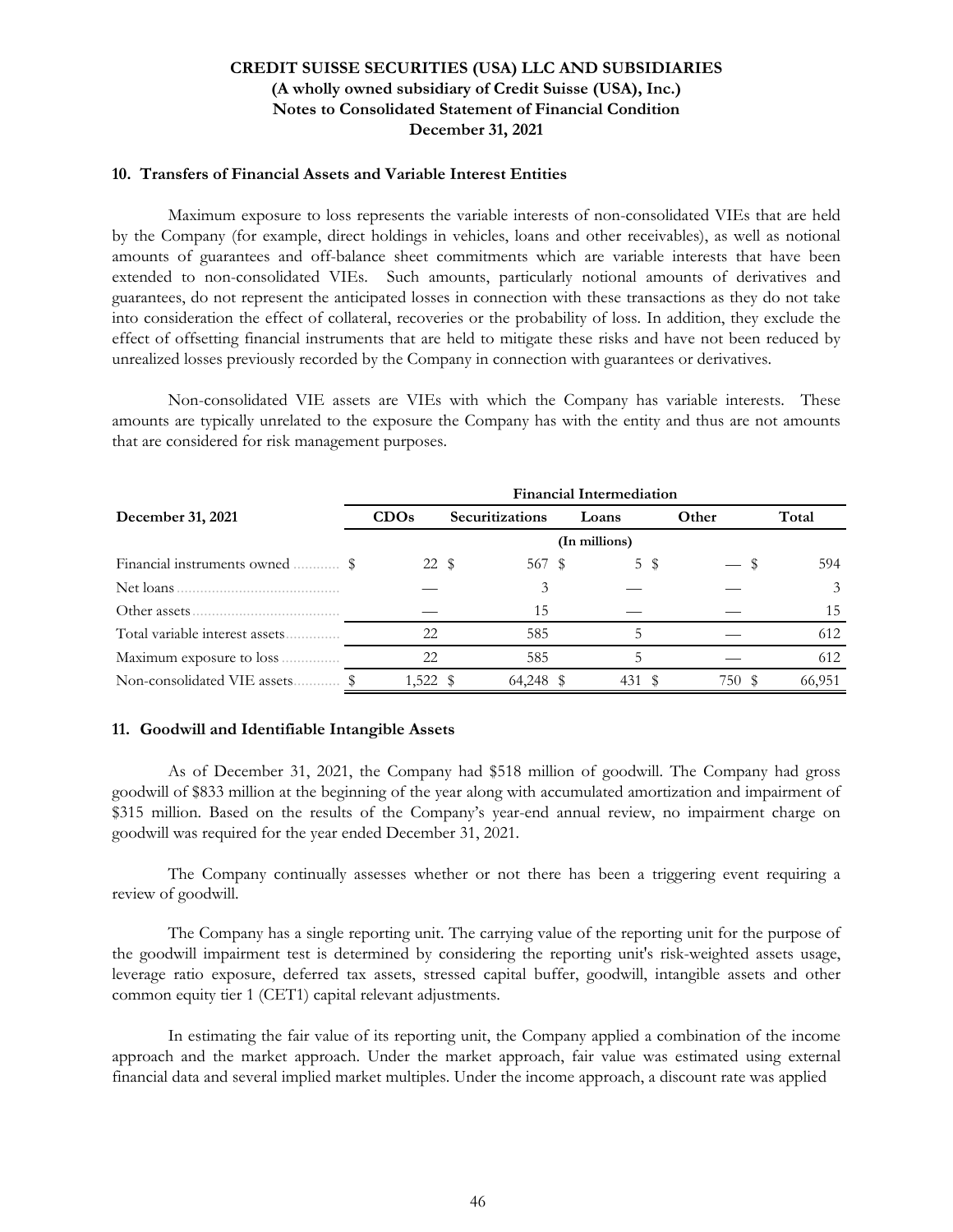#### **11. Goodwill and Identifiable Intangible Assets**

that reflects the risk and uncertainty related to the reporting unit's projected cash flows, which were determined from the Company's financial plan.

In determining the estimated fair value under the income approach, the Company mainly relied upon its latest five-year financial plan which included significant management assumptions and estimates based on its view of current and future economic conditions and regulatory changes. In determining the estimated fair value under the market approach, the Company mainly relied upon external prices, projected earnings and the tangible book value as at the valuation date.

The Company engaged the services of an independent valuation specialist to assist in the valuation of the Company's reporting unit during the interim and year-end impairment analyses. The valuations were performed using a combination of the market approach and income approach.

The results of the impairment evaluation of the Company's goodwill would be significantly impacted by adverse changes in the underlying parameters used in the valuation process. If actual outcomes or the future outlook adversely differ from management's best estimates of the key economic assumptions and associated cash flows applied in the valuation of the reporting unit, the Company could incur material impairment charges in the future.

#### **Intangible Assets**

As of December 31, 2021, the Company had \$12 million of indefinite-lived intangible assets. The Company had gross indefinite-lived intangible assets of \$18 million at the beginning of year along with accumulated amortization and impairment of \$6 million. Based on the results of the Company's year-end annual review, no impairment charge on intangible assets was required.

### **12. Borrowings**

Short-term borrowings are generally funding obligations with interest approximating the Federal Funds rate, or other money market indices and an incremental spread. Such borrowings are generally used to facilitate the securities settlement process, finance financial instruments owned and finance securities purchased by customers on margin. As of December 31, 2021, the Company had \$264 million in short-term borrowings, which predominately includes short-term borrowings from affiliates and has a weighted average interest rate of 0.6%. As of December 31, 2021, there were no short-term borrowings secured by Companyowned securities.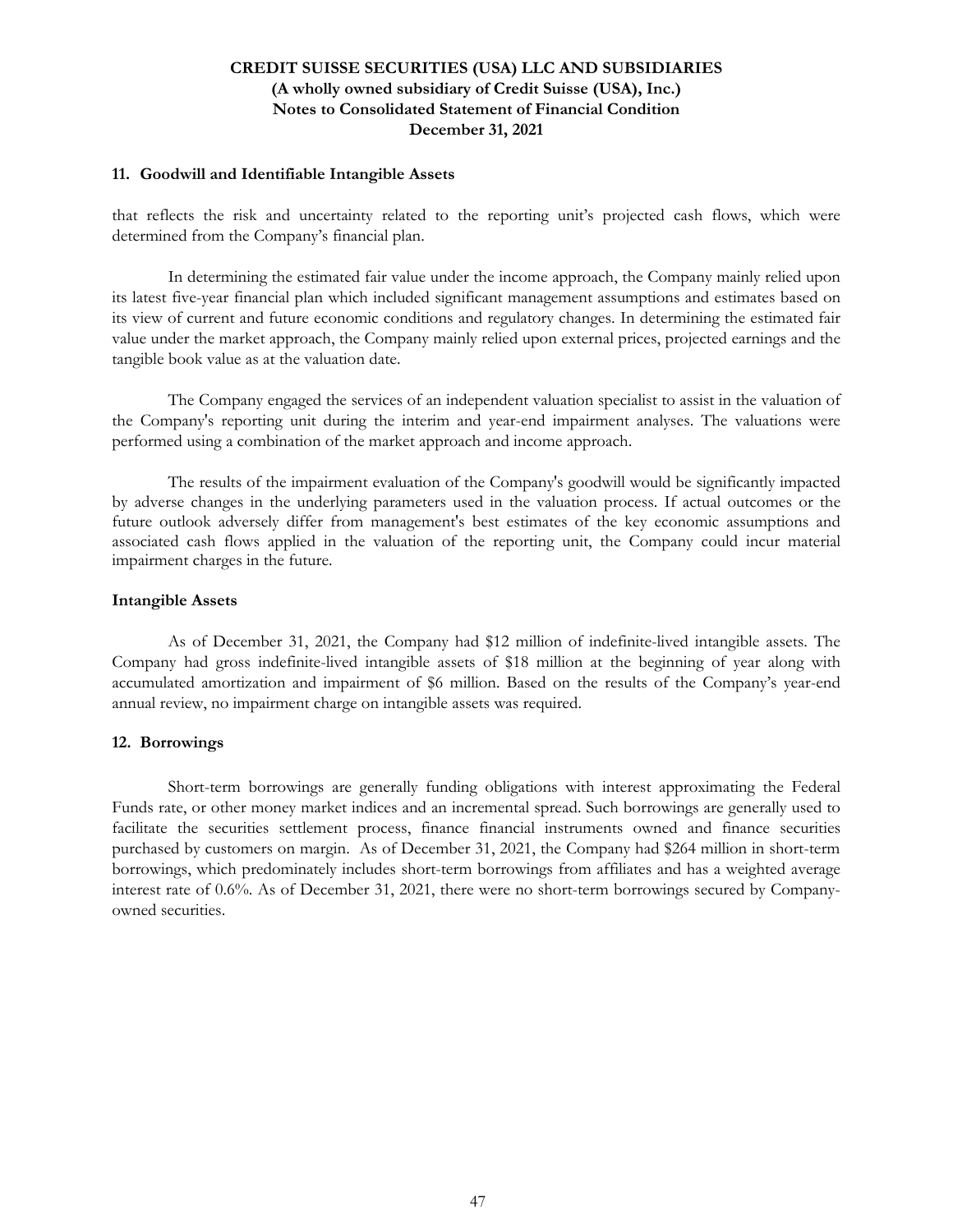#### **12. Borrowings**

As of December 31, 2021, the Company's outstanding subordinated and long–term borrowings were as follows:

|                                                                                   | (In millions) |
|-----------------------------------------------------------------------------------|---------------|
|                                                                                   | 2,500         |
|                                                                                   | 1,500         |
|                                                                                   | 2,500         |
|                                                                                   | 48            |
| Long-term borrowings from affiliate 0.1%-2.4%, due various dates through 2027 (3) | 22,047        |
| Total subordinated and other long-term borrowings                                 | 28,595        |

(1) The weighted average effective interest rate for these subordinated borrowings as of December 31, 2021 was 2.7%.

(2) Other long-term borrowings represent the long-term borrowings of VIEs consolidated under US GAAP.

(3) Certain long-term borrowings from an affiliate are evergreen borrowing facilities with a 370 day call notice period.

The following table sets forth scheduled maturities of all long-term borrowings as of December 31, 2021:

|            | (In millions) |
|------------|---------------|
| 2022       |               |
| 2023       |               |
| 2024       | )()()         |
| 2025       | 000           |
| Thereafter | 13,548        |
| Total      | 595           |

The subordinated borrowings under these subordinated agreements qualify as regulatory capital and the agreements include all statutory restrictions specified by the Uniform Net Capital Rule 15c3-1, under the Securities Exchange Act of 1934 (the Exchange Act), including restrictive covenants relating to additional subordinated borrowings and to minimum levels of net capital, as defined, and consolidated member's equity.

### **13. Guarantees and Commitments**

**\_\_\_\_\_\_\_\_\_\_\_\_\_\_\_\_\_\_\_\_\_\_\_\_\_\_**

From time to time the Company enters into guarantee contracts as guarantor. US GAAP requires disclosure by a guarantor of its maximum potential payment obligations under certain of its guarantees to the extent that it is possible to estimate them. The carrying value represents the higher of the initial fair value (generally the related fee received or receivable) less cumulative amortization and the Company's current best estimate of payments that will be required under existing guarantee arrangements.

The guarantees may require the Company to make payments to the guaranteed party based on changes related to an asset, a liability or an equity security of the guaranteed party. The Company may also be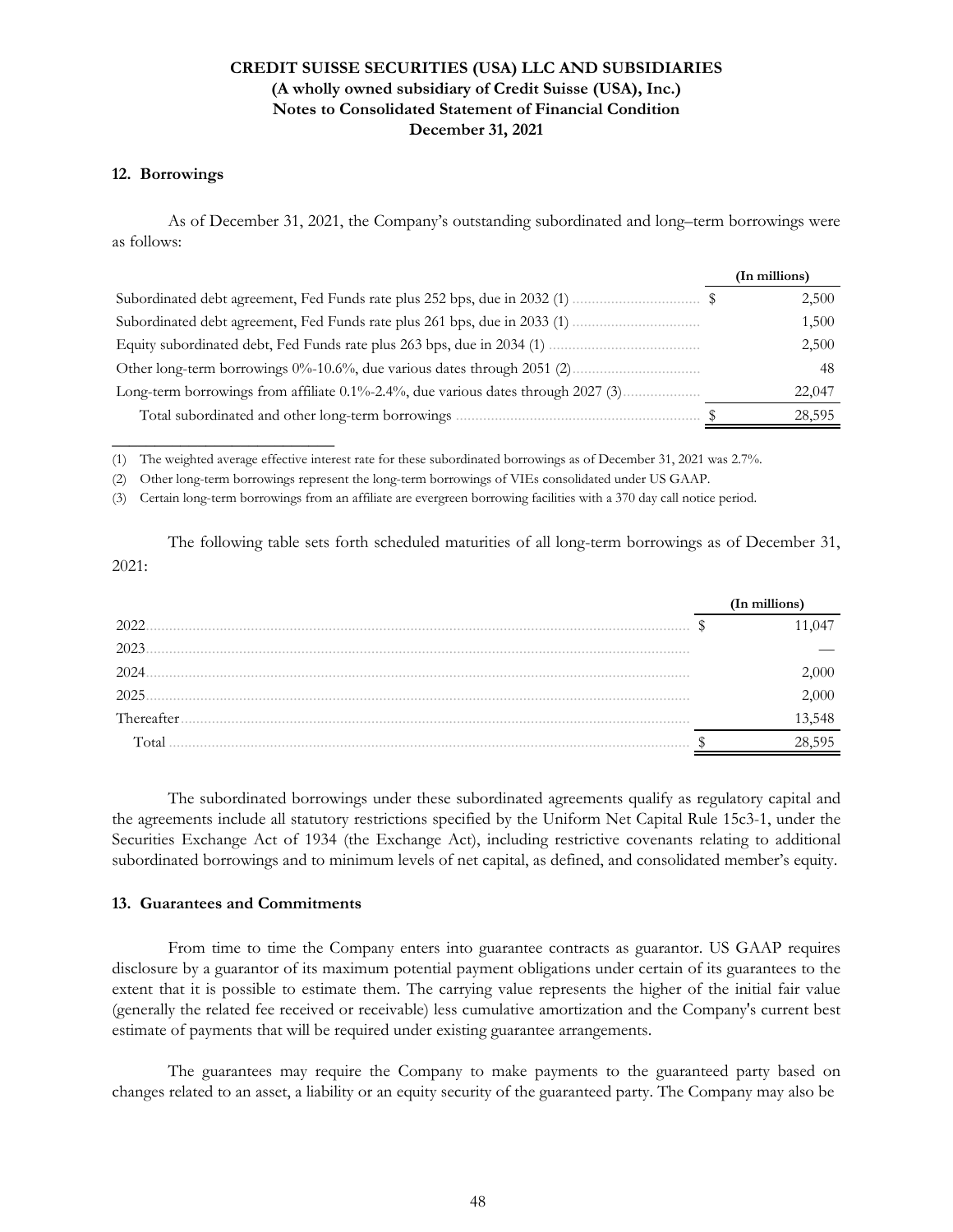### **13. Guarantees and Commitments**

contingently required to make payments to the guaranteed party based on another entity's failure to perform under an agreement, or the Company may have an indirect guarantee of the indebtedness of others, even though the payment to the guaranteed party may not be based on changes related to an asset, liability or equity security of the guaranteed party.

In addition, US GAAP covers certain indemnification agreements that contingently require the Company to make payments to the indemnified party based on changes related to an asset, liability or equity security of the indemnified party, such as an adverse judgment in a lawsuit or the imposition of additional taxes due to either a change in the tax law or an adverse interpretation of the tax law.

#### *Exchange and Clearinghouse Memberships*

The Company is a member of numerous securities exchanges and clearinghouses, and may, as a result of its membership arrangements, be required to perform if another member defaults.

As a member of FICC, the Company is required to provide additional liquidity resources under a program called the Capped Contingency Liquidity Facility (CCLF). In the event of a default of a netting member of FICC, the Company would be required to enter into a resale agreement providing cash to FICC and receiving securities as collateral. Each member's commitment amount is periodically recalculated by FICC and communicated to the member firm. At December 31, 2021, the Company's maximum commitment was \$1.7 billion, of which none has been utilized.

For the remaining membership agreements, the Company has determined that it is not possible to estimate the maximum amount of these obligations and believes that any potential requirement to make payments under these arrangements is remote.

#### **Other Commitments**

The following table sets forth the Company's commitments as of December 31, 2021:

| <b>Commitment Expiration Per Period</b> |  |                     |  |                  |  |                  |                 |                      |
|-----------------------------------------|--|---------------------|--|------------------|--|------------------|-----------------|----------------------|
|                                         |  | Less than 1<br>vear |  | $1 - 3$<br>vears |  | $4 - 5$<br>vears | Over 5<br>vears | Total<br>commitments |
|                                         |  |                     |  |                  |  | (In millions)    |                 |                      |
| Unfunded lending commitments            |  | 3                   |  | $-$ \$           |  | $-$ \$           | 1.663           | 1,666                |
| Total commitments                       |  | $\sim$              |  |                  |  |                  | 1.663           | 1,666                |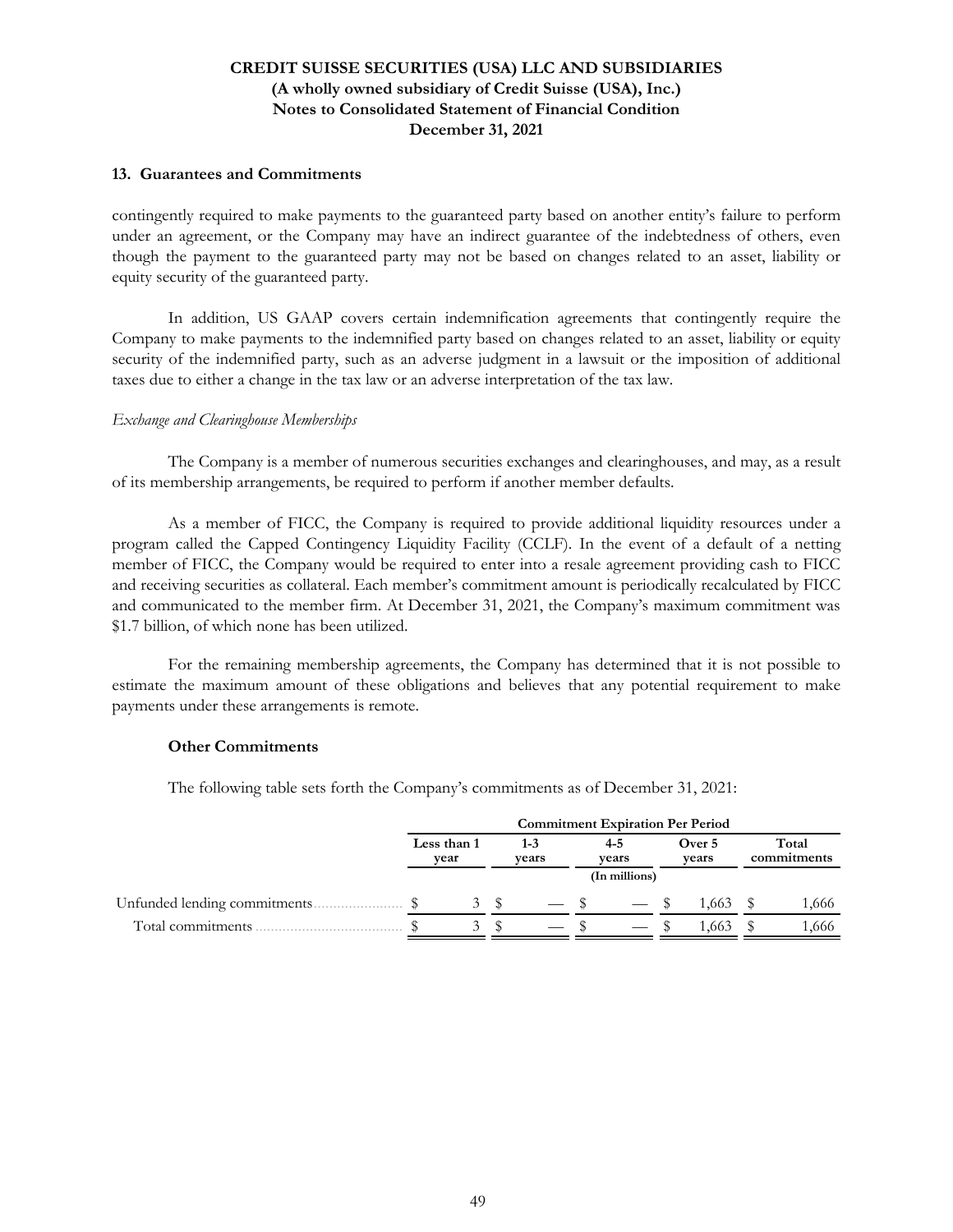#### **14. Concentrations of Credit Risk**

The Company is engaged in various securities trading and brokerage activities servicing a diverse group of domestic and foreign corporations, governments and institutional investors. A substantial portion of the Company's transactions are executed with and on behalf of institutional investors, including other brokers and dealers, commercial banks, U.S. agencies, mutual funds, hedge funds and other financial institutions. These transactions are generally collateralized. Credit risk is the potential for loss resulting from the default by a counterparty of its obligations. Exposure to credit risk is generated by securities and currency settlements, contracting derivatives and forward transactions with customers and dealers, and the holding of bonds in inventory. The Company uses various means to manage its credit risk. The creditworthiness of all counterparties is analyzed at the outset of a credit relationship with the Company and are subsequently reviewed on a periodic basis. The Company sets a maximum exposure limit for each counterparty, as well as for groups of counterparties. Furthermore, the Company enters into master netting agreements when feasible and demands collateral from certain counterparties or for certain types of credit transactions.

The Company's customer securities activities are transacted either in cash or on a margin basis, in which the Company extends credit to the customer. The Company seeks to control the risks associated with its customer activities by requiring customers to maintain margin collateral to comply with various regulatory and internal guidelines. The Company monitors required margin levels each day and requires customers to deposit additional collateral, or reduce positions, when necessary.

The Company had concentration risk exposure to U.S. Government and agency securities primarily through its financing activities. The Company's indirect exposure results from maintaining U.S. Government and agency securities as collateral for resale agreements and securities borrowed transactions. The Company's direct credit exposure on these transactions is with the counterparty; thus the Company has credit exposure to the U.S. Government and its agencies only in the event of the counterparty's default. In addition, substantially all of the collateral held by the Company for resale agreements and securities borrowed as of December 31, 2021, consisted of U.S. Government and agency securities.

### **15. Net Capital Requirements**

The Company is a registered broker-dealer and registered futures commission merchant and, accordingly, is subject to the minimum net capital requirements of the Securities and Exchange Commission (SEC), the Commodities Futures Trading Commission (CFTC) and the Financial Industry Regulatory Authority (FINRA). Under the alternative method permitted by SEC Rule 15c3-1, the required net capital may not be less than 2% of aggregate debit balances arising from customer transactions. Under CFTC Regulation 1.17, the required minimum net capital requirement is 8% of the total risk margin requirement (as defined) for all positions carried in customer and non-customer accounts. FINRA may require a member firm to reduce its business if net capital is less than 4% of such aggregate debit items and may prohibit a firm from expanding its business if net capital is less than 5% of such aggregate debit items. As of December 31, 2021, the Company's net capital of approximately \$12.3 billion which was in excess of the CFTC's minimum requirement by approximately \$11.4 billion.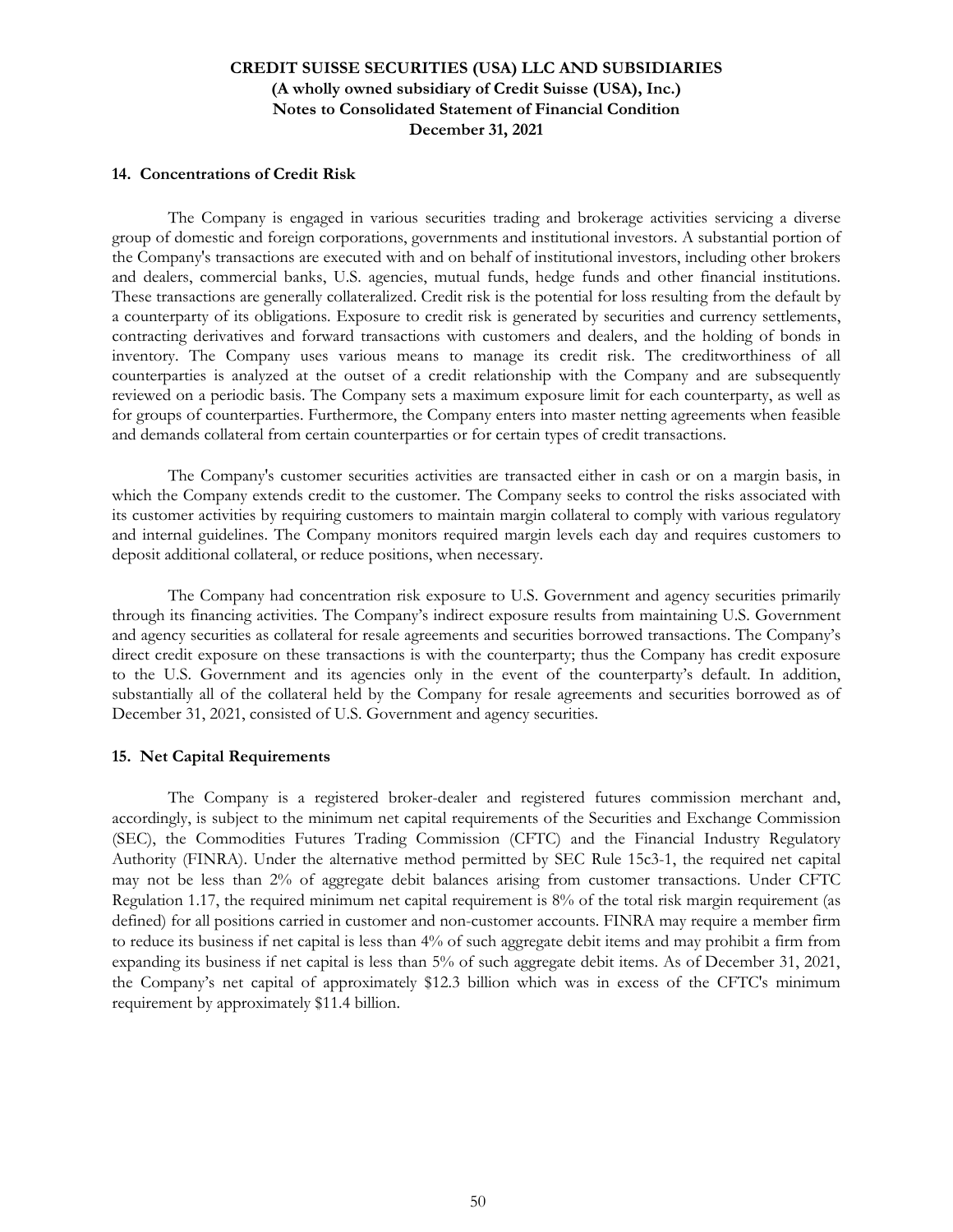#### **16. Cash and Securities Segregated Under Federal and Other Regulations**

As a registered broker-dealer, the Company is subject to the customer protection requirements of SEC Rule 15c3-3. The Company did not have any cash or U.S. Treasury securities as of December 31, 2021, segregated in a special reserve bank account exclusively for the benefit of customers as required by Rule 15c3-3.

The Company is also required to perform a computation of reserve requirements for Proprietary Accounts of Broker Dealers (PAB) pursuant to SEC Rule 15c3-3. The Company did not have any cash or U.S. Treasury securities as of December 31, 2021, subject to segregation in a special reserve bank account to meet the PAB requirement.

As a futures commission merchant, the Company is required to perform computations of the requirements of Section 4d(2) and Regulation 30.7 under the Commodity Exchange Act. As of December 31, 2021, \$6.1 billion of cash and \$1.3 billion of securities aggregating \$7.4 billion were segregated in separate accounts exclusively for the benefit of customers.

As a futures commission merchant, the Company is required to perform computations of the requirements of Section 4d(F) under the Commodity Exchange Act. As of December 31, 2021, \$6.6 billion of cash and \$1.5 billion of securities aggregating \$8.1 billion were segregated in separate accounts exclusively for the benefit of cleared swaps customers.

### **17. Share-Based Compensation and Other Benefits**

The Company participates in the Share Plan. The Share Plan provides for share awards to be granted to certain employees based on the fair market value of CSG shares at the time of grant and discounted for expected dividends, where applicable. The majority of share awards granted include the right to receive dividend equivalents on vested shares.

### **Share Awards**

### **Phantom Share Awards**

Phantom Share awards granted in February 2021 are similar to those granted in February 2020. Each share award granted entitles the holder of the award to receive one CSG share, subject to service conditions. Share awards vest over three years with one third of the share awards vesting on each of the three anniversaries of the grant date (ratable vesting), with the exception of awards granted to individuals classified a Risk Manager Material Risk Takers (MRTs) or Senior Managers or equivalents under the EU or UK Capital Requirements Directive V related provisions. Share awards granted to Risk Manager MRTs vest over five years with one fifth of the award vesting on each of the five anniversaries of the grant date. Share awards granted to Senior Managers vest over seven years, with one fifth of the award vesting on each of the third to seventh anniversaries of the grant date. Share awards are expensed over the service period of the awards. The value of the shares is solely dependent on the CSG share price at time of delivery.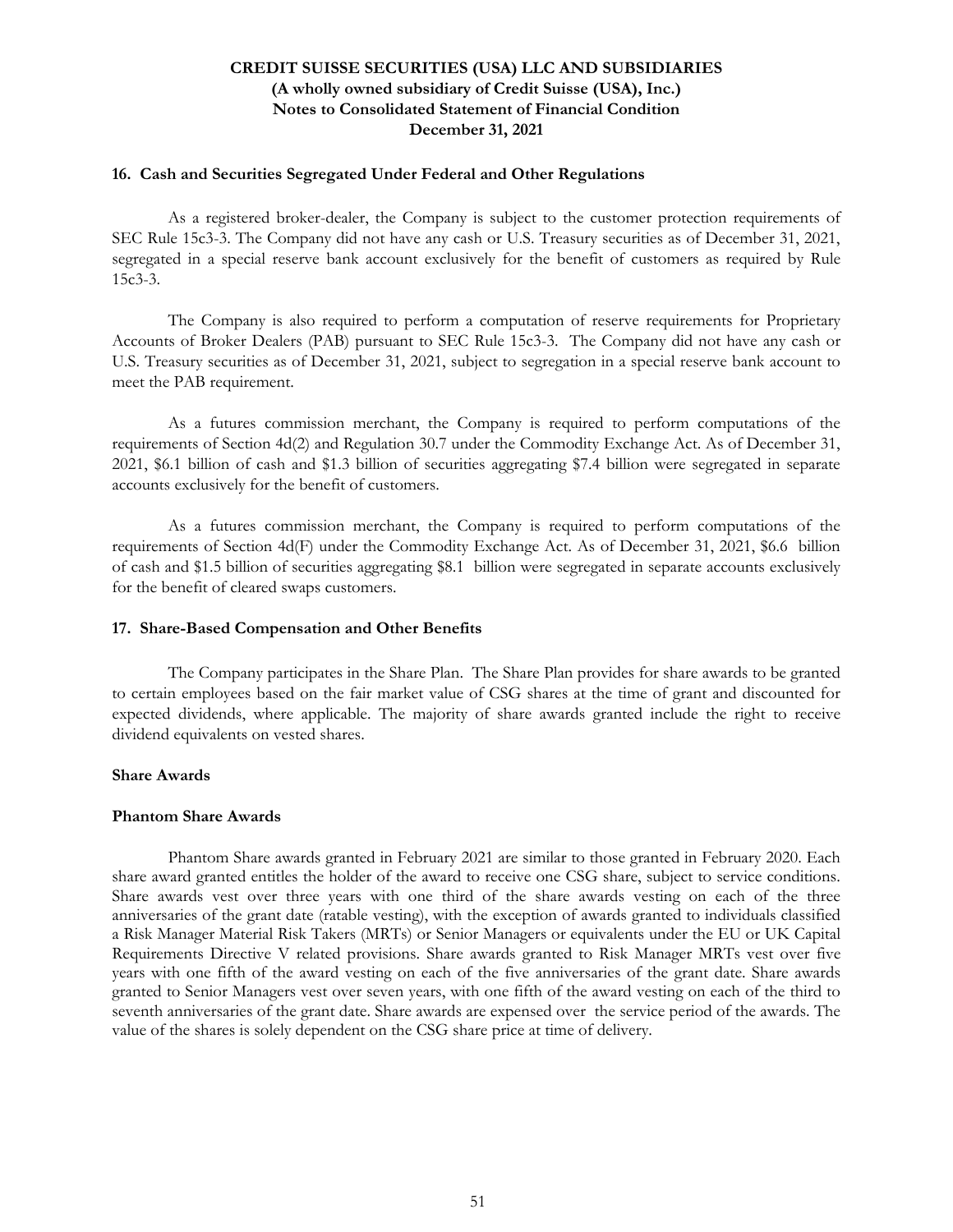#### **17. Share-Based Compensation and Other Benefits**

The Company's share awards include other awards, such as blocked shares and special awards, which may be granted to new employees. These share awards entitle the holder to receive one CSG share and are generally subject to continued employment, contain restrictive covenants and cancellation provisions and generally vest between zero and five years.

### **Performance Share Awards**

Certain employees received a portion of their deferred variable compensation in the form of performance share awards (PSAs). PSAs are similar to share awards, except that the full balance of outstanding performance share awards, including those awarded in prior years, are subject to performancebased malus provisions.

Performance share awards are subject to a downward adjustment in the event of a divisional loss by the division in which the employees worked as of December 31, 2021, or a negative CSG return on equity, whichever results in a larger adjustment. For employees in Corporate Functions and the Asset Resolution Unit, the downward adjustment only applies in the event of a negative CSG ROE and is not linked to the performance of the divisions. The basis for the ROE calculation may vary from year to year, depending on the CSG Compensation Committee's determination for the year in which the performance shares are granted.

The following table presents the share awards activities for each of the two plans described above for the year ended December 31, 2021:

|                                     | Number of share awards |            |
|-------------------------------------|------------------------|------------|
|                                     | Phantom                | <b>PSA</b> |
|                                     | (In millions)          |            |
| Outstanding as of January 1, 2021.  | 43                     |            |
| Granted                             | 46                     | 10         |
| Settled                             | ′19)                   | (15)       |
| Forfeited                           | Ί1                     | (6)        |
| Outstanding as of December 30, 2021 | 59                     |            |

The weighted-average fair value of the Phantom Share awards granted during the year ended December 31, 2021 was \$11.84. The weighted-average fair value of PSA share awards granted during the year ended December 31, 2021 was \$14.03.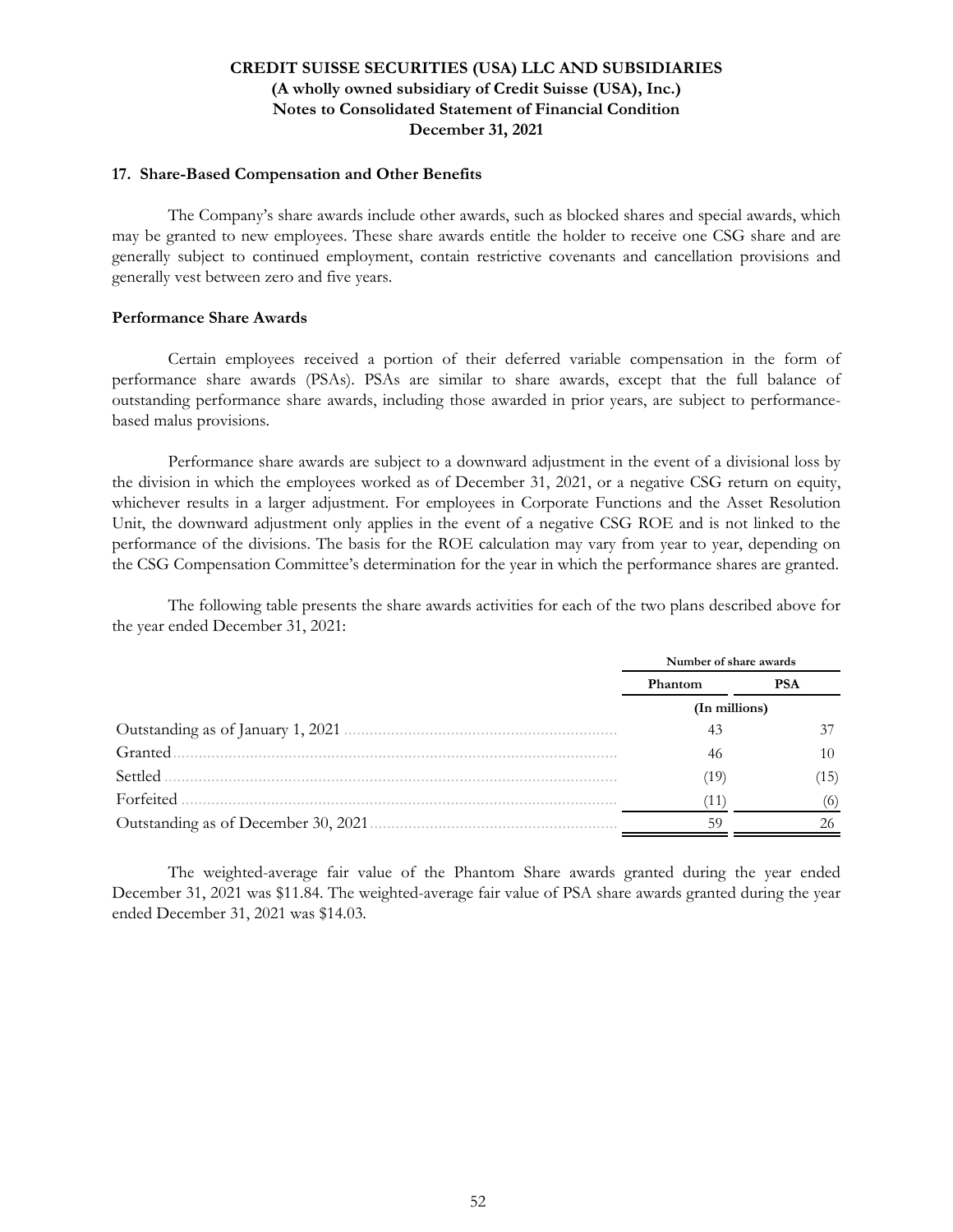### **17. Share-Based Compensation and Other Benefits**

### **Cash Awards**

### **Contingent Capital Awards**

 Contingent Capital Awards (CCA) wwere granted in February 2021, 2020 and 2019 to managing directors and directors as part of the 2020, 2019 and 2018 deferred variable compensation and have rights and risks similar to those of certain contingent capital instruments issued by CSG in the market. CCA are scheduled to vest on the third anniversary of the grant date, other than those granted to individuals classified as Material Risk Takers (MRTs), Risk Manager MRTs or Senior Managers or equivalents under the EU or UK Capital Requirements Directive V related provisions. CCA granted to MRTs, Risk Manager MRTs and Senior Managers vest on the fifth and seventh anniversaries of the grant date, respectively. CCA awards will be expensed over the vesting period. CCA generally provide a conditional right to receive semi-annual cash payments of interest equivalents until settled, with rates being dependent upon the vesting period and currency of denomination. CCA granted in 2021, 2020 and 2019 that vest five or seven years from the date of grant are not eligible for semi-annual cash payments of interest equivalents. CCA granted to certain regulated employees that vest over three years are not eligible for semi-annual cash payments of interest equivalents. Below are description for interest equivalents on both, USD and CHF denominated CCAs, however not all entities are granted with both type of awards.

- CCA granted in 2021, 2020 and 2019 that are denominated in US dollars and vest three years from the date of grant receive interest equivalents at a rate of 3.60%, 4.08% and 4.76% respectively, per annum plus the daily compounded (spread exclusive) US dollar Secured Overnight Financing Rate (SOFR);
- CCA granted in 2021, 2020 and 2019 that are denominated in Swiss francs and vest three years from the date of grant receive interest equivalents at a rate of 3.06%, 3.36% and 3.80% respectively, per annum plus the daily compounded (spread exclusive) Swiss franc Swiss Average Rate Overnight (SARON); and
- The semi-annual interest equivalent cash payment calculation cycle up to February 2021, was based on the six-month US dollar London Interbank Offered Rate (LIBOR) for CCA denominated in US dollars and the six-month Swiss franc LIBOR for CCA denominated in Swiss francs.

 The rates were set in line with market conditions at the time of grant and existing high-trigger and low-trigger contingent capital instruments that CSG has issued. For CCA granted in February 2021, employees who received compensation in Swiss francs received CCA denominated in Swiss francs and all other employees received CCA denominated in US dollars.

 As CCA qualify as going concern loss-absorbing capital of CSG, the timing and form of distribution upon settlement is subject to approval by FINMA. At settlement, employees will receive either a contingent capital instrument or a cash payment based on the fair value of the CCA. The fair value will be determined by CSG. In the case of a cash settlement, the CCA award will be converted into the local currency of each respective employee.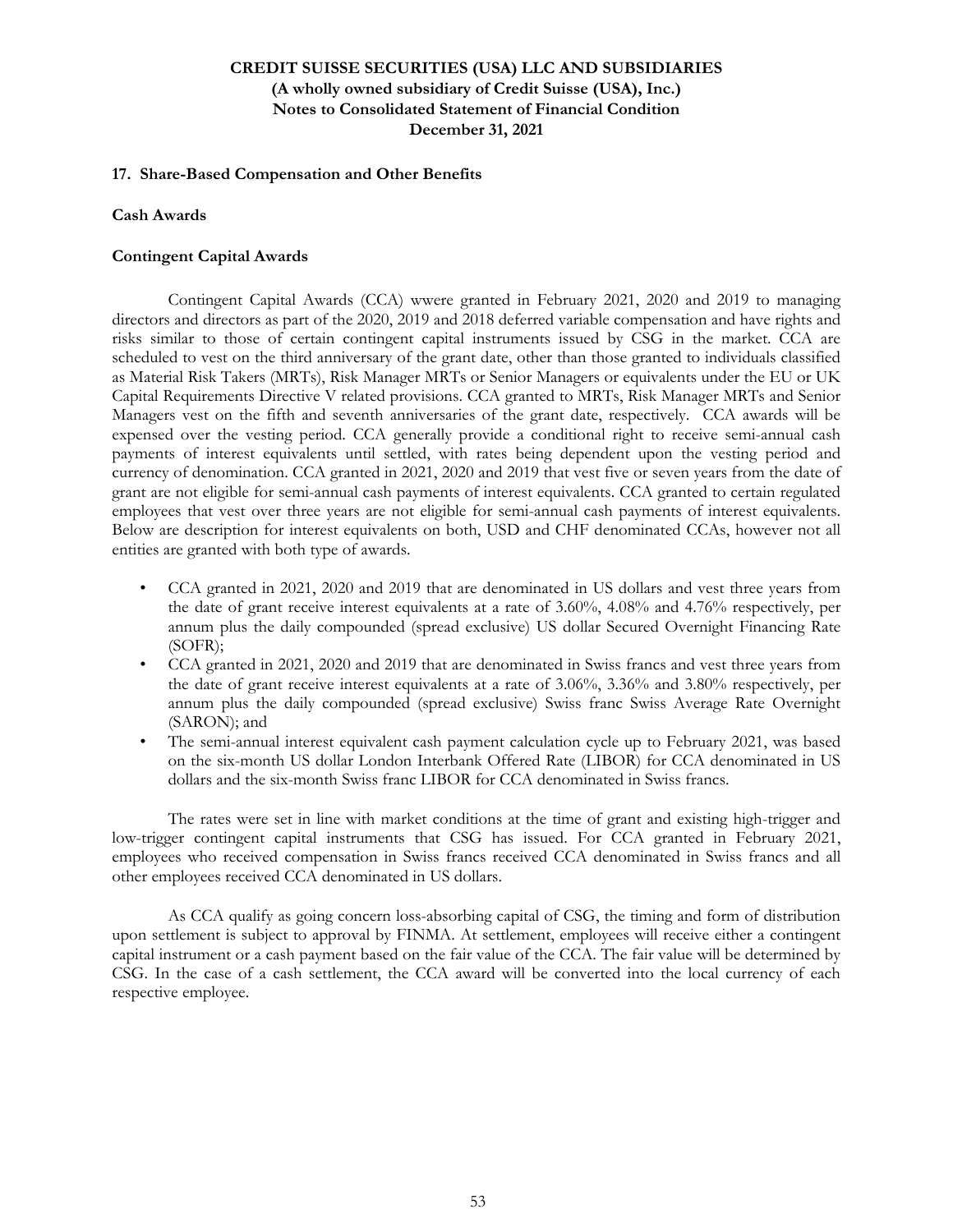### **17. Share-Based Compensation and Other Benefits**

 CCA have loss-absorbing features such that prior to settlement, the principal amount of the CCA would be written down to zero and forfeited if any of the following trigger events were to occur:

- CSG's reported common equity tier 1 (CET1) ratio falls below 7%; or
- FINMA determines that cancellation of the CCA and other similar contingent capital instruments is necessary, or that CSG requires public sector capital support, in either case to prevent it from becoming insolvent or otherwise failing.

### **Upfront Cash Awards**

 During 2021, 2020 and 2019, certain managing directors and directors of the Company were granted upfront cash awards (UCAs) a part of the cash component of their variable compensation. These awards are subject to repayment (clawback) by the employee in the event of voluntary resignation, termination for cause or in connection with other specified events or conditions within three years of the award grant. The amount subject to repayment is reduced in equal monthly installments during the three-year period following the grant date. The expense recognition will occur over the three-year vesting period subject to service conditions.

### **Other Cash Awards**

 Fixed Deferred Cash Allowance Awards were granted in 2019, 2020 and 2021 which will be expensed over a period of three years from the grant date.

Deferred cash retention awards were granted during 2021, 2020 and 2019. These awards are expensed over the applicable vesting period from the grant date.

## **18. Employee Benefit Plans**

The Company provides retirement and post-retirement benefits to its U.S. and certain non-U.S. employees through participation in a defined benefit pension plan, a defined contribution savings and retirement plan and other plans. The Company records the liability for its defined benefit pension plan, defined contribution savings and retirement plan and other plans within other liabilities in the consolidated statement of financial condition.

### **Pension Plans**

The Company participates in a non-contributory defined benefit pension plan (the Qualified Plan) available to individuals employed before January 1, 2000. Effective January 1, 2004, compensation and credited service for benefit purposes were frozen for certain participants. Employees who no longer accrue benefits in the Qualified Plan participate in a savings and retirement plan similar to employees hired on or after January 1, 2000.

CSG applies sponsor accounting for accounting and reporting for defined benefit pension plans. The Company and other CSG entities participate in and contribute to the same plan and the assets held by the plan are not restricted or segregated and can be used to provide benefits to employees of any of the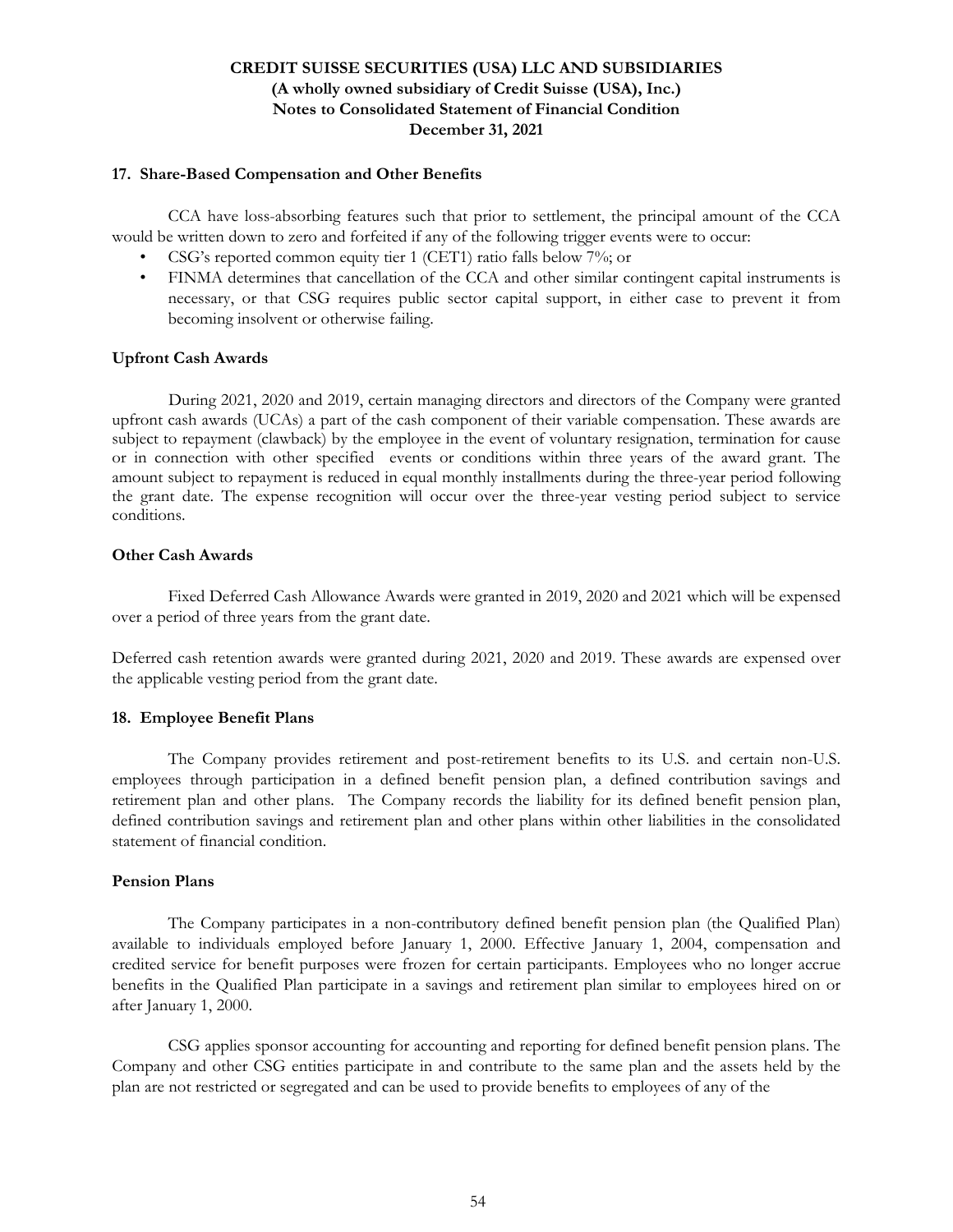#### **18. Employee Benefit Plans**

participating CSG entities. The Company has been designated to be the sponsor of the plan and records all liabilities and expenses and allocates a portion of the expenses to affiliates for employees outside the Company.

Contributions to the Qualified Plan are made as required by the Internal Revenue Code and applicable law but not in excess of the amounts deductible by the Company for income tax purposes. The Company made no special contributions to the Qualified Plan during the year ended December 31, 2021, and does not expect to contribute to the Qualified Plan during 2022.

The Company also sponsors a savings and retirement plan, which is a defined contribution plan, with both a savings and a retirement component. All employees are eligible to participate in the savings component. In addition, individuals employed before January 1, 2000 who do not accrue benefits under the Qualified Plan and employees hired on or after January 1, 2000 participate in the retirement component and receive a retirement contribution. For the year ended December 31, 2021, the retirement contribution ranged from \$3,000 to \$10,000, determined based on an employee's base salary up to the IRS compensation limit, which was \$290,000 in 2021. The Company made payments of \$61 million to the defined contribution plan for the year ended December 31, 2021, and expects to pay a total of \$64 million during 2022.

The Company also provides a non-contributory, non-qualified, unfunded plan (the Supplemental Plan), which provides benefits to certain senior employees and Qualified Plan participants whose benefits may be limited by tax regulations. Benefits under these pension plans are based on years of service and employee compensation. The Company made payments of approximately \$5 million to the Supplemental Plan and other post retirement plans during the year ended December 31, 2021, and expects to pay approximately \$1 million to the Plan during 2022.

### **Other Post-Retirement Plans**

The Company provides certain subsidized unfunded health-care benefits for eligible retired employees (the Other Plans). Employees hired prior to July 1, 1988 become eligible for these benefits if they meet minimum age and service requirements. The plan sponsor has the right to modify or terminate these benefits. As of December 31, 2021, the aggregate accumulated postretirement benefit obligation was \$153 million. The Company made payments of \$11 million to the Other Plans during the year ended December 31, 2021 and expects to pay a total of \$11 million during 2022.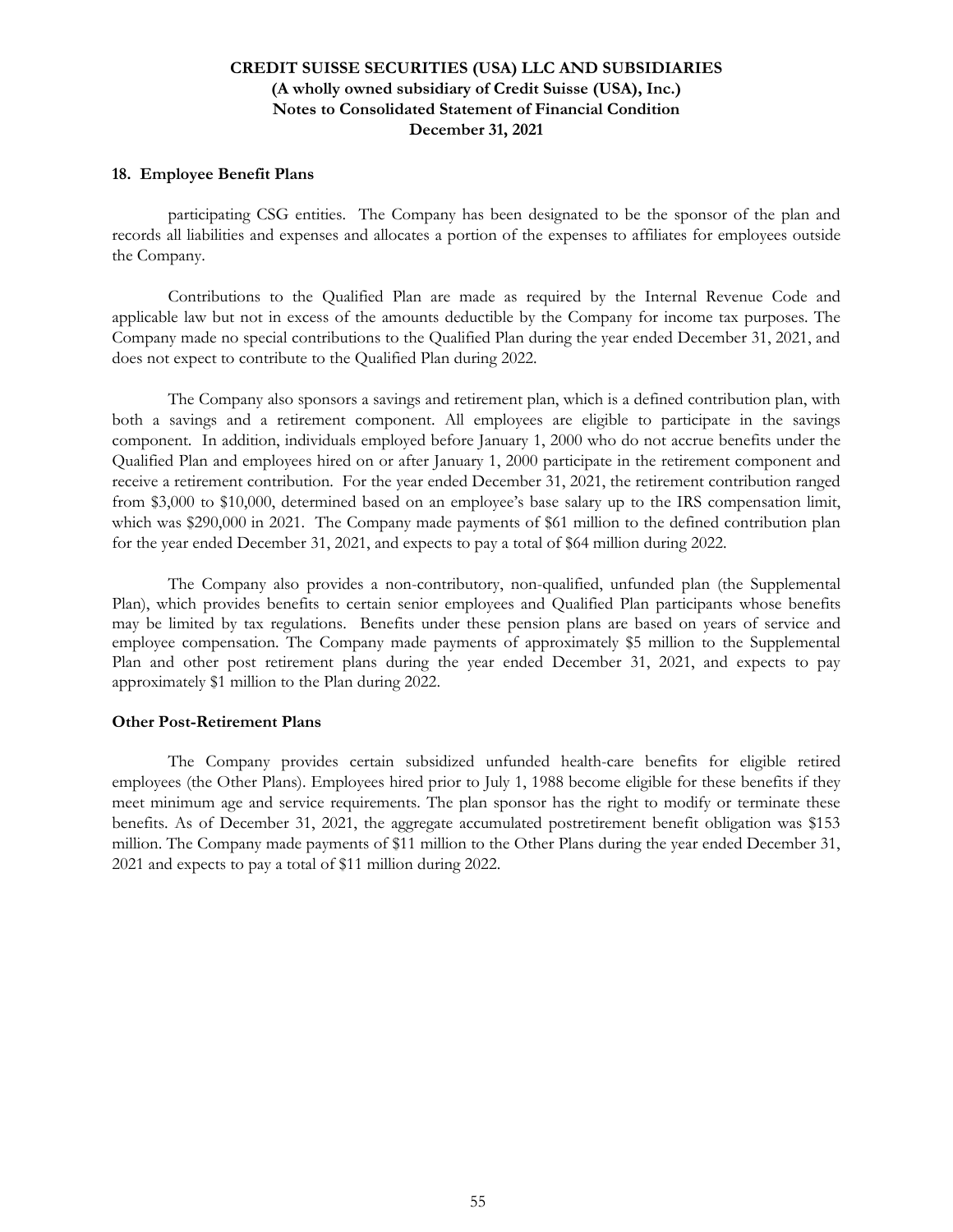### **18. Employee Benefit Plans**

#### **Amounts Recognized in the Consolidated Statement of Financial Condition**

Amounts recognized in the consolidated statement of financial condition as of December 31, 2021 were as follows:

|  | Qualified     | Supplemental and<br>Other |       |
|--|---------------|---------------------------|-------|
|  | (In millions) |                           |       |
|  | 40 \$         |                           | (172) |
|  | 197           |                           |       |

(1) Represents pre-tax amounts recognized in accumulated other comprehensive loss within the consolidated statement of financial condition.

### **Benefit Obligation and Plan Assets**

**\_\_\_\_\_\_\_\_\_\_\_\_\_\_\_\_\_\_\_\_\_\_\_\_\_**

 The following table reconciles the changes in the projected benefit obligation and the fair value of the plan assets for the Qualified Plan, the Supplemental Plan and the Other Plans. Amounts shown are as of the measurement date, which is December 31, 2021:

|                                                  | <b>Qualified</b> |    | Supplemental and<br>Other |
|--------------------------------------------------|------------------|----|---------------------------|
| <b>Change in Benefit Obligation</b>              | (In millions)    |    |                           |
|                                                  | $1,126$ \$       |    | 202                       |
| Interest cost.                                   | 20               |    | 3                         |
| Settlements                                      | (92)             |    | (4)                       |
|                                                  | (64)             |    | (17)                      |
| Benefits paid.                                   | (31)             |    | (12)                      |
| Projected benefit obligation as of end of period | 959              | \$ | 172                       |
| <b>Change in Plan Assets</b>                     |                  |    |                           |
|                                                  | 1,114            | -S |                           |
|                                                  | 8                |    |                           |
| Settlements                                      | (92)             |    | (4)                       |
|                                                  |                  |    | 16                        |
| Benefits paid.                                   | (31)             |    | (12)                      |
|                                                  | 999              | \$ |                           |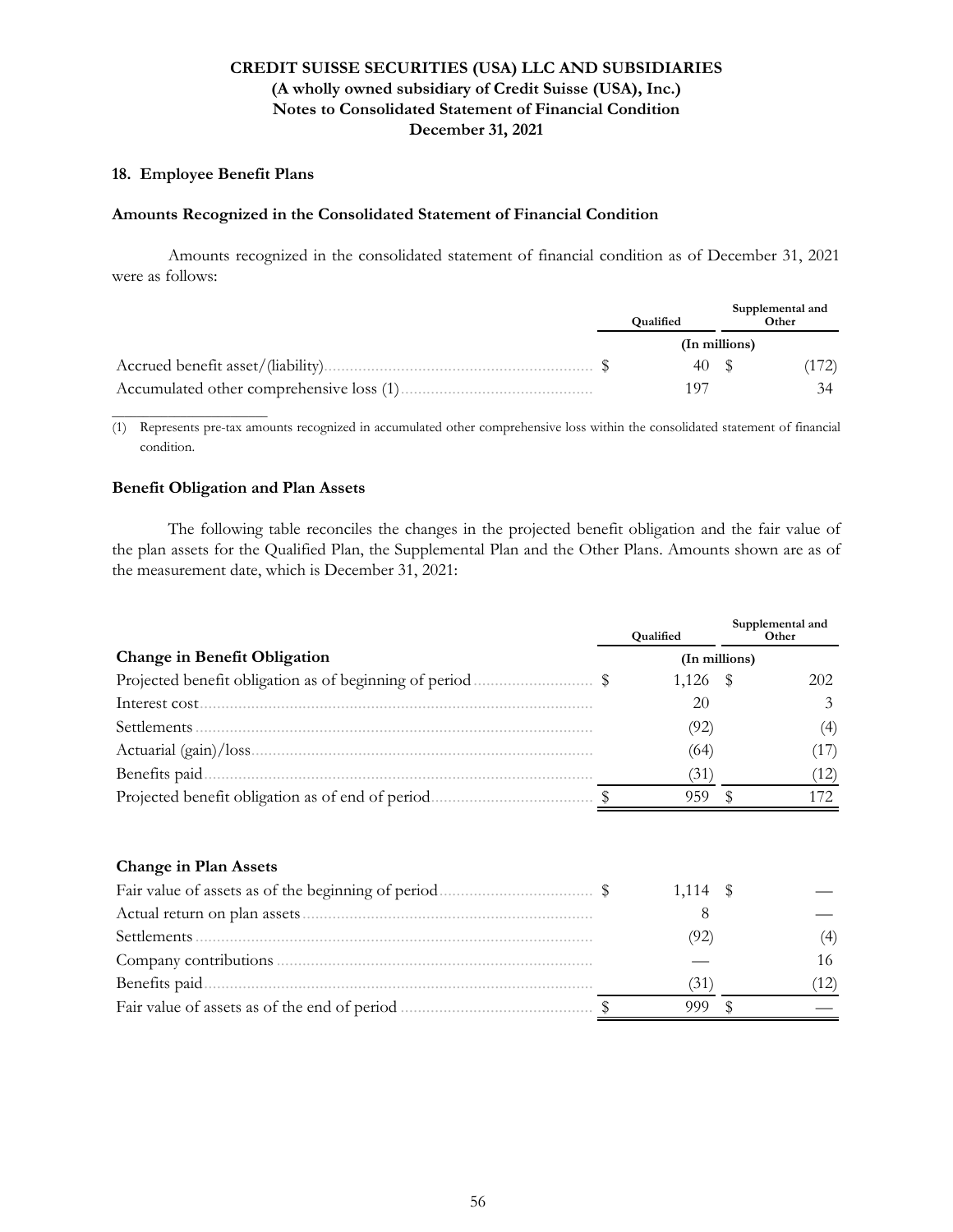### **18. Employee Benefit Plans**

 The remeasurement gains on the Qualified Plan recorded as of December 31, 2021 consisted of gains on the benefit obligation of \$64 million due to changes in financial and demographic assumptions, primarily the discount rate, which were partly offset by losses on the asset portfolio of \$25 million. The settlements on the Qualified Plan mainly consisted of a partial sale of pension obligations that have been sold to a third party insurer and regular lump sum payments out of the plan.

### **Assumptions Used in Determining Costs and Obligations**

 The following table presents the assumptions used in determining the net periodic benefit costs for the Qualified Plan, the Supplemental Plan and the Other Plans for the year ended December 31, 2021:

|                                      | <b>Qualified Plan</b> | Supplemental Plan and<br><b>Other Plans</b> |
|--------------------------------------|-----------------------|---------------------------------------------|
| For the year ended December 31, 2021 |                       |                                             |
| Discount rate.                       | $1.83\%$              | $1.70\%$                                    |
| Rate of compensation increase        | $2.20\%$              | $- \frac{0}{0}$                             |
| Expected rate of return.             | $3.50\%$              | N/A                                         |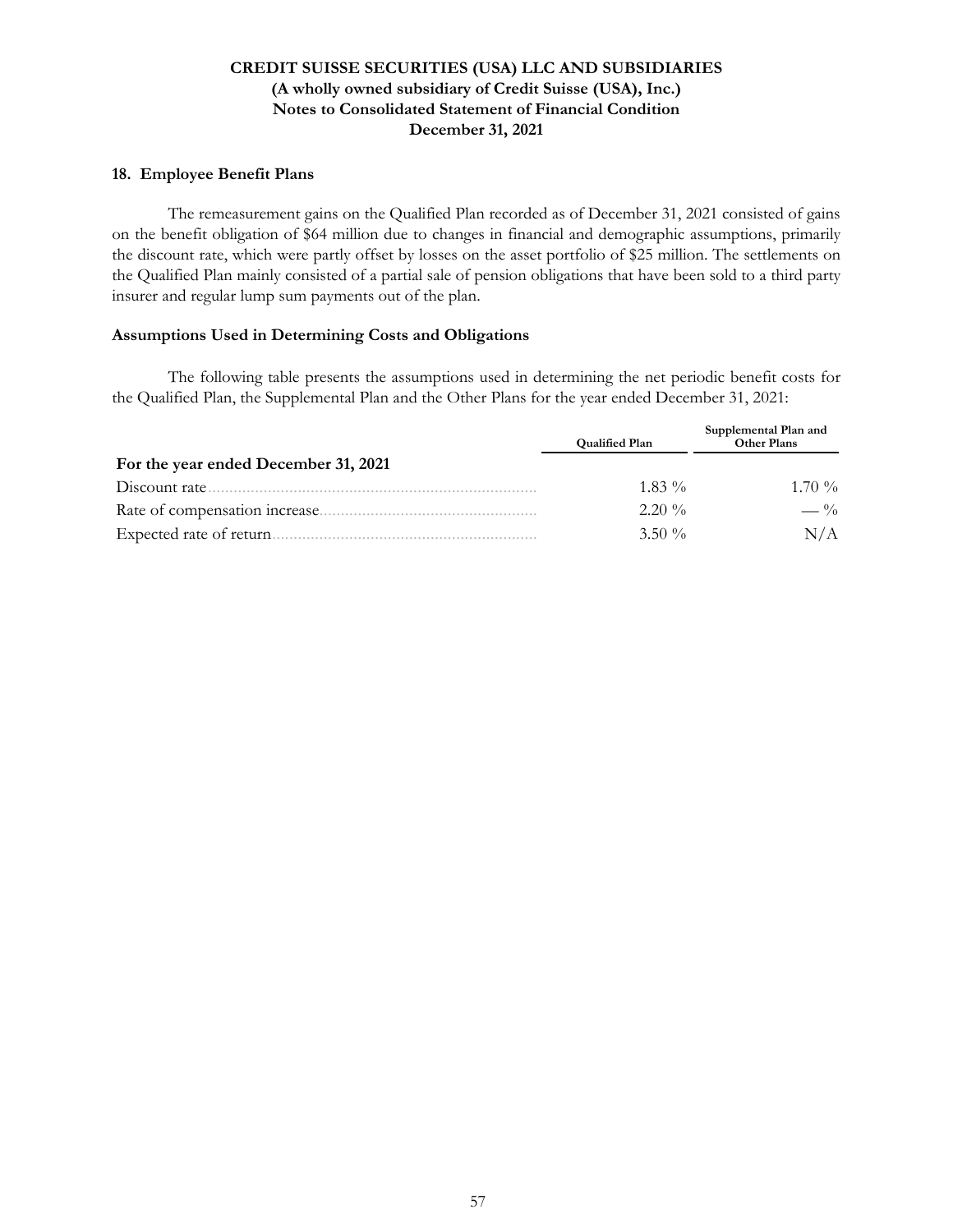### **18. Employee Benefit Plans**

**\_\_\_\_\_\_\_\_\_\_\_\_\_\_\_\_\_\_\_\_\_\_\_\_\_\_**

The assumptions used in determining the projected benefit obligation for the Qualified Plan and Supplemental Plan and the projected health-care postretirement benefit obligation for the Other Plans as of December 31, 2021 were:

|                               | <b>Qualified Plan</b> | Supplemental Plan and<br><b>Other Plans</b> |
|-------------------------------|-----------------------|---------------------------------------------|
| Projected benefit obligation  |                       |                                             |
|                               | $2.90\%$              | $2.84\%$                                    |
| Rate of compensation increase | $2.20\%$              | $-$ %                                       |

(1) Discount rate on the projected health-care postretirement benefit obligation for the Other Plans included in Supplemental and Other is 2.55%

The assumptions used to determine the benefit obligation as of the measurement date are also used to calculate the net periodic pension cost for the 12-month period following this date. The discount rate is one of the factors used to determine the present value as of the measurement date of the future cash outflows currently expected to be required to satisfy the benefit obligations when due. For discounting expected future cash flows when valuing PBO, the Company uses the "spot rate approach" where individual spot rates on the yield curve are applied to each year's future cash flows in measuring the plan's benefit obligation, and future service cost and interest costs. The assumption pertaining to salary increases is used to calculate the PBO, which is measured using an assumption as to future compensation levels.

The expected long-term rate of return on plan assets, which is used to calculate the expected return on assets as a component of the net periodic pension cost, reflects the average rate of earnings expected on the funds invested or to be invested to provide for the benefits included in the PBO. In estimating that rate, appropriate consideration should be given to the returns being earned by the plan assets in the fund and the rates of return expected to be available for reinvestment.

The expected long-term rate of return on plan assets is based on total return forecasts, and volatility and correlation estimates. Where possible, similar or related approaches are followed to forecast returns for the various asset classes. For most asset classes clearly specified multi-linear regression models to forecast returns are used, while reliance is put on traditional models in the cases of equities such as dividend discount models and fair value models.

To estimate the expected long-term rate of return on equities a two-stage dividend discount model is applied, which considers analyst consensus earnings to compute a market-implied equity risk premium. Dividends are estimated using market consensus earnings and the historical payout ratio. A subsequent scenario analysis is used to stress test the level of the return.

The expected long-term rate of return on fixed income reflects both accruing interest and price returns. The likely long-term relationship between the total return and certain exogenous variables predefined by economic theory are explicitly used, which allows to directly link the fixed income total return forecasts to the macro-forecasts.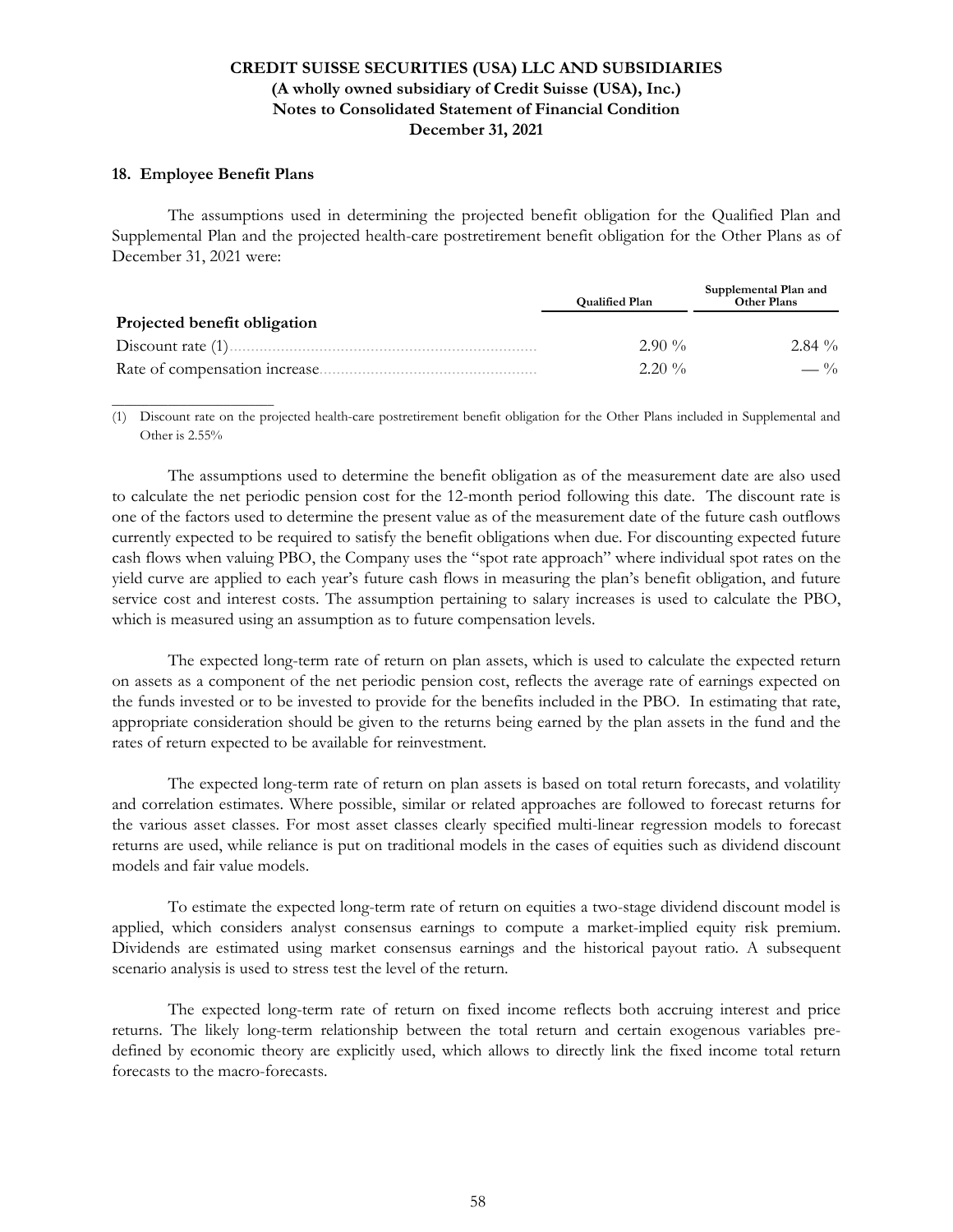#### **18. Employee Benefit Plans**

The estimate regarding the long-term rate of return on real estate is based on error correction models. The underlying economic models respect both the rental and the capital market side of the direct real estate market. This allows for a replicable and robust forecasting methodology for expected returns on real estate equity, fund and direct market indices.

In determining the accumulated postretirement health-care benefit obligation and the net periodic postretirement costs for 2021, the Company assumed the following:

|                                                                   | <b>Pre-65</b><br><b>Retirees</b> | Post-65<br><b>Retirees</b> | Medicare<br>Part D |
|-------------------------------------------------------------------|----------------------------------|----------------------------|--------------------|
| Obligation - Assumed Health-Care Trend Rates at December 31, 2021 |                                  |                            |                    |
| Initial health-care trend rate                                    | 6.50 $\%$                        | $4.25\%$                   | N/A                |
| Ultimate health-care trend rate.                                  | 4.50 $\%$                        | $4.25\%$                   | N/A                |
| Ultimate trend expected to be achieved                            | 2030                             | 2030                       | 2030               |

#### **Cost - Assumed Health-Care Trend Rates for the year ended December 31, 2021**

| Initial health-care trend rate         | $7.00\%$ | 4.25 $\%$ | N/A  |
|----------------------------------------|----------|-----------|------|
| Ultimate health-care trend rate        | $5.00\%$ | $4.25\%$  | N/A  |
| Ultimate trend expected to be achieved | 2025     | 2025      | 2025 |

#### **Investments**

The investment policies and strategies of the Qualified Plan are determined by a committee made up of the Company's senior management. The policy is based on long-term goals and is therefore not frequently revised. The investment goal is to create an asset mix that is adequate for future benefit obligations by creating a diversified investment portfolio, while managing various risk factors and maximizing the Qualified Plan's investment returns through use of related party and external fund managers and clearly defined strategies. Senior management regularly monitors actual allocation compared to the policy. The current asset allocation goal is to achieve an asset mix of approximately 9% in equities; 82.5% in fixed income securities, 5% in alternative investments, 2.5% in real estate and 1% in cash.

The following table presents the percentage of the fair value of the Qualified Plan assets as of December 31, 2021 by type of asset:

| December 31, 2021        | <b>Qualified Plan</b> |
|--------------------------|-----------------------|
| <b>Asset Allocation:</b> |                       |
|                          | 11.1 $\%$             |
|                          | $85.3\%$              |
| Cash                     | $3.6\%$               |
| Total                    |                       |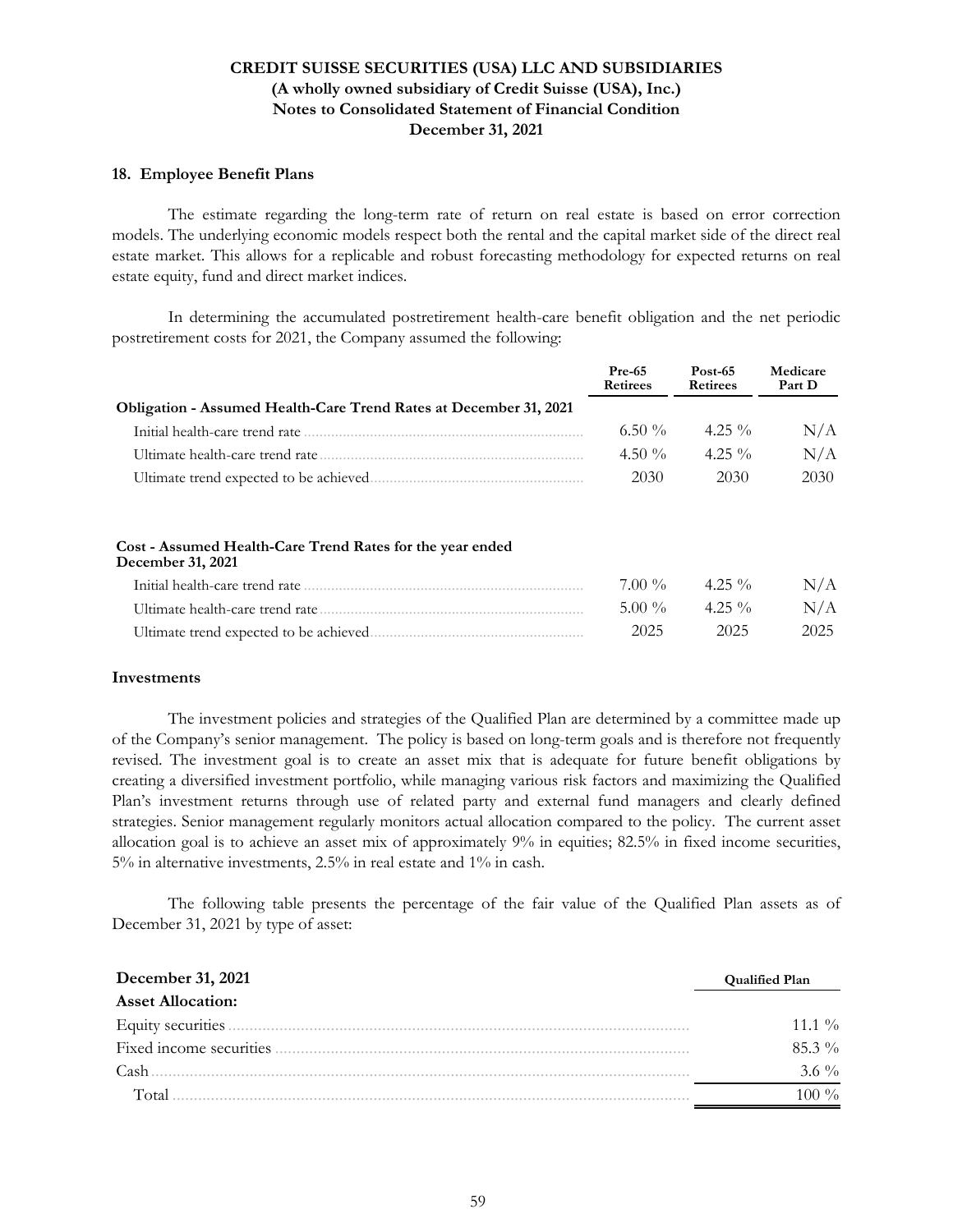#### **18. Employee Benefit Plans**

#### **Fair Value of Qualified Plan Assets**

The fair values of certain of the Qualified Plan's investments are based on quoted prices in active markets or observable inputs. These instruments include fixed income securities, cash and cash equivalents and equities.

 In addition, the Qualified Plan holds financial instruments for which no prices are available, and which have little or no observable inputs. For these instruments the determination of fair value requires subjective assessment and varying degrees of judgment depending on liquidity, concentration, pricing assumptions, the current economic and competitive environment and the risks affecting the specific instrument. In such circumstances, valuation is generally determined based on assumptions that market participants would use in pricing the investments (including assumptions about risk). These instruments include investments in fixed income securities, equity, real estate, and alternative investments.

Deterioration of the financial markets could significantly impact the fair value of these financial instruments and the Qualified Plan's net assets and changes in net assets.

| December 31, 2021                             | <b>Level 1</b> | Level 2 | Level 3       | <b>NAV</b> | Total at fair<br>value |
|-----------------------------------------------|----------------|---------|---------------|------------|------------------------|
| <b>Assets</b>                                 |                |         | (In millions) |            |                        |
| Cash and cash equivalents.                    |                | 36      |               |            | 36                     |
| Equity $\ldots$                               |                | 48      |               | 63         | 111                    |
| Fixed income securities                       |                | 377     |               | 475        | 852                    |
| Total Qualified Plan assets at fair value  \$ |                | 461     |               | 538        | 999                    |

#### **Qualified Plan Assets Measured at Fair Value**

#### **Qualitative Disclosures of Valuation Techniques**

Alternative investments that are not directly quoted on a public stock exchange and/or for which a fair value is not readily determinable, are measured at fair value using NAV as a practical expedient.

Cash and cash equivalents include commingled funds for which fair value is determined based on inputs other than level 1 quoted prices.

Equities include shares of separately managed funds. The equity securities are based on quoted prices or other inputs that are observable directly or indirectly. Shares of managed funds which are not directly quoted on a public stock exchange and/or for which a fair value is not readily determinable, are measured at fair value using NAV.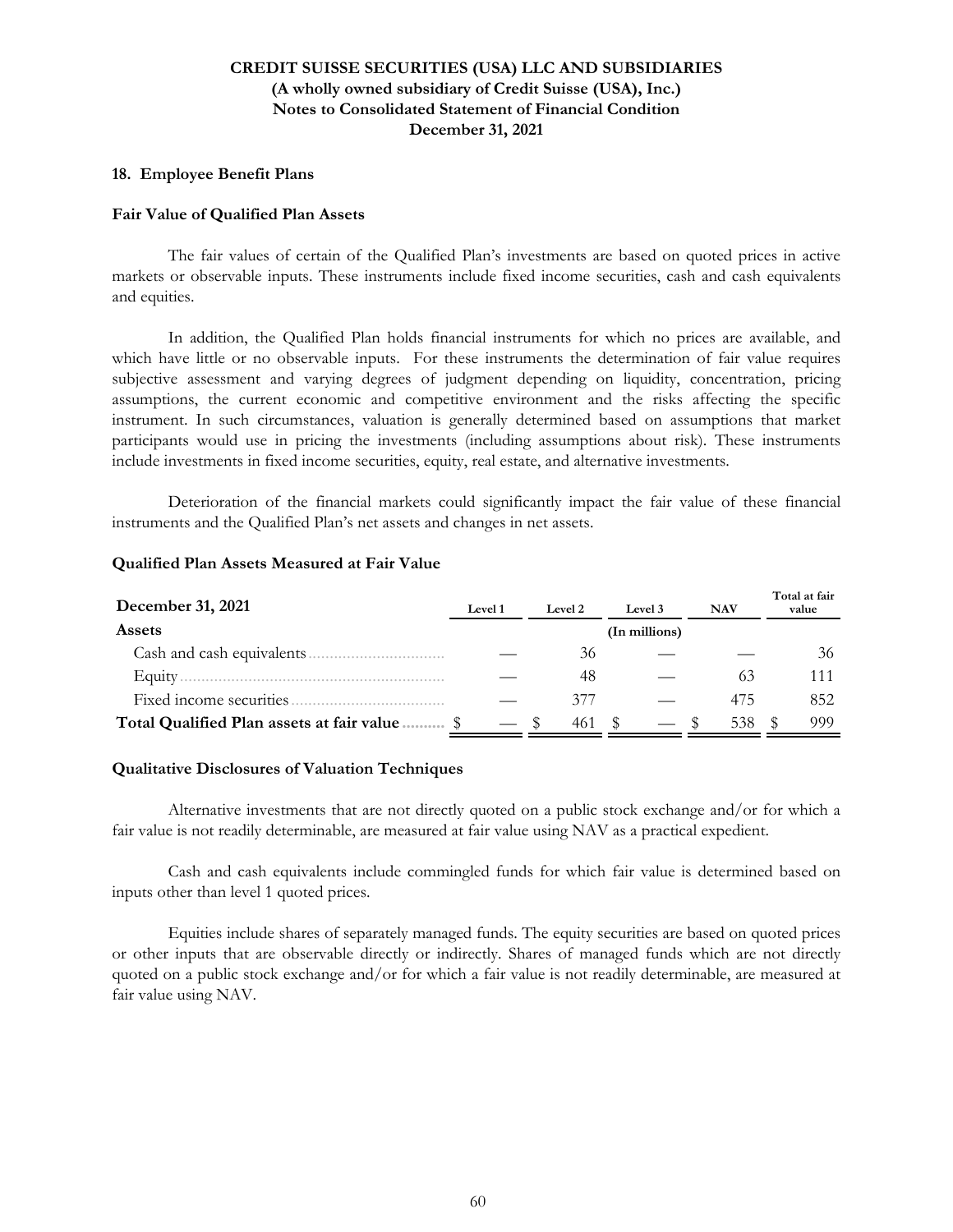#### **18. Employee Benefit Plans**

Fixed income securities include investments in separately managed funds and based on quoted prices that are observable directly or indirectly. Shares of managed funds which are not directly quoted on a public stock exchange and/or for which a fair value is not readily determinable, are measured at fair value using NAV.

Real estate includes indirect real estate, i.e. investments in real estate trusts. These investments, which are not directly quoted on a public stock exchange and/or for which a fair value is not readily determinable, are measured at fair value using NAV.

#### **Estimated Future Benefit Payments**

The estimated future benefit payments expected to be made by the Qualified Plan, Supplemental Plan and Other Plans are as follows:

|                 | Qualified | Supplemental and<br>Other |
|-----------------|-----------|---------------------------|
|                 |           | (In millions)             |
| 2022            | 58        | 13                        |
| 2023            | 57        | 12                        |
| 2024            | 58        | 14                        |
| 2025            | 56        | 12                        |
| 2026            | 54        | 13                        |
| Years 2027-2031 | 269       |                           |

### **19. Income Taxes**

The Company is included in the consolidated federal and certain state and local income tax (SALT) returns filed by CS Holdings. CS Holdings allocates federal income tax and SALT to its subsidiaries on a modified separate company basis, pursuant to a tax sharing arrangement.

As of December 31, 2021, there was \$40 million of unrecognized tax benefit recorded. There was an increase of \$12 million in the Company's unrecognized tax benefit during the year ended December 31, 2021. The total amount of unrecognized tax benefits that, if recognized, would affect the effective tax rate is \$40 million.

The Company is currently subject to ongoing tax audits and inquiries with the tax authorities in a number of jurisdictions. Although the timing of the completion of these audits is uncertain, it is reasonably possible that some of these audits and inquiries will be resolved within the next twelve months. The Company is currently subject to examination by the Internal Revenue Service for the tax years 2010 and forward, New York State for the tax years 2012 and forward, and New York City for the tax years 2009 and forward. The Company does not anticipate any material changes to its financial statements due to audit settlements.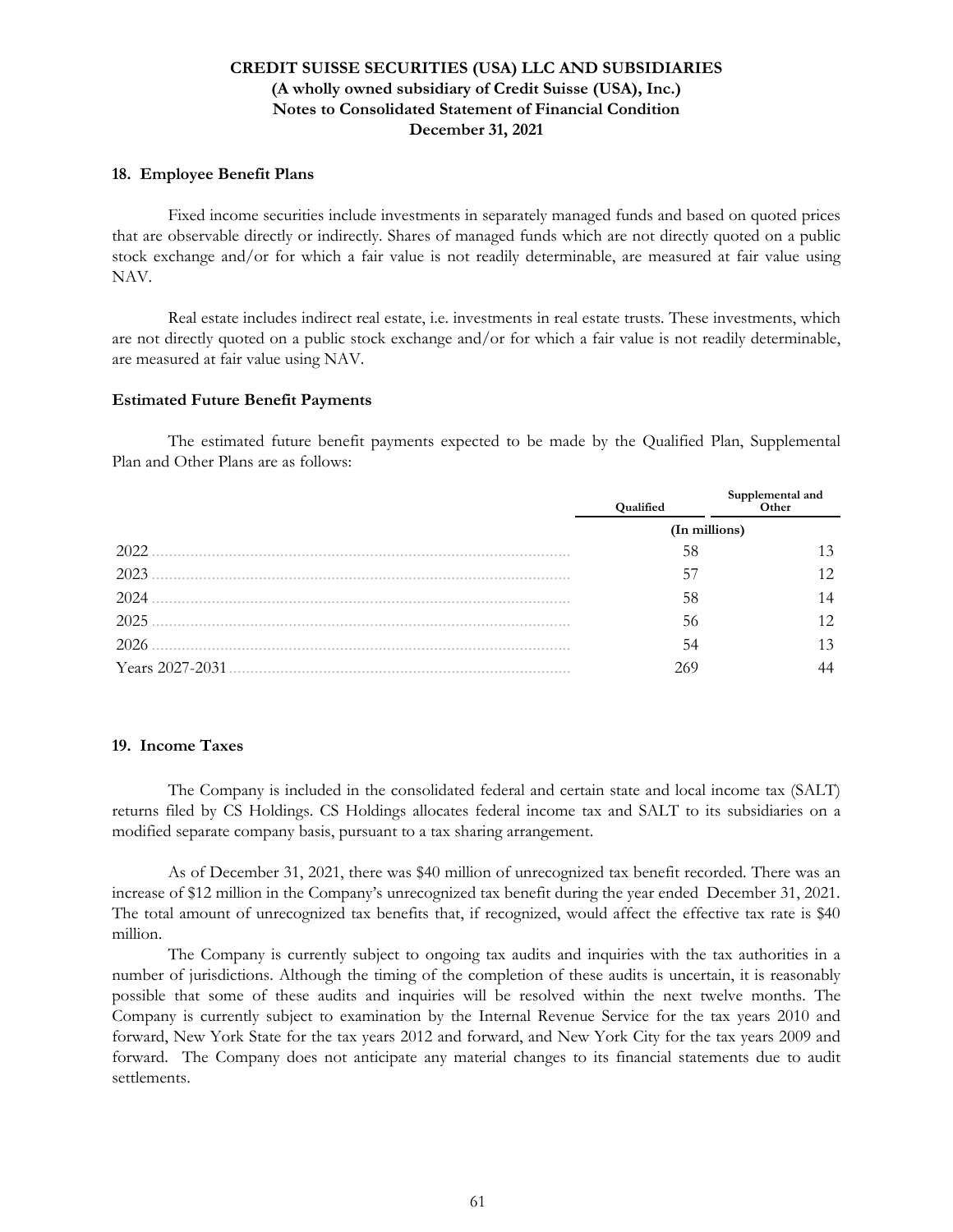#### **19. Income Taxes**

Deferred tax assets and deferred tax liabilities are generated by the following temporary differences:

|                           | (In millions) |
|---------------------------|---------------|
| Deferred tax assets:      |               |
| Financial instruments     | 32            |
|                           | 569           |
|                           | 300           |
| Pension                   | 42            |
|                           | 943           |
| Deferred tax liabilities: |               |
| Financial instruments     |               |
| Pension                   | 10            |
|                           | 186           |
|                           | 197           |
| Net deferred tax asset.   | 746           |

As of December 31, 2021, the net federal and SALT deferred tax asset of \$746 million is included in deferred tax assets in the consolidated statement of financial position.

The net federal and state and local taxes receivable as of December 31, 2021 was \$7 million. As of December 31, 2021, the net federal and SALT receivable of \$7 million is included in other assets on the statement of financial condition.

 Based on anticipated future taxable income, the Company has not recorded a valuation allowance for the remaining net Federal deferred tax assets on timing items of \$612 million, or its net SALT tax assets of \$134 million, as management believes that the net federal, state and local deferred tax assets as of December 31, 2021 are more likely than not to be realized. However, if estimates of future taxable income are reduced, the amount of the net federal, state and local deferred tax asset considered realizable could be reduced.

Effective January 1, 2018, U.S. tax reform introduced the base erosion and anti-abuse tax (BEAT). The BEAT is broadly levied on U.S. tax deductions created by base erosion payments by a U.S. taxpayer, e.g., for interest and services, to its non-U.S. affiliated companies. The BEAT is payable to the extent that the tax calculation based on modified taxable income exceeds the tax based on ordinary federal taxable income with adjustments. After analysis of the final BEAT regulations issued by the U.S. Department of Treasury in December 2019, management concluded that CS Holdings was not subject to the BEAT for the 2019, 2020 and 2021 tax years. However, CS Holdings has booked a reserve for an uncertain tax position for the BEAT liability for 2018, 2019 and 2021 tax years, and CS Holdings allocated the uncertain tax liability for BEAT to its subsidiaries based on the subsidiary's relative contribution of base erosion payments to the BEAT. As such, the Company was allocated \$2.7 million for 2018, \$0.9 million for 2019, and \$17.6 million for 2021 of uncertain tax position related to the BEAT liability.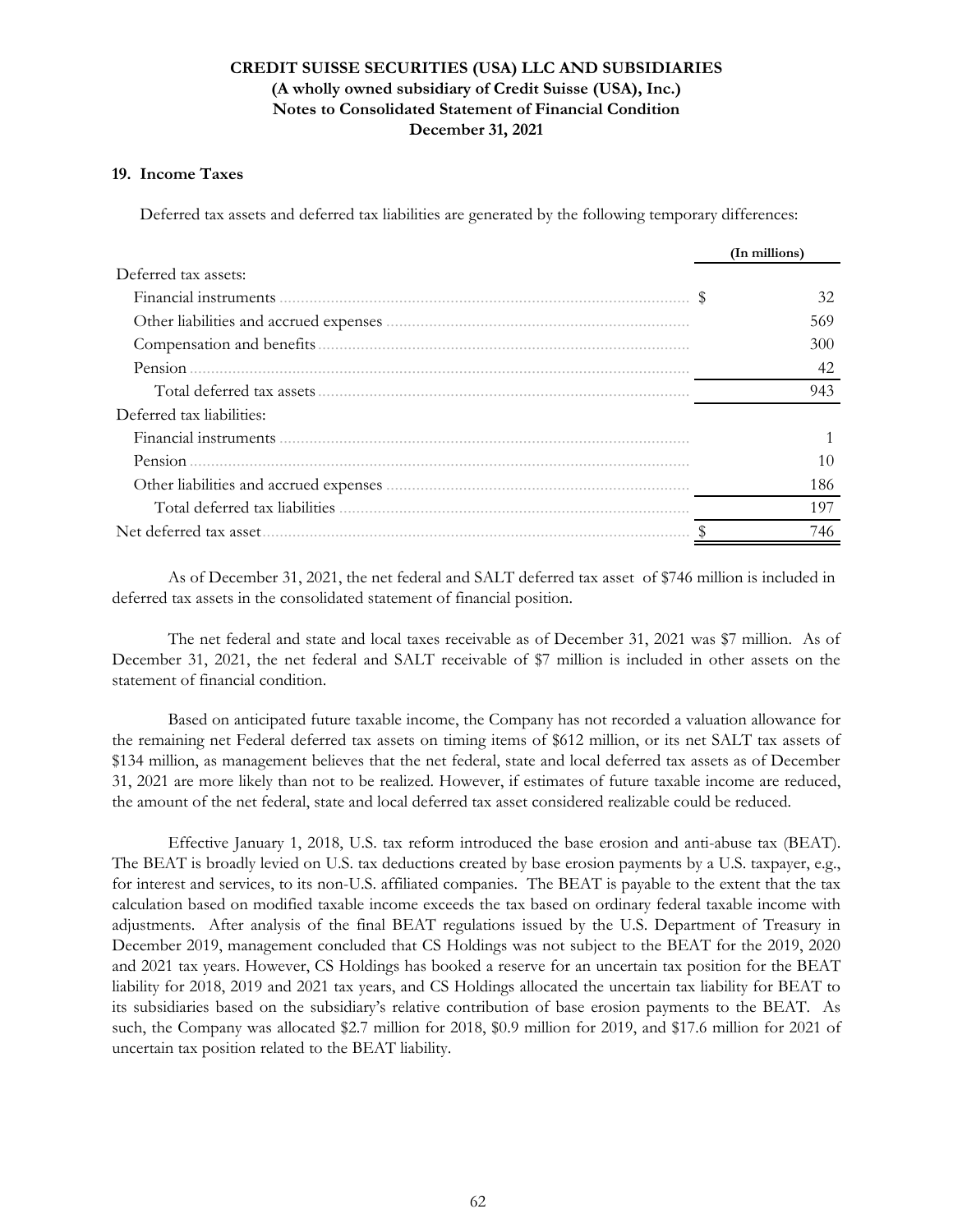#### **20. Legal Proceedings**

The Company is involved in a number of judicial, regulatory and arbitration proceedings concerning matters arising in connection with the conduct of its businesses, including those disclosed below. Some of these proceedings have been brought on behalf of various classes of claimants and seek damages of material and/or indeterminate amounts.

The Company accrues loss contingency litigation provisions and takes a charge to income in connection with certain proceedings when losses, additional losses or ranges of loss are probable and reasonably estimable. The Company also accrues litigation provisions for the estimated fees and expenses of external lawyers and other service providers in relation to such proceedings, including in cases for which it has not accrued a loss contingency provision. The Company accrues these fee and expense litigation provisions and takes a charge to income in connection therewith when such fees and expenses are probable and reasonably estimable. The Company reviews its legal proceedings each quarter to determine the adequacy of its litigation provisions and may increase or release provisions based on management's judgment and the advice of counsel. The establishment of additional provisions or releases of litigation provisions may be necessary in the future as developments in such proceedings warrant.

It is inherently difficult to determine whether a loss is probable or even reasonably possible or to estimate the amount of any loss or loss range for many of the Company's legal proceedings. Estimates, by their nature, are based on judgment and currently available information and involve a variety of factors, including, but not limited to, the type and nature of the proceeding, the progress of the matter, the advice of counsel, the Company's defenses and its experience in similar matters, as well as its assessment of matters, including settlements, involving other defendants in similar or related cases or proceedings. Factual and legal determinations, many of which are complex, must be made before a loss, additional losses or ranges of loss can be reasonably estimated for any proceeding.

Most matters pending against the Company seek damages of an indeterminate amount. While certain matters specify the damages claimed, such claimed amount may not represent the Company's reasonably possible losses. For certain of the proceedings discussed below the Company has disclosed the amount of damages claimed and certain other quantifiable information that is publicly available.

The Company's aggregate litigation provisions include estimates of losses, additional losses or ranges of loss for proceedings for which such losses are probable and can be reasonably estimated. The Company does not believe that it can estimate an aggregate range of reasonably possible losses for certain of its proceedings because of their complexity, the novelty of some of the claims, the early stage of the proceedings, the limited amount of discovery that has occurred and/or other factors. The Company's estimate of the aggregate range of reasonably possible losses that are not covered by existing provisions for which the Company believes an estimate is possible is zero to \$927 million.

After taking into account its litigation provisions, the Company believes, based on currently available information and advice of counsel, that the results of its legal proceedings, in the aggregate, will not have a material adverse effect on the Company's financial condition. However, in light of the inherent uncertainties of such proceedings, including those brought by regulators or other governmental authorities, the ultimate cost to the Company of resolving such proceedings may exceed current litigation provisions and any excess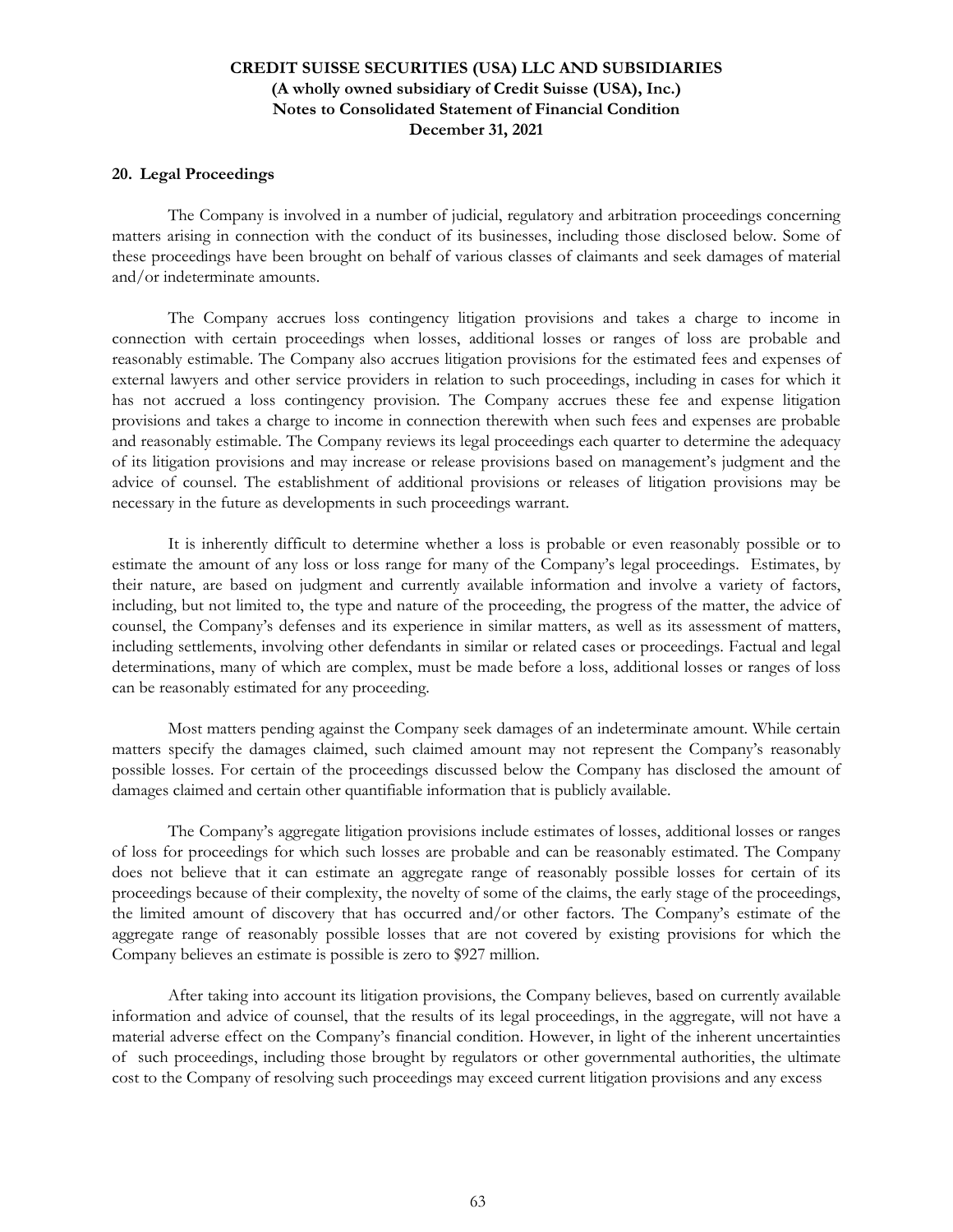#### **20. Legal Proceedings**

may be material to its operating results for any particular period, depending, in part, upon the operating results for such period.

*Mortgage-Related Matters*. Various financial institutions, including the Company and certain of its affiliates, have received requests for information from, and/or have been defending civil actions by, certain regulators and/or government entities, including the US Department of Justice (DOJ) and other members of the Residential Mortgage-Backed Securities (RMBS) Working Group of the US Financial Fraud Enforcement Task Force, regarding the origination, purchase, securitization, servicing and trading of subprime and nonsubprime residential and commercial mortgages and related issues. The Company and its affiliates are cooperating with such requests for information.

As previously disclosed, on January 18, 2017, the Company and its current and former US subsidiaries and US affiliates reached a settlement with the DOJ related to its legacy RMBS business, a business conducted through 2007. The settlement resolved potential civil claims by the DOJ related to certain of those Credit Suisse entities' packaging, marketing, structuring, arrangement, underwriting, issuance and sale of RMBS. Pursuant to the terms of the settlement a civil monetary penalty was paid to the DOJ in January 2017. The settlement also required the above-mentioned entities to provide certain levels of consumer relief measures, including affordable housing payments and loan forgiveness and the DOJ and Credit Suisse agreed to the appointment of an independent monitor to oversee the completion of the consumer relief requirements of the settlement. Credit Suisse currently anticipates that it will take much longer than the fiveyear period provided in the settlement to satisfy in full its obligations in respect of these consumer relief measures and that it may only complete them by 2026 or later, subject to market conditions and the Group's risk appetite. In light of Credit Suisse's current plans as to how it will satisfy these obligations, Credit Suisse expects to incur additional costs beyond those previously anticipated in relation to satisfying those obligations. The amount of consumer relief Credit Suisse must provide also will increase after 2021 pursuant to the original settlement by 5% per annum of the outstanding amount due until these obligations are settled. The monitor publishes reports periodically on these consumer relief matters.

On December 18, 2013, the New Jersey Attorney General (NJAG), on behalf of the State of New Jersey, filed a civil action in the Superior Court of New Jersey, Chancery Division, Mercer County (SCNJ), against the Company and affiliated entities in their roles as issuer, sponsor, depositor and/or underwriter of RMBS transactions prior to 2008. The original complaint, which referenced 13 RMBS issued, sponsored, deposited and underwritten by the Company and its affiliates in 2006 and 2007, alleges that the Company and its affiliates misled investors and engaged in fraud or deceit in connection with the offer and sale of RMBS, and seeks an unspecified amount of damages. On August 21, 2014, the SCNJ dismissed without prejudice the action brought against the Company and its affiliates by the NJAG. On September 4, 2014, the NJAG filed an amended complaint against the Company and its affiliates, asserting additional allegations but not expanding the number of claims or RMBS referenced in the original complaint. On August 21, 2019, the NJAG filed a motion for partial summary judgment. On November 18, 2019, the Company and its affiliates filed a cross-motion for partial summary judgment. On June 17, 2021, the SCNJ entered orders granting the motion for partial summary judgment filed by the NJAG and denying the cross-motion for partial summary judgment filed by the Company and its affiliates. On September 8, 2021, the SCNJ scheduled trial in the action to begin in September 2022.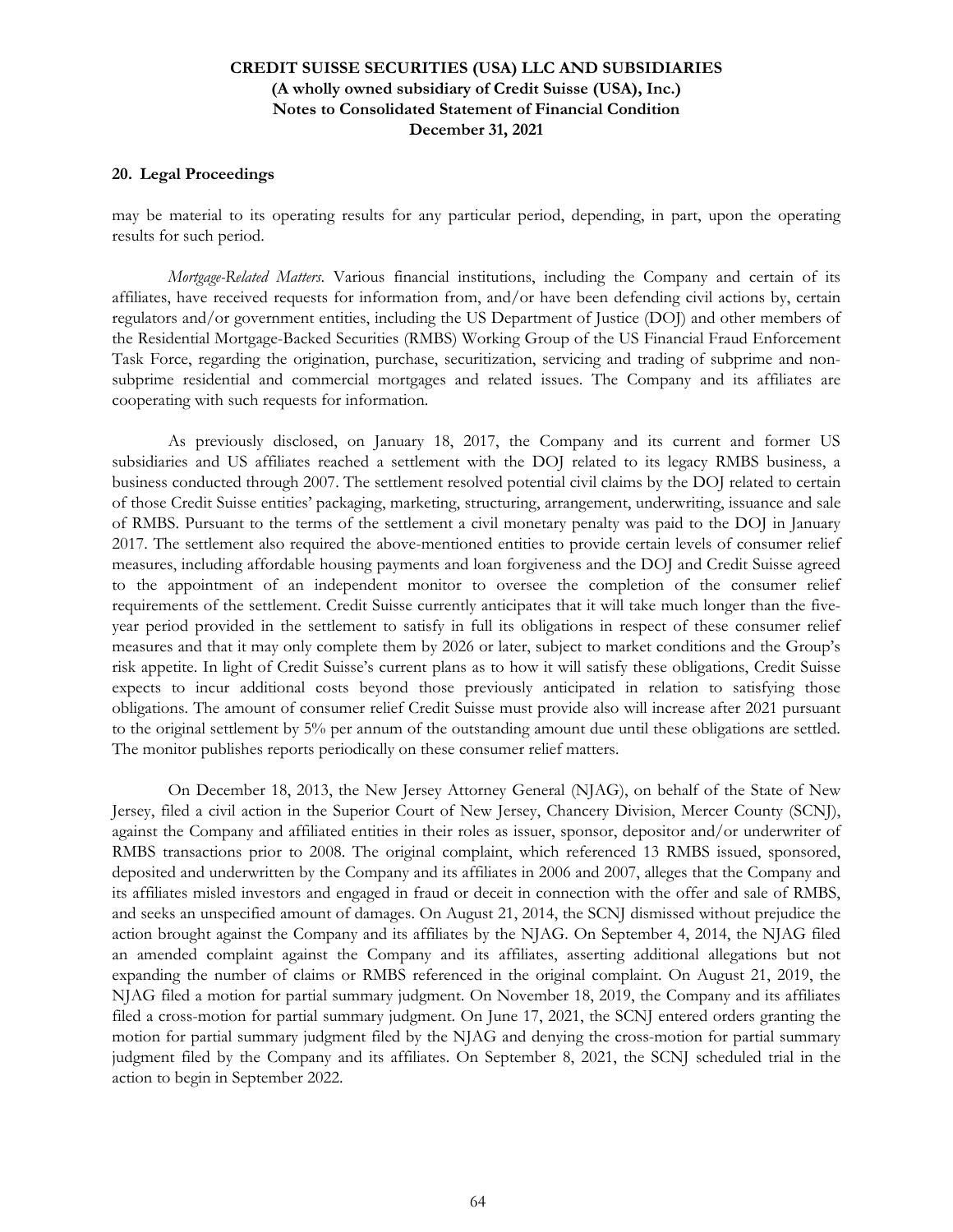#### **20. Legal Proceedings**

The Company and/or certain of its affiliates have also been named as defendants in various civil litigation matters related to their roles as issuer, sponsor, depositor, underwriter and/or servicer of RMBS transactions. These cases include or have included class action lawsuits, actions by individual investors in RMBS, actions by monoline insurance companies that guaranteed payments of principal and interest for certain RMBS, and repurchase actions by RMBS trusts, trustees and/or investors. Although the allegations vary by lawsuit, plaintiffs in the class actions and individual investor actions generally allege that the offering documents of securities issued by various RMBS securitization trusts contained material misrepresentations and omissions, including statements regarding the underwriting standards pursuant to which the underlying mortgage loans were issued; monoline insurers generally allege that loans that collateralize RMBS they insured breached representations and warranties made with respect to the loans at the time of securitization and that they were fraudulently induced to enter into the transactions; and repurchase action plaintiffs generally allege breached representations and warranties in respect of mortgage loans and failure to repurchase such mortgage loans as required under the applicable agreements. The amounts disclosed below do not reflect actual realized plaintiff losses to date or anticipated future litigation exposure. Rather, unless otherwise stated, these amounts reflect the original unpaid principal balance amounts as alleged in these actions and do not include any reduction in principal amounts since issuance. Further, unless otherwise stated, amounts attributable to an "operative pleading" for the individual investor actions are not altered for settlements, dismissals or other occurrences, if any, that may have caused the amounts to change subsequent to the operative pleading. In addition to the mortgage-related actions discussed below, a number of other entities have threatened to assert claims against the Company and/or its affiliates in connection with various RMBS issuances.

*Individual investor actions*. The Company as an RMBS issuer, underwriter and/or other participant, along with other defendants, has been named as a defendant in: an action brought by the Federal Deposit Insurance Corporation (FDIC), as receiver for Colonial Bank, in the the US District Court for the Southern District of New York (SDNY), in which claims against the Company relate to approximately \$92 million of the RMBS at issue (approximately 23% of the \$394 million at issue against all defendants in the operative pleading). These actions are at an intermediate procedural stage.

The Company and certain of its affiliates are the only defendants named in an action brought by IKB Deutsche Industriebank AG and affiliated entities in the Supreme Court for the State of New York, New York County (SCNY), in which claims against the Company and its affiliates relate to approximately \$97 million of RMBS at issue; this action is at an intermediate procedural stage.

On March 9, 2022, in an action brought by the FDIC, as receiver for Citizens National Bank and Strategic Capital Bank, in the SDNY, in which claims related to approximately [\\$28](mdd://CreditSuisseGroup/Cs20211231/cs-4Q21%3AResidentialMortgageBackedSecuritiesIssuedByThirdPartyFaceAmountUnderwrittenByEntityAmount/AR_D-CurrentYear?unit=USD&dim=cs-4Q21%3ALitigationByCourtJurisdictionAxis:cs-4Q21%3ALitigationCourtUSDistrictCourtForTheSouthernDistrictOfNewYorkSDNYMember,cs-4Q21%3ALossContingenciesByNameAssociatedWithContingencyAxis:cs-4Q21%3ALitigationPlaintiffFederalDepositInsuranceCorporationAsReceiverForCitizensNationalBankAndStrategicCapitalBankMember,dei-2021q4%3ALegalEntityAxis:cs-4Q21%3ACreditSuisseSecuritiesUsaLlcMember,us-gaap-2021%3ALossContingenciesByNatureOfContingencyAxis:cs-4Q21%3ALitigationMortgagerelatedMattersIndividualInvestorActionsMember&shift=6&format=CS-Number-0dec) million of RMBS at issue, the parties executed an agreement to settle and dismiss all claims against the Company and its affiliates.

*Monoline insurer disputes*. The Company and certain of its affiliates were defendants in one monoline insurer action in the SCNY, commenced by MBIA Insurance Corp. (MBIA) as guarantor for payments of principal and interest related to approximately \$770 million of RMBS issued in an offering sponsored by the Credit Suisse defendants. One theory of liability advanced by MBIA was that an affiliate of the Company must repurchase certain mortgage loans from the trusts at issue. MBIA claimed that the vast majority of the underlying mortgage loans breach certain representations and warranties, and that the affiliate has failed to repurchase the allegedly defective loans. MBIA submitted repurchase demands for loans with an original principal balance of approximately \$549 million. On August 2, 2019, the SCNY concluded a two-week bench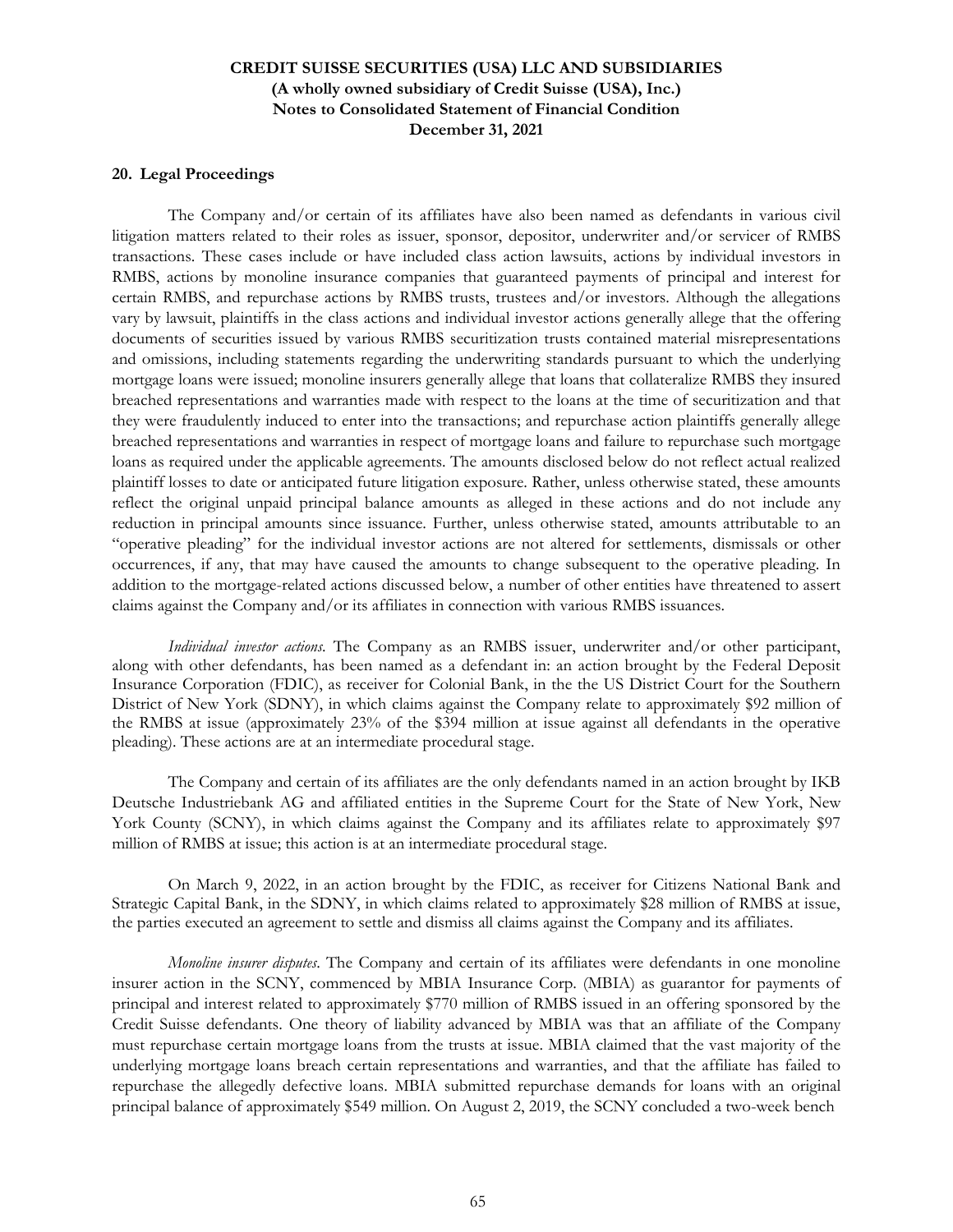#### **20. Legal Proceedings**

trial. On November 30, 2020, the SCNY issued a post-trial order determining liability, and on January 25, 2021 entered an order setting damages in the amount of \$604 million. On February 11, 2021, following a settlement in the amount of \$600 million, for which Credit Suisse was fully reserved, the SCNY dismissed with prejudice all claims against the Company and its affiliates.

*Repurchase litigations*. DLJ Mortgage Capital, Inc. (DLJ) is a defendant in: (i) one action brought by Asset Backed Securities Corporation Home Equity Loan Trust, Series 2006-HE7, in which plaintiff alleges damages of not less than \$374 million, increased from not less than \$341 million, in an amended complaint filed on August 19, 2019, which action is proceeding in the SCNY following the resolution of a previously pending appeal; on January 13, 2020, DLJ filed a motion to dismiss; (ii) one action brought by Home Equity Asset Trust, Series 2006-8, in which plaintiff alleges damages of not less than \$436 million; (iii) one action brought by Home Equity Asset Trust 2007-1, in which plaintiff alleges damages of not less than \$420 million; on December 27, 2018, the SCNY denied DLJ's motion for partial summary judgment in this action, and the Appellate Division First Department of the SCNY (First Department) affirmed the SCNY's summary judgment order on October 10, 2019; on January 30, 2020, DLJ obtained leave to further appeal to the New York State Court of Appeals; on May 6, 2021, following oral argument, the New York State Court of Appeals ordered re-argument of the appeal, which took place on February 8, 2022; on June 1, 2021, the SCNY postponed the commencement of the trial that had been scheduled to begin on October 11, 2021 until May 31, 2022; the commencement of the trial remains subject to the final resolution of DLJ's summary judgment appeal; (iv) one action brought by Home Equity Asset Trust 2007-2, in which plaintiff alleges damages of not less than \$495 million; and (v) one action brought by CSMC Asset-Backed Trust 2007-NC1, in which no damages amount is alleged. These actions are brought in the SCNY and are at various procedural stages. DLJ is also a defendant in one action brought by Home Equity Asset Trust Series 2007-3, in which plaintiff alleges damages of not less than [\\$206](mdd://CreditSuisseGroup/Cs20211231/us-gaap-2021%3ALossContingencyDamagesSoughtValue/AR_D-CurrentYear?unit=USD&dim=cs-4Q21%3ALitigationByCourtJurisdictionAxis:cs-4Q21%3ALitigationCourtSupremeCourtForTheStateOfNewYorkNewYorkCountySCNYMember,cs-4Q21%3ALossContingenciesByNameAssociatedWithContingencyAxis:cs-4Q21%3ALitigationPlaintiffHomeEquityAssetTrustSeries20073Member,dei-2021q4%3ALegalEntityAxis:cs-4Q21%3ADljMortgageCapitalIncMember,srt-2021%3ARangeAxis:srt-2021%3AMinimumMember,us-gaap-2021%3ALossContingenciesByNatureOfContingencyAxis:cs-4Q21%3ALitigationMortgagerelatedMattersRepurchaseLitigationsMember&shift=6&format=CS-Number-0dec) million. On March 5, 2022, the parties executed an agreement to settle this action. The settlement remains subject to approval through a trust instruction proceeding to be brought in Minnesota state court by the trustee of the plaintiff trust. DLJ and its affiliate, Select Portfolio Servicing, Inc. (SPS), are defendants in two actions that have been consolidated for certain procedural purposes, including trial, in the SCNY: one action brought by Home Equity Mortgage Trust Series 2006-1, Home Equity Mortgage Trust Series 2006-3 and Home Equity Mortgage Trust Series 2006-4, in which plaintiffs allege damages of not less than \$730 million, and allege that SPS obstructed the investigation into the full extent of the defects in the mortgage pools by refusing to afford the trustee reasonable access to certain origination files; and one action brought by Home Equity Mortgage Trust Series 2006-5, in which plaintiff alleges damages of not less than \$500 million, and alleges that SPS likely discovered DLJ's alleged breaches of representations and warranties but did not notify the trustee of such breaches, in alleged violation of its contractual obligations. On January 10, 2019, the SCNY denied DLJ's motion for partial summary judgment in these actions, and the First Department affirmed the SCNY's summary judgment order on September 17, 2019. On December 12, 2019, DLJ obtained leave to further appeal to the New York State Court of Appeals. On April 19, 2021, the parties executed an agreement to settle both actions for the aggregate amount of \$500 million, for which Credit Suisse was fully reserved. The settlement remains subject to approval through a trust instruction proceeding to be brought in Minnesota state court by the trustee of the plaintiff trusts. Pursuant to the settlement, on April 23, 2021, DLJ's appeal to the New York State Court of Appeals from the denial of its partial summary judgment motion in these actions was withdrawn. On June 4, 2021, the SCNY vacated the trial in these actions that had been scheduled to begin on January 10, 2022.

As disclosed in CSG's fourth quarter Financial Report of 2013, the following repurchase actions were dismissed with prejudice in 2013: the three consolidated actions brought by Home Equity Asset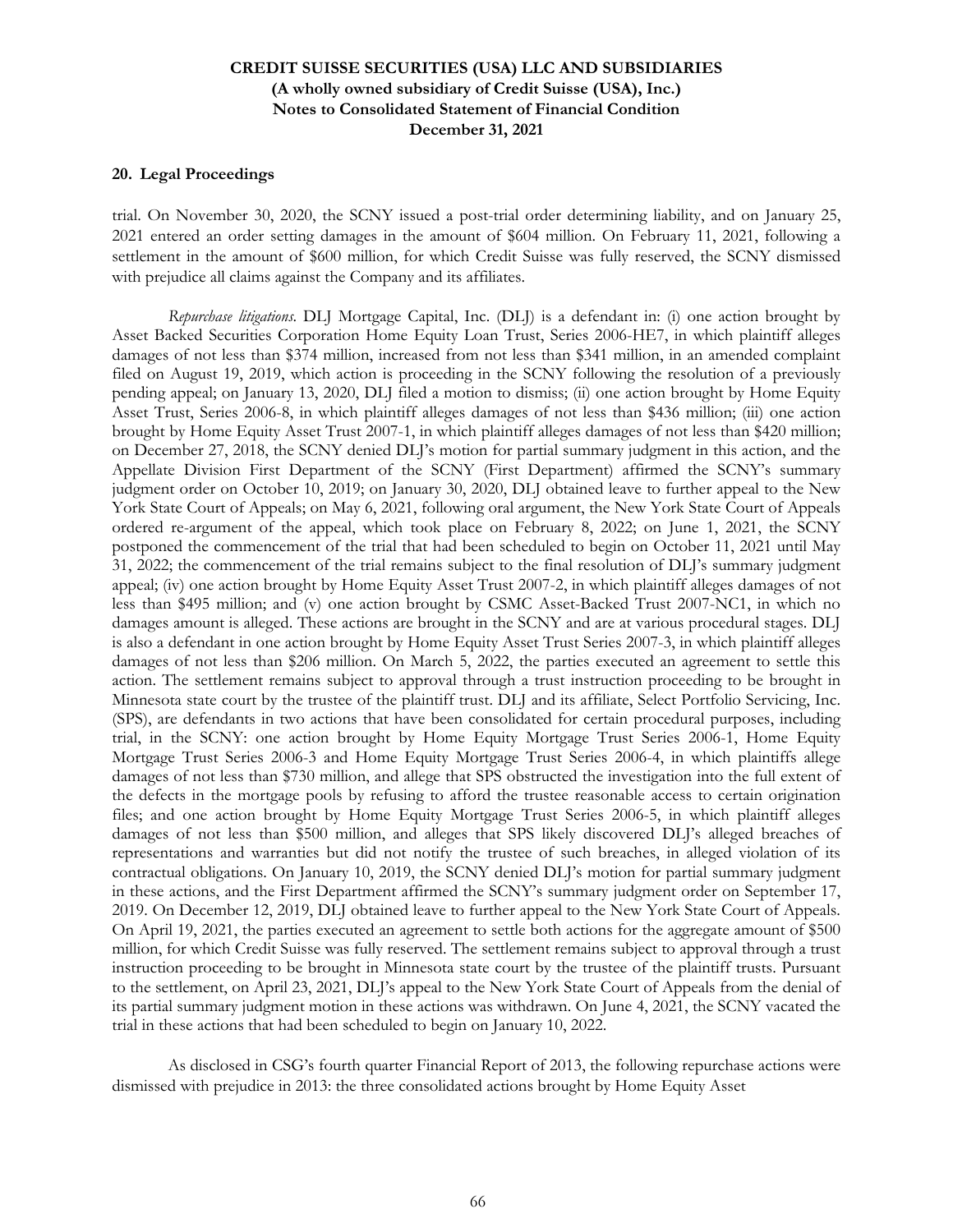#### **20. Legal Proceedings**

Trust 2006-5, Home Equity Asset Trust 2006-6 and Home Equity Asset Trust 2006-7 against DLJ. Those dismissals were upheld by the New York State Court of Appeals on February 19, 2019. On July 8, 2019, the notice of appeal plaintiffs filed before the First Department from the SCNY's April 2017 denial of plaintiffs' request that its 2013 dismissal decision be modified to allow plaintiffs to assert new claims not previously included in plaintiffs' consolidated complaint was deemed dismissed when plaintiffs declined to further pursue their appeal by a court-ordered deadline. On August 15, 2019, the trustees for Home Equity Asset Trust 2006-5, Home Equity Asset Trust 2006-6 and Home Equity Asset Trust 2006-7 commenced a new repurchase action against DLJ in the SCNY, in which plaintiffs alleged damages of not less than \$936 million, asserting substantially similar claims against DLJ as those alleged in the three consolidated repurchase actions that were dismissed with prejudice in 2013. On September 20, 2019, DLJ filed a motion to dismiss and on November 25, 2019, the SCNY entered an order dismissing this new action with prejudice. On December 20, 2019, the plaintiffs filed a notice of appeal to the First Department.

*Bank loan litigation*. The Company and certain of its affiliates are the subject of certain litigation relating to certain real estate developments including Yellowstone Club and Lake Las Vegas as well as other similar real estate developments. Credit Suisse defendants in these matters arranged, and acted as the agent bank for, syndicated loans provided to borrowers affiliated with such real estate developments, and who have since gone through bankruptcy or foreclosure. Such litigation includes two cases brought in Texas and New York state courts by entities related to Highland Capital Management LP (Highland). In the case in Texas state court, a jury trial was held in December 2014 on Highland's claim for fraudulent inducement by affirmative misrepresentation and omission. A verdict was issued for the plaintiff on its claim for fraudulent inducement by affirmative misrepresentation, but the jury rejected its claim that the Company and an affiliate had committed fraudulent inducement by omission. The Texas judge held a bench trial on Highland's remaining claims in May and June 2015, and entered judgment in the amount of \$287 million (including prejudgment interest) for the plaintiff on September 4, 2015. Both parties appealed and on February 21, 2018 the appeals court affirmed the lower court's decision. On July 18, 2018, the defendants filed a request for review by the Texas Supreme Court. On April 24, 2020, the Texas Supreme Court issued a ruling reversing a portion of the trial court's September 4, 2015 judgment related to the bench trial held in May and June 2015, thereby dismissing plaintiff's breach of contract, breach of the implied duty of good faith and fair dealing, aiding and abetting fraud, and civil conspiracy claims, including damages of approximately \$212 million, exclusive of interest, but left standing the separate December 2014 jury verdict for plaintiff on its claims for fraudulent inducement by affirmative misrepresentation. On June 10, 2020, Highland filed a motion for rehearing in the Texas Supreme Court, which the court denied on October 2, 2020. The Texas Supreme Court subsequently remanded the case back to the trial court for further proceedings related to the calculation of damages and interest. On June 25, 2021, the trial court entered a new judgment, which awarded plaintiff a total of approximately \$121 million. The Company and its affiliates filed a notice of appeal from the judgment on July 23, 2021.

In the case in New York state court, the court granted in part and denied in part the Company and certain of its affiliates' summary judgment motion. Both parties appealed that decision, but the appellate court affirmed the decision in full. The case is currently in discovery.

*Rates-related matters*. Regulatory authorities in a number of jurisdictions have for an extended period of time been conducting investigations into the setting of LIBOR and other reference rates with respect to a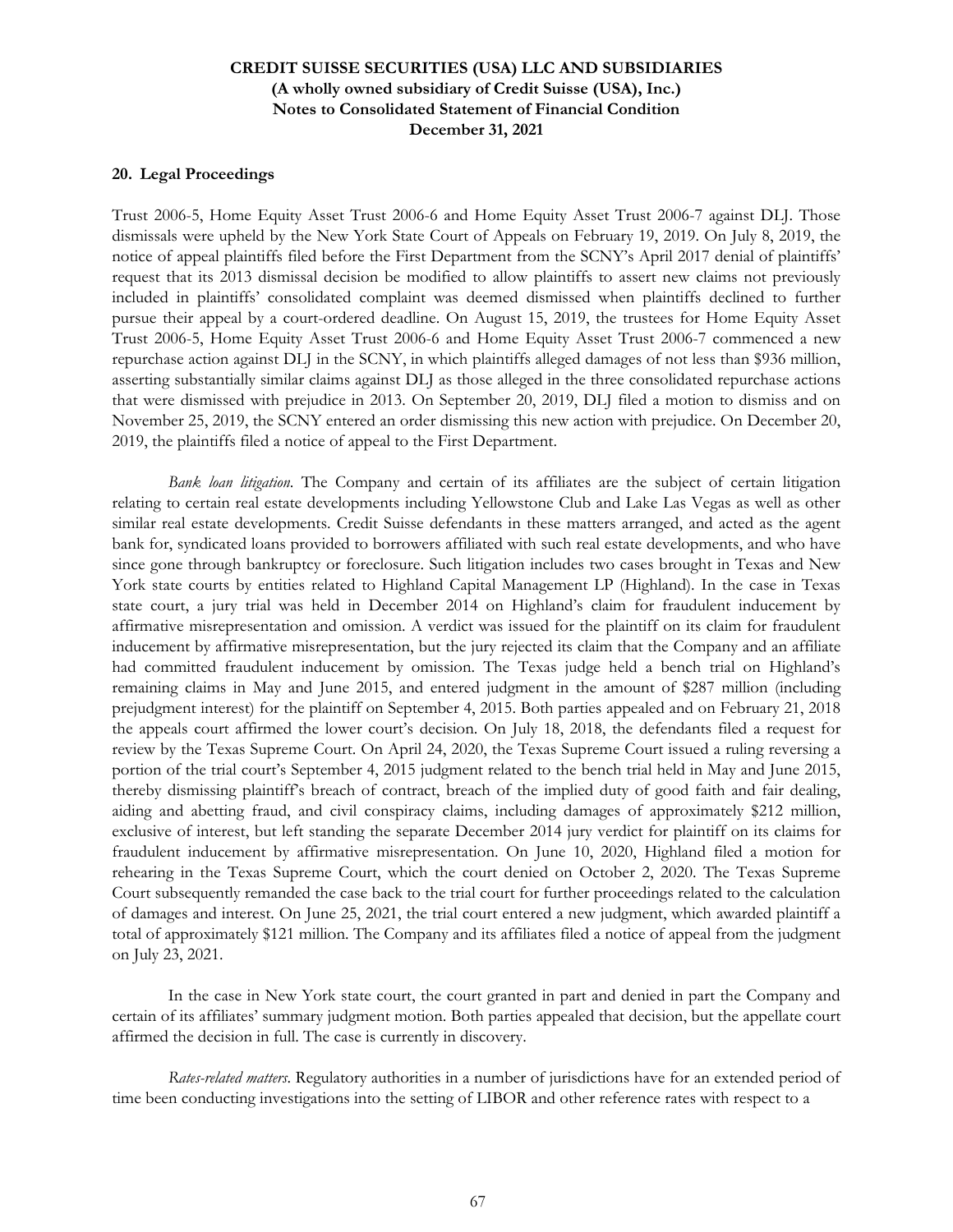### **20. Legal Proceedings**

number of currencies, as well as the pricing of certain related derivatives. These ongoing investigations have included information requests from regulators regarding LIBOR-setting practices and reviews of the activities of various financial institutions, including the Group and the Company. The Group, which is a member of three LIBOR rate-setting panels (US Dollar LIBOR, Swiss Franc LIBOR and Euro LIBOR), and the Company are cooperating fully with these investigations. In particular, it has been reported that regulators are investigating whether financial institutions engaged in an effort to manipulate LIBOR, either individually or in concert with other institutions, in order to improve market perception of these institutions' financial health and/or to increase the value of their proprietary trading positions. In response to regulatory inquiries, Credit Suisse commissioned a review of these issues. To date, Credit Suisse has seen no evidence to suggest that it is likely to have any material exposure in connection with these issues.

Regulatory authorities in a number of jurisdictions, including the South African Competition Commission have been conducting investigations into the trading activities, information sharing and the setting of benchmark rates in the foreign exchange (including electronic trading) markets. The reference rates investigations have also included information requests from regulators concerning commodities markets. The Group and the Company are cooperating fully with these investigations.

The investigations are ongoing and it is too soon to predict the final outcome of the investigations.

Beginning in 2011, the Company and certain other Credit Suisse entities were named in various putative class and individual lawsuits filed in the US, alleging banks on the US dollar LIBOR panel manipulated US dollar LIBOR to benefit their reputation and increase profits. All remaining matters have been consolidated for pre-trial purposes into a multi-district litigation in the SDNY. The majority of the actions have been stayed since their outset, while a handful of individual actions and putative class actions have been proceeding.

In a series of rulings between 2013 and 2019 on motions to dismiss, the SDNY (i) narrowed the claims against the Credit Suisse entities and the other defendants (dismissing antitrust, Racketeer Influenced and Corrupt Organizations Act (RICO), Commodity Exchange Act, and state law claims), (ii) narrowed the set of plaintiffs who may bring claims, and (iii) narrowed the set of defendants in the LIBOR actions (including the dismissal of several Credit Suisse entities from various cases on personal jurisdiction and statute of limitation grounds). In 2017, a number of putative class and individual plaintiffs appealed the dismissal of plaintiffs' antitrust claims to the United States Court of Appeals for the Second Circuit (Second Circuit). On December 30, 2021, the Second Circuit affirmed in part and reversed in part the district court's decision and remanded the case to district court. On September 21, 2021, in the non-stayed putative class action brought in the multi-district litigation in the SDNY by holders of bonds tied to LIBOR the parties entered into an agreement to settle all claims. [The settlement remains subject to court approval.]

On June 23, 2020, the plaintiffs in the non-stayed putative class action brought on behalf of those who lent at rates tied to LIBOR appealed the dismissal of their claims to the Second Circuit, challenging the district court's personal jurisdiction and statute of limitations rulings. On November 17, 2021, the parties entered into an agreement to settle all claims. The settlement remains subject to court approval.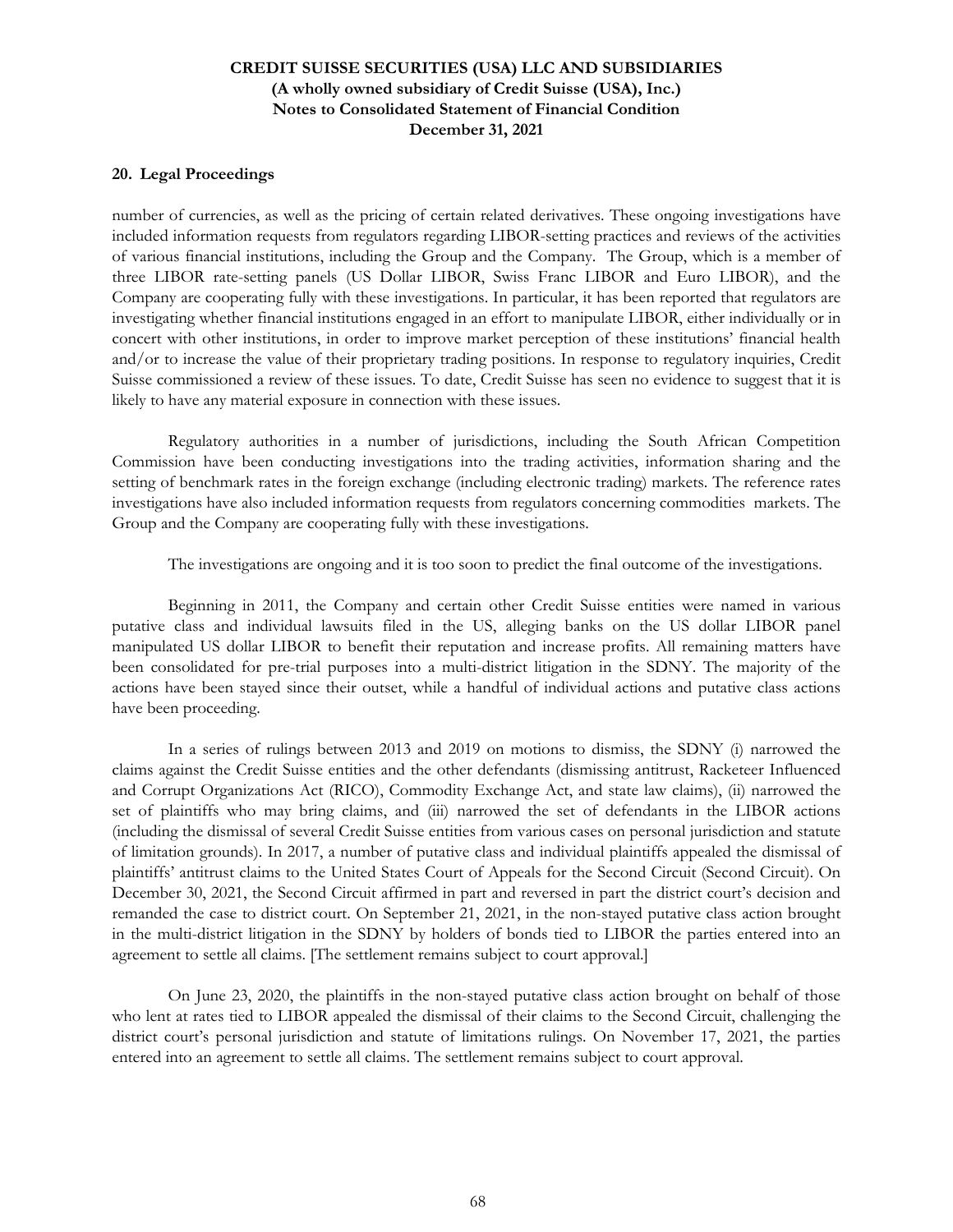#### **20. Legal Proceedings**

Separately, on May 4, 2017, the plaintiffs in three non-stayed putative class actions moved for class certification. On February 28, 2018, the SDNY denied certification in two of the actions and granted certification over a single antitrust claim in an action brought by over-the-counter purchasers of LIBORlinked derivatives. In the same decision, the court dismissed Credit Suisse AG, the only remaining Credit Suisse entity in the action, from the over-the-counter action. All parties moved for immediate appellate review of the class-certification decisions, and the Second Circuit denied their petitions for review.

In January 2019, members of the US dollar Intercontinental Exchange (ICE) LIBOR panel and the Company and certain of its affiliates, were named in three civil putative class action lawsuits alleging that panel banks suppressed US dollar ICE LIBOR to benefit defendants' trading positions. These actions have been consolidated in the SDNY. On July 1, 2019, plaintiffs filed a consolidated complaint. On August 30, 2019, defendants filed a motion to dismiss. On March 26, 2020, the SDNY granted defendants' motion to dismiss. On April 24, 2020, plaintiffs filed a notice of appeal. On February 14, 2022, the Second Circuit dismissed the appeal.

On August 18, 2020, members of the ICE LIBOR panel and the Company and certain of its affiliates, were named in a civil action in the US District Court for the Northern District of California, alleging that panel banks manipulated ICE LIBOR to profit from variable interest loans and credit cards. On November 10, 2020, plaintiffs filed a motion for preliminary and permanent injunction that seeks to enjoin the panel banks from continuing to set LIBOR or that would automatically set the benchmark to zero every day. The motion was denied on December 23, 2021. On November 11, 2020, defendants filed a motion to transfer the case to the SDNY. On June 3, 2021, the court denied defendants' motion to transfer the case to the SDNY. On September 30, 2021, defendants filed motions to dismiss.

The Company and certain of its affiliates as well as other financial institutions are named in a number of pending civil lawsuits in the SDNY relating to the alleged manipulation of foreign exchange rates.

The first pending matter is a putative consolidated class action that names the Company and affiliates. On January 28, 2015, the SDNY denied defendants' motion to dismiss the original consolidated complaint brought by US-based investors and foreign plaintiffs who transacted in the US, but granted their motion to dismiss the claims of foreign-based investors for transactions outside of the US. In July 2015, plaintiffs filed a second consolidated amended complaint, adding additional defendants and asserting additional claims on behalf of a second putative class of exchange investors. On September 20, 2016, the SDNY granted in part and denied in part a motion to dismiss filed by the Company and affiliates, along with other financial institutions, which reduced the size of the putative class, but allowed the primary antitrust and Commodity Exchange Act claims to survive. On May 31, 2018, plaintiffs served a motion for class certification, which the Company and affiliates opposed on October 25, 2018. On September 3, 2019, the SDNY denied plaintiffs' motion for certification of a Rule 23(b)(3) damages class, ruling that proof of both injury and damages must proceed on an individual basis, but granted certification as to two threshold issues concerning the alleged conspiracy. The SDNY also denied plaintiffs' motion for certification of a second proposed class in its entirety. On January 29, 2021, the Company and affiliates moved for summary judgment. On March 5, 2021, plaintiffs moved for summary judgment. On February 1, 2022, the SDNY denied the parties' cross-motions for summary judgment.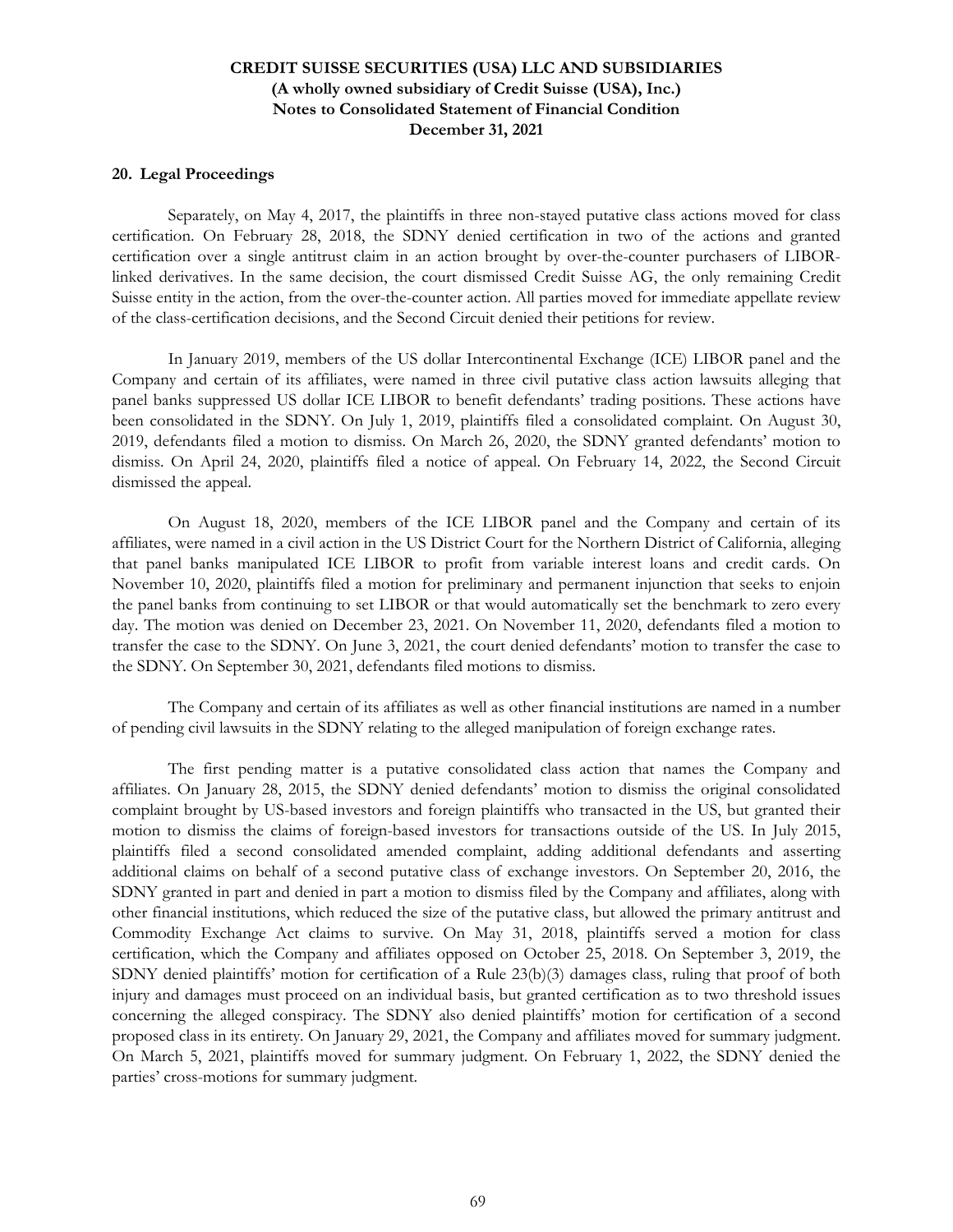#### **20. Legal Proceedings**

The second matter names the Company and affiliates in a putative class action filed in the SDNY on July 12, 2017, alleging improper practices in connection with electronic foreign exchange trading. On April 12, 2018, the SDNY granted defendants' motion to compel arbitration. On August 6, 2021, plaintiffs voluntarily dismissed the lawsuit.

The third pending matter originally named the Company and affiliates, as well as other financial institutions, in a civil action filed in the SDNY on November 13, 2018. This action is based on the same alleged conduct as the consolidated class action. On March 1, 2019, plaintiffs filed an amended complaint. On April 1, 2019, defendants filed motions to dismiss. On April 23, 2019, plaintiffs sought leave to file a second amended complaint in lieu of responding to defendants' motions. On April 26, 2019, the SDNY ordered plaintiffs to file their second amended complaint subject to defendants' right to oppose the amendment and to renew their motions to dismiss, and on June 11, 2019, plaintiffs filed a second amended complaint. On June 28, 2019, plaintiffs voluntarily dismissed Credit Suisse Group AG. On July 25, 2019, defendants filed motions to dismiss the second amended complaint. On September 6, 2019, plaintiffs voluntarily dismissed Credit Suisse International (CSI). The claims against the Company and Credit Suisse AG remain pending. On May 28, 2020, the court granted in part and denied in part defendants' motion to dismiss the second amended complaint. On July 28, 2020, plaintiffs filed a third amended complaint.

The Company and certain of its affiliates, together with other financial institutions, have also been named in two Canadian putative class actions proceeding in Ontario and Quebec, which make allegations similar to the consolidated class action. On April 14, 2020, in the matter proceeding in Ontario, the court granted in part and denied in part plaintiffs' motion for class certification, certifying a class comprising all persons in Canada who, between 2003 and 2013, entered into an FX instrument transaction with a defendant or through an intermediary. The courts in Ontario and Quebec entered orders on September 23, 2021 and October 20, 2021, respectively, granting final approval to Credit Suisse's settlement agreement with the plaintiffs for CAD 5.56 million.

The Company, along with over 20 other primary dealers of US treasury securities, has been named in a number of putative civil class action complaints in the US relating to the US treasury markets. These complaints generally allege that defendants colluded to manipulate US treasury auctions, as well as the pricing of US treasury securities in the when-issued market, with impacts upon related futures and options. These actions have been consolidated into a multi-district litigation in the SDNY. On August 23, 2017, the SDNY appointed lead counsel, and on August 25, 2017, three purported class representatives re-filed their complaints as a collective individual action. On November 15, 2017, plaintiffs filed a consolidated amended class action complaint naming the Company, Credit Suisse Group AG, and CSI, along with a narrower group of other defendants. The consolidated complaint contains previously-asserted allegations as well as new allegations concerning a group boycott to prevent the emergence of anonymous, all-to-all trading in the secondary market for treasury securities. On February 23, 2018, defendants served motions to dismiss on plaintiffs and the SDNY entered a stipulation voluntarily dismissing Credit Suisse Group AG and other defendant holding companies. On March 26, 2018, the SDNY entered a stipulation voluntarily dismissing CSI for lack of personal jurisdiction. On March 31, 2021, the SDNY granted defendants' motions to dismiss. On May 14, 2021, plaintiffs filed an amended complaint against the Company, CSI and other defendants. On July 20, 2021, the SDNY entered a stipulation voluntarily dismissing CSI. On August 4, 2021, defendants filed a motion to dismiss.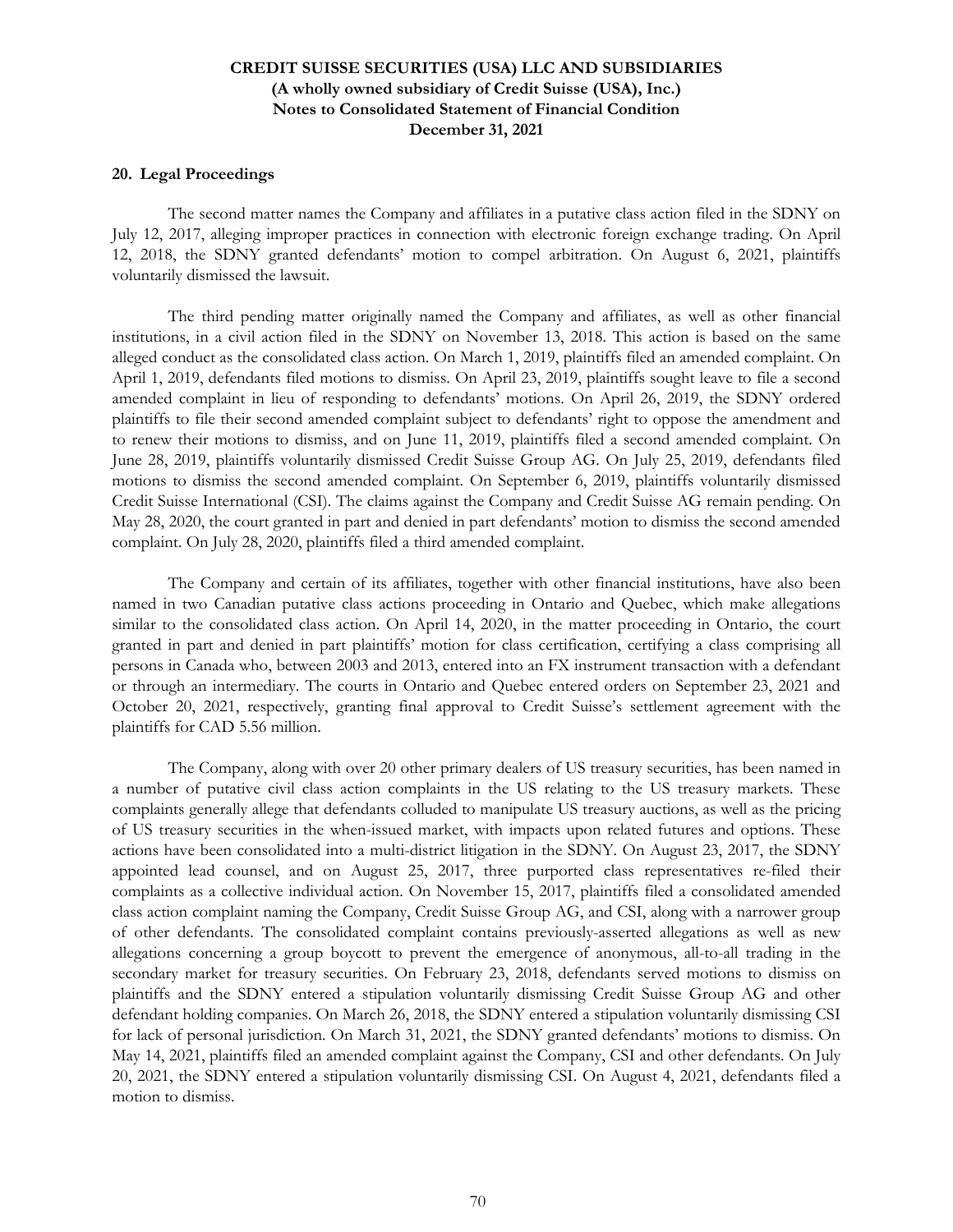### **20. Legal Proceedings**

The Company and certain of its affiliates, along with other financial institutions and individuals, have been named in several putative class action complaints filed in the SDNY relating to SSA bonds. The complaints generally allege that defendants conspired to fix the prices of SSA bonds sold to and purchased from investors in the secondary market. These actions have been consolidated in the SDNY. On April 7, 2017, plaintiffs filed a consolidated class action complaint. Plaintiffs filed a consolidated amended class action complaint on November 3, 2017, which defendants moved to dismiss on December 12, 2017. On August 24, 2018, the SDNY granted defendants' motion to dismiss for failure to state a claim, but granted plaintiffs leave to amend. On November 6, 2018, plaintiffs filed a second consolidated amended class action complaint, which defendants moved to dismiss on December 21, 2018. On September 30, 2019, the SDNY granted the motion to dismiss for lack of personal jurisdiction and improper venue made by Credit Suisse and certain other defendants and subsequently indicated that it would further address the motion to dismiss for failure to state a claim made by the Company and certain other defendants. On March 18, 2020, the SDNY issued an additional opinion granting the motion to dismiss for failure to state a claim. On June 1, 2020, plaintiffs filed a notice of appeal. On July 19, 2021, the Second Circuit affirmed the SDNY's September 30, 2019 and March 18, 2020 decisions granting defendants' motions to dismiss. On August 2, 2021, the plaintiffs filed a petition for rehearing en banc and panel rehearing, which the Second Circuit denied on September 2, 2021.

Separately, on February 7, 2019, the Company and certain of its affiliates, together with other financial institutions and individuals, were named in a putative class action filed in the SDNY, which makes allegations similar to the consolidated class action, but seeks to represent a putative class of indirect purchasers of US dollar SSA bonds where the purchase was made in or connected to New York. On June 25, 2020, plaintiff voluntarily dismissed the lawsuit.

The Company and certain of its affiliates, together with other financial institutions, have also been named in two Canadian putative class actions, which make allegations similar to the consolidated class action.

Since February 22, 2019, the Company and Credit Suisse AG, together with other financial institutions, have been named in multiple putative class action complaints filed in the SDNY, alleging a conspiracy among the financial institutions to fix prices for unsecured bonds issued by Freddie Mac, Fannie Mae, the Federal Home Loan Banks and the Federal Farm Credit Banks.

On April 3, 2019, the SDNY consolidated the putative class action complaints. On May 23, 2019, class plaintiffs in the consolidated putative class action filed a consolidated amended complaint that removed Credit Suisse AG as a defendant. On June 13, 2019, defendants filed a motion to dismiss. On July 12, 2019, plaintiffs filed a second consolidated amended complaint. On August 29, 2019, the SDNY granted defendants' motion to dismiss, but granted plaintiffs leave to amend. On September 10, 2019, plaintiffs filed a third consolidated amended complaint. On September 17, 2019, defendants filed a motion to dismiss certain aspects of the complaint, which was denied on October 15, 2019. On December 6, 2019, the parties reached an agreement in principle to settle the putative class action in its entirety. Class plaintiffs filed a motion seeking preliminary approval of the global settlement on December 16, 2019, and the SDNY issued an order preliminarily approving the global settlement on February 3, 2020. On June 16, 2020, the court issued an order granting final approval to all settlements, including the global settlement to which the Company is a party.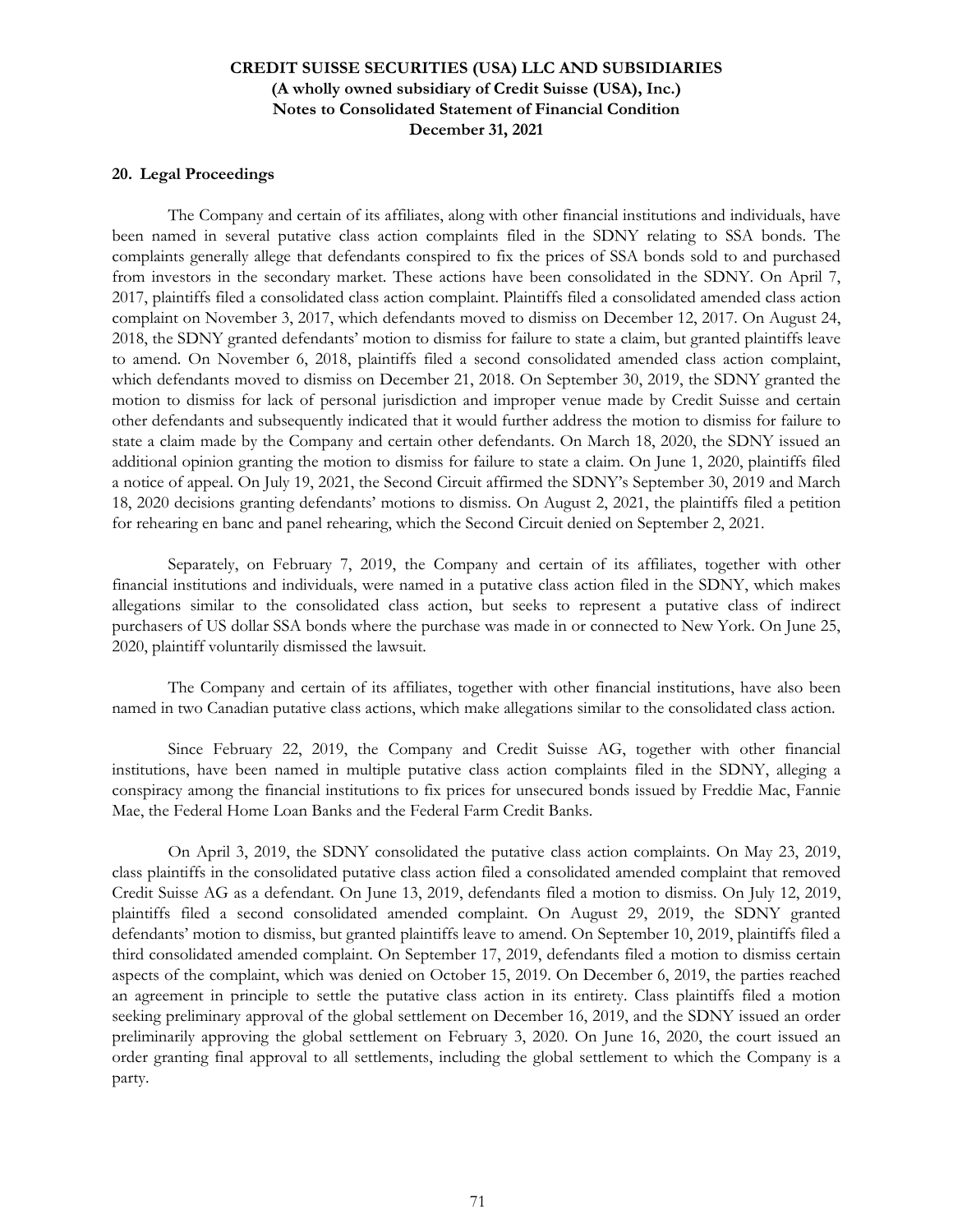#### **20. Legal Proceedings**

The Company and an affiliate, along with other financial institutions, have been named in two civil actions in the US District Court for the Middle District of Louisiana, alleging a conspiracy among financial institutions to fix prices for unsecured bonds issued by certain government-sponsored entities: one action brought by the Louisiana Attorney General on behalf of the State of Louisiana on September 23, 2019, and one action brought by the City of Baton Rouge on October 21, 2019. On July 13, 2020, in the civil action filed on September 23, 2019, plaintiff filed an amended complaint. On July 24, 2020, the Company and an affiliate filed an answer.

On April 1, 2020, the Company and an affiliate, along with other financial institutions, were named in a civil action in the US District Court for the Eastern District of Louisiana, alleging a conspiracy among financial institutions to fix prices for unsecured bonds issued by certain government-sponsored entities. On June 26, 2020, the Company and certain other defendants filed a partial motion to dismiss state law claims brought under the Louisiana Unfair Trade Practices Act. On July 17, 2020, the plaintiff filed a first amended complaint in response to the partial motion to dismiss. On July 31, 2020, the Company and certain other defendants filed a partial motion to dismiss plaintiff's first amended complaint alleging state law claims brought under the Louisiana Unfair Trade Practices Act. On December 31, 2020, the court transferred the action to the US District Court for the Middle District of Louisiana for consolidation with the two earlierfiled Louisiana cases.

On September 21, 2020, the Company and an affiliate, along with other financial institutions, were named in a civil action brought by the City of New Orleans, the New Orleans Municipal Employees Retirement System and the New Orleans Aviation Board in the US District Court for the Eastern District of Louisiana, which also alleges a conspiracy among financial institutions to fix prices for unsecured bonds issued by certain government-sponsored entities. On February 17, 2021, the court dismissed without prejudice the claims against Credit Suisse AG for lack of service. The claim against the affiliate remains pending. On March 8, 2021, the court transferred the action to the US District Court for the Middle District of Louisiana for consolidation with the three earlier-filed Louisiana cases.

In April 2021, in the four civil actions brought in Louisiana federal court, the parties entered into an agreement to settle all claims. On June 9, 2021, plaintiffs voluntarily dismissed each action.

On June 30, 2021, the Company and affiliates, along with other banks and entities, were named in a putative class action complaint filed in the US District Court for the District of New Mexico alleging manipulation of credit default swap final auction prices. On November 15, 2021, defendants filed motions to dismiss. On February 4, 2022, in lieu of responding to defendants' motion to dismiss, plaintiffs voluntarily dismissed their claims against Credit Suisse Group and certain non-Credit Suisse entities and filed an amended complaint naming the Company and affiliates, along with other banks and entities.

*OTC trading cases*. The Company and affiliates, along with other financial institutions, have been named in one consolidated putative civil class action complaint and one consolidated complaint filed by individual plaintiffs relating to interest rate swaps, alleging that dealer defendants conspired with trading platforms to prevent the development of interest rate swap exchanges. The individual lawsuits were brought by TeraExchange LLC, a swap execution facility, and affiliates, and Javelin Capital Markets LLC, a swap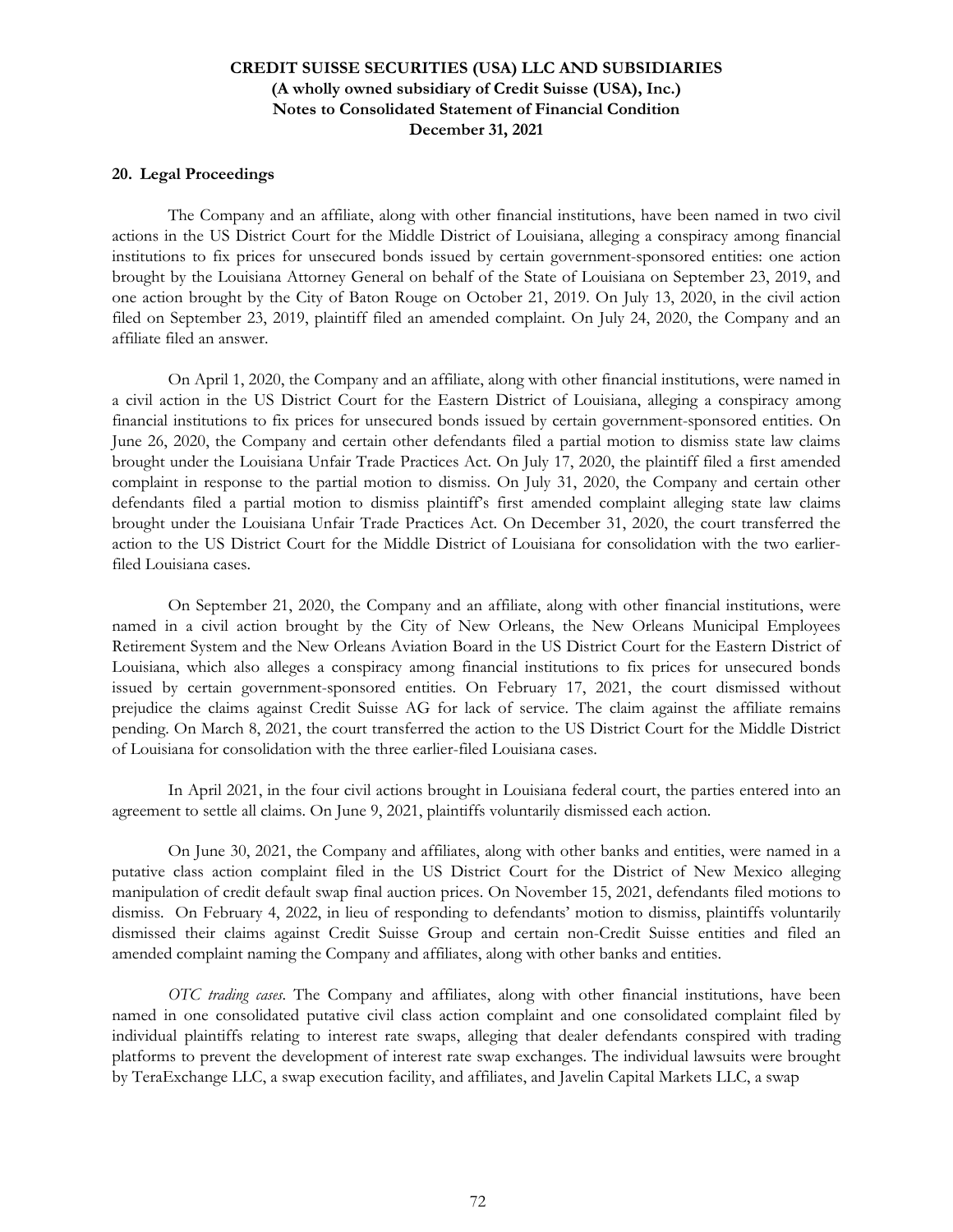#### **20. Legal Proceedings**

execution facility, and an affiliate, which claim to have suffered lost profits as a result of defendants' alleged conspiracy. All interest rate swap actions have been consolidated in a multi-district litigation in the SDNY.

Both class and individual plaintiffs filed second amended consolidated complaints on December 9, 2016, which defendants moved to dismiss on January 20, 2017. On July 28, 2017, the SDNY granted in part and denied in part defendants' motions to dismiss. On May 30, 2018, class plaintiffs filed a third amended consolidated class action complaint.

On June 14, 2018, a new direct action complaint was filed by swap execution facility trueEX LLC. On June 20, 2018, the trueEX LLC complaint was added to the existing multi-district litigation. On August 9, 2018, trueEX LLC filed an amended complaint against the Company and affiliates, along with other financial institutions, which defendants moved to dismiss on August 28, 2018. On November 20, 2018, the SDNY issued an order granting in part and denying in part defendants' motion to dismiss the trueEX LLC amended complaint.

On February 20, 2019, class plaintiffs in the consolidated multi-district litigation filed a motion for class certification. On March 20, 2019, class plaintiffs filed a fourth amended consolidated class action complaint. On June 18, 2019, defendants filed their opposition to plaintiffs' motion for class certification. On January 21, 2022, the parties entered into an agreement to settle all claims. The settlement remains subject to court approval.

On June 8, 2017, the Company and affiliates, along with other financial institutions, were named in a civil action filed in the SDNY by Tera Group, Inc. and related entities (Tera), alleging violations of antitrust law in connection with the allegation that credit default swap (CDS) dealers conspired to block Tera's electronic CDS trading platform from successfully entering the market. On September 11, 2017, defendants filed a motion to dismiss. On July 30, 2019, the SDNY granted in part and denied in part defendants' motion to dismiss. On January 30, 2020, plaintiffs filed an amended complaint. On April 3, 2020, defendants filed a motion to dismiss.

The Company and affiliates, as well as other financial institutions, were originally named in a number of civil lawsuits in the SDNY, certain of which are brought by class action plaintiffs alleging that the defendants conspired to keep stock-loan trading in an over-the-counter market and collectively boycotted certain trading platforms that sought to enter the market, and certain of which are brought by trading platforms that sought to enter the market alleging that the defendants collectively boycotted the platforms. The SDNY denied defendants' motions to dismiss in the putative class action. On February 22, 2021, plaintiffs filed a motion for class certification in the putative class action. On June 29, 2021, defendants filed their opposition to plaintiffs' motion for class certification. On October 5, 2021, plaintiffs filed their reply to defendants' opposition to their motion for class certification. In each of the lawsuits, the court entered a stipulation voluntarily dismissing Credit Suisse Group AG and other defendant holding companies, although certain affiliates remain part of the ongoing action. On January 20, 2022, the parties entered into an agreement to settle all claims. The settlement remains subject to court approval.

On August 6, 2019, in one of the civil actions filed in the SDNY by a purported successor in interest to a trading platform for stock loans that sought to enter the market, the SDNY granted defendants' motion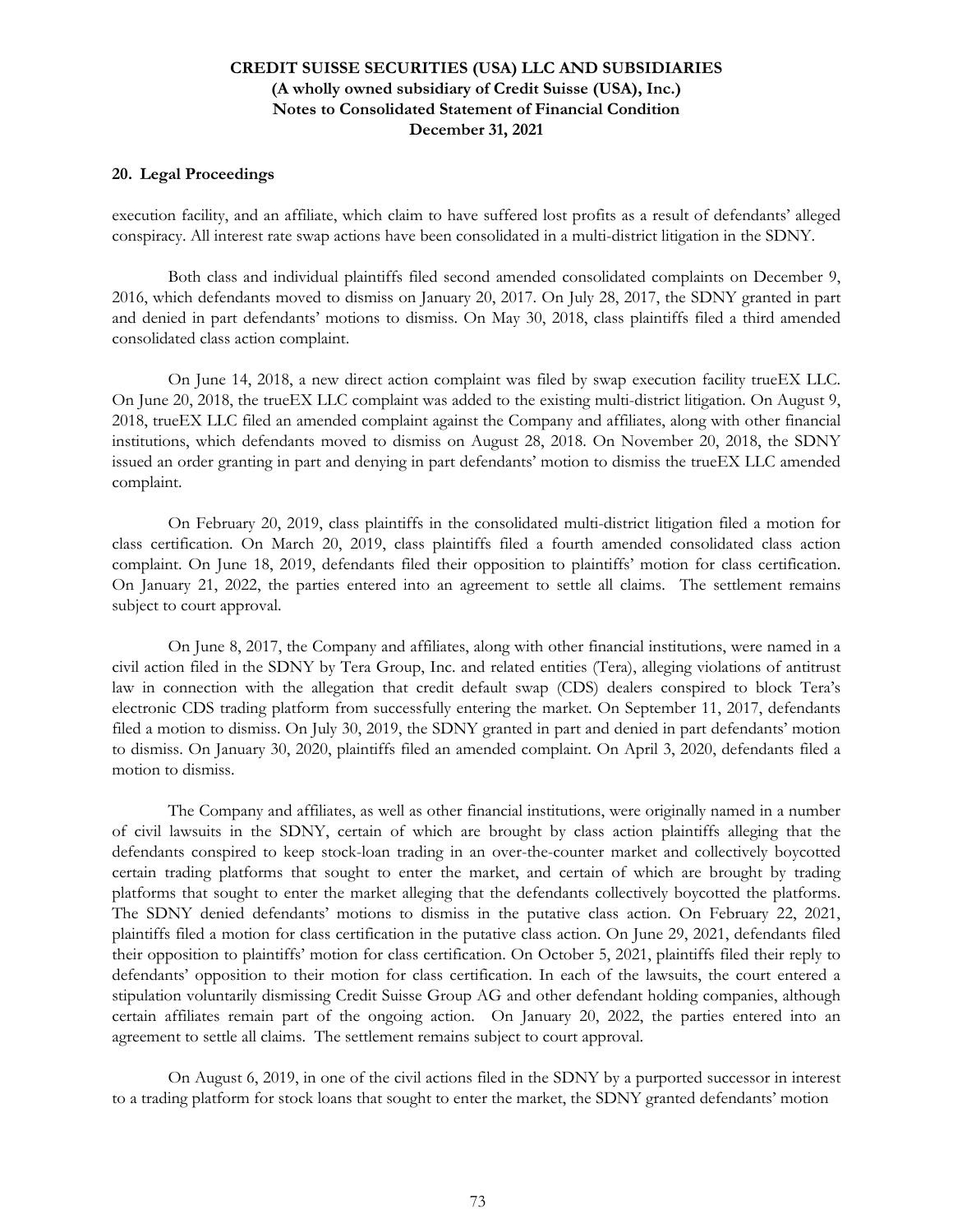#### **20. Legal Proceedings**

to dismiss and entered judgment in favor of the defendants. On September 3, 2019, plaintiff filed a motion to amend the judgment to permit plaintiff to file an amended complaint or, in the alternative, to dismiss certain claims without prejudice. On September 10, 2019, the SDNY denied in part plaintiff's motion to amend the judgment but ordered additional briefing on whether certain claims should be dismissed without prejudice. On January 6, 2020, the SDNY denied plaintiff's motion to amend the judgment.

On October 1, 2021, in a consolidated civil litigation brought in the SDNY by entities that developed a trading platform for stock loans that sought to enter the market, alleging that the defendants collectively boycotted the platform, the court granted defendants' motion to dismiss. On October 25, 2021, plaintiffs filed a notice of appeal.

On April 21, 2020, the Company and other financial institutions were named in a putative class action complaint filed in the SDNY, alleging a conspiracy among the financial institutions to boycott electronic trading platforms and fix prices in the secondary market for odd-lot corporate bonds. On July 14, 2020, plaintiff filed an amended complaint. On September 10, 2020, defendants filed a motion to dismiss. On October 25, 2021, the SDNY granted defendants' motion to dismiss. On November 23, 2021, plaintiffs filed a notice of appeal to the Second Circuit.

*Israel Desk matters*. Credit Suisse has received governmental and regulatory inquiries concerning crossborder services provided by Credit Suisse's Switzerland-based Israel Desk. Credit Suisse is conducting a review of these issues and has been cooperating with the authorities.

*ETN-related litigation*. On February 4, 2019, the Company and certain affiliates and executives, along with Janus Index & Calculation Services LLC and affiliates, were named in an individual action filed in the EDNY by a purchaser of VelocityShares Daily Inverse VIX Short Term Exchange Traded Notes linked to the S&P 500 VIX Short-Term Futures Index due December 4, 2030 (XIV ETNs), which asserts claims for violations of Sections 9(a)(4), 9(f), 10(b) and 20(a) of the US Securities Exchange Act of 1934 and Rule 10b-5 thereunder and Sections 11 and 15 of the US Securities Act of 1933 and alleges that the defendants are responsible for plaintiff's losses following a decline in the value of XIV ETNs on February 5, 2018.

On March 29, 2019, plaintiff voluntarily dismissed its action and filed a substantially similar complaint in the SDNY. On May 16, 2019, defendants filed a motion to dismiss. On January 2, 2020, the SDNY granted defendants' motion to dismiss. On February 3, 2020, plaintiff filed a notice of appeal. On April 14, 2020, plaintiff filed a motion for voluntary dismissal with prejudice of its appeal, which was granted by the Second Circuit on April 15, 2020.

On June 3, 2019, the Company and an affiliate and executives were named in a separate individual action brought in the SDNY by a purchaser of XIV ETNs, which asserts claims similar to those brought in the individual action filed on March 29, 2019, as well as additional claims under New York and Pennsylvania state law. On November 12, 2019, defendants filed a motion to dismiss. Plaintiffs responded to the motion to dismiss by filing an amended complaint in lieu of opposing the motion to dismiss. On June 4, 2021, plaintiff filed an amended complaint. On July 19, 2021, the Company filed a motion to dismiss. The action has been stayed pending a resolution of the appeal in a related consolidated class action that does not involve the Company.